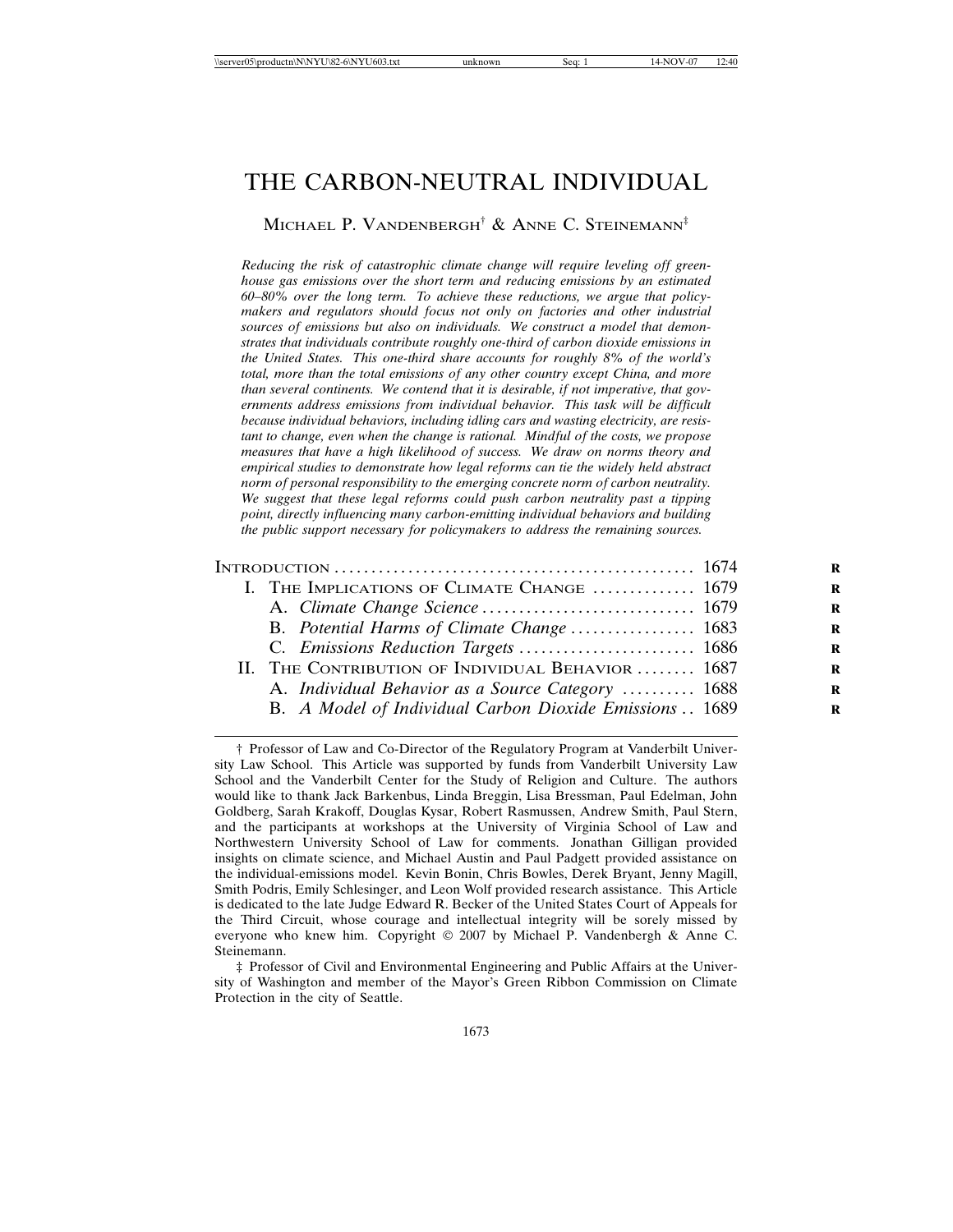| 1674 | NEW YORK UNIVERSITY LAW REVIEW<br>[Vol. $82:1673$        |          |
|------|----------------------------------------------------------|----------|
|      | 1.<br>Individual Behavior Defined  1690                  | R        |
|      | a.                                                       | R        |
|      | b.                                                       | R        |
|      | 2.                                                       | R        |
|      |                                                          | R        |
| III. | EMISSIONS REDUCTIONS FROM INDIVIDUAL BEHAVIOR. 1695      | R        |
|      |                                                          | R        |
|      | В.                                                       | $\bf{R}$ |
|      | C.                                                       | R        |
| IV.  |                                                          | R        |
|      |                                                          | R        |
|      | 1.                                                       | R        |
|      | 2.                                                       | R        |
|      | Norm Activation and Climate Change  1712<br>В.           | R        |
|      | The Abstract Norm of Personal Responsibility  1713<br>1. | R        |
|      | The Concrete Norm of Carbon Neutrality 1717<br>2.        | R        |
|      | The Rising Popularity of Carbon<br>a.                    |          |
|      | 1717                                                     | $\bf{R}$ |
|      | The Characteristics of Carbon Neutrality  1720<br>b.     | R        |
|      | Criticisms of Carbon Neutrality 1722<br>$\mathbf{c}$ .   | R        |
|      | C. Integration with Traditional Remedies<br>1724         | R        |
| V.   | INSTITUTIONAL DESIGN AND INSTITUTIONAL ACTION 1728       | R        |
|      |                                                          | $\bf{R}$ |
|      | 1.<br>The Individual Carbon-Release Inventory  1729      | R        |
|      | Information on Specific Behaviors  1731<br>2.            | R        |
|      | Information on Economic and Human Health<br>3.           |          |
|      |                                                          | R        |
|      | The Carbon-Neutral Registry 1734<br>4.                   | $\bf{R}$ |
|      | $B_{\cdot}$                                              | $\bf{R}$ |
|      | C. Standard Development and Enforcement  1736            | R        |
|      | D. Agency Management and Oversight  1737                 | R        |
|      |                                                          | R        |
|      |                                                          | R        |

## **INTRODUCTION**

Climate change is one of the most contentious and important challenges facing modern society. As Judge Richard Posner has noted, we face a nontrivial risk of abrupt catastrophic climate change,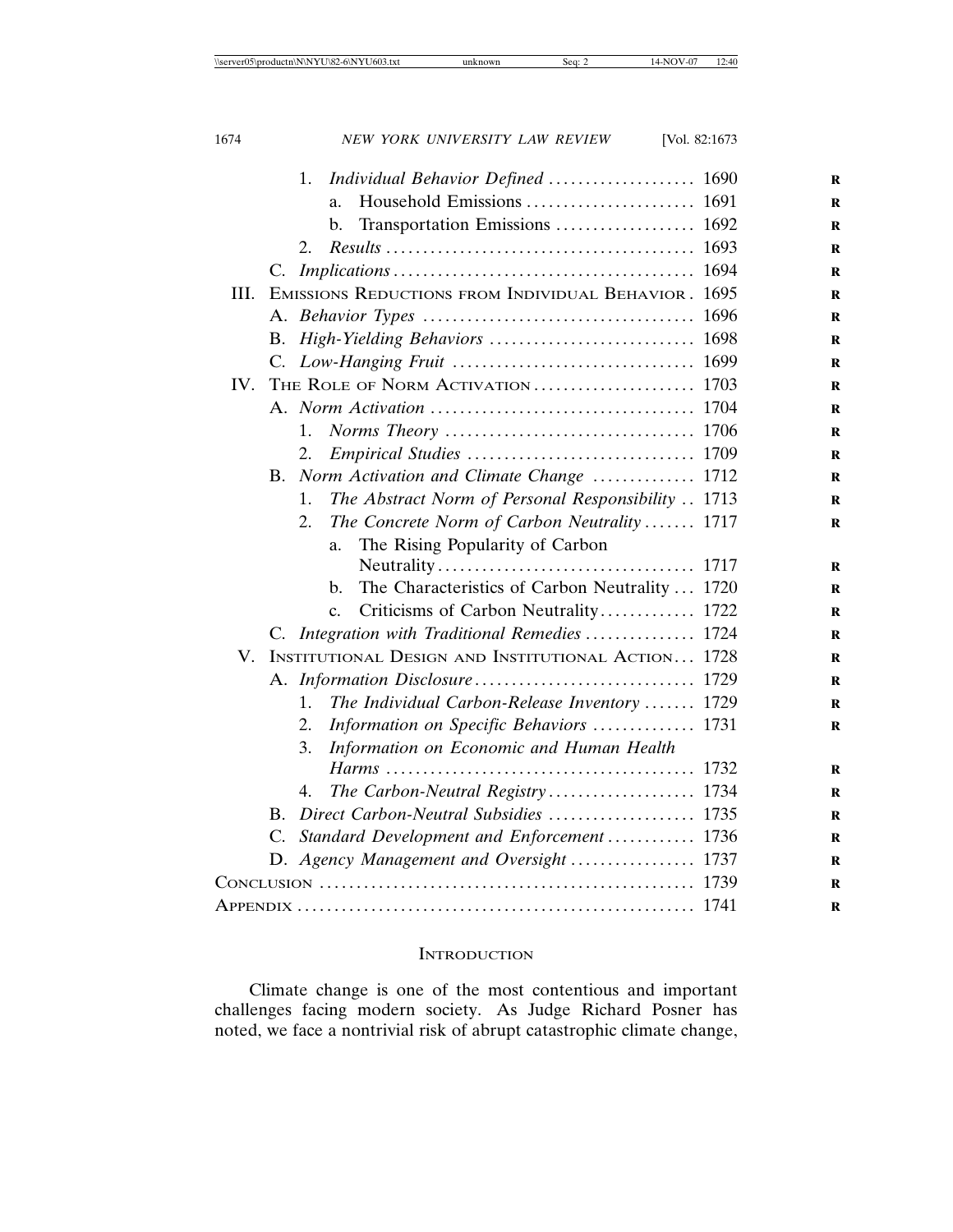and estimates that its costs will exceed 22% of the U.S. gross domestic product "may be too low."1

This Article proposes a new regulatory response. Rather than focusing on reducing greenhouse gas emissions from factories and other industrial sources, the Article focuses on reducing the contributions of individuals. The Article shows that reducing individuals' greenhouse gas emissions in the United States can make a meaningful contribution to the global effort to reduce the risk of catastrophic climate change. Furthermore, it argues that the law has a central role to play in reducing emissions attributable to individuals by activating the emerging norm of carbon neutrality. As the Article explains, an individual can achieve carbon neutrality through a combination of emissions reductions and offsets. Emissions reductions can be achieved through a wide range of individual behavior changes, many of which may yield large reductions at surprisingly low costs. Offsets can be generated by inducing other sources to reduce greenhouse gas emissions,2 such as through investments in renewable energy sources or through the capture of methane from landfills.3

Although their specific estimates vary, many climate scientists and policymakers agree that avoiding catastrophic climate change requires leveling off carbon dioxide emissions over the next decade and reducing emissions by 60–80% by around 2050.4 Changes in individual behaviors can play an important role in achieving these shortand long-term targets, although this Article focuses principally on the short-term targets. Short-term reductions function like an option, providing the time to make massive additional reductions if the data in the interim confirm that long-term reductions will be necessary.<sup>5</sup> If we fail to purchase the option, we may lose the ability to reduce the

<sup>1</sup> *See* RICHARD A. POSNER, CATASTROPHE: RISK AND RESPONSE 5, 49 (2004) (citing WILLIAM D. NORDHAUS & JOSEPH BOYER, WARMING THE WORLD: ECONOMIC MODELS OF GLOBAL WARMING 90 (2000)).

<sup>2</sup> *See, e.g.*, CARBON TRUST, CARBON FOOTPRINTS IN THE SUPPLY CHAIN: THE NEXT STEP FOR BUSINESS 5 (2006), *available at* http://www.carbontrust.co.uk/Publications/ publicationdetail.htm?productid=CTC616 (noting that carbon offset can be created when one party "buys credits associated with environmental projects that reduce emissions of carbon dioxide or other greenhouse gases around the world, as a way of offsetting [the party's] own carbon emissions"); EcoBusinessLinks, Carbon Emissions Offset, http://www. ecobusinesslinks.com/carbon\_offset\_wind\_credits\_carbon\_reduction.htm (last visited Oct. 5, 2007) ("Carbon offsets enable individuals and businesses to reduce the CO2 emissions they are responsible for by offsetting, reducing or displacing the CO2 in another place, typically where it is more economical to do so.").

<sup>3</sup> *See* TerraPass Additionality Project, Tontitown LFG Project Review Document v1.1 (2007), http://terrapass.pbwiki.com/Project%20Review%20Document (evaluating effectiveness of carbon dioxide offset program involving methane capture from landfill).

<sup>4</sup> *See infra* text accompanying notes 47–55.

<sup>5</sup> POSNER, *supra* note 1, at 161–63.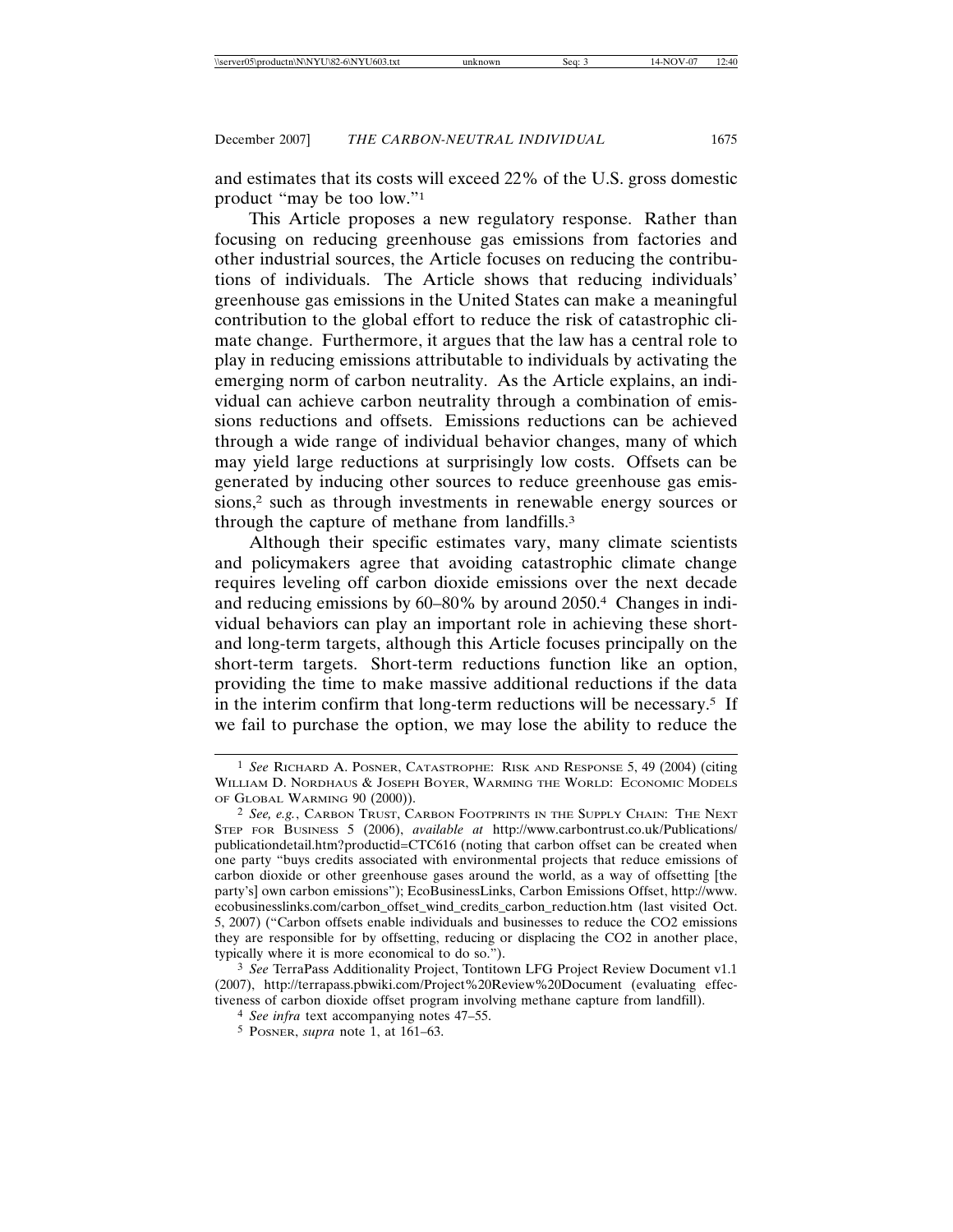risk of catastrophic climate change once climate predictions are more certain. At that point, the uncertainty about the effects of climate change will be gone, but so will the opportunity to avoid them.

We cannot know whether the predictions about catastrophic climate change and the emissions reductions necessary to reduce the risk—or to preserve the ability to decide later to reduce the risk—are accurate. Yet we recognize that scientists and policymakers cannot afford to be wrong. Even if there is only a small chance that the predictions are accurate, the harms of catastrophic climate change are so great, the required emissions reductions must be so prompt, and the potential costs of emissions reductions are so great, that no major source of greenhouse gases can be ignored.

This Article first demonstrates that individual behavior is a tremendous and overlooked source of greenhouse gases, accounting for one-third of all U.S. carbon dioxide emissions. The Article then explores the prospect of reducing emissions from individual behavior at low cost through measures that foster the emerging norm of carbon neutrality.

Despite the importance of individuals and households to the study of economics, environmental regulation, and other fields,<sup>6</sup> scholars are only beginning to focus on these entities as a discrete field of study in legal scholarship. Perhaps as a result, to the extent that federal policymakers have focused on climate change at all, they have directed far more attention toward large industrial sources. States have been more active in addressing climate change, but they too have

<sup>6</sup> *See, e.g.*, Ann E. Carlson, *Recycling Norms*, 89 CAL. L. REV. 1231, 1297–99 (2001) (arguing that in some large-number, small-payoff collective action problems, individual behaviors are more effectively altered by improving convenience than by influencing social norms); Robert C. Ellickson, *Unpacking the Household: Informal Property Rights Around the Hearth*, 116 YALE L.J. 226, 327–28 (2006) (emphasizing importance of studying individual household dynamics in numerous academic fields); Andrew Green, *You Can't Pay Them Enough: Subsidies, Environmental Law, and Social Norms*, 30 HARV. ENVTL. L. REV. 407, 428–49 (2006) (arguing that government subsidies for "green" behaviors do not necessarily enhance development of environmental social norms); Anne C. Steinemann, *Rethinking Human Health Impact Assessment*, 20 ENVTL. IMPACT ASSESSMENT REV. 627, 638 (2000) (highlighting need to include individual health effects in environmental impact assessments); Michael P. Vandenbergh, *Order Without Social Norms: How Personal Norm Activation Can Protect the Environment*, 99 NW. U. L. REV. 1101 (2005) (examining influence of personal and social norms on environmentally significant individual behavior); *see also* NAT'L RESEARCH COUNCIL, DECISION MAKING FOR THE ENVIRONMENT: SOCIAL AND BEHAVIORAL SCIENCE RESEARCH PRIORITIES 69–84 (Garry D. Brewer & Paul C. Stern eds., 2005) [hereinafter NRC, DECISION MAKING] (examining importance of studying environmentally significant individual behavior).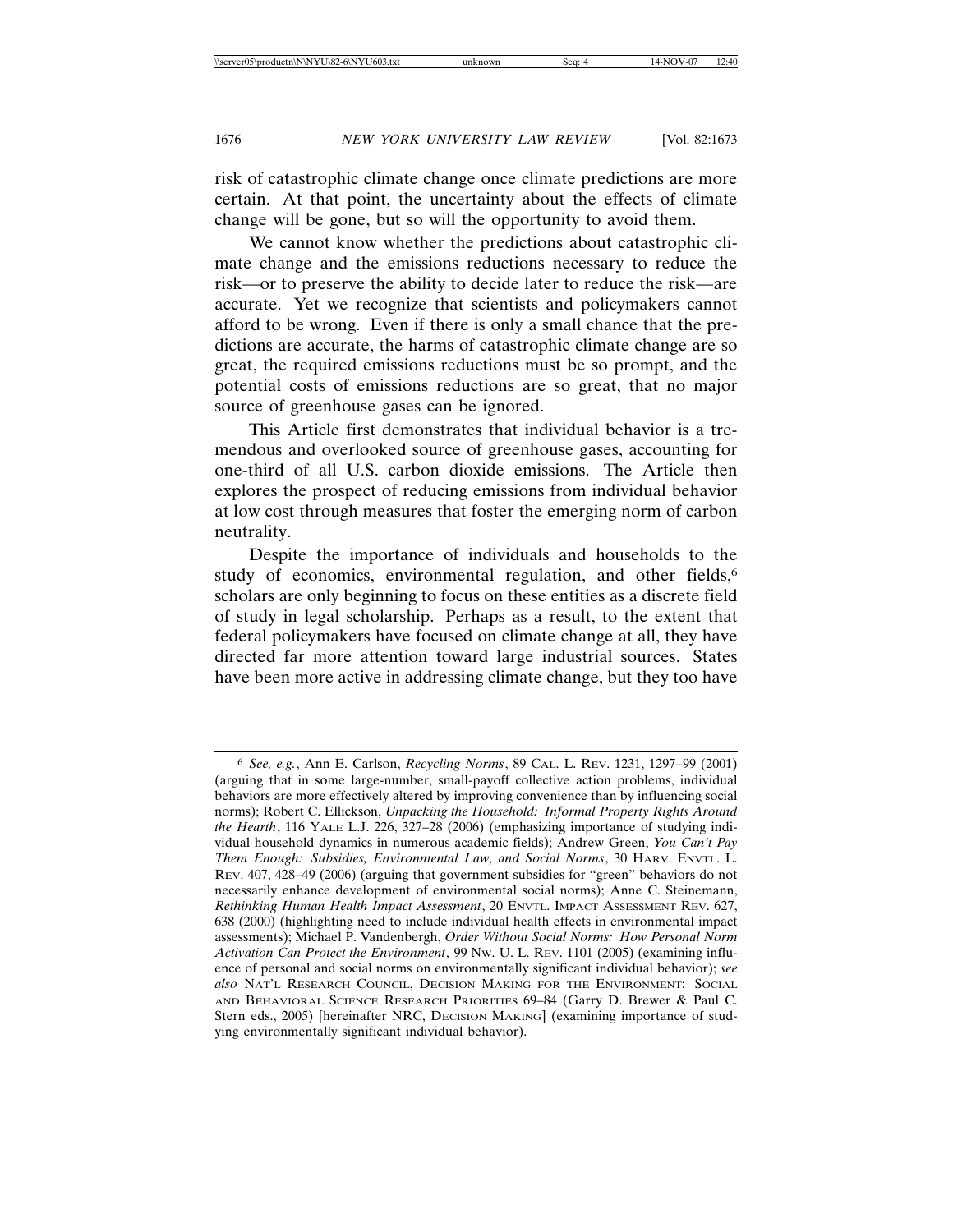focused principally on large industrial sources.7 Some states have addressed emissions from individuals indirectly by regulating emissions from manufacturers of consumer products.<sup>8</sup> The federal government, for its part, has not only failed to address individual behavior directly, but it also has sought to block state efforts by asserting that states do not have the authority either to impose greenhouse gas tailpipe standards on auto manufacturers<sup>9</sup> or to force the federal government to do so.10

Part I of this Article examines the threat posed by global warming and identifies the short- and long-term emissions reductions necessary to reduce the risk of catastrophic climate change. Part II presents a model of carbon dioxide emissions from individual behavior, which we define conservatively to include only those behaviors that are substantially and directly controlled by individuals, such as personal driving and household energy use. Even under this conservative approach, the model's results are remarkable: The average American individual's share of total emissions in 2000 was more than 14,000 pounds of carbon dioxide, for a total of 4.1 trillion pounds for all Americans. By comparison, all of American industry emitted 3.9 trillion pounds in 2000. The 4.1 trillion pounds attributable to American individuals comprise roughly 32% of total U.S. annual emissions<sup>11</sup> and 8% of the world total. It is larger than the emissions from all of Africa, Central America, and South America combined, and larger than the emissions of every foreign country besides China. Thus, small shifts in individual behavior in the United States can generate emissions reductions that exceed the total emissions of entire industry sectors, countries, and continents.

<sup>7</sup> John C. Dernbach, *Harnessing Individual Behavior to Address Climate Change: Options for Congress*, 26 VA. ENVTL. L.J. (forthcoming 2007) (manuscript at 3, 7), *available at* http://ssrn.com/abstract=983632.

<sup>8</sup> *See, e.g.*, CAL. CODE REGS. tit. 13, § 2175 (2007) (regulating automobile tailpipe emissions); FLA. ADMIN. CODE ANN. r. 62-242.400 (2007) (same).

<sup>9</sup> *See, e.g.*, Cent. Valley Chrysler-Jeep, Inc. v. Witherspoon, No. 04-6663, 2007 WL 135688, at \*2, \*11 & n.2 (E.D. Cal. Jan. 16, 2007) (describing EPA effort to overturn state law regulating tailpipe emissions); Average Fuel Economy Standards for Light Trucks Model Years 2008–2011, 71 Fed. Reg. 17,566, 17,656 (Apr. 6, 2006) (executive summary of rule codified at 49 C.F.R. pts. 523, 533, 537) ("[W]e [the National Highway Transportation Safety Administration] have re-analyzed all issues carefully as set forth below, and determined, based on existing and foreseeable technologies for reducing  $CO<sub>2</sub>$  emissions from motor vehicles, that the effect under EPCA and the Supremacy Clause of the U.S. Constitution is that State regulation of those emissions is preempted.").

<sup>10</sup> *See* Massachusetts v. EPA, 127 S. Ct. 1438, 1450–51 (2007) (describing EPA's argument that Clean Air Act does not require it to regulate tailpipe emissions).

<sup>11</sup> The remaining two-thirds of emissions come from industry, commercial sources, and nonindividual transportation. *See infra* notes 85–89 and accompanying text.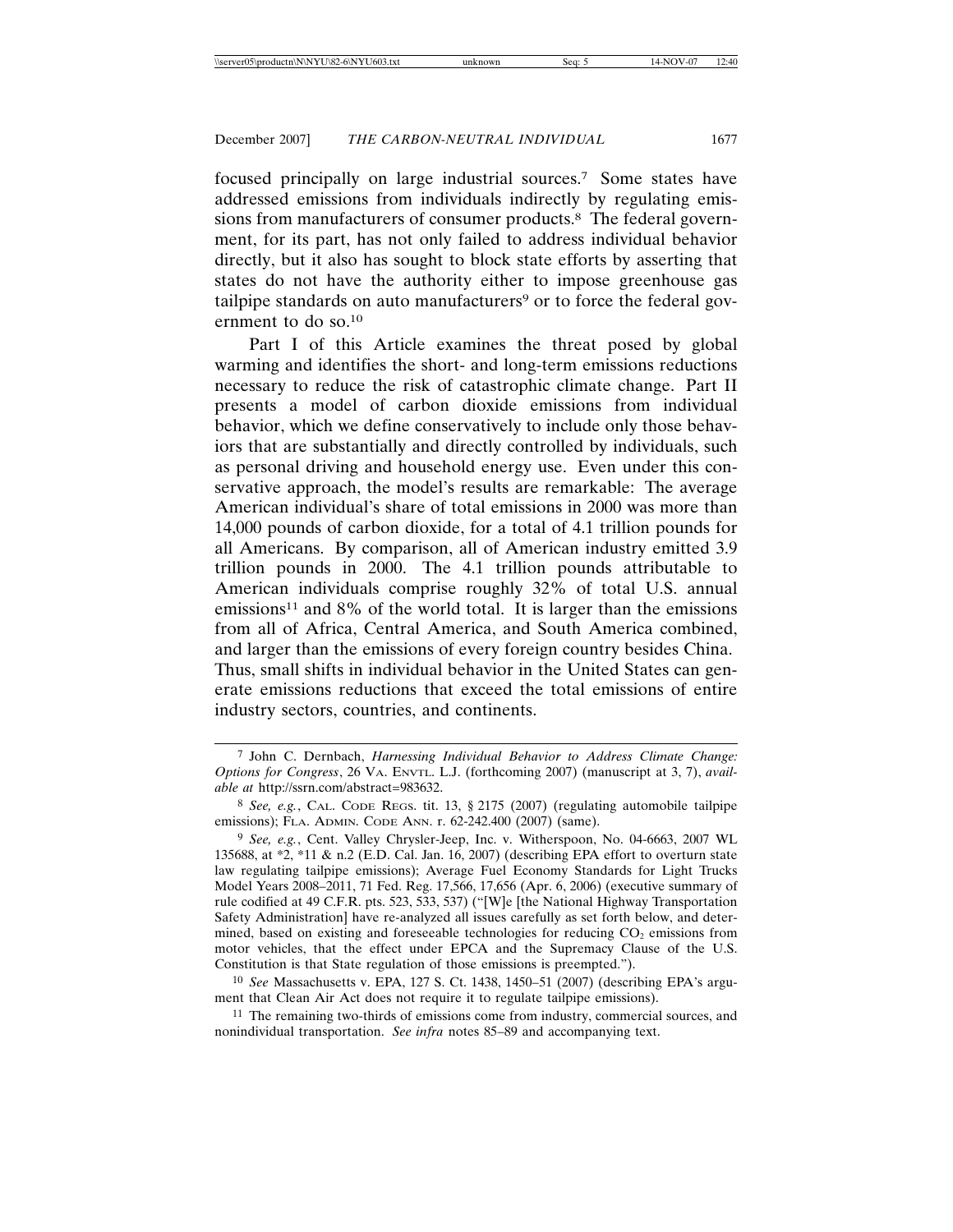Part III of this Article identifies the most important carbon-emitting individual behaviors. Some of these behaviors can be easily modified to generate large emissions reductions in the short term. We call these behaviors the "low-hanging fruit." Many legal, economic, and social regulatory measures can influence carbon-emitting individual behaviors. Part IV focuses on one such measure: norm activation. This Part demonstrates how legal reforms can activate norms that (1) directly influence the "low-hanging fruit" behaviors and (2) build the public support necessary to adopt measures that address behaviors that are more difficult to modify. Drawing on insights from law and social psychology, this Part argues that the carbon-neutrality norm can be linked to the norm of personal responsibility, which entails the commitment not to take actions that harm others. Scholars discount this norm's application to climate change,<sup>12</sup> but we show how it can work to change carbon-emitting behaviors.

The norm of carbon neutrality suggests that an individual's obligation not to harm others can be fulfilled by achieving a carbon footprint of zero, which can be accomplished by reducing carbon emissions and purchasing offsets for the remaining emissions. Carbon neutrality is already becoming widespread; it was the "word of the year" for 2006,13 and it has been adopted by numerous individuals, governments, corporations, sports leagues, and nongovernmental organizations.14 Although the term has already begun to spread, particularly among those who hold strong environmental norms, policymakers can enhance the influence of carbon neutrality by disseminating information that ties carbon neutrality to personal responsibility.

Information disclosure targeted at such norm activation also may complement more traditional regulatory measures, such as taxes, subsidies, efficiency standards, cap-and-trade schemes, and investments in technology and infrastructure. Many of these traditional measures are grounded in the belief that individuals are rational actors with adequate information. Empirical studies of carbon-emitting behaviors demonstrate, however, that individuals often lack information, are influenced by cognitive biases in decisionmaking processes, face infra-

<sup>12</sup> *See, e.g.*, Walter Sinnott-Armstrong, *It's Not* My *Fault: Global Warming and Individual Moral Obligations*, *in* 5 ADVANCES IN THE ECONOMICS OF ENVIRONMENTAL RESOURCES 285, 289–94 (Walter Sinnott-Armstrong & Richard B. Howarth eds., 2005) (arguing that individuals have no moral obligation to reduce greenhouse gas emissions).

<sup>13</sup> The editors of the New Oxford American Dictionary named "carbon neutral" their Word of the Year for 2006. Oxford University Press Blog, Carbon Neutral: Oxford Word of the Year (Nov. 13, 2006), http://blog.oup.com/2006/11/carbon\_neutral\_.

<sup>14</sup> *See infra* text accompanying notes 201–15.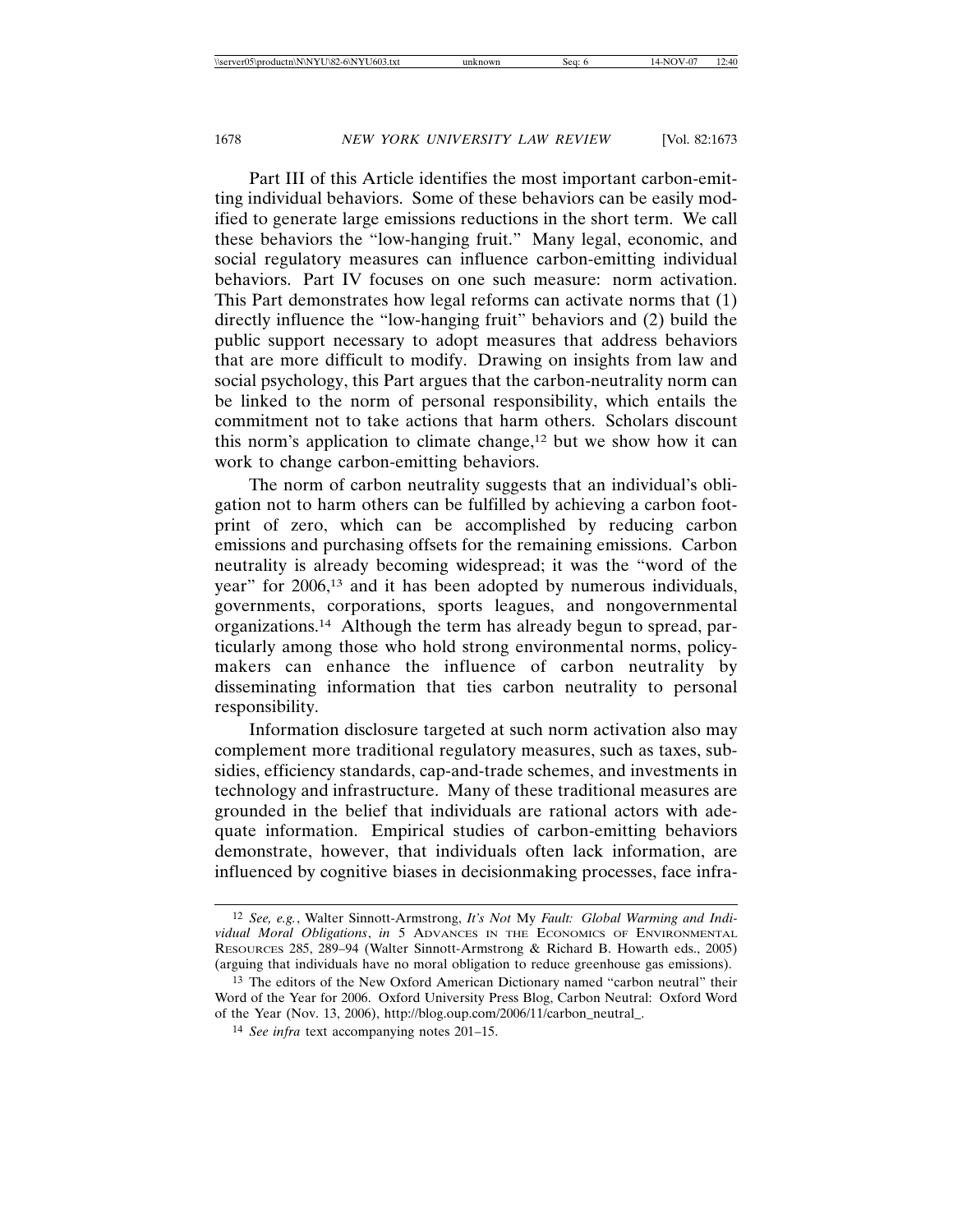structure or resource barriers, and, in some circumstances, act in socially, rather than individually, interested ways. Information disclosure may enable the traditional measures to account for many of these decisional lacunae and may build public support for the adoption of the measures in the first place.

Part V contains our policy recommendations. It argues that legal measures and information disclosure can push the emerging carbonneutrality norm toward a tipping point without triggering understandable concerns about government involvement in propaganda. This Part suggests that disclosure of accurate information on the adverse consequences of carbon-emitting behaviors—and on the steps that can be taken to ameliorate those consequences—can activate climate-relevant norms. For example, Part V proposes an Individual Carbon Release Inventory that would collect, assess, and provide the public with information about the aggregate and mean carbon dioxide emissions from individual behaviors. Similarly, efforts to identify and disclose the economic and health effects of climate change might be necessary to reduce carbon-emitting behaviors by linking carbon neutrality to personal responsibility. Government also may be able to promote carbon neutrality by facilitating development of standards for personal carbon calculators and emissions offsets.

The Article concludes by recommending an intensive research effort by environmental engineers, social scientists, and law and policy scholars to identify the behaviors that contribute to carbon emissions, the social and economic influences on those behaviors, and the optimal legal and policy responses. Treating individual behavior as a discrete source of carbon emissions will require regulatory scholars and policymakers to leave their comfort zone, but reducing the risk of catastrophic climate change may require no less.

## I

## THE IMPLICATIONS OF CLIMATE CHANGE

The science of climate change is daunting. Yet evaluating the appropriate regulatory response requires understanding what contributes to climate change, the likelihood and magnitude of the harms it will cause, and the emissions reductions necessary to reduce the risk of those harms. This Part provides a brief overview of these issues.

#### *A. Climate Change Science*

Growing numbers of scientists have become concerned about the possibility of catastrophic climate change. In 2007, the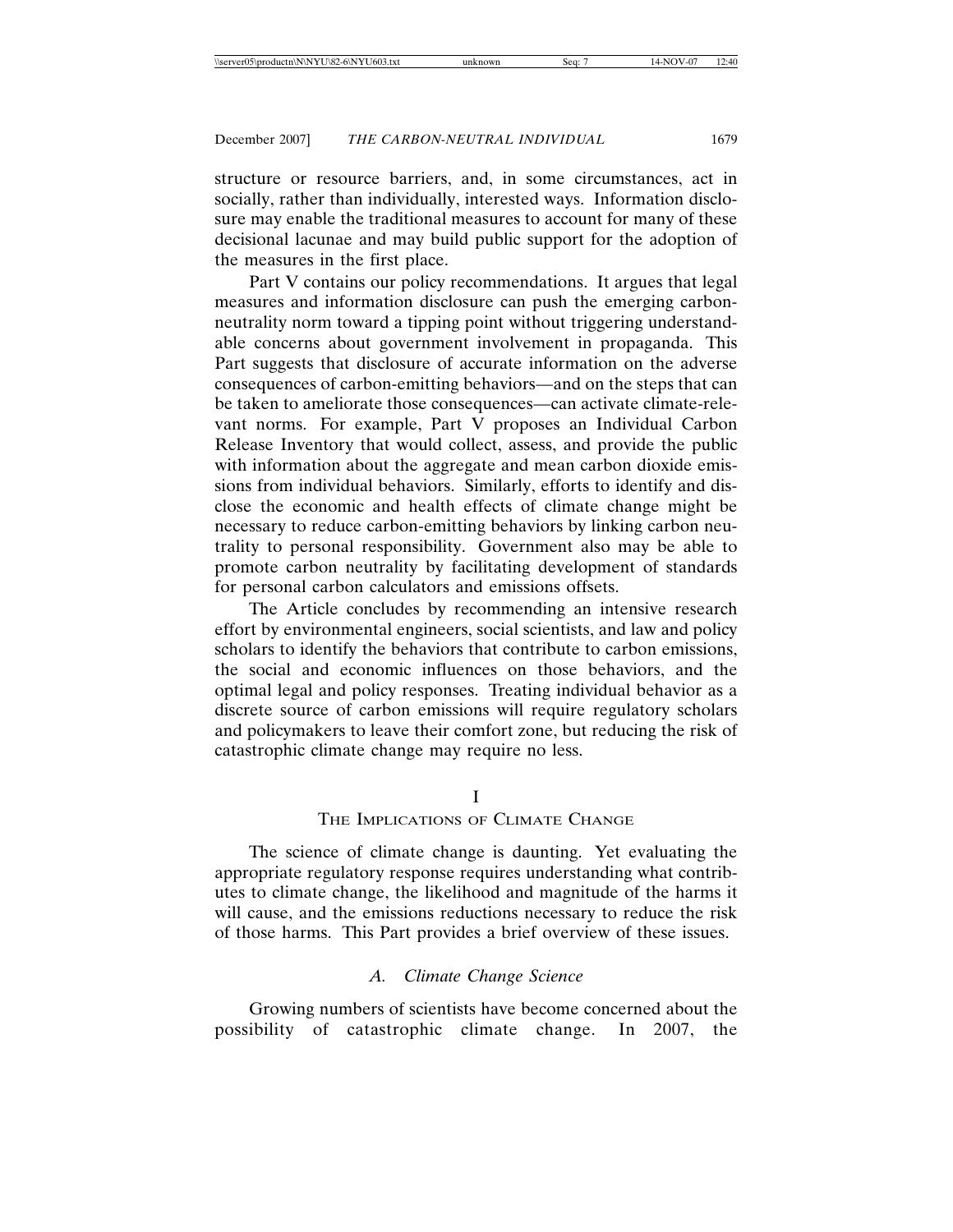Intergovernmental Panel on Climate Change (IPCC)15 concluded that there is a greater than 90% probability that climate changes observed in the last fifty years cannot be explained without accounting for human emissions of greenhouse gases.16 Although changes in the earth's orbit have influenced climate changes in the past, including the ice ages of the last several hundred thousand years, the IPCC concluded that anthropogenic gases are driving the recent changes.17 Several anthropogenic greenhouse gases contribute to these changes, but carbon dioxide accounts for roughly 85% of the climate-forcing effect of these gases18 and is the principal focus of this Article.

The IPCC report's conclusions are consistent with statements by other respected scientific bodies. For example, in 2005 the national academies of science of the United States and the other Group of Eight (G8) nations issued an unprecedented joint statement blaming greenhouse gases for the earth's recent warming trend.19 Similarly, a 1997 statement issued by a majority of the living winners of the Nobel Prizes in the sciences identified global warming as "one of the most serious threats to the planet and to future generations."20

Although much has been made of the state of the scientific debate regarding climate change,<sup>21</sup> a recent assessment of relevant scientific papers published in peer-reviewed journals between 1993 and 2003 concluded that none disagreed with the statement that the

19 Joint Science Academies' Statement: Global Response to Climate Change (June 7, 2005), *available at* http://nationalacademies.org/onpi/06072005.pdf.

20 Petition from the Union of Concerned Scientists, World Scientists' Call for Action (1997), *available at* http://www.ucsusa.org/global\_warming/science/world-scientists-call-foraction-at-the-kyoto-climate-summit.html.

21 *See* Julia B. Corbett & Jessica L. Durfee, *Testing Public (Un)certainty of Science: Media Representations of Global Warming*, 26 SCI. COMM. 129, 130–37 (2004) (discussing ways in which media communicates or constructs scientific uncertainty regarding global warming).

<sup>15</sup> The IPCC is composed of hundreds of scientists organized by the United Nations Environment Programme and the World Meteorological Organization, and its most recent report was approved by the governments of the United States and 112 other countries. Elisabeth Rosenthal & Andrew C. Revkin, *Science Panel Says Global Warming is "Unequivocal*,*"* N.Y. TIMES, Feb. 3, 2007, at A1.

<sup>16</sup> INTERGOVERNMENTAL PANEL ON CLIMATE CHANGE, CLIMATE CHANGE 2007: THE PHYSICAL SCIENCE BASIS 10 (2007).

<sup>17</sup> *Id.* at 10–12.

<sup>18</sup> Carbon dioxide accounted for 84.6% of the carbon dioxide equivalent gases emitted in 2004. John C. Dernbach, *Stabilizing and Then Reducing U.S. Energy Consumption: Legal and Policy Tools for Efficiency and Conservation*, 37 ENVTL. L. REP. 10,003, 10,010–11 n.76 (2007); *see also* James Hansen & Makiko Sato, *Greenhouse Gas Growth Rates*, 101 PROC. NAT'L ACAD. SCI. 16,109, 16,111 (2004) (concluding that climate-forcing effects of greenhouse gases in 2003 were result of carbon dioxide (90%), nitrous oxide (5%), methane (4%), and Montreal Protocol trace gases (e.g., chlorofluorocarbons) and other trace gases (1%)).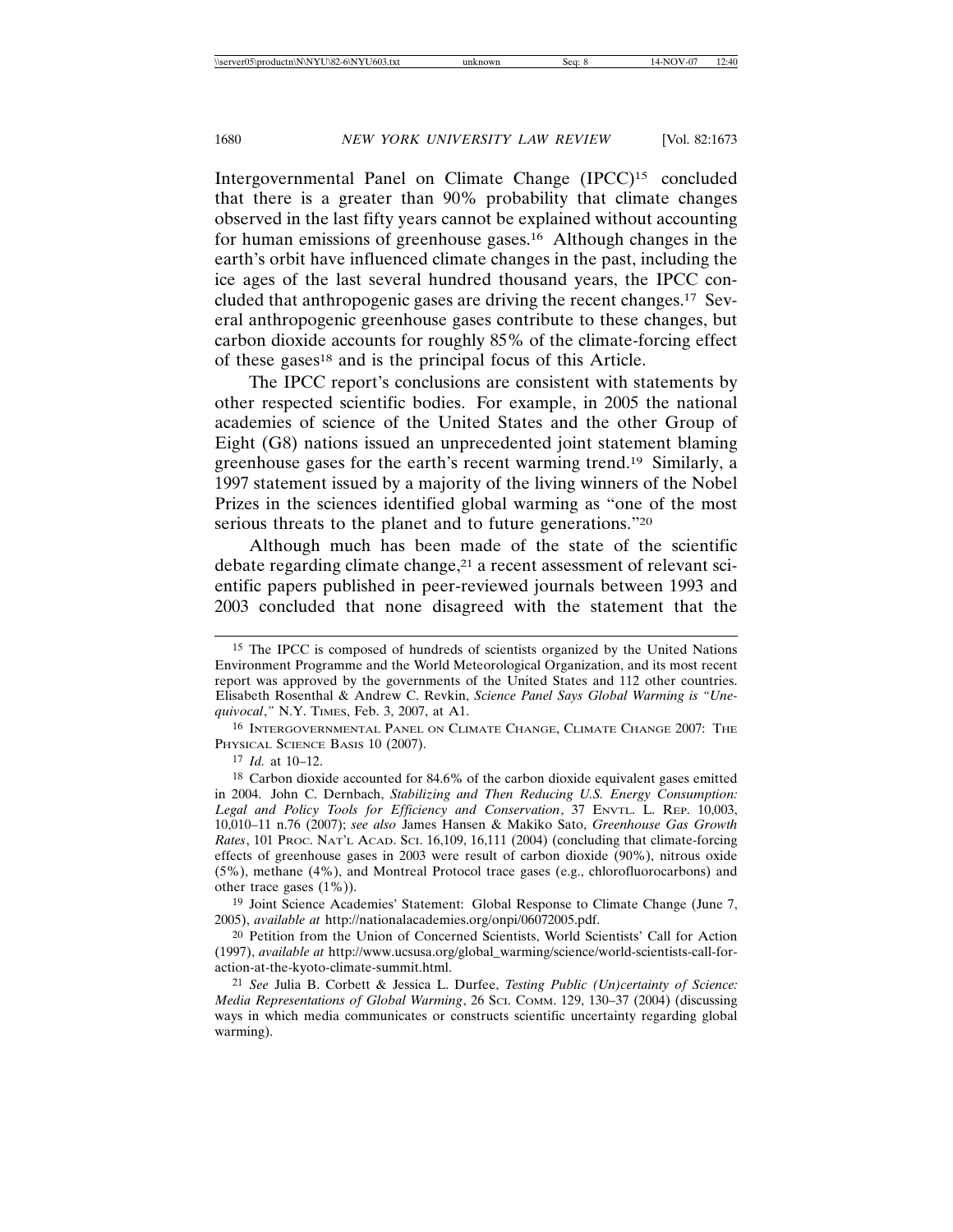"[e]arth's climate is being affected by human activities."22 Furthermore, even the Bush Administration, which has declined to adopt mandatory controls on greenhouse gas emissions and has opposed state regulation of such emissions,23 has accepted the conclusions of the IPCC report.24 In addition, the U.S. Climate Change Science Program concluded in 2006 not only that the earth is warming but that human emissions of greenhouse gases are driving the warming.<sup>25</sup>

Modeling is an important part of the scientific understanding of climate change, but perhaps the most compelling example of the climate change data arises from the long-term relationship between carbon dioxide and temperature. Looking backward does not require scientists to account for the prospective activities of complex systems, as modeling does. Rather, it requires them to identify how those complex systems have responded to comparable stresses in the past.26 Figure 1 demonstrates the historical relationship between carbon dioxide and temperature over the past 420,000 years.27

25 U.S. CLIMATE CHANGE SCI. PROGRAM, TEMPERATURE TRENDS IN THE LOWER ATMOSPHERE: STEPS FOR UNDERSTANDING AND RECONCILING DIFFERENCES 2 (2006), *available at* http://www.climatescience.gov/Library/sap/sap1-1/finalreport/sap1-1-final-all .pdf ("Studies to detect climate change and attribute its causes using patterns of observed temperature change in space and time show clear evidence of human influences on the climate system . . . ."); *see also* Press Release, Nat'l Oceanic & Atmospheric Admin., Report Reconciles Atmospheric Temperature Trends (May 2, 2006), *available at* http:// www.climatescience.gov/Library/pressreleases/pressrelease2may2006.htm ("[T]he observed patterns of [climate] change over the past 50 years cannot be explained by natural processes alone . . . ."), *quoted in* Juliet Eilperin, *Study Reconciles Data in Measuring Climate Change*, WASH. POST, May 3, 2006, at A3.

26 Both carbon dioxide and temperature can be measured from air bubbles captured in glaciers, and through this method scientists have collected data reaching back at least 420,000 years. *See, e.g.*, Nicolas Caillon et al., *Timing of Atmospheric CO<sub>2</sub> and Antarctic Temperature Changes Across Termination III*, 299 SCIENCE 1728 (2003) (discussing analysis of temperature and carbon dioxide concentrations in Vostok ice core in Antarctica); J.R. Petit et al., *Climate and Atmospheric History of the Past 420,000 Years from the Vostok Ice Core, Antarctica*, 399 NATURE 429 (1999) (same).

27 The chart was prepared by Jonathan Gilligan, Senior Lecturer in the Earth and Environmental Sciences Department at Vanderbilt University. The chart is based on data available from Jean Robert Petit et al., NOAA/NGDC Paleoclimatology Program, Vostok Ice Core Data for 420,000 Years, IGBP PAGES/World Data Center for Paleoclimatology Data Contribution Series #2001-076 (2001), ftp://ftp.ncdc.noaa.gov/pub/data/paleo/icecore/ antarctica/vostok/deutnat.txt, ftp://ftp.ncdc.noaa.gov/pub/data/paleo/icecore/antarctica/ vostok/co2nat.txt, which was used for Petit et al., *supra* note 26, and is used here by permission.

<sup>&</sup>lt;sup>22</sup> Naomi Oreskes, *The Scientific Consensus on Climate Change*, 306 SCIENCE 1686, 1686 (2004).

<sup>23</sup> *See supra* notes 9–10 and accompanying text.

<sup>24</sup> Rosenthal & Revkin, *supra* note 15.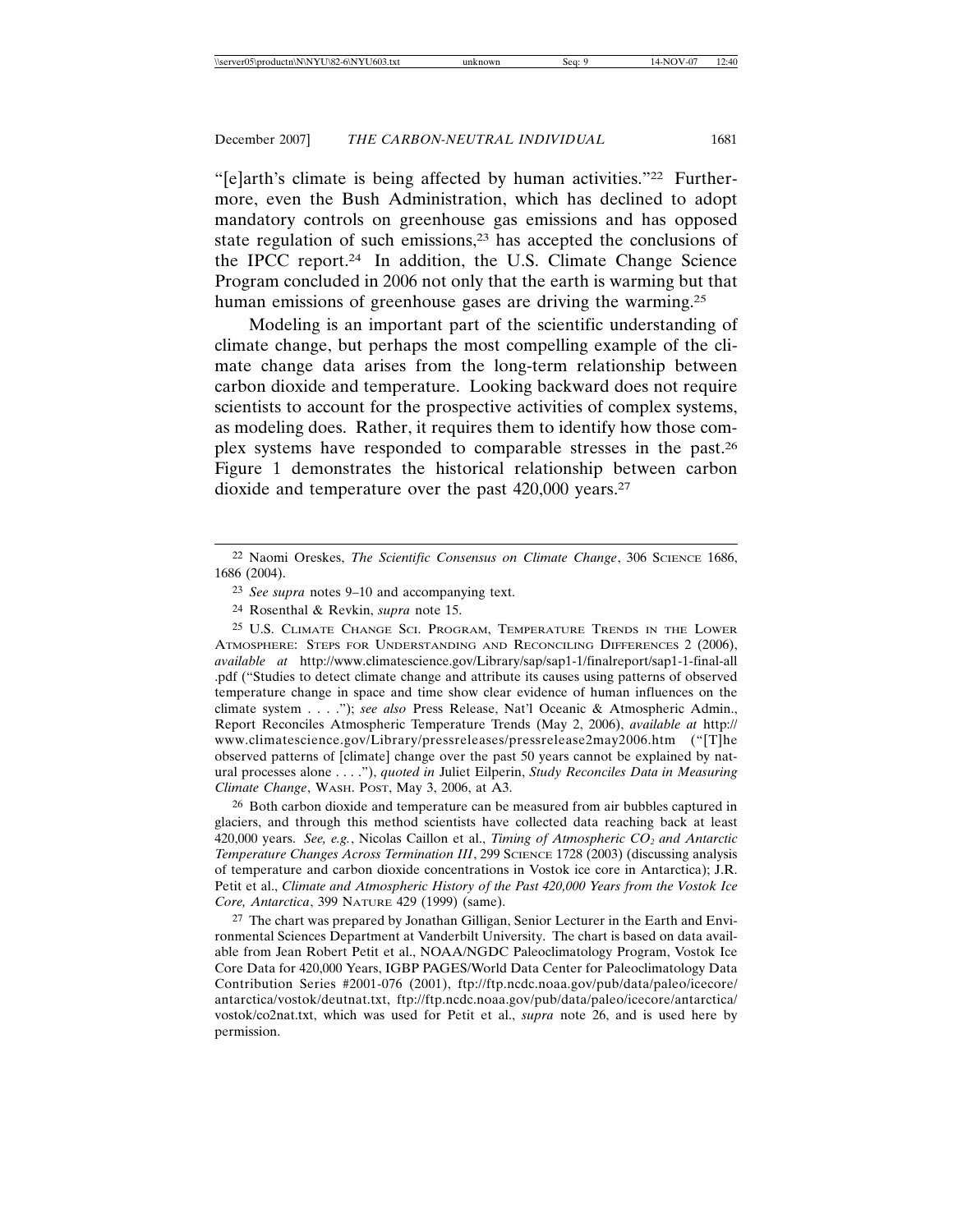

**Thousand Years before present** 

As Figure 1 suggests, the relationship between carbon dioxide levels and temperature is complex. In some time periods, carbon dioxide increases precede temperature increases, but in others, temperature increases precede carbon dioxide increases.28 Nevertheless, during this 420,000 year period, the data demonstrate a remarkable relationship between temperature and carbon dioxide. As shown in Figure 1, today's carbon dioxide levels, at roughly 380 parts per million (ppm), are higher than they have been at any time during this period. If atmospheric concentrations continue to increase at the current rate, total emissions will reach 560 ppm, roughly double pre–Industrial Revolution levels, by the end of this century.29

The historical relationship between carbon dioxide levels and temperature is striking. This relationship suggests two plausible

<sup>28</sup> Changes in Earth's orbit and other influences are thought to affect both temperature and carbon dioxide levels. INTERGOVERNMENTAL PANEL ON CLIMATE CHANGE, *supra* note 16, at 9.

<sup>29</sup> Atmospheric carbon dioxide levels were roughly 380 ppm in 2006 and have been increasing at a rate of about 2.0 ppm per year since 2000. James E. Hansen, *A Slippery Slope: How Much Global Warming Constitutes "Dangerous Anthropogenic Interference?*,*"* 68 CLIMATIC CHANGE 269, 277 (2005). Increases of 2.0 ppm per year would generate levels of 560 ppm by roughly 2096. Carbon dioxide concentrations were roughly 280 ppm in 1750. *See* H. Friedli et al., *Ice Core Record of the 13C/12C Ratio of Atmospheric CO2 in the Past Two Centuries*, 324 NATURE 237, 237 fig. 1 (1986); A. Neftel et al., *Evidence from Polar Ice Cores for the Increase in Atmospheric*  $CO_2$  *in the Past Two Centuries*, 315 NATURE 45, 45 fig.1 (1985).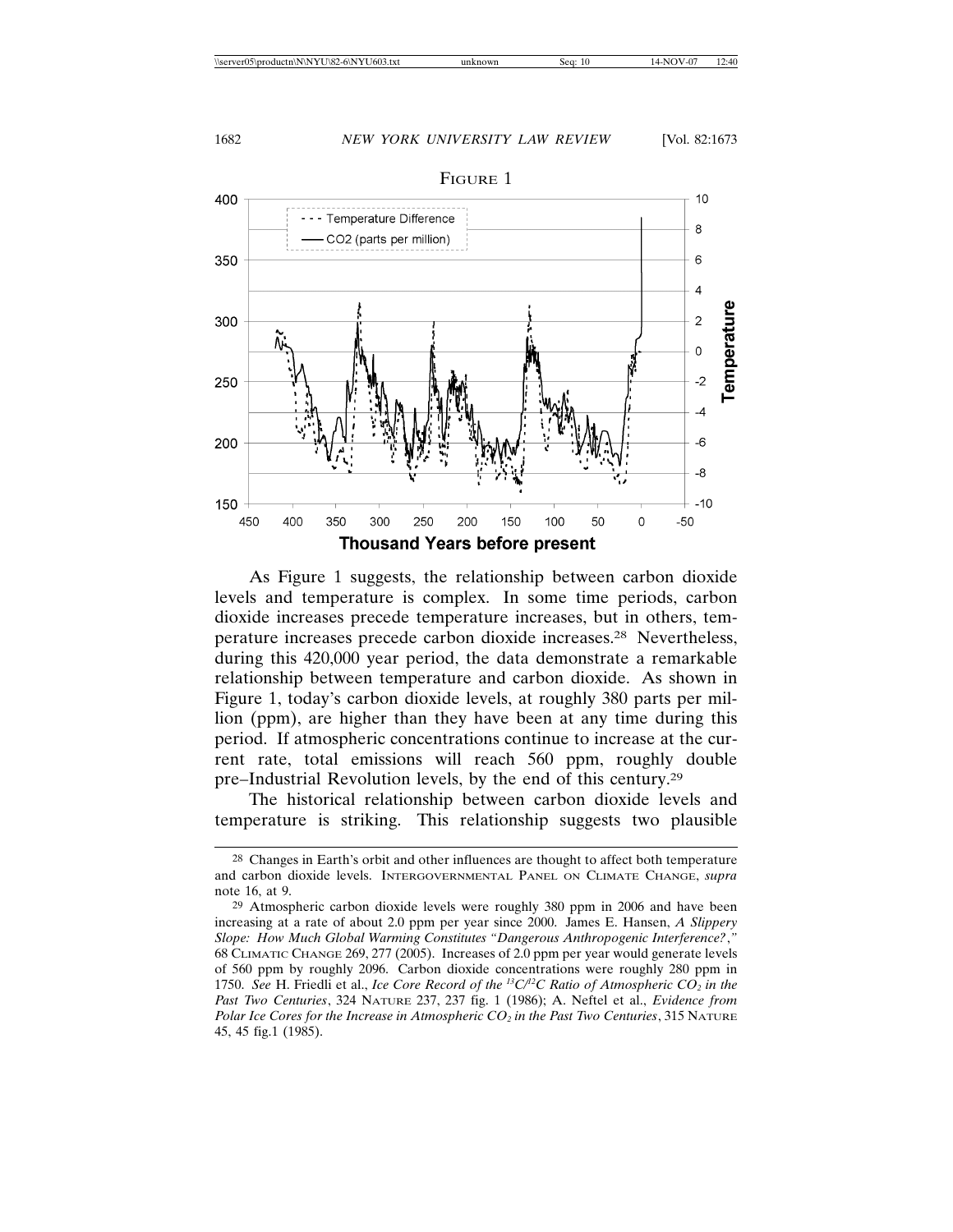scenarios for the future: Either the relationship between carbon dioxide and temperature that has existed for at least 420,000 years will no longer continue, or temperature will once again catch up with carbon dioxide levels, meaning substantial temperature increases are on the horizon. Given the conclusions of the IPCC and many prominent scientists, we believe that it is prudent to understand and respond to the potential harms that may arise from a substantial temperature increase.

## *B. Potential Harms of Climate Change*

One potential harm of climate change is a sea level increase that could fundamentally reshape human and other life on the planet. For example, the 2007 IPCC report predicts that if carbon dioxide levels reach 560 ppm, global average temperature increases of 3.5–8°F are likely, with a "best estimate" increase of just over 5°F.30 The report notes that polar regions will warm more quickly than nonpolar regions,31 and that polar average temperatures at the lower end of its predicted range for global average temperatures last occurred 125,000 years ago, when sea levels were thirteen to twenty feet higher than today.32

The IPCC report only projects sea level increases of up to two feet by 2100, but it notes that its short-term estimate excludes ice sheet flows from Greenland, and it does not estimate longer-term sealevel rises.33 Several leading scientists have argued that, based on recent studies of the Greenland ice cap, the risk of a sea-level rise of thirteen feet or more this century is now "within the realm of possibility."34 Furthermore, James Hansen, a leading climate scientist, has

<sup>30</sup> *See* INTERGOVERNMENTAL PANEL ON CLIMATE CHANGE, *supra* note 16, at 12 (based on estimate of 2–4.5°C range and "best estimate" of 3°C). We have converted all temperature change estimates in this Article from degrees Celsius to degrees Fahrenheit by multiplying degrees Celsius by 1.8.

<sup>31</sup> *See id.* at 7, 15 (noting that Arctic warming rate has been higher than global average over past century and predicting future warming to be similar to recent patterns).

<sup>32</sup> *See id.* at 9 (noting that polar average temperatures were 5.4–9°F higher about 125,000 years ago, when sea levels were likely thirteen to twenty feet higher). Although the 5.4–9°F range for polar average temperature increases is higher than the IPCC's prediction for global average increases of 3.5–8°F, the IPCC's best estimate for global average temperature increases (5°F) may yield polar average increases of 10°F. *See* James Hansen, *The Threat to the Planet*, N.Y. REV. BOOKS, July 13, 2006, at 12, 13 ("The business-as-usual scenario, with five degrees Fahrenheit global warming and ten degrees Fahrenheit at the ice sheets, certainly would cause the disintegration of the ice sheets.").

<sup>33</sup> INTERGOVERNMENTAL PANEL ON CLIMATE CHANGE, *supra* note 16, at 13–14 & tbl.SPM.3.

<sup>34</sup> *See* Hansen, *supra* note 29, at 274 (asserting that recent studies suggest risk of rapid disintegration of Greenland ice cap); Roger Harrabin, *Top Scientist's Fears for Climate*, BBC NEWS, Aug. 31, 2006, http://news.bbc.co.uk/2/hi/science/nature/5303574.stm (quoting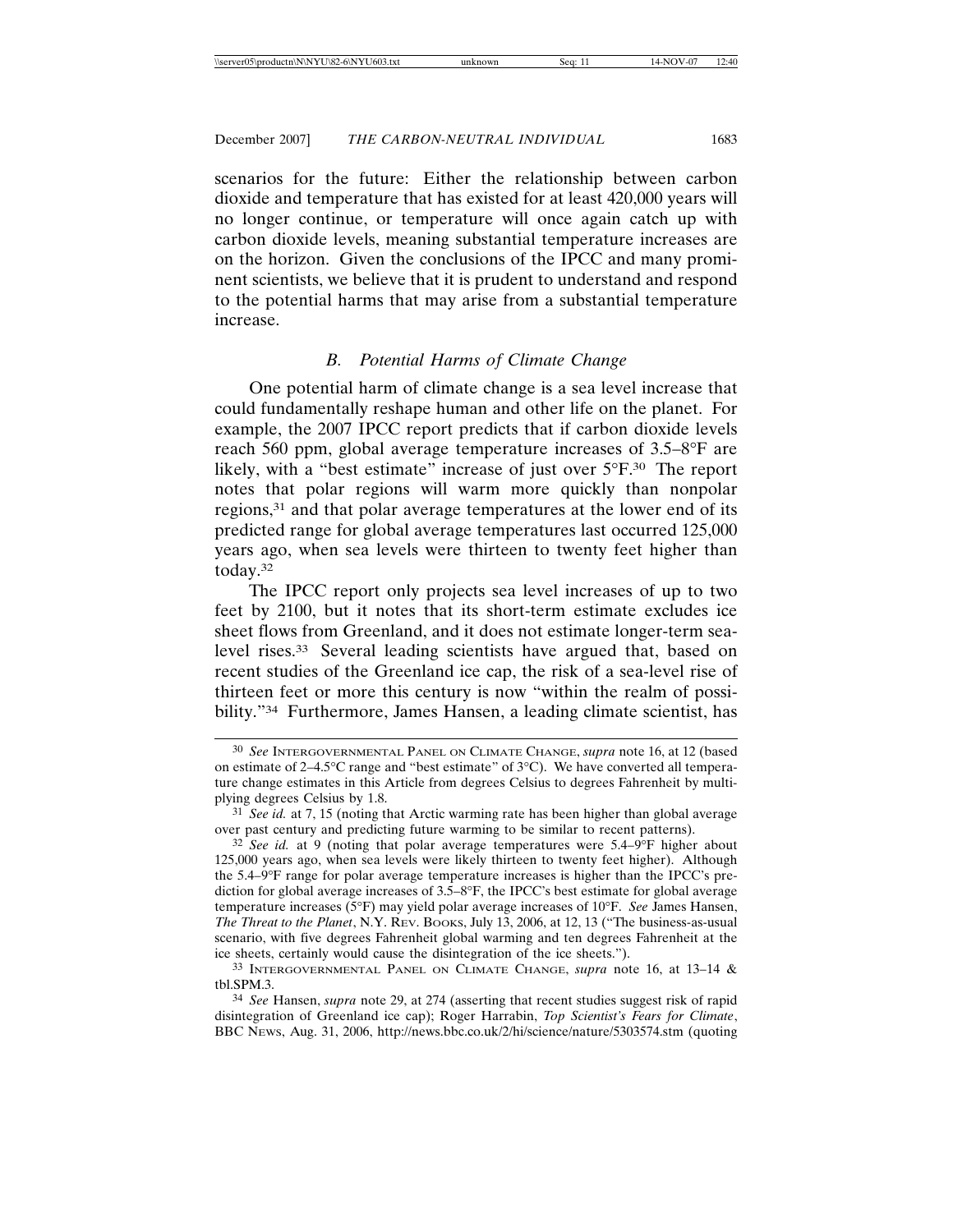noted that three million years ago, when global average temperatures were 5°F warmer than today's temperatures (and equal to the IPCC's best estimate if carbon dioxide concentrations double), sea levels were roughly eighty feet higher.<sup>35</sup> Sea-level increases of eighty feet would inundate many of the major cities on the east coast of the United States, and most of Florida, with similar effects around the world.36 Although these increases would not occur immediately, once the process begins it may be inexorable, with levels rising as much as three feet or more every few decades for centuries.37 Other possible effects of climate change include increased storm intensity, more frequent and intense floods and droughts, redistribution of current rainfall patterns, bleaching of coral reefs, ocean acidification, and species loss.38

A long-term objective to prevent these harms can be defined as the avoidance of "dangerous anthropogenic interference with the climate system," as stated in the U.N. Framework Convention on Climate Change.39 Although critics have derided the ambiguity of this objective, scientists have identified a number of outcomes that meet the definition of dangerous, such as "warming involving risk to unique and threatened systems and warming engendering a risk of large-scale discontinuities in the climate system."40 An example of the first type of outcome is the destruction of coral reef systems on a large scale,

36 Hansen, *supra* note 32, at 13 (estimating that sea-level rise of eighty feet would inundate Boston, New York, Philadelphia, and most of Florida, and would displace 250 million people in China, 120 million people in Bangladesh, and 150 million people in India).

<sup>37</sup> See id. (noting that in past, "once ice sheets began to collapse, [sea levels] rose one meter [about three feet] every twenty years for centuries"); *see also* INTERGOVERNMENTAL PANEL ON CLIMATE CHANGE, *supra* note 16, at 13 tbl.SPM.3 (projecting future sea-level rises).

38 *See* INTERGOVERNMENTAL PANEL ON CLIMATE CHANGE, *supra* note 16, at 7 ("At continental, regional and ocean basin scales, numerous long-term changes in climate have been observed. These include changes in arctic temperatures and ice, widespread changes in precipitation amounts, ocean salinity, wind patterns and aspects of extreme weather including droughts, heavy precipitation, heat waves and the intensity of tropical cyclones."); Brian C. O'Neill & Michael Oppenheimer, *Dangerous Climate Impacts and the Kyoto Protocol*, 296 SCIENCE 1971, 1971 (2002) (discussing coral bleaching).

39 United Nations Framework Convention on Climate Change art. 2, May 9, 1992, S. TREATY DOC. NO. 102-38, 1771 U.N.T.S. 107.

40 O'Neill & Oppenheimer, *supra* note 38, at 1971.

Professor John Holdren as stating that complete melting of Greenland ice cap "could increase world-wide sea levels by 7m (23ft), swamping many cities").

<sup>35</sup> Hansen, *supra* note 32, at 13; *see also* James E. Hansen, *Can We Still Avoid Dangerous Human-Made Climate Chang*e*?*, 73 SOC. RES. 949, 966–67 (2006) [hereinafter Hansen, *Can We Avoid?*] (arguing that rate of CO<sub>2</sub> emissions must level off soon and decline substantially before midcentury, while non- $CO<sub>2</sub>$  forcings must decrease to achieve no more than 1°C temperature increase); James Hansen, *Defusing the Global Warming Time Bomb*, SCI. AM., Mar. 2004, at 68, 74–75 (positing that "highest prudent level of additional global warming is not more than about one degree C" to avoid large-scale icesheet breakup).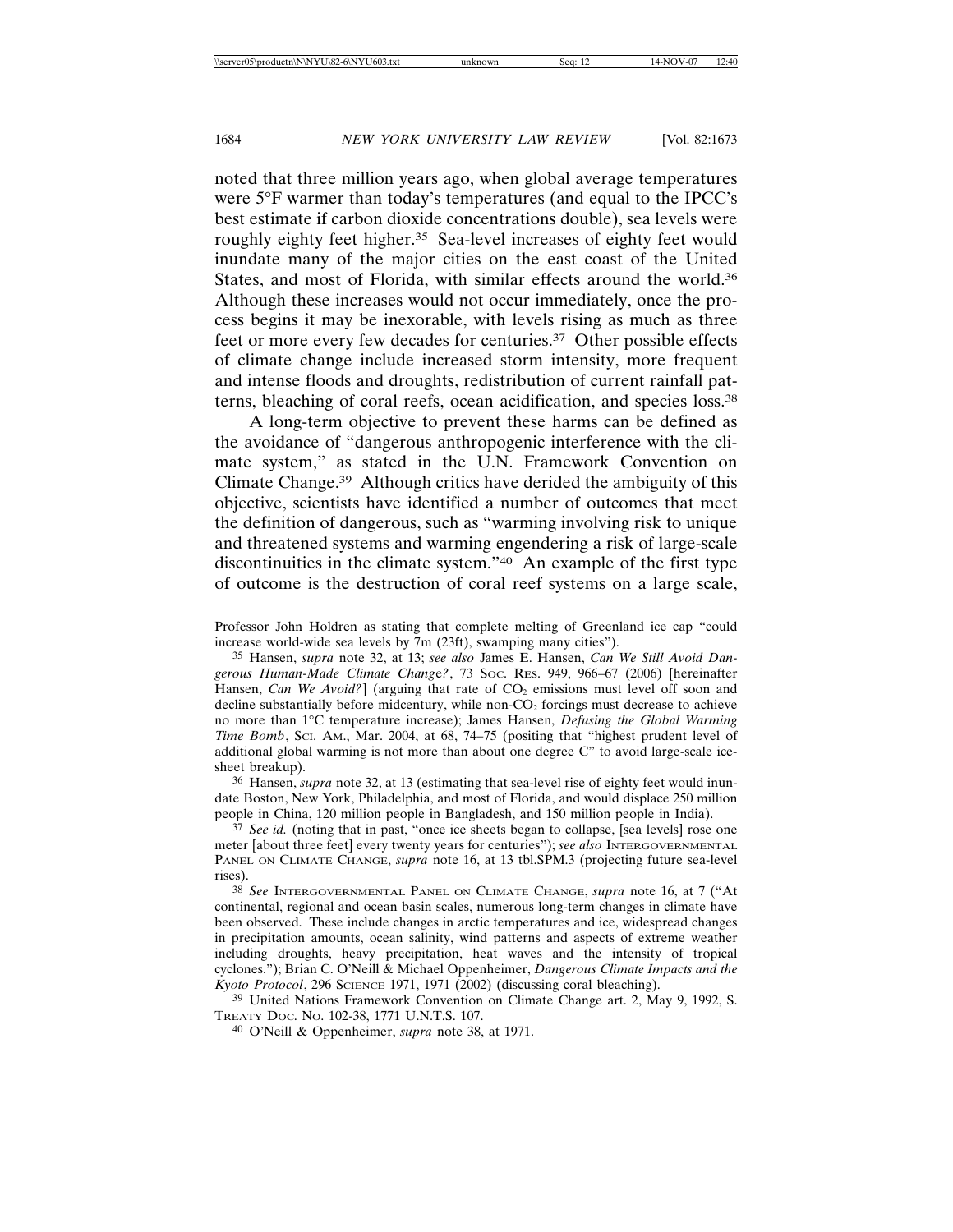which appears to be occurring in a number of regions and is likely to become severe if global warming exceeds roughly  $2^{\circ}F^{41}$  a temperature increase below the IPCC's projected range if carbon dioxide concentrations double.42 Examples of the second type of outcome include several events that have a low probability of occurring, at least in the short term, but which would cause substantial harm: the disintegration of the West Antarctic Ice Sheet (which could cause a sealevel rise of roughly thirteen to twenty feet worldwide) or a disruption of the thermohaline circulation in the oceans (which could cause wide swings in temperature in Europe and elsewhere).<sup>43</sup> These changes may be catastrophic not only because of their severity but also because they may occur abruptly, providing little time for adaptation.44 Perhaps as troubling as the first-order environmental impacts of climate change are the ways in which people might react to these impacts, whether through migration, social conflict, or other means. A recent study prepared for the Department of Defense raises concerns about the possibility of armed conflict.45

Media reports frame this science by asking whether doubts exist about climate change.46 But given the possible magnitude of the harms, the issue is not whether any doubts exist, but whether there is sufficient likelihood to justify some responses, and if so, at what cost. Our view is that even assuming there is only a small chance that some of the more catastrophic outcomes will occur (for example, that sea levels will rise thirteen to twenty feet in the next hundred years and that we will lose Florida over the longer term), the outcomes are sufficiently awful that a concerted response is prudent.

<sup>41</sup> *Id.*

<sup>42</sup> *See supra* note 30 and accompanying text.

<sup>43</sup> O'Neill & Oppenheimer, *supra* note 38, at 1971–72.

<sup>44</sup> *See* POSNER, *supra* note 1, at 253–54 (arguing that "a wait-and-see policy would be perilous" because of possibility that "atmospheric concentrations [of carbon dioxide] may reach a level that triggers abrupt, catastrophic global warming"). Although we agree with Judge Posner that abruptness is important because it reduces our ability to adapt, we conclude that abruptness is not a necessary predicate for action regarding some of the lowprobability and serious-consequence harms of climate change. For example, sea-level rises in the tens of feet, even if gradual, will not allow for human adaptation on any meaningful level.

<sup>45</sup> *See* PETER SCHWARTZ & DOUG RANDALL, DEP'T OF DEF., AN ABRUPT CLIMATE CHANGE SCENARIO AND ITS IMPLICATIONS FOR UNITED STATES NATIONAL SECURITY 14–19 (2003), *available at* http://www.fas.org/irp/agency/dod/schwartz.pdf (discussing potential national-security implications of climate change).

<sup>46</sup> *See* Corbett & Durfee, *supra* note 21, at 132–36 (discussing ways in which media presents scientific uncertainty that tend to underplay degree of scientific consensus).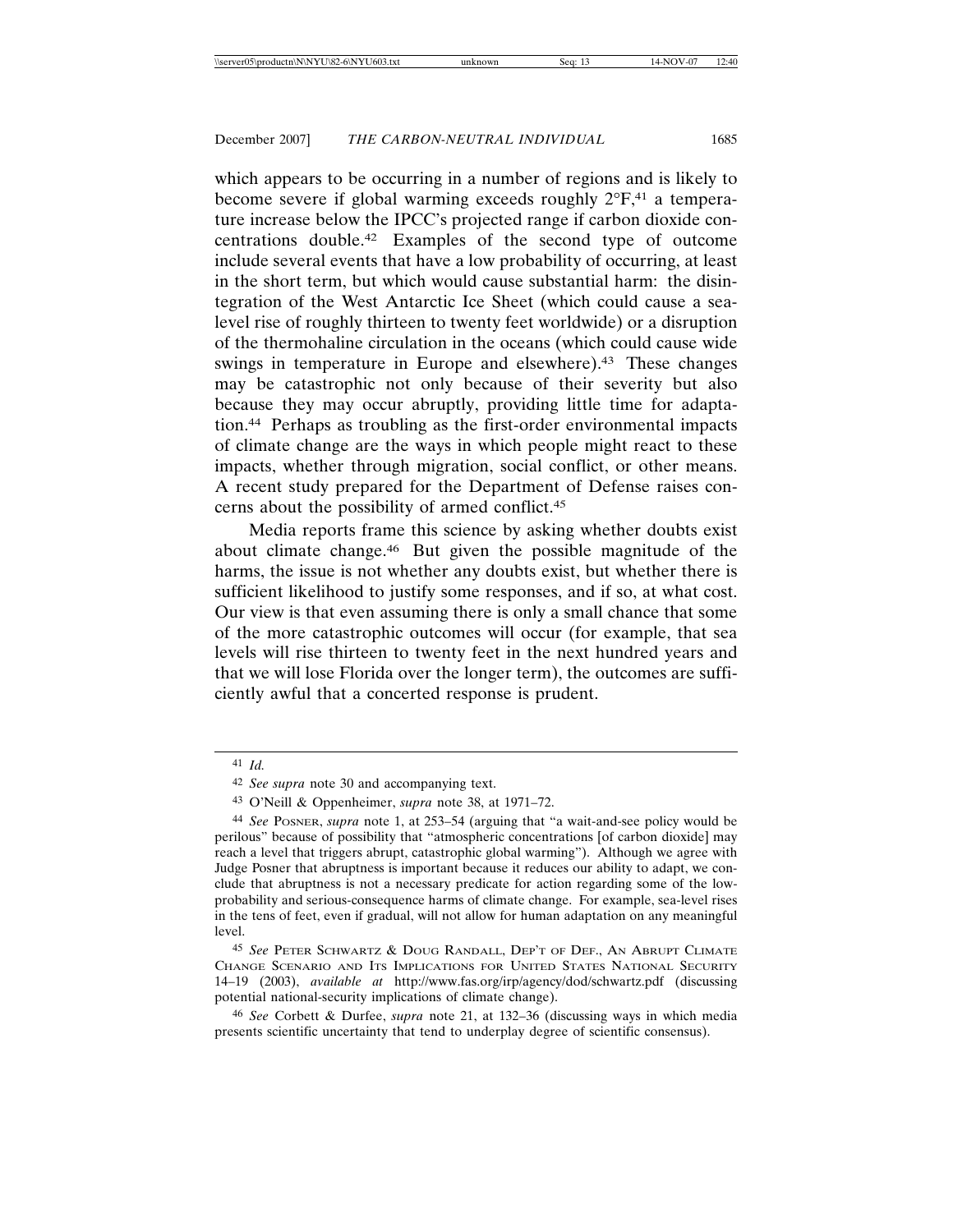## *C. Emissions Reduction Targets*

If we assume that there is a nontrivial risk of catastrophic climate change, we must next determine what level of emissions reductions will reduce the risk of the most serious harms.<sup>47</sup> Determination of this level requires assumptions about the target level for global average temperature, the concentration of carbon dioxide in the atmosphere that will generate the target level, and the emissions of carbon dioxide that will generate the requisite concentration in the atmosphere. These are difficult judgments. For the purposes of this Article, we draw on the conclusions of several leading climate scientists. For example, James Hansen and a growing number of other experts have argued that to avoid the dangerous impacts of climate change, temperature increases over year 2000 temperatures should be limited to roughly 2°F.48 To reduce the risk that temperature increases will exceed this threshold, total concentrations of carbon dioxide—currently at 380 ppm—should be kept below roughly 500 ppm.49 Even this will only improve the chances of avoiding catastrophic events like widespread flooding, but it will not ensure that substantial climate change effects will not occur.50

To keep atmospheric concentrations of carbon dioxide below roughly 500 ppm, many scientists have argued that we should level off emissions growth in the near term to enable time for technological developments to generate large reductions over the longer term. In the absence of near-term reductions, the long-term reductions necessary to avoid the most dangerous climate impacts are unrealistically large.51 For example, Hansen has argued that measures should be

<sup>47</sup> O'Neill & Oppenheimer, *supra* note 38, at 1972 (discussing possible dangerous impacts of climate change and emissions reductions needed to avoid them).

<sup>48</sup> Hansen, *Can We Avoid?*, *supra* note 35, at 965–66 (expressing target temperature change as 1°C, roughly equivalent to 2°F); *cf.* INT'L CLIMATE CHANGE TASKFORCE, MEETING THE CLIMATE CHALLENGE: RECOMMENDATIONS OF THE INTERNATIONAL CLIMATE CHANGE TASKFORCE 3 (2005), *available at* http://www.whrc.org/resources/ published\_literature/pdf/ByersetalInstPubPolRes.1.05.pdf (concluding that increases of 2°C (3.6°F) above recent temperature levels will increase "the risks of abrupt, accelerated, or runaway climate change").

<sup>49</sup> *See* INT'L CLIMATE CHANGE TASKFORCE, *supra* note 48, at 4 (suggesting 400 ppm target carbon dioxide level); Hansen & Sato, *supra* note 18, at 16,114 (concluding that stabilization will require carbon dioxide levels not to exceed 440 to 520 ppm); O'Neill & Oppenheimer, *supra* note 38, at 1972 (concluding that stabilization will require carbon dioxide levels not to exceed 450 ppm target).

<sup>50</sup> *See* O'Neill & Oppenheimer, *supra* note 38, at 1972 (pointing out that it is not certain that stabilization at 450 ppm would forestall disintegration of West Antarctic Ice Sheet).

<sup>51</sup> *Id.* (suggesting that delaying achievement of Kyoto Protocol cumulative emissions target from 2010 to 2020 may require up to "staggering" 8% reduction per year to begin before 2040 and concluding that "such high rates of reduction may be prohibitively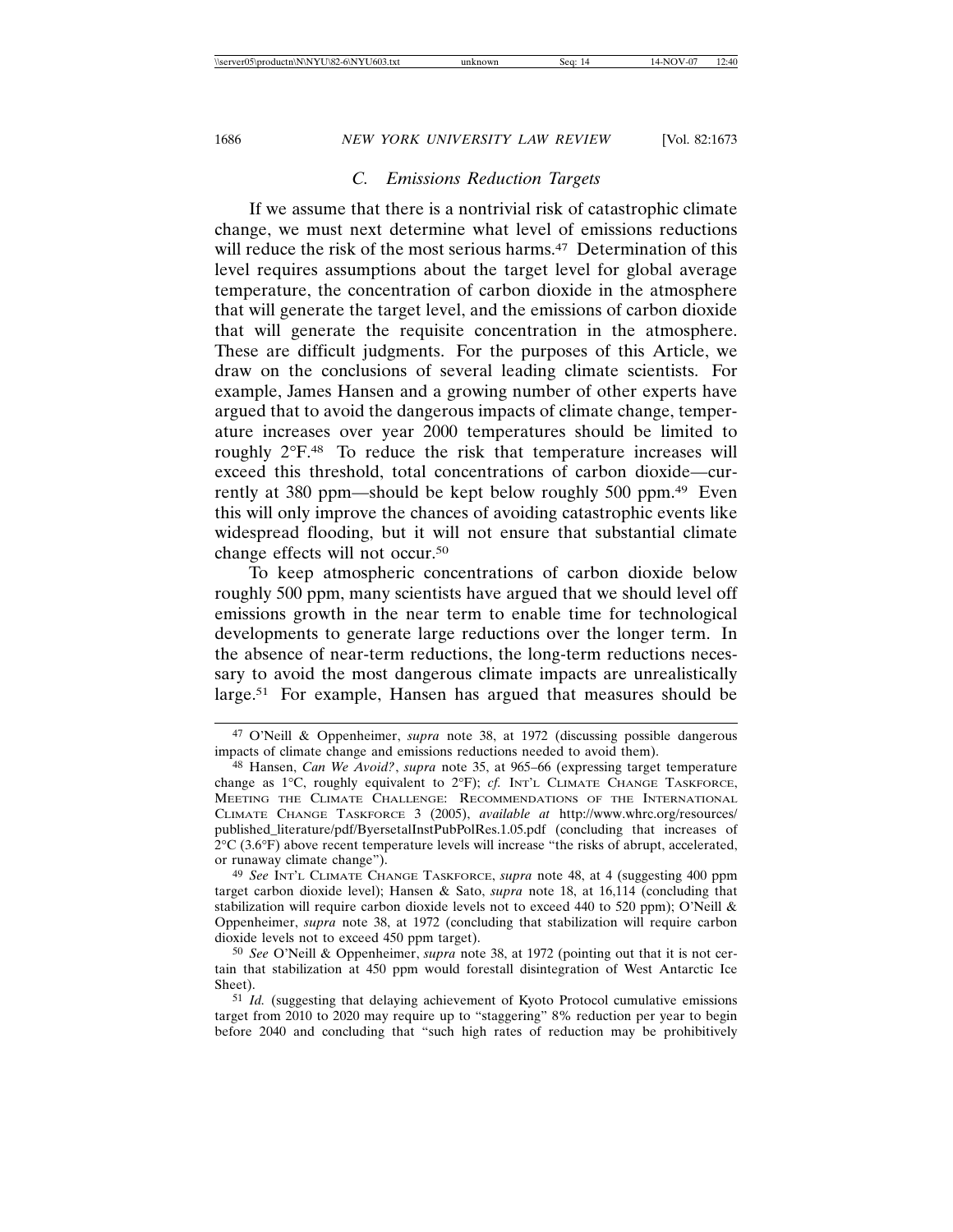adopted to achieve a short-term goal of leveling off carbon dioxide emissions by roughly 2015 and a long-term goal of a rapid decrease from current levels by roughly 2050.52 Climate scientists differ on the precise reductions necessary, but the estimated reductions by 2050 tend to cluster in the 60–80% range.53 Although policymakers have proposed various emissions-reduction targets, many of their proposals also reflect the need to achieve a near-term leveling off in carbon dioxide emissions and a substantial decrease by roughly 2050.54 Achieving these reductions will be particularly difficult because, in the absence of extraordinary measures, emissions are expected to increase substantially during this period. In fact, researchers such as Stephen Pacala and Robert Socolow predict that if we continue "business as usual," emissions will double by the middle of this century.<sup>55</sup>

### II

#### THE CONTRIBUTION OF INDIVIDUAL BEHAVIOR

A recent *New York Times* editorial on climate change referred to the sources of carbon emissions as "industrial emissions,"56 as if industrial emissions are synonymous with all emissions. This Part demonstrates that individual behavior is a discrete, overlooked source of enormous quantities of carbon dioxide emissions. It then presents a model that estimates the releases of carbon dioxide attributable to the average individual in the United States and to all individuals in the

costly"); *see also* Stephen Pacala & Robert Socolow, *Stabilization Wedges: Solving the Climate Problem for the Next 50 Years with Current Technologies*, 305 SCIENCE 968, 968–69 (2004) (concluding that near- and mid-term reductions are necessary as stop-gap measure to provide time for "revolutionary technologies" to be developed to achieve more dramatic reductions).

<sup>52</sup> Hansen, *Can We Avoid?*, *supra* note 35, at 966.

<sup>53</sup> *See, e.g.*, ROYAL COMM'N ON ENVTL. POLLUTION, ENERGY—THE CHANGING CLI-MATE 182 (2000), *available at* http://www.rcep.org.uk/pdf/chp10.pdf (recommending 60% reductions in emissions by 2050); UNION OF CONCERNED SCIENTISTS, HOW TO AVOID DANGEROUS CLIMATE CHANGE: A TARGET FOR U.S. EMISSIONS REDUCTIONS 1 (2007), *available at* http://www.ucsusa.org/assets/documents/global\_warming/emissions-target -report.pdf (recommending that industrialized nations reduce emissions 70–80% from year 2000 levels by 2050); *see also* T.M.L. Wigley, *The Climate Change Commitment*, 307 SCIENCE 1766, 1768–69 (2005) (concluding that reducing emissions substantially below present levels will be necessary to stabilize global mean temperatures).

<sup>54</sup> *See* CONG. RESEARCH SERV., CLIMATE CHANGE: GREENHOUSE GAS REDUCTION BILLS IN THE 110TH CONGRESS 2–3 (2007), *available at* http://www.ncseonline.org/nle/ crsreports/07May/RL33846.pdf (discussing bills introduced in 110th Congress that would impose controls on emissions through declining emissions caps).

<sup>55</sup> Pacala & Socolow, *supra* note 51, at 968. Pacala and Socolow focus only on carbon dioxide.

<sup>56</sup> Editorial, *Global Warming and the Courts*, N.Y. TIMES, July 8, 2006, at A12.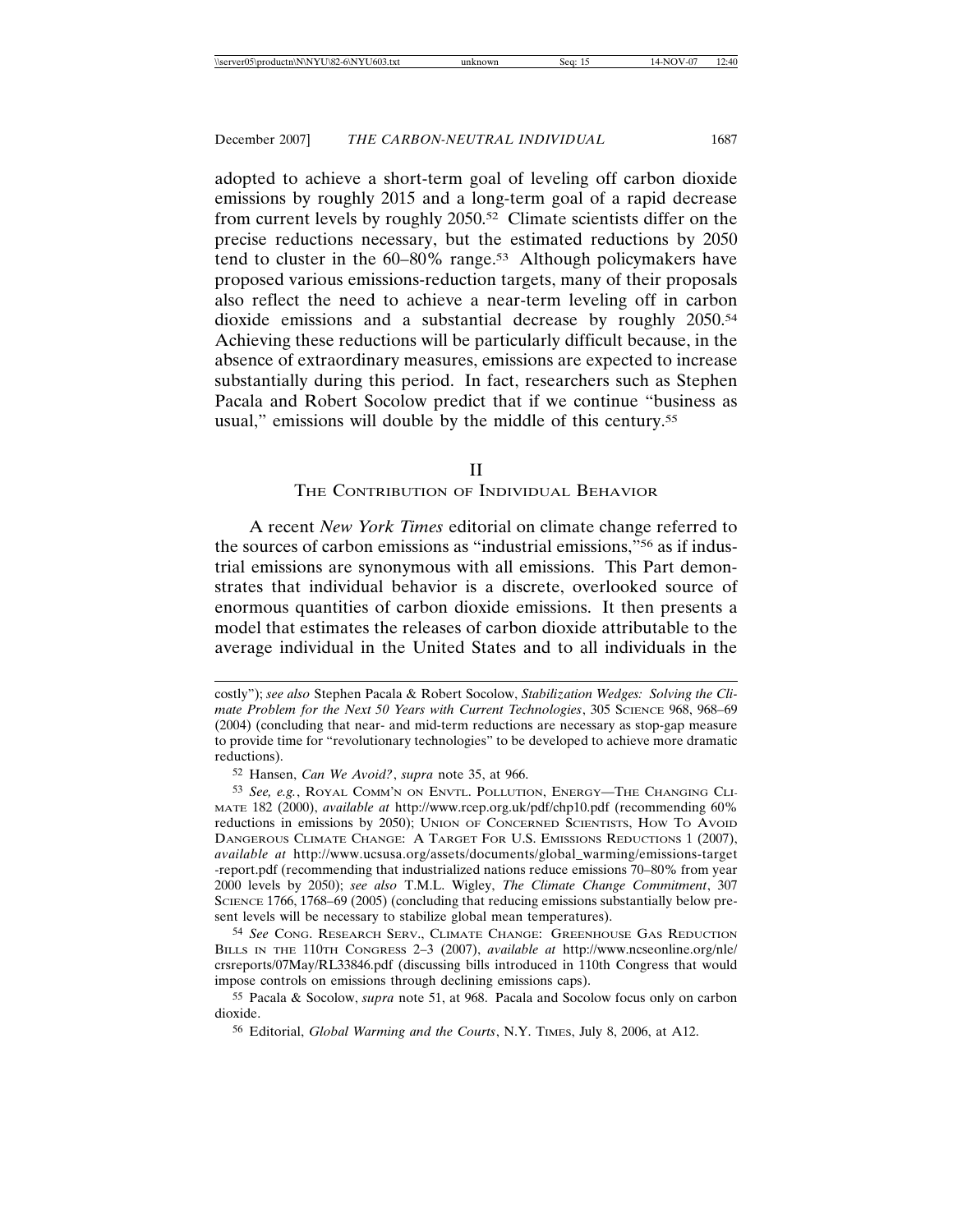aggregate. The Part concludes by evaluating the significance of these emissions.

### *A. Individual Behavior as a Source Category*

The framing of pollution sources exerts a powerful influence on the regulatory and social forces brought to bear on them.57 Identifying a source begins the process of attributing a quantity of emissions to that source, assigning blame for the harms caused by those emissions, and directing regulatory resources toward emissions reductions. Sources that are perceived as the largest emitters naturally attract the most public and regulatory attention.

Since the explosion of environmental regulation in the early 1970s, policymakers have focused most regulatory prescriptions on large industrial sources.<sup>58</sup> In contrast, they have focused little regulatory attention on individuals and households.<sup>59</sup> Framing pollution as an industrial problem generates remedies that involve industrial regulation. Thus, controlling emissions from automobiles becomes a matter of adopting technology-based standards on motor vehicle emissions, with little emphasis on the number and use of the vehicles.60 Controlling emissions from residential electricity use becomes a matter of adopting technology-based or market-allowance-based controls on electrical utilities, with far less emphasis on the amount of energy consumed in the home.<sup>61</sup>

Assessments of the sources of carbon dioxide emissions have followed this traditional pattern. The presentation of 2004 carbon dioxide emissions data by the Energy Information Administration (EIA) of the Department of Energy demonstrates the point. Although the EIA identified industrial, commercial, transportation, and residential categories of emitters, it failed to identify individual behavior as a discrete source.<sup>62</sup> Rather, it distributed the emissions

<sup>57</sup> *See* Steinemann, *supra* note 6, at 635 (noting that public concern about health hazards can prompt government agencies to conduct human-health impact assessments); Michael P. Vandenbergh, *From Smokestack to SUV: The Individual as Regulated Entity in the New Era of Environmental Law*, 57 VAND. L. REV. 515, 610 (2004) (arguing that providing consumers with information about products' environmental impact pressures manufacturers to create more ecofriendly products).

<sup>58</sup> Vandenbergh, *supra* note 57, at 517–18.

<sup>59</sup> *Id.* at 524–35.

<sup>60</sup> *See, e.g.*, Clean Air Act § 202, 42 U.S.C. § 7521(a)(1) (2000) (requiring EPA to impose pollution control requirements on motor vehicles).

<sup>61</sup> *See generally* Vandenbergh, *supra* note 57, at 524–29 (discussing traditional regulatory focus on command-and-control regulations and economic incentives aimed at industrial sources).

<sup>62</sup> ENERGY INFO. ADMIN., U.S. DEP'T OF ENERGY, 2004 ANNUAL ENERGY REVIEW 340 fig.12.2, *available at* http://tonto.eia.doe.gov/FTPROOT/multifuel/038404.pdf [hereinafter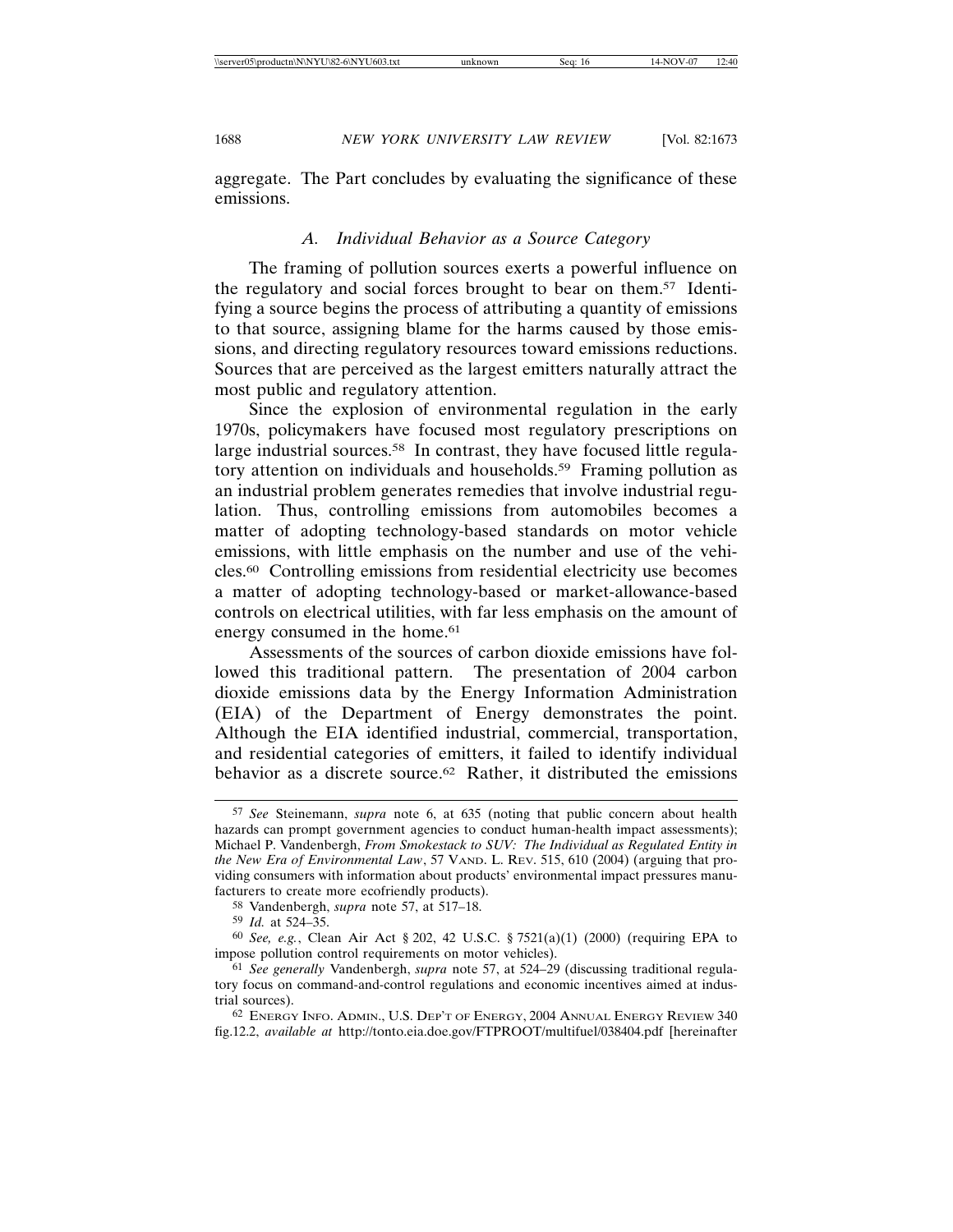attributable to individual behavior among at least two sectors: (1) residential (e.g., household electricity and direct energy use), and (2) transportation (personal driving, flying, and mass transportation). By dividing the emissions from individual behavior into two categories, one of which (transportation) includes emissions from many types of sources other than individuals, this framing obscures the size of the total emissions from individuals as a discrete source category. Other organizations that report emissions data also follow this approach. For example, a 2006 UN report divided greenhouse gas sources into several categories, none of which includes individual behavior as a discrete category.63

A viable alternative is to begin by framing the sources of carbon emissions based on the types of policies or regulatory measures that might be effective in controlling them, and to work backward to determine the emissions that may be generated by these types of sources.<sup>64</sup> If regulators begin by assuming that changing individual behavior is a viable means of achieving desired environmental outcomes, the analysis shifts. Then the question becomes, What behaviors are under the individual's control? With this framing in mind, the magnitude of the total contribution from individual behavior will come into focus as emissions from household activities and personal transportation are aggregated. The model presented below estimates the contribution of individual behavior using this approach.

## *B. A Model of Individual Carbon Dioxide Emissions*

Not surprisingly, given the lack of attention to individuals' contributions to global warming, policymakers and scholars have developed few tools to assess the aggregate contribution of individual behavior to greenhouse gas emissions.65 To evaluate whether the carbon emis-

EIA, 2004 REVIEW]; *see also* EPA, INVENTORY OF U.S. GREENHOUSE GAS EMISSIONS AND SINKS: 1990–2004, at 2-22 to 2-26 (2006), *available at* http://yosemite.epa.gov/oar/ globalwarming.nsf/UniqueKeyLookup/RAMR6MBSC3/\$File/06\_Complete\_Report.pdf [hereinafter EPA, 2006 INVENTORY] (offering similar breakdown of emissions source categories).

<sup>63</sup> UNITED NATIONS FRAMEWORK CONVENTION ON CLIMATE CHANGE, KEY GREEN-HOUSE GAS DATA 44–45 figs.II-12 to II-20 (2005), *available at* http://unfccc.int/resource/ docs/publications/key\_ghg.pdf.

<sup>64</sup> *See* Paul C. Stern et al., *Strategies for Setting Research Priorities*, *in* ENVIRONMEN-TALLY SIGNIFICANT CONSUMPTION: RESEARCH DIRECTIONS 124, 133 (Paul C. Stern et al. eds., 1997) (noting that in analyzing sources of pollution "[o]ne useful strategy is to begin with possible policy interventions").

<sup>65</sup> For models of the environmental impact of individuals' behavior as consumers, see MICHAEL BROWER & WARREN LEON, THE CONSUMER'S GUIDE TO EFFECTIVE ENVIRON-MENTAL CHOICES: PRACTICAL ADVICE FROM THE UNION OF CONCERNED SCIENTISTS 216–48 (1999), and Shui Bin & Hadi Dowlatabadi, *Consumer Lifestyle Approach to U.S.*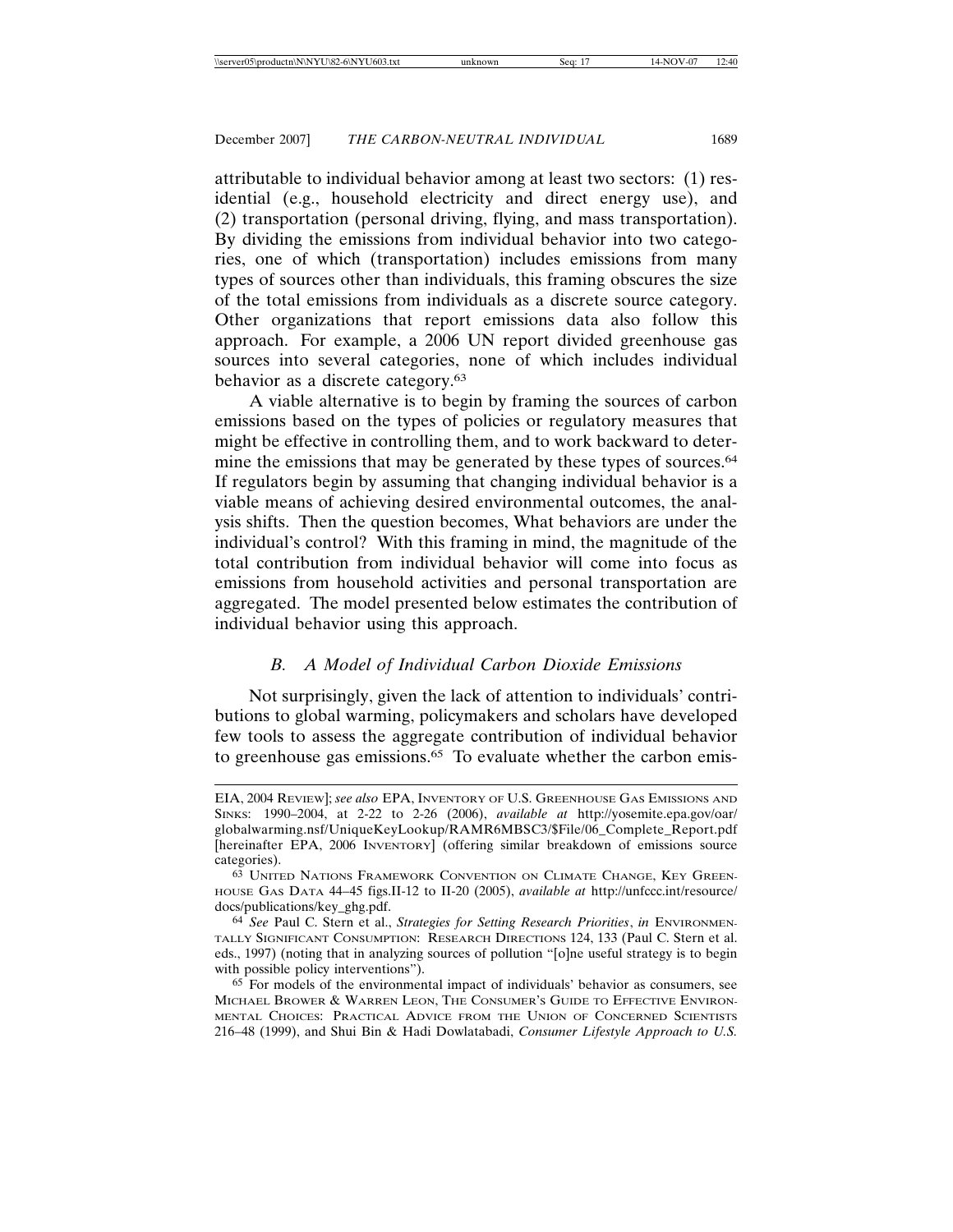sions from individual behavior are worthy of regulatory attention, we present the results of a model that estimates the carbon dioxide emissions in 2000 from the average individual in the United States and the aggregate emissions from all individuals.<sup>66</sup> We provide an overview of the model here and a detailed description in the Appendix.

## *1. Individual Behavior Defined*

We define individual behavior to include only those behaviors that are under the direct, substantial control of the individual and that are not undertaken in the scope of the individual's employment. As a result, we include emissions from personal motor vehicle use, personal air travel, and mass transport. We exclude emissions from motor vehicle use and air travel undertaken in the course of employment (e.g., driving for a delivery service or flying on a business trip). Similarly, we include emissions attributable to household electricity use, but we exclude emissions attributable to the industrial production of household goods (e.g., the emissions resulting from the production, shipping, and retailing of appliances and food).

Although this conservative approach excludes many activities that contribute to climate change (e.g., the releases attributable to household appliance production), the emissions from these activities often vary widely depending on where and how the goods are produced, and the degree of individual control over them is often very limited.67 Furthermore, making individuals responsible for all emissions derived from consumer choices would make it possible to attribute virtually all emissions to individuals, yet it would not satisfy the initial objective of including only emissions that can be changed

*Energy Use and the Related CO2 Emissions*, 33 ENERGY POL'Y 197 (2005). Our model does not consider the impact of individuals' consumer behavior, *see infra* note 67, but instead examines the emissions attributable to all behavior under an individual's direct control.

<sup>66</sup> We look exclusively at carbon dioxide because approximately 85% of climate forcing is caused by carbon dioxide, *see supra* note 18, and the data on carbon dioxide are more accessible and reliable across source categories than data on other greenhouse gases.

<sup>67</sup> Experts disagree as to whether the carbon dioxide that results from the manufacture of consumed products should count towards an individuals' emissions. *Compare* The Personal Environmental Impact Calculator, http://ans.engr.wisc.edu/eic/home.html (last visited Oct. 12, 2007) (limiting calculations of individuals' environmental impact to activities over which they have direct control, including transportation choices, recycling habits, home water use, and home energy use), *with* BROWER & LEON, *supra* note 65, at 14 ("[W]e vote with our dollars when we choose to buy or not to buy particular products."). Our rationale for including electricity purchased by consumers in the model, but excluding other consumer goods, is consumers' uncertainty regarding the carbon releases from those other goods. For example, it may be difficult for a consumer to know how the emissions from the purchase of a pound of organic chicken from a distant poultry farm compare to the emissions from a pound of pork from a local farm.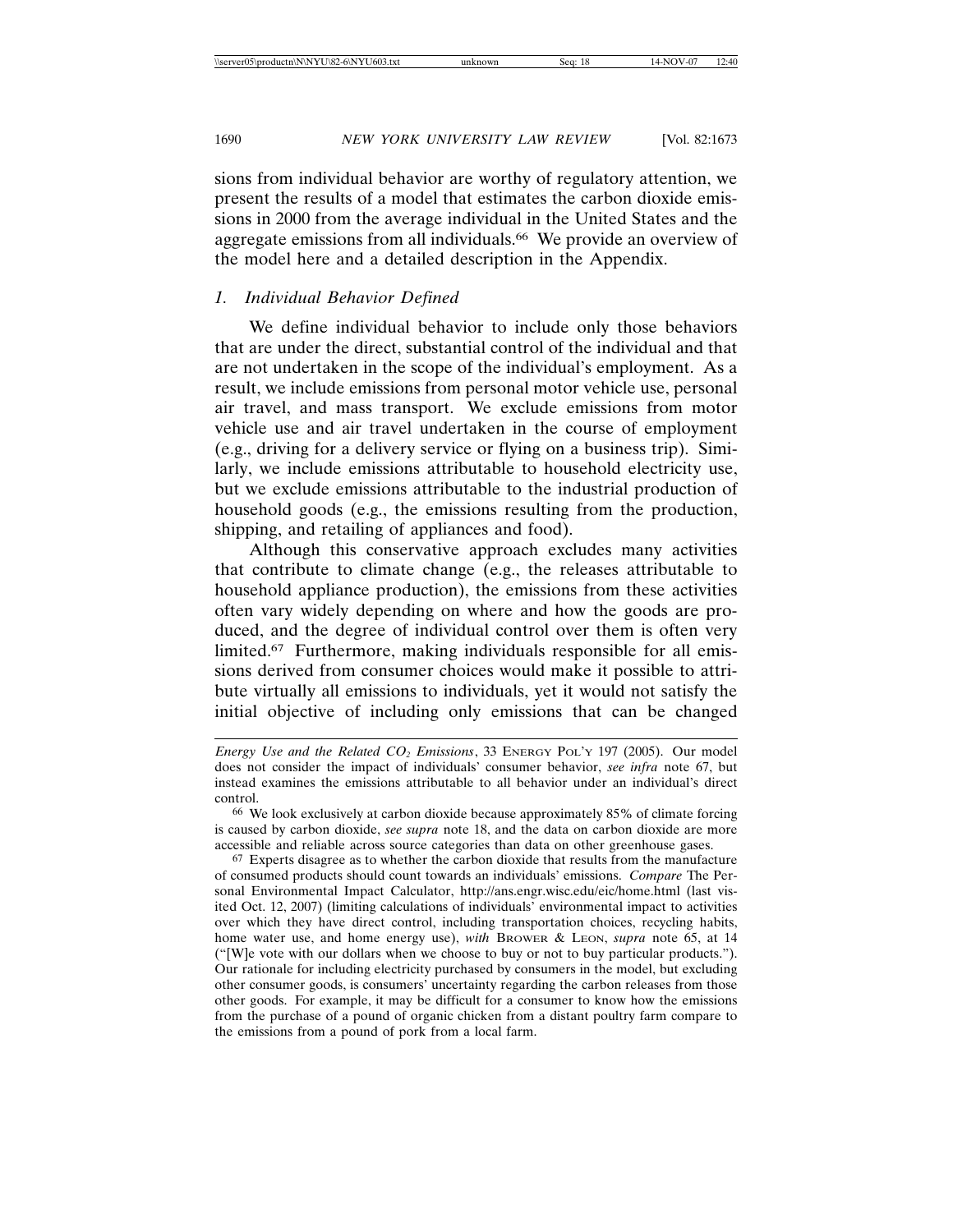through laws and policies directed at individual behavior.68 For ease of analysis, we divide the emissions from individual behavior into household and transportation emissions.

## a. Household Emissions

We estimate household emissions by using both top-down and bottom-up approaches.69 For the top-down approach, we calculate household energy consumption using EIA data for residential fuel consumption.70 We then convert household energy use into individual energy use. We use U.S. Census data indicating that the U.S. population in 2000 was roughly 281 million, and our calculation that the United States had just under 109 million households.71

We divide household energy use into two categories: primary use and electricity use. The primary use category includes household energy consumption that does not require an external power generation source. Examples include space and water heaters, washing machines, and stoves that utilize coal, natural gas, petroleum, or wood. The EIA provides data on primary use.<sup>72</sup> Using EIA conversion coefficients,73 we convert these forms of energy use into the amount of carbon dioxide emitted per household and per person.

We next obtain the total residential electricity use for 2000 using EIA data.74 We convert this electricity use into carbon emissions using the EIA coefficients, accounting for the fuel type used in the electricity generation. For example, electricity generated from fossil fuels generates carbon dioxide emissions, but sources such as nuclear energy and hydropower do not. We then calculate the total amount of

<sup>68</sup> *See* Vandenbergh, *supra* note 57, at 539 (arguing that including all emissions generated in course of individuals' employment or in production of consumer goods and services would negate category's utility by enabling all pollution to be attributed to individuals).

<sup>69</sup> *See infra* app.

<sup>70</sup> EIA, 2004 REVIEW, *supra* note 62, at 39.

<sup>71</sup> The U.S. Census Bureau states that there were 281,421,906 persons in the United States in 2000 and an average household size of 2.59 persons per household. U.S. Census Bureau, American Factfinder, http://factfinder.census.gov/servlet/GCTTable?\_bm=y&-geo \_id=01000US&-\_box\_head\_nbr=GCT-H6&-ds\_name=DEC\_2000\_SF1\_U&-format=US-9 (last visited Aug. 8, 2007). Dividing the total population by persons per household returns 108.7 million households.

<sup>72</sup> EIA, 2004 REVIEW, *supra* note 62, at 39.

<sup>73</sup> *See* ENERGY INFO. ADMIN., U.S. DEP'T OF ENERGY, LONG FORM FOR VOLUNTARY REPORTING OF GREENHOUSE GASES: INSTRUCTIONS 47–48 (2006), *available at* ftp:// ftp.eia.doe.gov/pub/oiaf/1605/cdrom/pdf/FormEIA-1605\_2005\_Instructions.pdf [hereinafter EIA, LONG FORM] (listing coefficients used to determine amount of carbon dioxide generated by various fuels).

<sup>74</sup> EIA, 2004 REVIEW, *supra* note 62, at 39.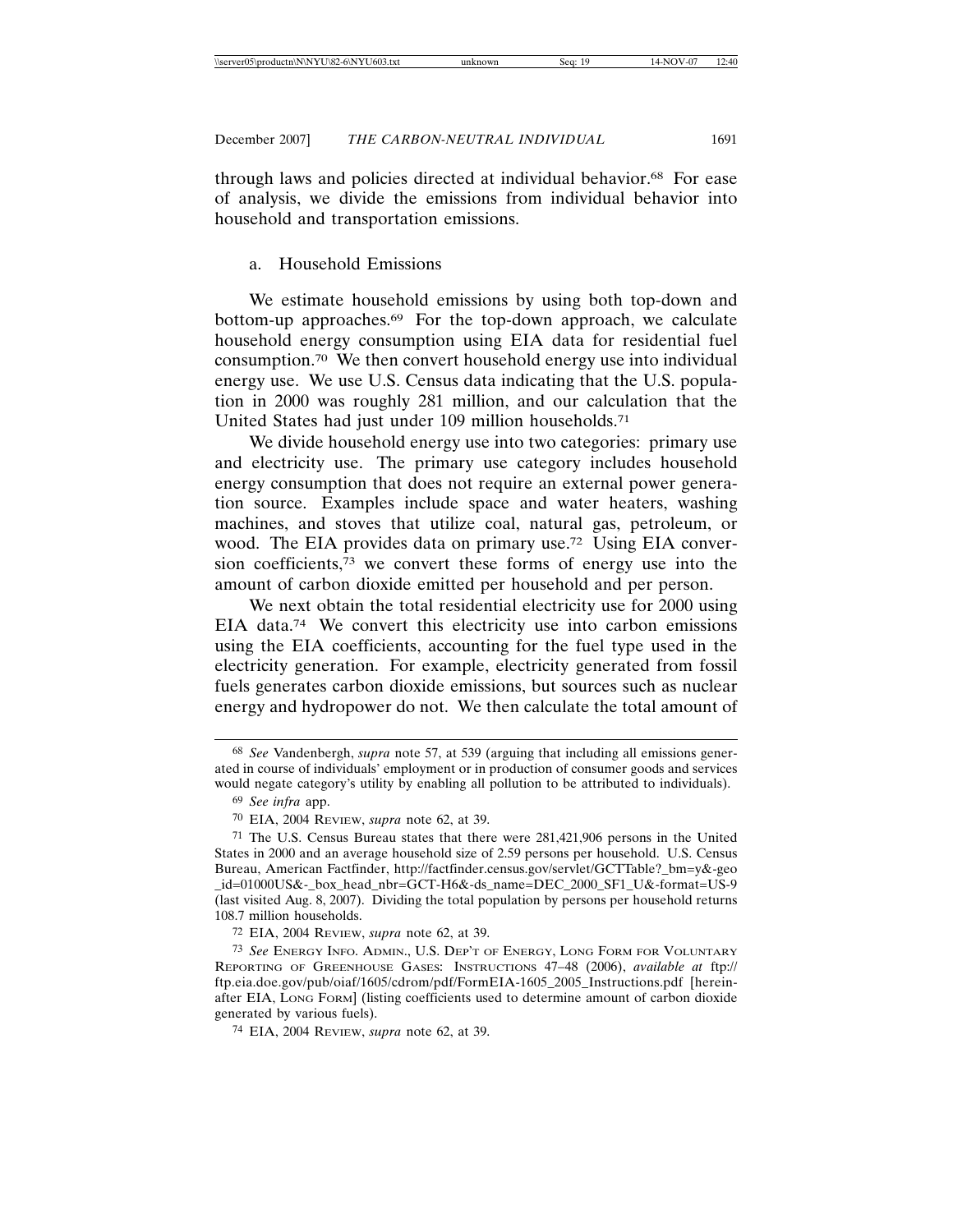carbon dioxide emissions from electricity consumption in pounds per household and pounds per individual.75

To validate the top-down approach, we also calculate household carbon dioxide emissions using a bottom-up approach. We use EIA data on end-use electricity consumption for households in 2001 (2000 data were unavailable).76 For large numbers of household appliances, EIA data include the average use per household in kilowatt hours and the number of households utilizing these appliances. Thus, we can determine the amount of carbon dioxide emission–producing electricity used by each appliance and convert these values into total carbon dioxide emissions, emissions per household, and emissions per individual using the EIA conversion coefficients.

Our individual figure is a blended individual average that allocates to every person a share of carbon dioxide emissions regardless of behavior.77 The totals for the top-down and bottom-up approaches are remarkably similar, suggesting that the household estimate is reliable. We use the top-down approach in calculating the overall individual total.

### b. Transportation Emissions

We divide individual transportation into three categories: automotive, air, and other.78 We include in the automotive category all personal vehicle use. We include in the air transportation category all air travel except business travel and freight. We assign rail and mass transit to the "other" category.

We translate EIA data on motor fuel consumed by personal vehicle use79 into pounds of carbon dioxide using the same conversion factors used in the household calculations,<sup>80</sup> and we then convert the totals into pounds per person. We calculate emissions for domestic passenger air travel by multiplying energy intensity per passenger mile by the total number of domestic passenger miles,<sup>81</sup> after reducing the

<sup>75</sup> We do not account for inefficiency in electricity generation and line loss, making individuals responsible only for their direct energy consumption.

<sup>76</sup> *See* Energy Info. Admin., U.S. Dep't of Energy, Electricity Consumption by End Use in U.S. Households, 2001, http://www.eia.doe.gov/emeu/reps/enduse/er01\_us\_tab1. html [hereinafter EIA, End Use] (last visited Aug. 30, 2007).

<sup>77</sup> *See infra* app.

<sup>78</sup> *See infra* app.

<sup>79</sup> EIA, 2004 REVIEW, *supra* note 62, at 57.

<sup>80</sup> EIA, LONG FORM, *supra* note 73, at 47–48.

<sup>81</sup> BUREAU OF TRANSP. STATISTICS, U.S. DEP'T OF TRANSP., NATIONAL TRANSPORTA-TION STATISTICS 2003 tbl.4-21 (2004), *available at* http://www.bts.gov/publications/ national\_transportation\_statistics/2003.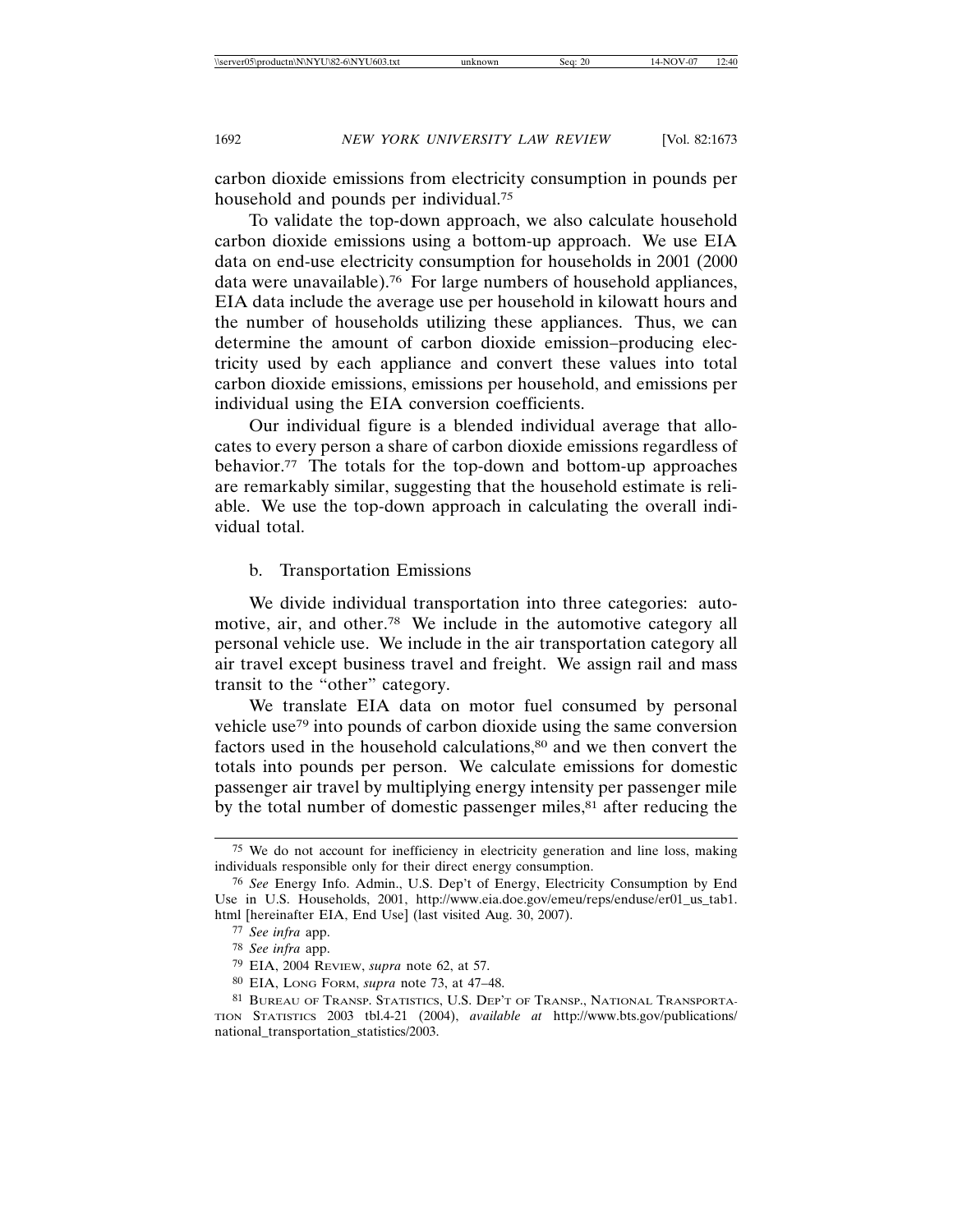total number of miles to exclude business travel.82 We convert the resulting figure into total pounds of carbon dioxide for all passenger air travel using the EIA coefficients. We then divide the total by the U.S. population to yield pounds of carbon dioxide per person. We calculate the rail and mass transit totals using a similar approach, although we do not reduce these totals for business travel.

#### *2. Results*

Table 1 presents the results of the individual behavior model. As it indicates, by merely including the behaviors over which individuals have direct, substantial control, the total emissions for the average American in 2000 equaled over 14,000 pounds (seven tons) of carbon dioxide.

| Household                                      | Pounds of CO <sub>2</sub> per Person |
|------------------------------------------------|--------------------------------------|
| Primary                                        | 3494                                 |
| Electricity                                    | 1922                                 |
| Subtotal                                       | 5416                                 |
|                                                |                                      |
| <b>Transportation</b>                          |                                      |
| Automotive                                     | 7869                                 |
| Air                                            | 857                                  |
| Other                                          | 381                                  |
| Subtotal                                       | 9107                                 |
|                                                |                                      |
| <b>Total (Mean Individual)</b>                 | 14,523                               |
| <b>Total (All Individuals)</b><br>4.1 trillion |                                      |

TABLE 1: INDIVIDUAL CARBON DIOXIDE EMISSIONS

The total emissions for all 281 million Americans in 2000 was 4.1 trillion pounds. If calculated using 2006 data, the figure would likely be higher. The U.S. population reached roughly 300 million in 2006,<sup>83</sup> while per-capita emissions have decreased only slightly since 2000.<sup>84</sup>

<sup>82</sup> Seventy-seven percent of passengers reported that their most recent air travel was for nonbusiness purposes. Bureau of Transp. Statistics, U.S. Dep't of Transp., *Airline Passenger Travel*, OMNISTATS, Sept. 2003, at 1, 2, *available at* http://www.bts.gov/publications/ omnistats/volume\_03\_issue\_03/pdf/entire.pdf.

<sup>83</sup> As of July 1, 2006, the U.S. Census Bureau estimated the U.S. population at 298,217,000. U.S. CENSUS BUREAU, STATISTICAL ABSTRACT OF THE UNITED STATES: 2007, at 8 (2006), *available at* http://www.census.gov/prod/2006pubs/07statab/pop.pdf.

<sup>&</sup>lt;sup>84</sup> The EIA reports that per-capita  $CO<sub>2</sub>$  emissions in the United States were 20.60 metric tons in 2000. ENERGY INFO. ADMIN., U.S. DEP'T OF ENERGY, WORLD PER CAPITA CARBON DIOXIDE EMISSIONS FROM THE CONSUMPTION AND FLARING OF FOSSIL FUELS, 1980–PRESENT (2006), *available at* http://www.eia.doe.gov/iea/carbon.html. The EIA recently issued a press release estimating 2006 carbon dioxide emissions at 5877 million metric tons. Press Release, Energy Info. Admin., U.S. Dep't of Energy, U.S. Carbon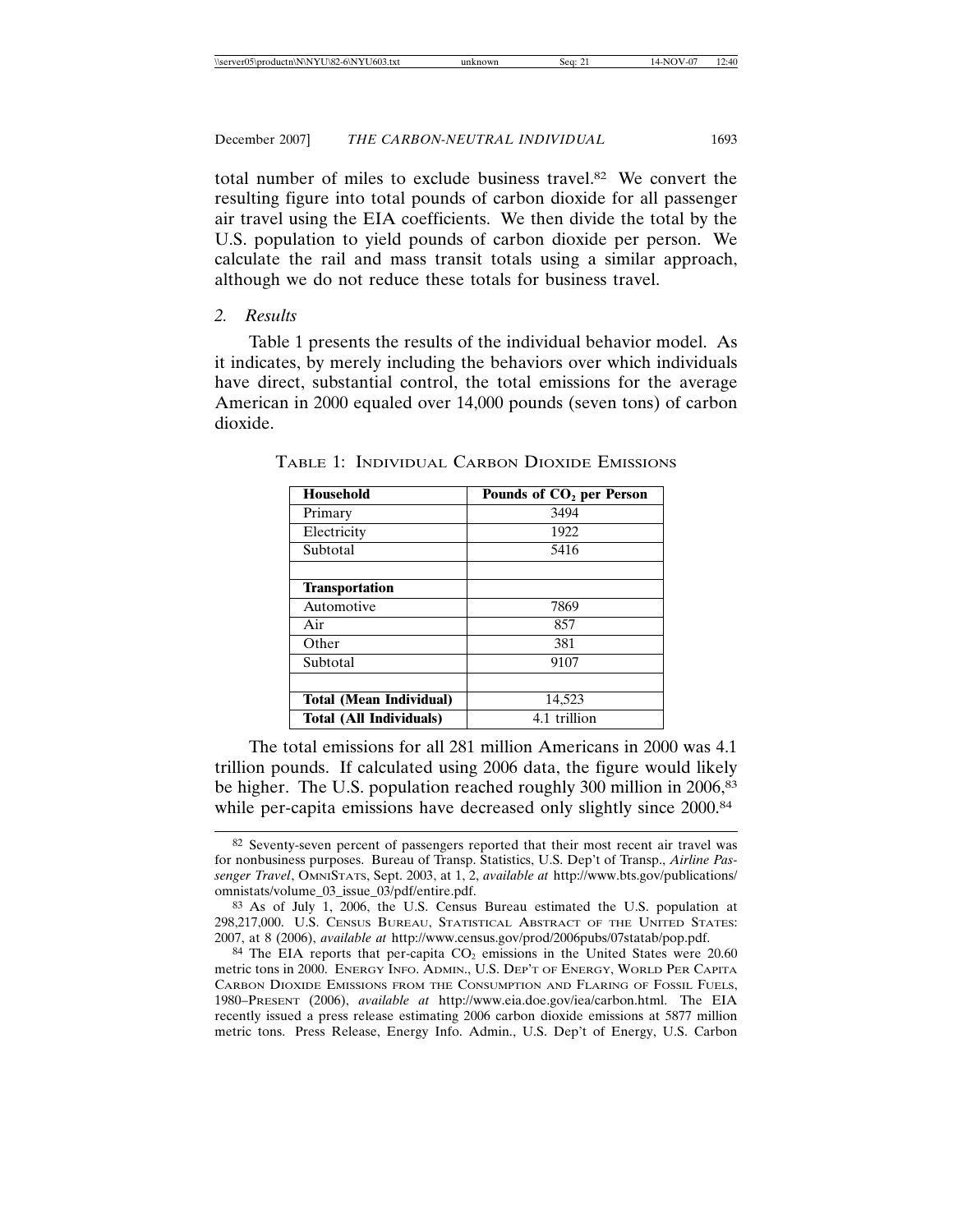## *C. Implications*

Although the 4.1 trillion pound total is a tremendous amount, its importance is even more apparent in context. The 4.1 trillion pounds emitted by individuals constitute 32% of the roughly 12.7 trillion pounds emitted annually in the United States.85 By comparison, the entire industrial sector released 3.9 trillion pounds in 2000.<sup>86</sup> The individual behavior figures also dwarf the subsectors that constitute the industrial sector.87 For example, the chemical-manufacturing and petroleum-refining industries, which were the top emitters among the manufacturing industries, emitted 686 *billion* pounds and 672 *billion* pounds of carbon, respectively, in 2002.88 Other industrial sectors had even lower totals, including iron and steel production (143.9 billion pounds), cement manufacture (90.8 billion), and aluminum production (13.7 billion).89

Even more striking is the comparison of emissions from individual behavior in the United States with other sources worldwide. The United States released 24.4% of the world's carbon dioxide in 2000,90 suggesting that individual behavior in the United States accounted for roughly 8% of the world's carbon dioxide emissions. The significance of the 8% is clear when compared to the emissions of other continents and countries. The 4.1 trillion pounds attributable to

85 *See* World Res. Inst., Climate Analysis Indicators Tool Version 4.0, http://cait.wri.org/ cait.php?page=gases (last visited Aug. 31, 2007) (requires log-in registration) (providing total of 5,791.1 mega tons, or 12.7 trillion pounds, of U.S. emissions).

86 *See* EIA, 2004 REVIEW, *supra* note 62, at 341 (listing emissions for industrial sector). The 32% share for individual behavior compares favorably to an estimate that households accounted for 32.4% of direct U.S. energy use in 2000, GERALD T. GARDNER & PAUL C. STERN, ENVIRONMENTAL PROBLEMS AND HUMAN BEHAVIOR 258 tbl.10-1 (2d ed. 2002), and to a study that concluded that individual behavior consumed roughly one-third of U.S. energy and accounted for roughly 40% of U.S. carbon dioxide emissions in 1997, Bin & Dowlatabadi, *supra* note 65, at 205.

87 *See* EIA, 2004 REVIEW, *supra* note 62, at 386 (defining industrial sector in detail).

88 *See id.* at 345 tbl.12-4 (giving energy consumption for manufacturing industries using data from 2000 in metric tons, which we converted to pounds).

89 *See* EPA, 2006 INVENTORY, *supra* note 62, at 2-7 tbl.2-4 (using data from 2000 in metric tons, which we converted to pounds).

90 *See* EIA, 2004 REVIEW, *supra* note 62, at 335 tbl.11.19. The United States' contribution of carbon dioxide emissions to the world total decreased from 24.4% in 2000 to 23.1% in 2003. *Id.* This reduction appears to be largely due to an increase of emissions from China. Over this period, U.S. emissions decreased by 13 million tons, a 0.002% decrease, while China's emissions increased by 508 million tons, or 16.7%. *Id.* A recent report by the Netherlands Environment Assessment Agency concluded that China passed the United States in 2006 as the world's largest emitter of carbon dioxide. Graphic Detail, *China Overtakes US in CO2 Emissions*, 447 NATURE 1038, 1038 (2007).

Dioxide Emissions from Fossil Fuels Declined by 1.3 Percent in 2006 (May 23, 2007), *available at* http://www.eia.doe.gov/neic/press/press284.html. Dividing 5877 million metric tons by the 2006 population estimate of 298,217,000, *see supra* note 83, yields per-capita emissions of 19.70 metric tons of carbon dioxide.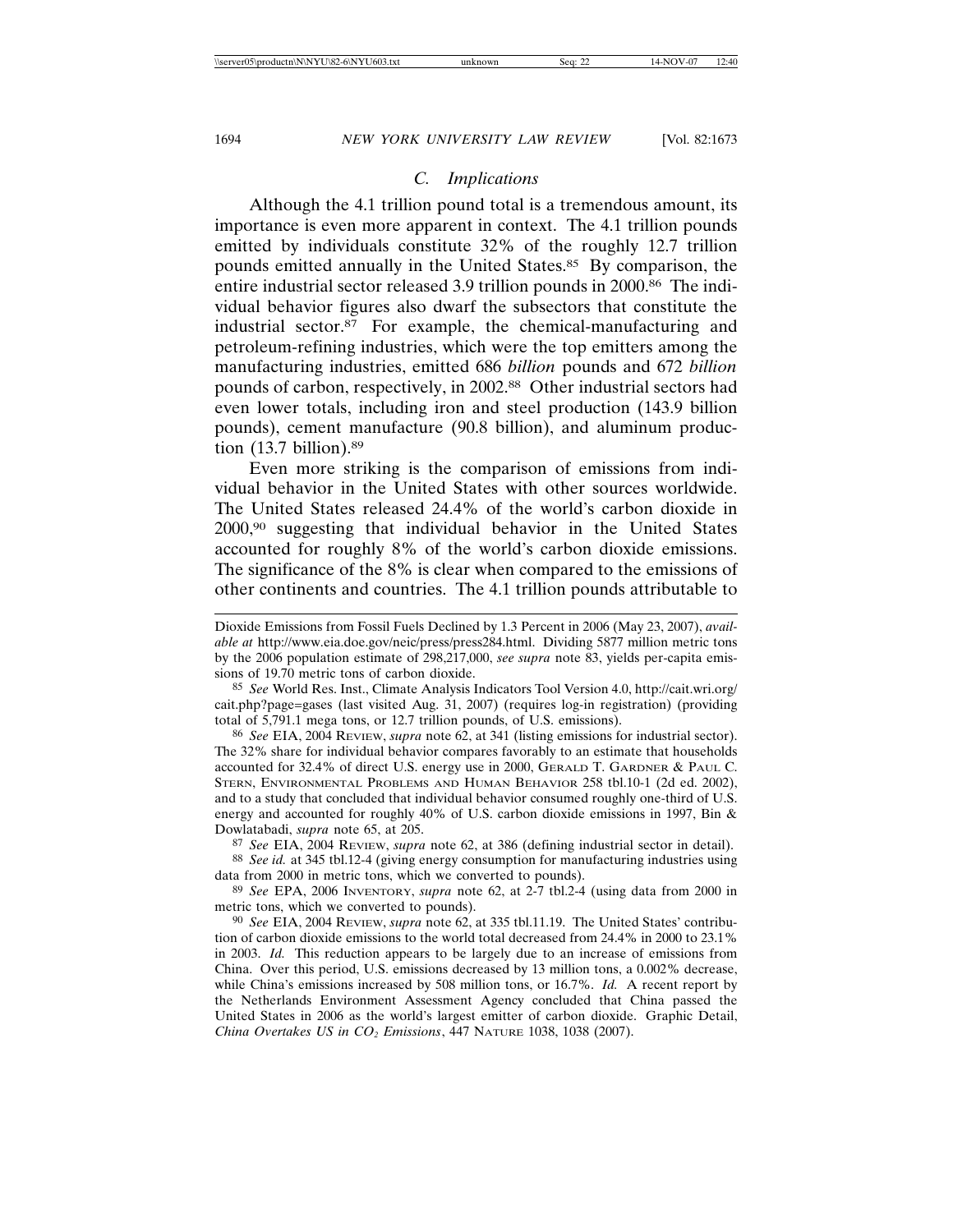| \\server05\productn\N\NYU\82-6\NYU603.txt | unknown | 14-NOV-07<br>12:40<br>Sea: 23 |
|-------------------------------------------|---------|-------------------------------|
|-------------------------------------------|---------|-------------------------------|

U.S. individual behavior is larger than the total for sub-Saharan Africa (1.1 trillion pounds), South America (1.6 trillion), and Central America (1.0 trillion, including the Caribbean) combined, and it is roughly a third of all carbon dioxide emissions in Asia (15.6 trillion) and Europe (12.1 trillion).91

As Table 2 demonstrates, the emissions by U.S. individuals also are larger than the total emissions from every other nation but China.

| Country                   | Emissions (in billions of lbs.) |  |
|---------------------------|---------------------------------|--|
| <b>United States</b>      | 11,582                          |  |
| China                     | 6938                            |  |
| U.S. Individual Share     | 4090                            |  |
| <b>Russian Federation</b> | 3074                            |  |
| Japan                     | 2478                            |  |
| India                     | 2108                            |  |
| Germany                   | 1716                            |  |
| United Kingdom            | 1112                            |  |
| Canada                    | 1058                            |  |
| South Korea               | 932                             |  |

TABLE 2: TOP TEN NATIONS BY 2000 CARBON DIOXIDE EMISSIONS<sup>92</sup>

## III

## EMISSIONS REDUCTIONS FROM INDIVIDUAL BEHAVIOR

The model results demonstrate the substantial contribution of individual behavior to carbon dioxide emissions on both an average and aggregate basis. Indeed, the emissions are so large that every 1% decrease in emissions from individual behavior represents a reduction of roughly forty-one billion pounds of carbon dioxide. Individual behavior changes thus have the potential to contribute significantly to the reductions needed to reduce the risk of catastrophic climate change.93

<sup>91</sup> World Res. Inst., *supra* note 85. The conversion was performed by multiplying the data available in tons from the Climate Analysis Indicators Tool by 2000 pounds per ton. 92 The data in this table were gathered from World Res. Inst., *supra* note 85. All

figures were converted from tons to pounds by multiplying by 2000 pounds per ton.

<sup>93</sup> Individual behavior change is an important explicit and implicit part of the "stabilization wedges" approach to emissions reductions proposed by Stephen Pacala and Robert Socolow. *See* Pacala & Sokolow, *supra* note 51, at 968 (emphasizing human action over reliance on advancement in emission-reducing technologies). They have argued that emissions reductions should be approached by thinking of the reductions as a series of wedges, with each wedge representing an activity that reduces carbon emissions by zero in 2004 but increasing in linear fashion each year for fifty years. *Id.* By the year 2054, each wedge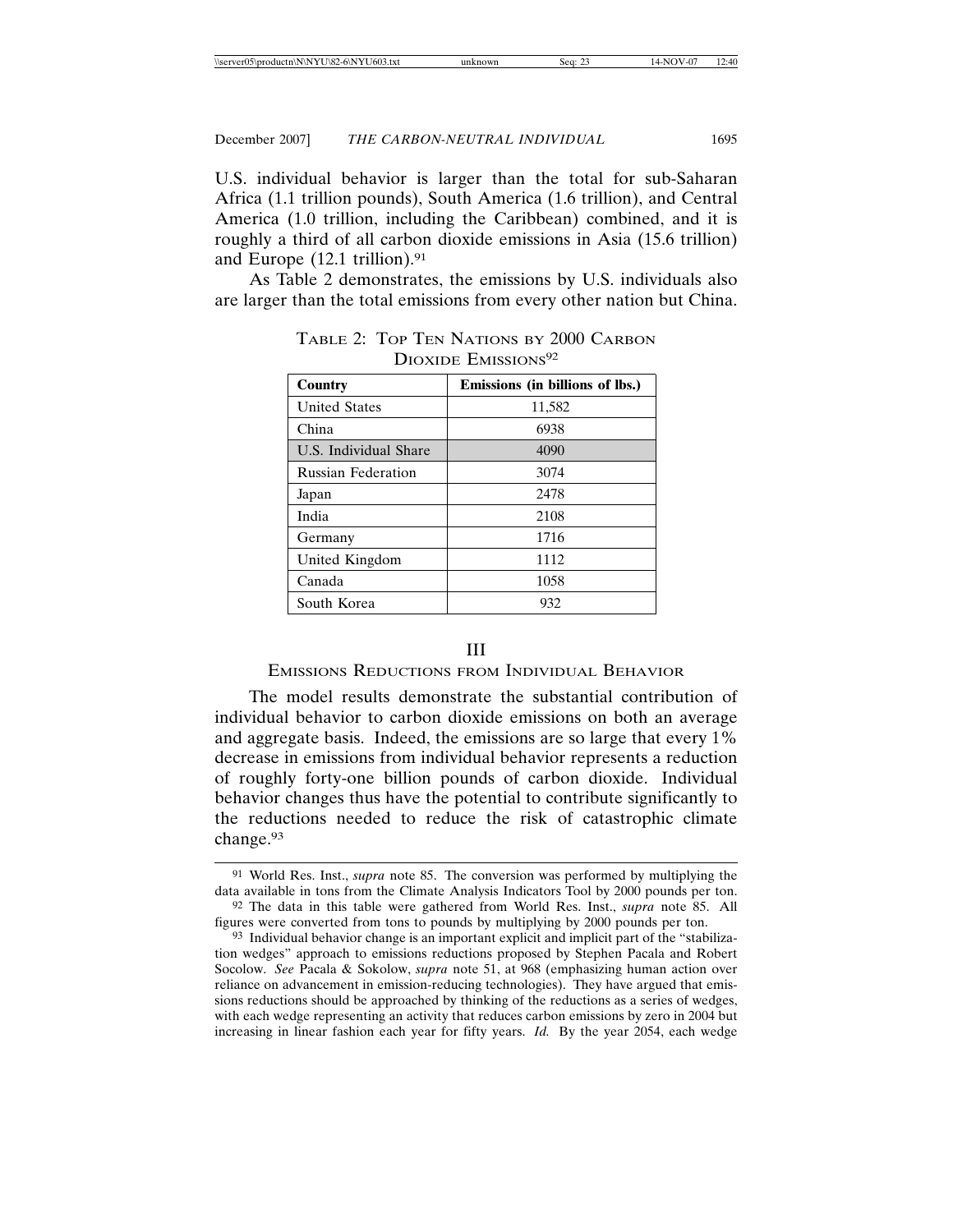If policymakers are to respond to the emissions from individual behavior appropriately, however, they need to know which individual behaviors to target. The targeting problem requires policymakers to identify the behaviors that cause the greatest emissions, those that are most easily changed, and the optimal regulatory instruments for affecting emitting behaviors. This Part explores the first and second issues, while Parts IV and V explore the third issue.

## *A. Behavior Types*

Individual behaviors differ based on the quantity of carbon emissions they generate and the barriers to their change. A number of behaviors yield a disproportionate share of the total carbon dioxide emissions. Although the model provides a first step in identifying these behaviors, more fine-grained work remains to be done. Unfortunately, much of the literature on the contributions from individual behavior is woefully out of date. After a burst of research focused on household energy use in the late 1970s and early 1980s, such studies in the academic literature in the United States largely disappeared.94 For now, all we can do is use the new model and earlier studies to give an initial indication of the types of behavior changes that are most likely to yield large emissions reductions. In most cases, energy use has a direct relationship to carbon emissions because the energy is generated from fossil fuels, and thus we treat energy-consuming behaviors as carbon-emitting behaviors here.

The optimal regulatory response requires that we account not only for the size of the emissions from a particular behavior but also for the barriers to behavior change. Social psychologists use several categories to distinguish among behaviors. For example, Paul Stern and colleagues identify three principal types of environmental behavior: consumer (e.g., purchasing a fuel-efficient car or appliance), direct (e.g., changing one's driving style or turning off lights),

represents one billion tons of reduced carbon emissions. *Id.* Pacala and Socolow identify fifteen approaches that each can generate a stabilization wedge. *Id.* at 969–71, 970 tbl.1. Although the focus of many of their wedges is on the new deployment of existing industrial technologies, several also explicitly involve lifestyle changes. For example, a wedge is available from reducing the average annual miles traveled by cars from 10,000 to 5000. *Id.* at 969. Another wedge is available from pursuing "known and established approaches" to more efficient heating and cooling, water heating, lighting, and refrigeration in commercial and residential buildings, which implies that consumers will purchase more efficient goods. *Id.*

<sup>94</sup> *See* NRC, DECISION MAKING, *supra* note 6, at 81 (noting lack of funding for studies on social influences on energy consumption after early 1980s); *see also* Telephone Interview with Paul C. Stern, Staff Dir., Nat'l Research Council, in Wash., D.C. (Dec. 14, 2006) (describing resumption of interest in household energy consumption as "Rip Van Winkle experience") (notes on file with the *New York University Law Review*).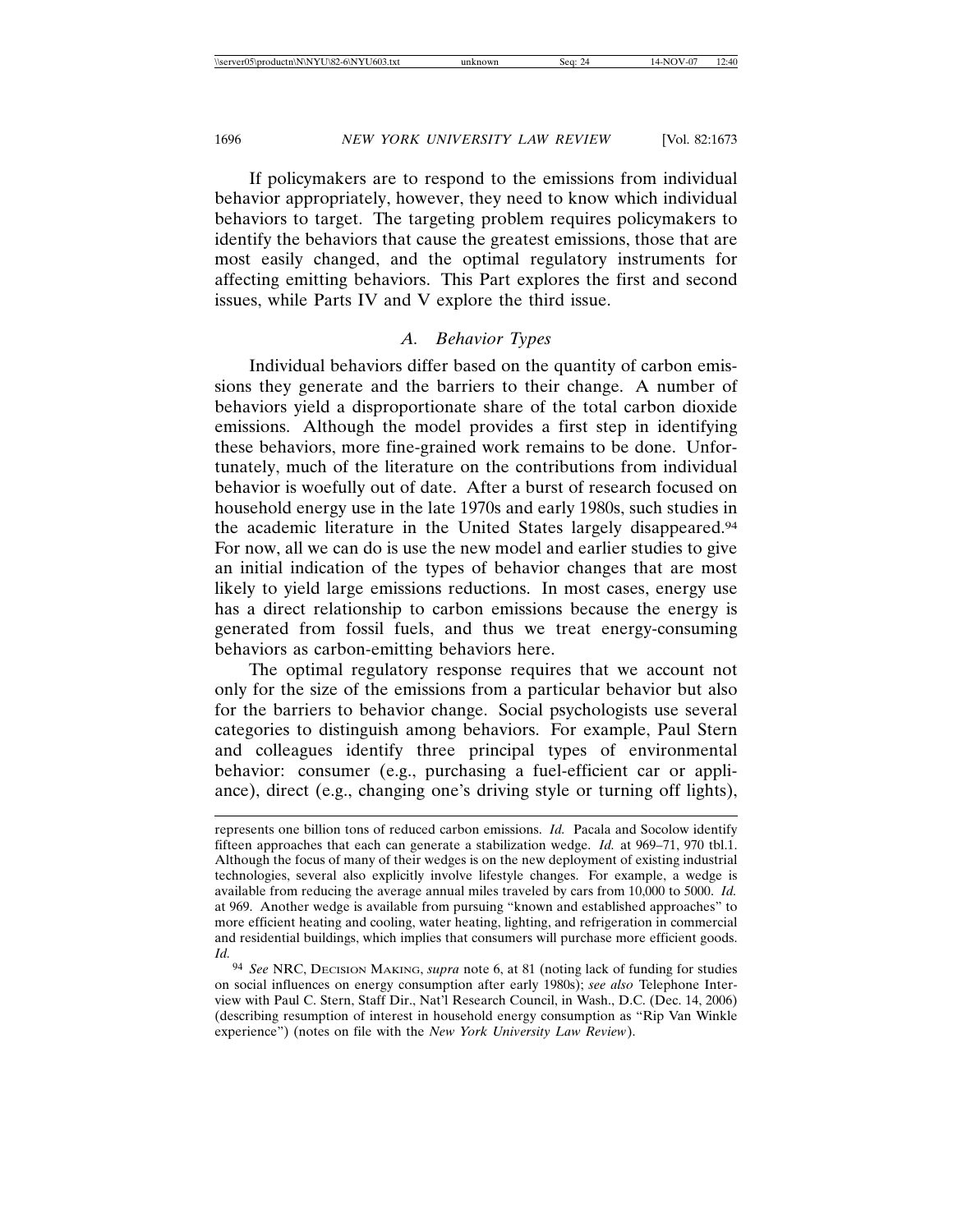and civic (e.g., voting, writing to a policymaker, or joining a civic group).95 Of these, consumer behavior is often the most resistant to change.96

Similarly, social psychologists distinguish between conservation behaviors (e.g., turning down thermostats) and efficiency-enhancing behaviors (e.g., purchasing more efficient motor vehicles and home appliances).97 Conservation behaviors typically involve high-visibility actions that are intuitively the most appealing for psychologists to study but that require frequent action and ongoing behavior modification. Efficiency-enhancing behaviors often involve one-time consumer choices, such as motor vehicle purchases, that are often overlooked by psychologists. A leading assessment of this research concludes that many of the largest gains are achievable from efficiency-enhancing behaviors,<sup>98</sup> but that efforts directed at carbon emissions reductions should not ignore conservation behaviors either. Unfortunately, efficiency-enhancing behaviors are often consumer behaviors and thus may be particularly resistant to change.<sup>99</sup>

In contrast to the approach taken by psychologists, the rationalactor theorists who study law and social norms focus on the payoffs of behavior change to the individual.100 These theorists typically suggest that optimal regulatory policies change the individual's opportunity set through taxes, subsidies, efficiency standards for consumer products, and other traditional measures. They reason that many behavior changes have a positive payoff for the individual, and that a rational actor—in theory—should change behavior in response to information about its payoff. Even these nominally positive-payoff behaviors, however, often face important barriers. Information may not be available or may not be noticed or understood by the individual. The individual may have adequate information but may act habitually without

97 *See* Paul C. Stern & Gerald T. Gardner, *Psychological Research and Energy Policy*, 36 AM. PSYCHOLOGIST 329, 333–34 (1981) (noting distinction between constant "curtailment" behavior and one-time "efficiency" behavior).

98 *Id.* at 331–34.

<sup>95</sup> Paul C. Stern et al., *A Value-Belief-Norm Theory of Support for Social Movements: The Case of Environmentalism*, 6 HUM. ECOLOGY REV. 81, 82 (1999).

<sup>96</sup> *See* Paul C. Stern, *Information, Incentives, and Proenvironmental Consumer Behavior*, 22 J. CONSUMER POL'Y 461, 461–63 (1999) (emphasizing numerous external constraints on consumer behavior). Habits, inconvenience, and resource restraints may be important barriers to consumer behavior change. *See* GARDNER & STERN, *supra* note 86, at 111–12, 162–63 (noting examples where programs making conservation more convenient increased proenvironmental behavior); NRC, DECISION MAKING, *supra* note 6, at 78–79 (pointing to studies finding constraints on consumer behavior).

<sup>99</sup> *See supra* note 96 and accompanying text.

<sup>100</sup> *See, e.g.*, Carlson, *supra* note 6, at 1235 (criticizing overemphasis on social norms to solve environmental problems).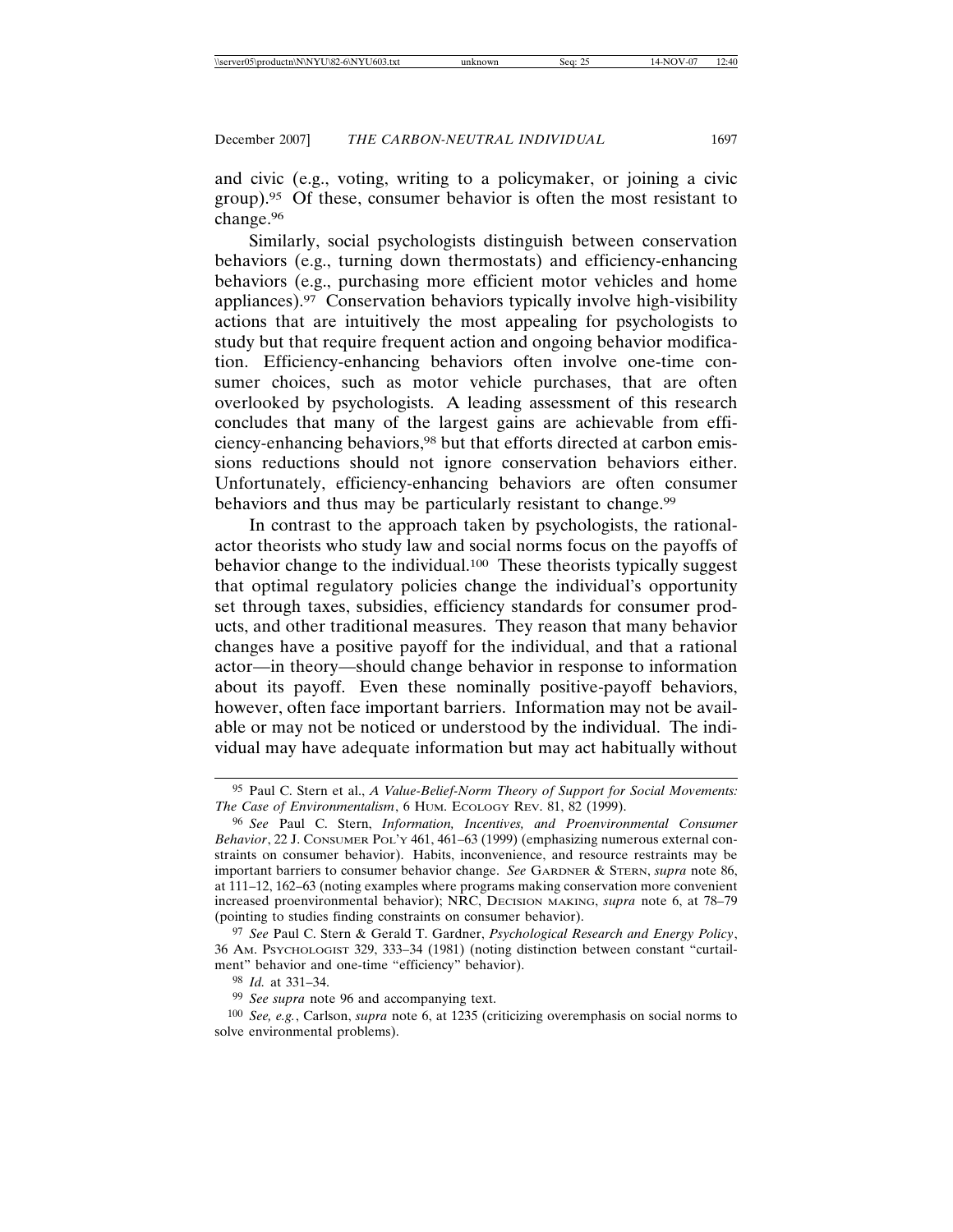engaging cognitive processes. The individual may have adequate information, but her cognitive processes may suffer from bounded rationality. Even if monetary benefits will exceed costs, the effort necessary to change the behavior may outweigh such benefits. Social costs may tip a seemingly positive-payoff behavior into negative territory. Some behavior changes may be impossible for the individual because the necessary infrastructure or financial resources are not available. Other behaviors are possible but require sacrifice by the individual.

Far more work remains to be done to understand the economic, legal, and social influences on individuals' emissions-causing behaviors. For the purposes of this analysis, we identify emissions from individual behavior in several ways. We first identify the largest emitting behaviors regardless of the difficulty of behavior change. We then identify a number of "low-hanging fruit" behaviors that the psychological and legal literatures suggest are likely to confront the fewest barriers to change.

### *B. High-Yielding Behaviors*

The model demonstrates that transportation accounts for 9107 pounds of carbon dioxide per person (63% of total annual emissions),<sup>101</sup> and that personal motor vehicle use accounts for the vast majority of that total. The model results also highlight the importance of both total miles driven and vehicle choice. For example, a 10% reduction in personal vehicle miles traveled would reduce aggregate emissions from all individual behavior by roughly 225 billion pounds, or 6% of vehicle emissions. This reduction dwarfs the total emissions for many industrial sectors, such as iron and steel (144 billion pounds), cement manufacturing (90.8 billion), and petrochemical production  $(6.6 \text{ billion})$ .<sup>102</sup> Similarly, the model demonstrates that sport utility vehicles (SUVs) are responsible for roughly one-third more carbon dioxide emissions than their proportionate share of all personal motor vehicles.103 Changes in consumer vehicle selection thus also could

<sup>101</sup> *See supra* tbl.1.

<sup>102</sup> EPA, 2006 INVENTORY, *supra* note 62, at 2-7 tbl.2-4. We convert gigagrams (Gg) to pounds. One Gg is equal to 1100 tons, or 2.2 million pounds.

<sup>103</sup> *See* ENERGY INFO. ADMIN., U.S. DEP'T OF ENERGY, DOE/EIA-0464 (2005), HOUSE-HOLD VEHICLES ENERGY USE: LATEST DATA & TRENDS 53–56 tbl.A1 (2005), *available at* http://www.eia.doe.gov/emeu/rtecs/nhts\_survey/2001/index.html (using 2001 data demonstrating that SUVs comprise 12% (23.2 million) of total of 191 million vehicles in personal motor vehicle inventory but emit 16% (364 million of 2213 billion pounds) of all carbon dioxide from personal motor vehicles, or 35% more than their share of personal motor vehicle inventory).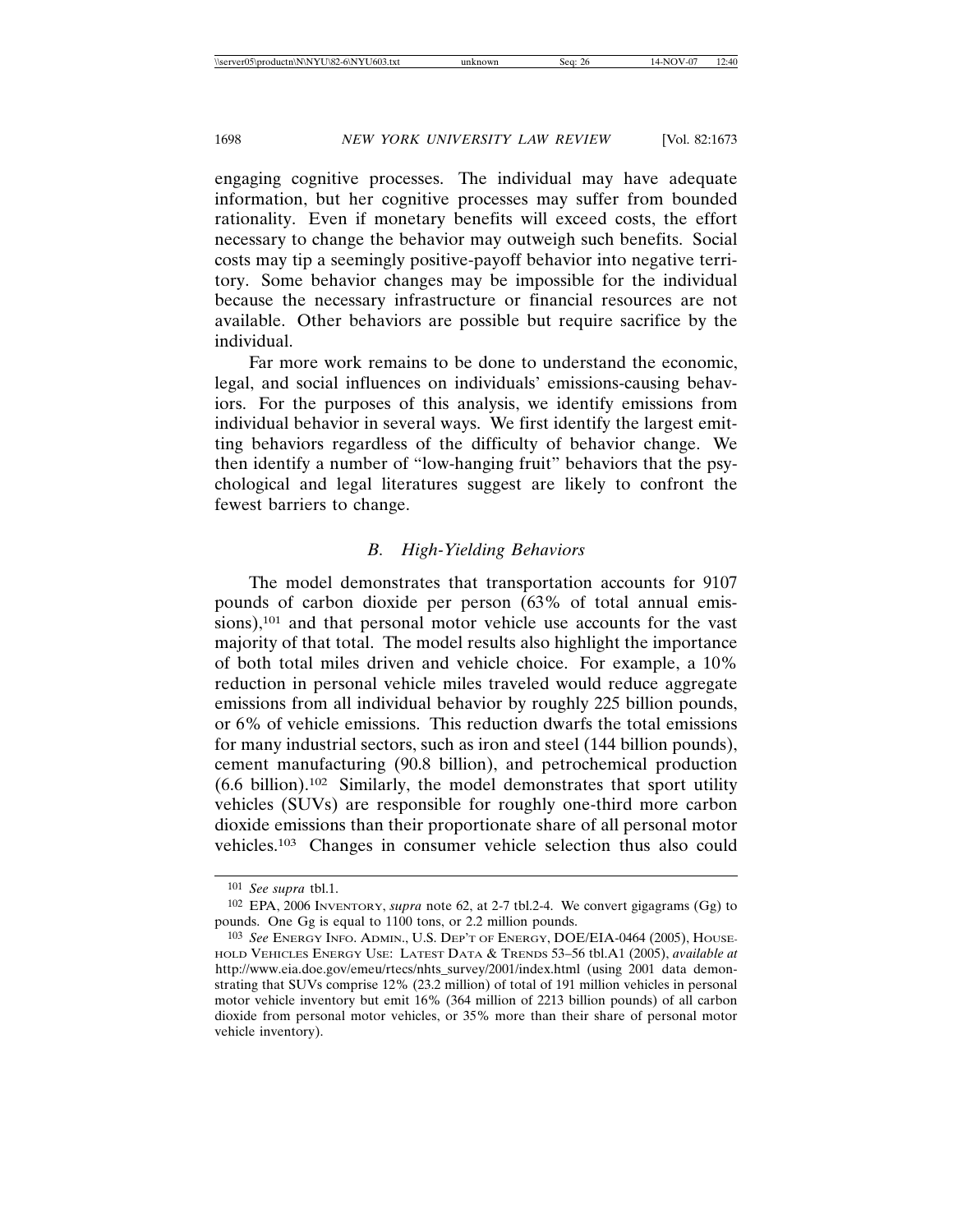have large effects on the total emissions attributable to individual behavior.

The model also demonstrates that household activities account for 5416 pounds, or 37%, of emissions from the mean individual, much of which arises from appliance use. Based on the EIA data that formed the basis of our bottom-up analysis for households,104 the top eight categories of appliances in terms of total carbon emissions are refrigeration/freezing (89.2 billion pounds), air conditioning (83.2 billion), space heating (52.8 billion), water heating (47.6 billion), lighting (46 billion), home electronics (37.6 billion), clothes drying (30.2 billion), and stoves/ovens (24.2 billion).105

In a prior work, Gerald Gardner and Paul Stern identified the steps that would generate the largest reductions in energy consumption. We list their top fifteen steps in Table 3. Although Gardner and Stern conducted their work in the early 1980s, it provides the best analysis available of the highest-yielding behavior changes.106

Taken together, the model results and the Gardner and Stern analysis demonstrate that there is no shortage of plausible behavior changes that could yield large emissions reductions. In fact, the list demonstrates that relatively minor steps could reduce the contribution of emissions from individual behavior by almost two-thirds. Some of the behaviors identified by Gardner and Stern will be difficult to change, however, because they have negative monetary or psychic payoffs for the individual, require substantial upfront expenditures, or face other barriers. Below we focus on the behaviors that are most amenable to change.

## *C. Low-Hanging Fruit*

We describe behavior changes that have positive monetary payoffs for the individual and that require little effort or sacrifice to implement as changes to "low-hanging-fruit" behaviors. These behaviors do not require significant upfront financial expenditure or sophisticated cognitive processing, and they are not subject to major expenditures of effort or psychic cost. Behaviors with these qualities should be the most malleable.

<sup>104</sup> *See supra* note 76 and accompanying text.

<sup>105</sup> EIA, End Use, *supra* note 76. The data are for 2001 but should closely resemble 2000 data. It is important to assess emissions from production of new products, but estimates are not available for many household products. We have assumed that products will be replaced as existing equipment wears out.

<sup>106</sup> GARDNER & STERN, *supra* note 86, at 259–60 tbl.10-3.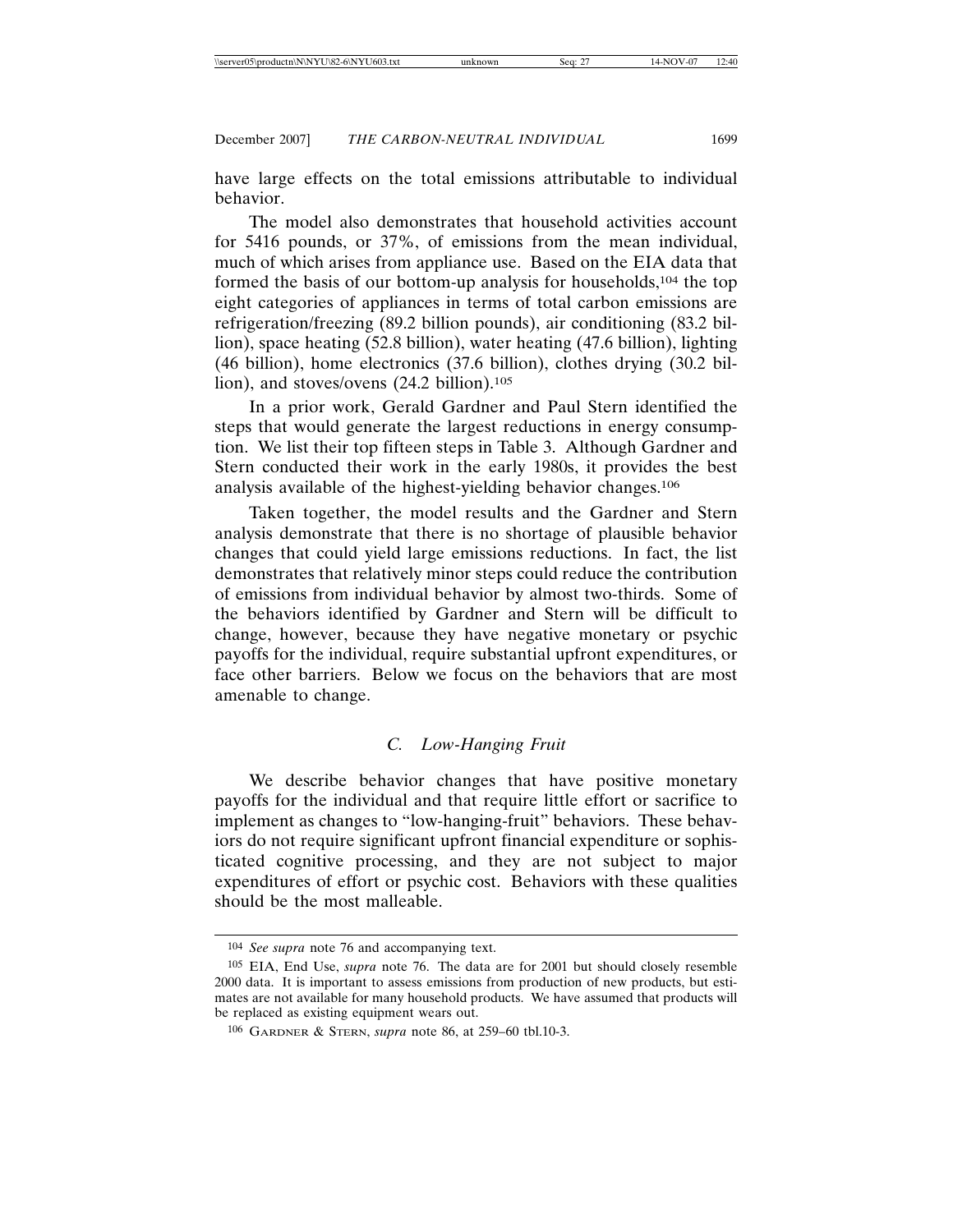| <b>Transportation Activity</b>                          | <b>Energy Reduction</b> |
|---------------------------------------------------------|-------------------------|
| Buy More Efficient Car                                  | 20%                     |
| Carpool with Two Others                                 | $4 - 6\%$               |
| Cut Shopping Trips by Half                              | 2%                      |
| <b>Alter Driving Habits</b>                             | 2%                      |
| Get Frequent Tune-ups                                   | 2%                      |
| Maintain Tire Pressure                                  | $1\%$                   |
| <b>Subtotal</b>                                         | $31 - 33\%$             |
|                                                         |                         |
| <b>Household Activity</b>                               | <b>Energy Reduction</b> |
| Insulate and Weatherize House                           | 10%                     |
| Install More Efficient Heating Equipment                | 8%                      |
| Reduce Inside Temp. from 72°F to 68°F Days, 65°F Nights | 4%                      |
| Install More Efficient Water Heater                     | 2%                      |
| Install More Efficient Refrigerator/Freezer             | 1.6%                    |
| Water Heat Reduced by 20°F                              | $1\%$                   |
| Change Half of Bulbs to Fluorescent                     | $1\%$                   |
| <b>Install More Efficient Stove</b>                     | $0.9\%$                 |
| Install More Efficient Air Conditioner                  | $0.7\%$                 |
| <b>Subtotal</b>                                         | $29.2\%$                |
|                                                         |                         |
| <b>Total</b>                                            | $60.2 - 62.2\%$         |

## TABLE 3: TOP FIFTEEN STEPS FOR REDUCING TOTAL HOUSEHOLD ENERGY CONSUMPTION

Table 3 above includes a number of easily changed behaviors in the transportation and household areas, such as altering driving habits, maintaining tire pressure, and changing to fluorescent bulbs. Each of these behaviors accounts for at least 1% of the aggregate emissions from individual behavior. Thus, changing any one behavior could generate reductions of up to forty-one billion pounds of carbon dioxide—more than the amount emitted by many entire industry sectors. Numerous other behavior changes can have meaningful effects, such as using low-flow showerheads (to reduce hot water use), $107$ 

<sup>107</sup> *See* GARDNER & STERN, *supra* note 86, at 113 (noting that program giving away lowflow showerheads proved effective because it combined convenience with provision of free goods).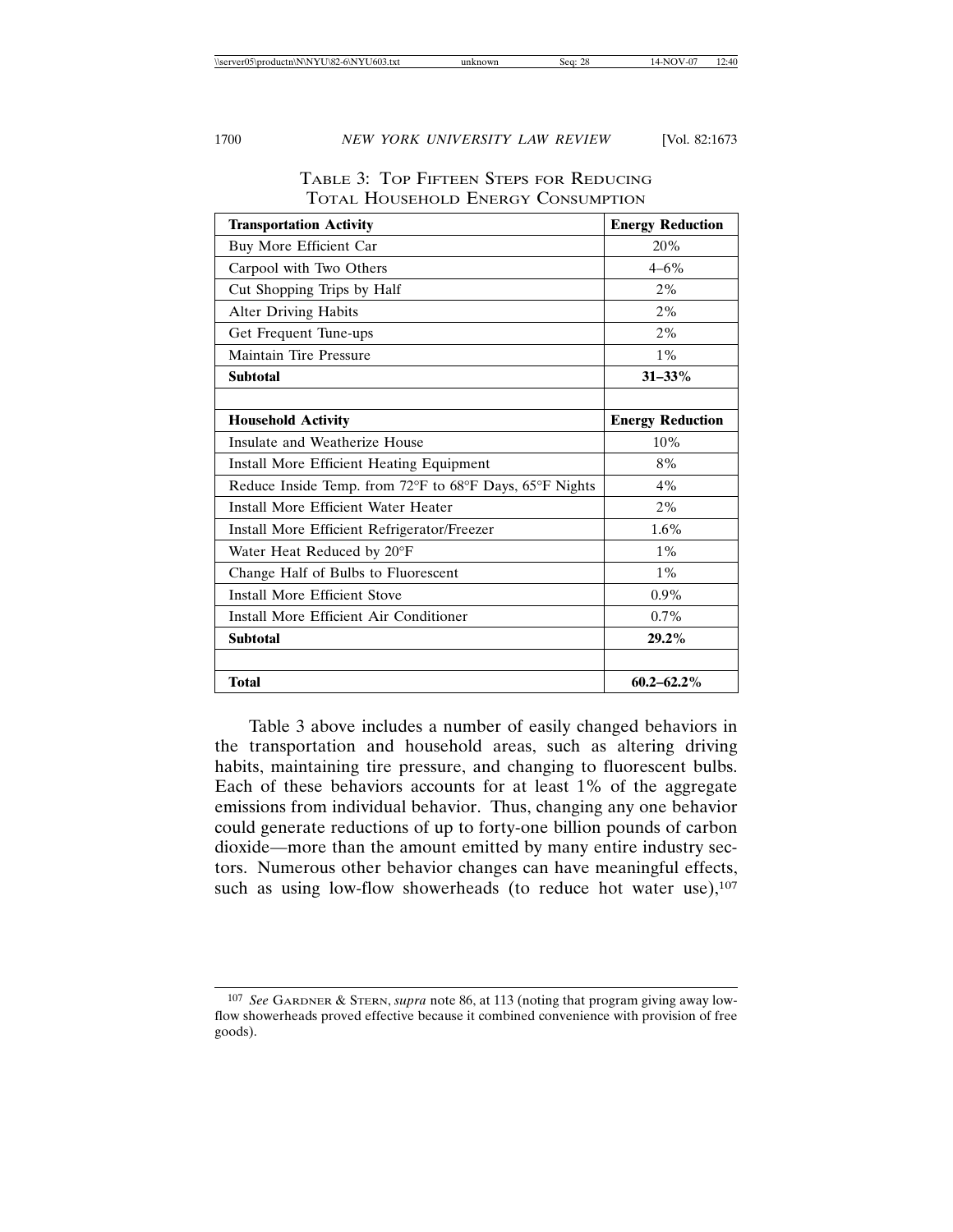reducing electricity "leakage,"108 and opting to fly in the daytime rather than at night.<sup>109</sup>

Although numerous other low-hanging-fruit behaviors are worthy of study and attention by policymakers, we demonstrate the importance of these behaviors by focusing on one unlikely source of massive emissions: idling by personal motor vehicles. Remarkably little has been published about optimal idling times and the emissions reductions that could be achieved by reducing idling. Regulators have focused on heavy-truck idling in recent years because of its contribution to smog,110 but they have focused almost no attention on carbon dioxide emissions from personal-vehicle idling. Not surprisingly, given the lack of regulatory attention, little research is available on these emissions. One recent study concluded that many people believe that they should allow their cars to idle for several minutes during a cold start in the winter, and that idling is usually more fuel efficient than stopping and restarting the engine.111 Car design has improved dramatically, however, and one regulatory agency now recommends idling for no longer than thirty seconds for a winter start and no longer than ten seconds in general driving conditions.<sup>112</sup>

<sup>108</sup> Electricity use by appliances that are turned off but still plugged in may amount to 5% of household electricity use in the United States and may cost consumers over \$3.5 billion annually. JENNIFER THORNE & MARGARET SUOZZO, AM. COUNCIL FOR AN ENERGY EFFICIENT ECON., LEAKING ELECTRICITY: STANDBY AND OFF-MODE POWER CONSUMPTION IN CONSUMER ELECTRONICS AND HOUSEHOLD APPLIANCES 1 (1998).

<sup>109</sup> Airplane contrails trap the heat radiating from the earth at night, but during the day they both trap the earth's heat and reflect the radiant energy from the sun. *See* David J. Travis et al., *Contrails Reduce Daily Temperature Range*, 418 NATURE 601, 601 (2002) (explaining that contrails reduce both "solar and outgoing" heat transfer).

<sup>110</sup> *See* U.S. Envtl. Prot. Agency, Idling Reduction: National Transportation Idle-Free Corridors, http://www.epa.gov/smartwaylogistics/idling.htm (last visited Aug. 16, 2007) (identifying harms from truck idling).

<sup>111</sup> *See* MCKENZIE-MOHR ASSOCS., EARTHCARE SUDBURY, ANTI-IDLING FINAL REPORT 7–8, 13 (2003), *available at* http://www.city.greatersudbury.on.ca/content/ div\_earthcare/documents/sudbury\_finalreport.pdf [hereinafter MMA, IDLING] (noting that survey participants believed that they could idle their vehicle for three minutes before they began using more fuel than they would by stopping and starting); MCKENZIE-MOHR ASSOCS. ET AL., BARRIERS TO INDIVIDUAL PARTICIPATION IN GREENHOUSE GAS REDUC-TION ACTIVITIES—AN EVALUATION 40–41 (2006), *available at* http://oee.nrcan.gc.ca/ transportation/idling/material/reports-research/barriers-1999-report.cfm?attr=16 [hereinafter MMA, BARRIERS] (noting consistent findings of idling misinformation).

<sup>112</sup> Office of Energy Efficiency, Natural Res. Can., Idling: Myths Versus Reality, http:// oee.nrcan.gc.ca/communities-government/transportation/municipal-communities/articles/ idling-myths.cfm?attr=8 (last visited Aug. 16, 2007). These recommendations are consistent with those of many automakers. For example, a British owner's manual for the 2006 Mercedes-Benz C-Class advises drivers to "[s]witch off the engine in stationary traffic" and to "not warm up the engine with the vehicle stationary." Mercedes-Benz, Interactive Owner's Manual: C-Class Coupe, Introduction Section: Protection of the Environment, http://www4.mercedes-benz.com/e/cars/c-class-c/betriebsanleitung/vertiefen/N101F1.html (last visited Oct. 17, 2007). A Nissan manual advises drivers to "[a]llow the engine to idle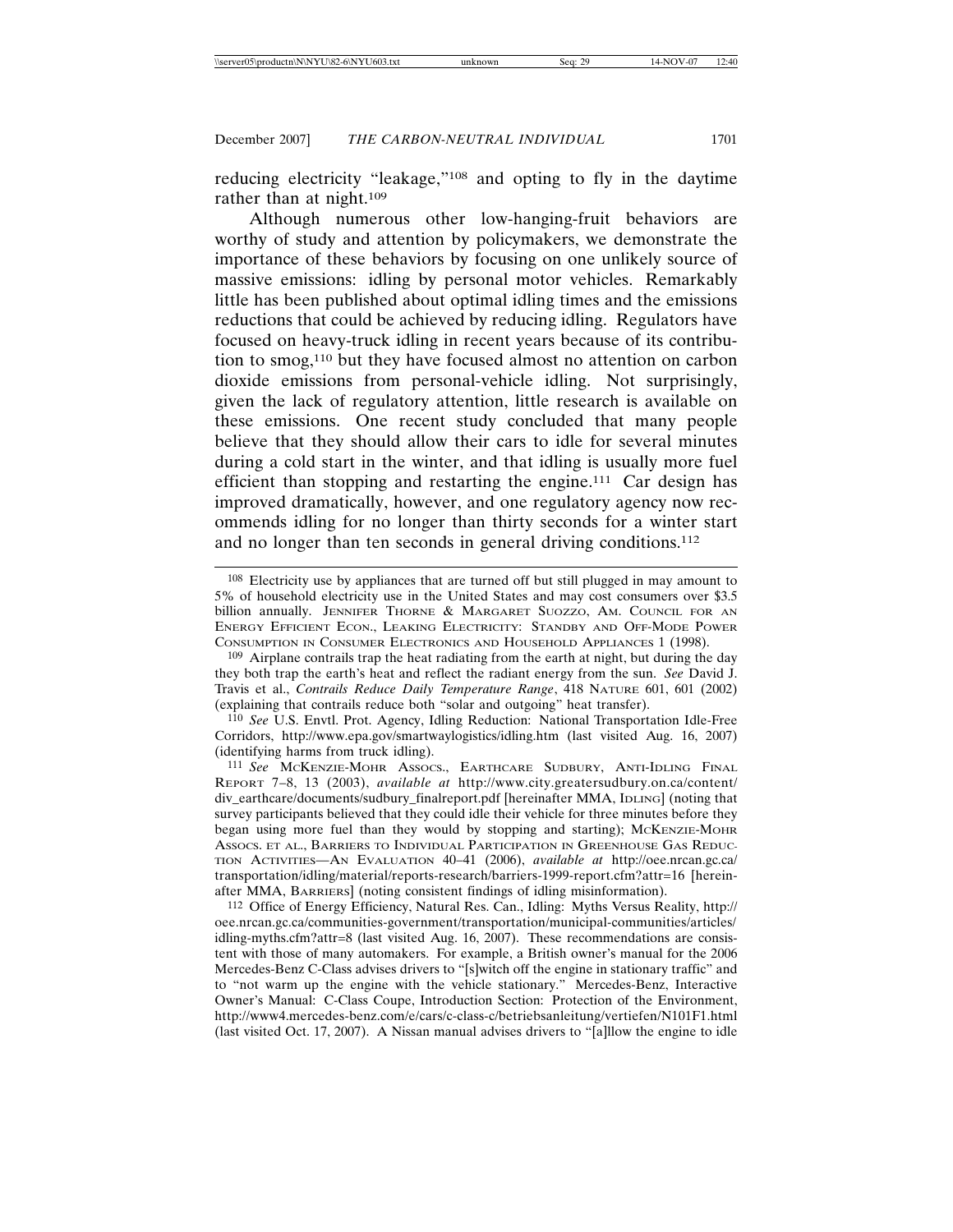Idling for longer periods burns more fuel, releasing carbon dioxide into the atmosphere. It also may cause more harm to the engine than turning it on and off.113 Idling often occurs in situations in which it is safe and convenient to turn off the vehicle.114 As a result, a reduction in idling may not only reduce emissions but may also have net benefits to the individual from reduced engine wear and fuel consumption.<sup>115</sup>

To assess the emissions reductions that could be achieved from changing idling behavior, we estimate the total amount of carbon dioxide emitted from personal motor vehicle idling in the United States. Although complete data are not available on idling behavior in America, a study has examined idling behavior in Canada.116 If Americans have the same personal motor vehicle idling patterns as Canadians, then the 191 million drivers in the United States in 2000<sup>117</sup> released 45.9 billion pounds of carbon dioxide from cold-start idling and 22.9 billion pounds from idling while waiting, for a total of more than 68 billion pounds.118 Even if we assume that the Canadian

113 *See* Office of Energy Efficiency, *supra* note 112 ("The notion that idling is good for your vehicle is passé—in fact, it hasn't been the right thing to do since the advent of electronic engines. The truth is that excessive idling can damage the engine.").

114 Canadian drivers reported idling their vehicles for the longest average periods of time when picking up friends or family members (233 seconds), when waiting at a fast-food or ATM drive-through window (160 seconds), and when waiting in the household driveway for a family member (139 seconds). MMA, IDLING, *supra* note 111, at 7.

115 Office of Energy Efficiency, Natural Res. Can., Idling and Climate Change Go Hand in Hand, http://www.oee.nrcan.gc.ca/transportation/idling/issues/why-idling-problem.cfm? (last visited Sept. 1, 2007).

116 We identify the amount of carbon dioxide released per second while idling by averaging data provided in Christopher Frey et al., *On-Road Measurement of Vehicle Tailpipe Emissions Using a Portable Instrument*, 53 J. AIR & WASTE MGMT. 992, 999 (2003). We then develop estimates of the amount of idling per week that occurs from individuals warming their vehicles from a cold start (6.5 minutes) and from individuals idling while waiting (3.25 minutes). We base our estimates on a Canadian survey that reports an average of 4.2 idling events per week at an average of 6.2 minutes per event, for a total of 26 minutes per week for individuals warming their vehicles from a cold start. MMA, BAR-RIERS, *supra* note 111, at 37–38. The Canadian survey finds an average of 2.5 idling events per week at an average of 5.2 minutes per event, for a total of 13 minutes per week for individuals idling while waiting. *Id.* at 39. We multiply both values by the carbon dioxide released per second and convert the results into pounds per year.

117 FED. HIGHWAY ADMIN., U.S. DEPT. OF TRANSP., HIGHWAY STATISTICS 2000 (2001), *available at* http://www.fhwa.dot.gov/ohim/hs00/dlchrt.htm.

118 *See supra* note 102.

for at least 30 seconds after starting" but also advises drivers to "[a]void unnecessary engine idling." NISSAN USA, 2006 NISSAN ALTIMA OWNER'S MANUAL 5-6, 5-15 to -16 (2005), *available at* http://www.courtesyparts.com/nissan-manual/pdf/2006-Nissan-Altima .pdf; *see also* OFFICE OF MOBILE SOURCES, U.S. ENVTL. PROT. AGENCY, EPA 420-F-93-002, YOUR CAR AND CLEAN AIR: WHAT YOU CAN DO TO REDUCE POLLUTION 3 (1994), *available at* http://www.epa.gov/otaq/consumer/18-youdo.pdf (emphasizing that car owners need not warm up cold engines and should not idle longer than thirty seconds).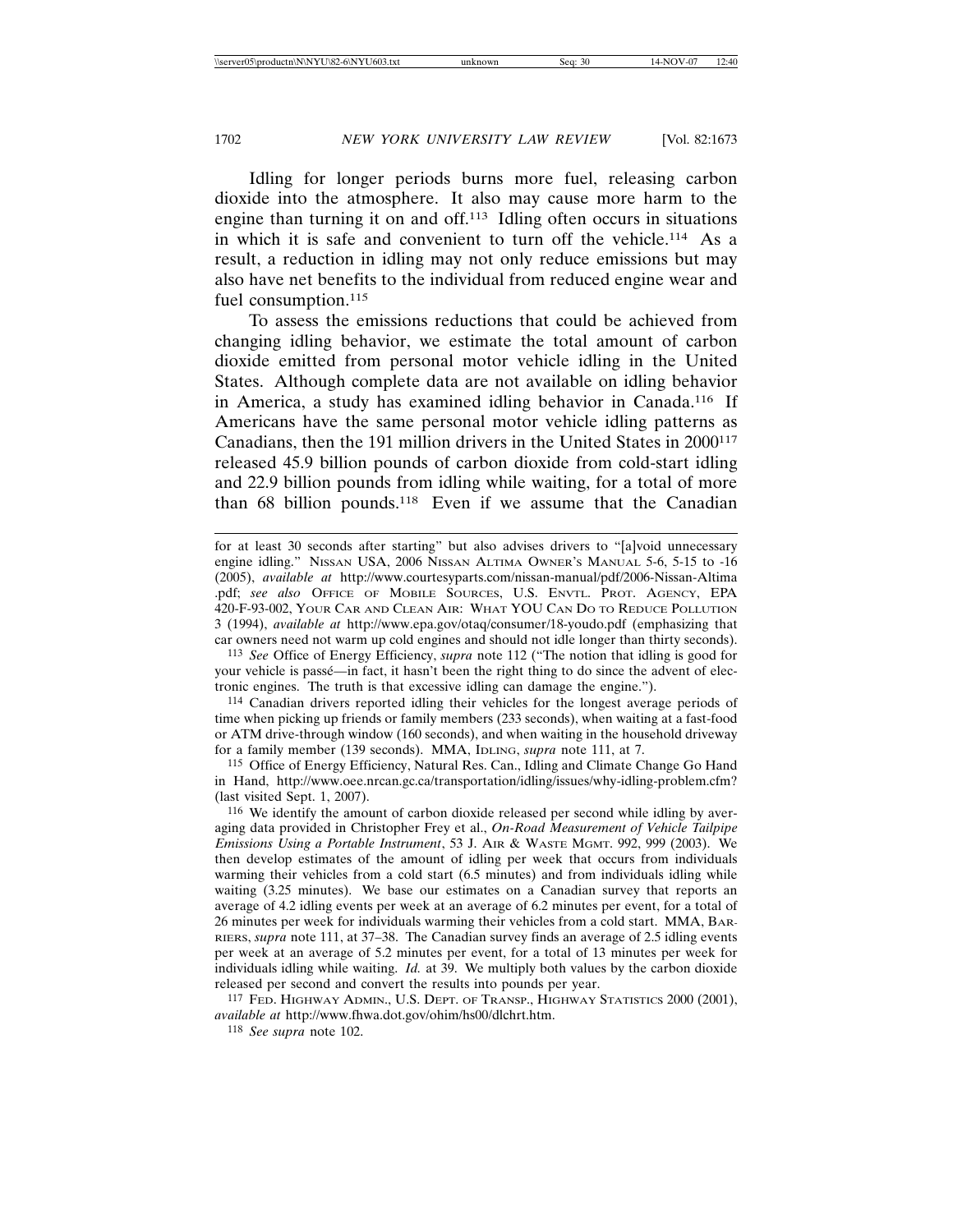figures far overestimate idling in the United States, if Americans idle 75% less than Canadians, for instance, then Americans' personal motor vehicle idling in 2000 released 11.4 billion pounds of carbon dioxide from cold-start idling and 5.8 billion pounds from idling while waiting, for a total of 17.2 billion pounds. Using this conservative estimate of a total of 17.2 billion pounds, if Americans could be induced to idle for only thirty seconds from a cold start and ten seconds while waiting, 12.8 billion pounds of carbon dioxide emissions could be eliminated per year. This behavior change also would generate savings of roughly 640 million gallons of gas.119 The 12.8 billion pound reduction possible from such a change in idling behavior roughly equals the total annual emissions from the aluminum production sector (13.7 billion pounds), and it exceeds the total emissions from industry sectors such as soda-ash manufacturing (9.2 billion) and petrochemical production (6.6 billion).120 The reduction also exceeds the total annual emissions from countries such as Costa Rica (10.6 billion) and Honduras  $(10.2 \text{ billion})$ .<sup>121</sup>

In sum, although the model and literature identify only general information about specific behavior changes, a wide range of lowhanging-fruit behaviors exist. Many of these are not the highest carbon-emitting behaviors, but because they are more amenable to change, they may yield the most substantial reductions in the short term. Changing these behaviors could be a critical component of the short- and long-term emissions reductions necessary to reduce the risk of catastrophic climate change.

#### IV

## THE ROLE OF NORM ACTIVATION

Even if policymakers are aware of the large contributions of emissions from individual behavior, they still might choose not to regulate if individual behavior cannot be changed at acceptable levels of economic or political cost. Skepticism about direct behavior change is not unfounded: Taxes and direct regulation to reduce the environmental impacts of individual behavior have generated a fierce backlash in the past,122 and—at least on the surface—informational efforts

<sup>119</sup> Burning a gallon of gas generates roughly 19.6 pounds of carbon dioxide; thus, a reduction in idling that generates 12.8 billion pounds of carbon dioxide emissions also would save roughly 640 million gallons of gasoline.

<sup>120</sup> EPA, 2006 INVENTORY, *supra* note 62, at 2-7 tbl.2-4. Values are given by the Inventory in gigagrams (Gg). One Gg is equal to 1100 tons, or 2.2 million pounds.

<sup>121</sup> World Res. Inst., *supra* note 85.

<sup>122</sup> *See* Vandenbergh, *supra* note 57, at 554–56 (describing backlash against motor vehicle driving restrictions designed to protect environment).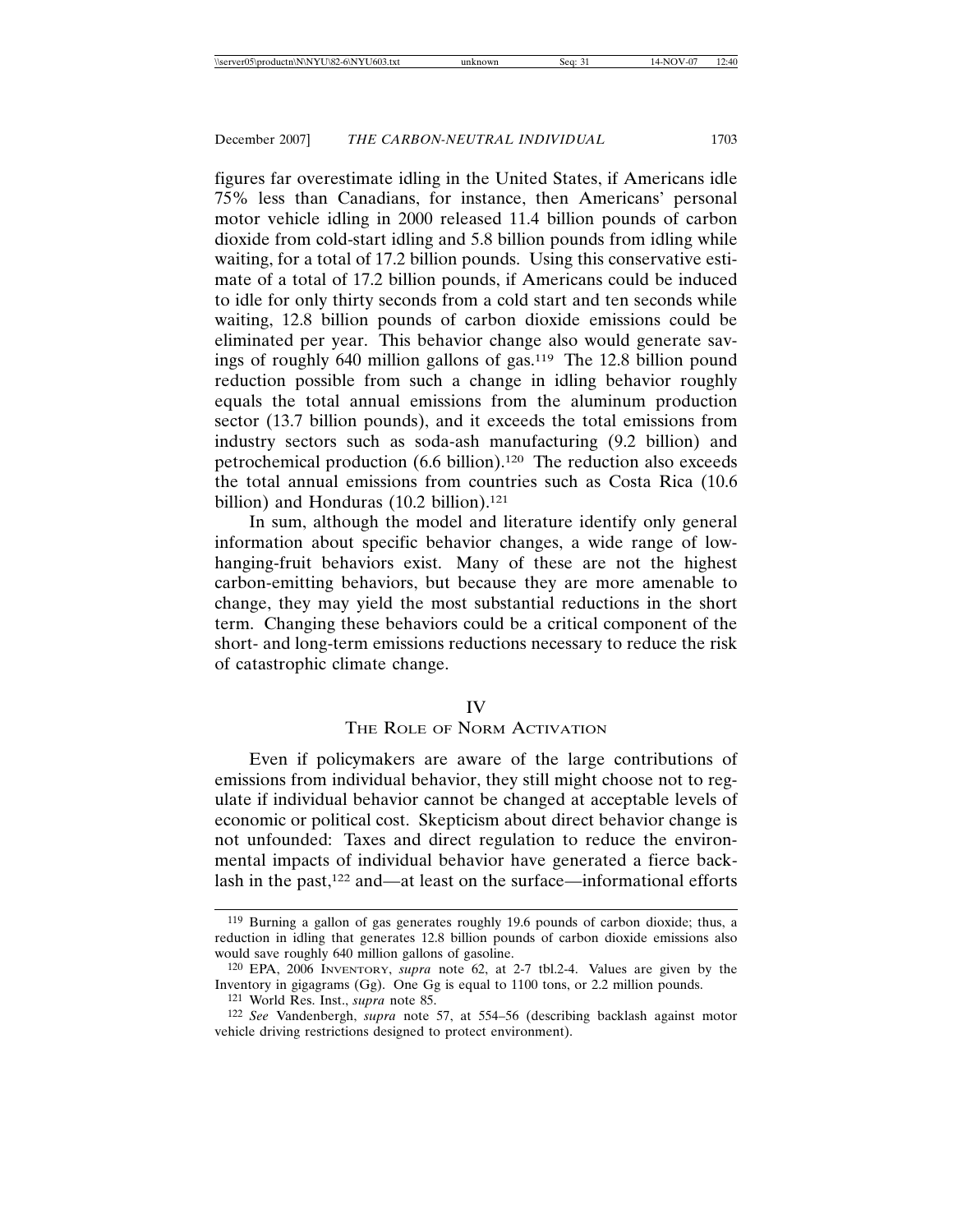seem no more promising. In fact, a 2005 report by the National Research Council (NRC) of the National Academies concluded that information campaigns often have been "notoriously ineffective."123 The nascent regulatory regimes at the federal and state levels largely reflect this skepticism, seeking to reduce emissions from individual behavior only indirectly, through traditional regulatory measures such as emissions caps for industrial sources and efficiency standards for consumer-product manufacturers.124 The 2005 NRC report also reached a second conclusion, however: The problem is not the inherent weakness of informational efforts, but rather how agencies implement those efforts and integrate them with other regulations.125

A range of legal, economic, and social regulatory measures to reduce emissions from individual behaviors are available to policymakers, and a great deal of work remains to be done to evaluate their costs and benefits. This Part explores one such measure. It draws on norms theory and empirical studies to demonstrate how dissemination of information that activates norms can change the low-hanging-fruit behaviors. Norm activation not only may change low-hanging-fruit behaviors directly, but it also may be indispensable for changing the civic behaviors necessary for the adoption of the tax, regulatory, technology, and infrastructure measures that will influence the more difficult behaviors to change. To develop effective information-disclosure measures, policymakers need to know the type of information that is most likely to activate the norms that influence carbon-emitting behaviors.

## *A. Norm Activation*

Media reports and commentators often frame environmental behavior changes as dichotomous choices between all or nothing. In the "all" category are major lifestyle changes that require massive sacrifice by the individual. Not surprisingly, individuals who engage in these major lifestyle changes are characterized as eccentric and out of the mainstream. For example, a recent *New York Times* article pointed out that actor Ed Begley, Jr., the lead in a new television reality series about his own life, makes fences out of used milk jugs.126

<sup>123</sup> NRC, DECISION MAKING, *supra* note 6, at 74.

<sup>124</sup> *See, e.g.*, 10 C.F.R. § 430.32(c) (2007) (imposing efficiency standards on manufacturers of central air conditioners and heat pumps).

<sup>125</sup> NRC, DECISION MAKING, *supra* note 6, at 74–78.

<sup>126</sup> Ginia Bellafante, *With Ed, All's Green on the Domestic Front*, N.Y. TIMES, Jan. 5, 2007, at E1. Climate-change believers and skeptics both often downplay the role of individual behavior. *Compare* Hansen, *supra* note 32, at 16 (criticizing one scientist's call for individual behavior change because "while appropriate," it "diverts attention from the essential requirement: government leadership"), *with* Anne Paine, *Global Warming Activ-*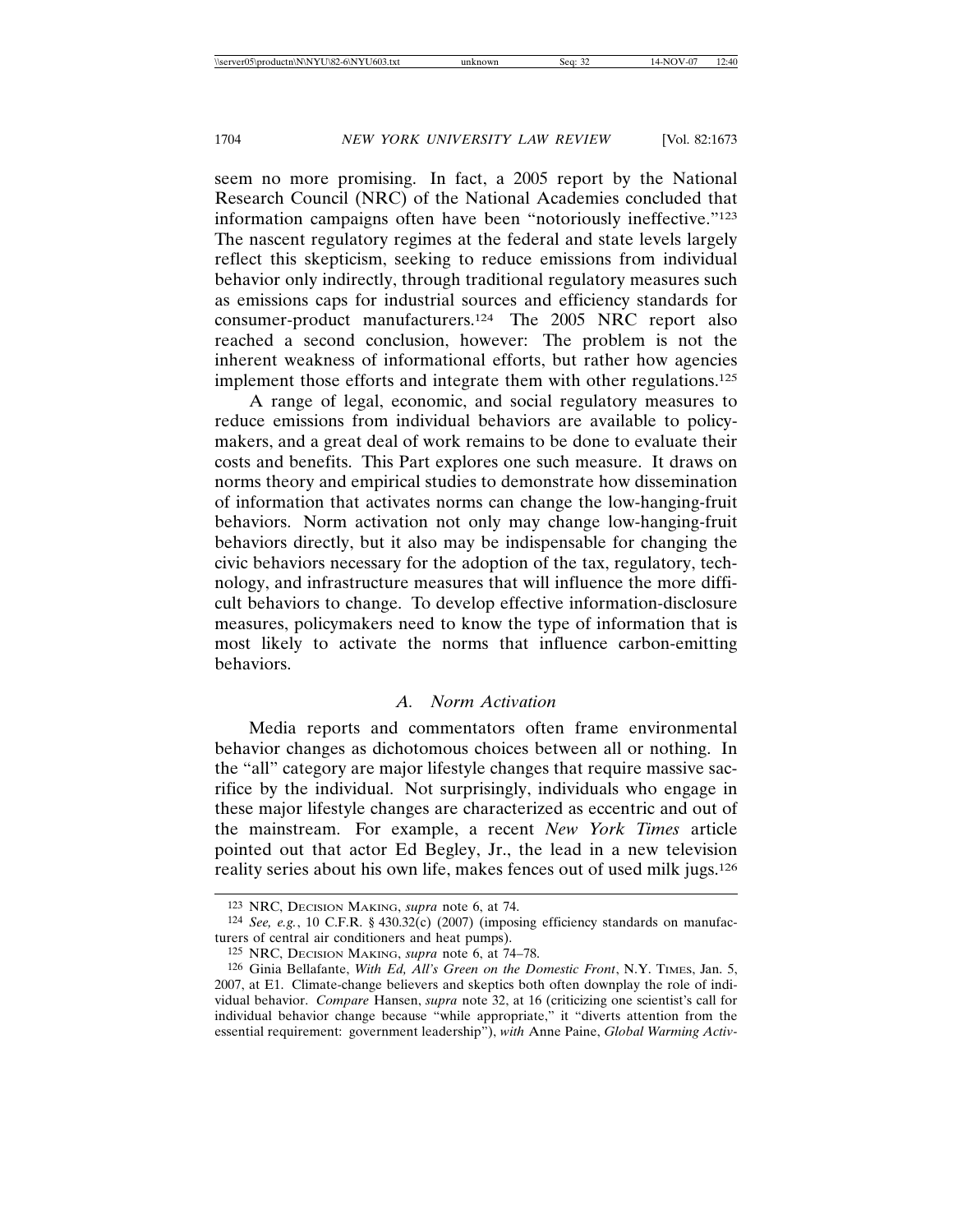In the "nothing" category are those who are unwilling to make the major lifestyle changes. These individuals are characterized as being in the mainstream, a little guilty perhaps, but understandably unwilling to adopt a radical lifestyle change. Begley's new television series portrays his wife as the mainstream character who would probably prefer a little less composting, a bigger car, and a house with a little more square footage.127

Social psychology research suggests that these characterizations are remarkably important. Individuals are strongly influenced by what they perceive to be the behavior of others, a phenomenon described by Robert Cialdini as a descriptive norm.128 Other studies corroborate the influence of perceptions that others also are engaging in a prosocial behavior.129 Thus, if people perceive carbon-reducing behavior changes as the exclusive province of eccentric, committed environmentalists, they will be less likely to engage in those behaviors themselves. If these carbon-reducing behaviors are perceived as widespread, however, more people are likely to adopt them.

How does behavior change begin and become sufficiently widespread that descriptive-norm effects push it toward a tipping point? One mechanism is through the activation of injunctive norms.130 Information that induces individuals to make personal judgments about what behavior is right or wrong, or what behavior will be socially sanctioned or rewarded by others, can influence a wide range of behaviors. To develop effective information-disclosure measures, policymakers need to know the type of information that is most likely to activate the norms that influence low-hanging-fruit behaviors and civic behaviors. Theoretical and empirical studies have identified the types of information that hold the greatest prospects for such success. We begin with the theory and then turn to the empirical studies.

130 *See* Cialdini et al., *supra* note 128, at 203–04, 230–31.

*ists Unite*, TENNESSEAN (Nashville), Jan. 8, 2007, at A1 (noting comment from Conservative Enterprise Institute senior fellow that seeking to induce individual behavior change to address climate change is "really silly").

<sup>127</sup> Bellafante, *supra* note 126.

<sup>128</sup> Robert B. Cialdini et al., *A Focus Theory of Normative Conduct: A Theoretical Refinement and Reevaluation of the Role of Norms in Human Behavior*, *in* 24 ADVANCES IN EXPERIMENTAL SOCIAL PSYCHOLOGY 201, 203 (Mark P. Zanna ed., 1991).

<sup>129</sup> *See, e.g.*, Dan M. Kahan, *The Logic of Reciprocity: Trust, Collective Action, and* Law, 102 MICH. L. REV. 71 (2003) (discussing "logic of reciprocity," in which those perceiving that others are cooperating will contribute to public goods, while those perceiving that others are shirking will not cooperate and may engage in costly retaliation); Lior Jacob Strahilevitz, *Social Norms from Close-Knit Groups to Loose-Knit Groups*, 70 U. CHI. L. REV. 359, 366–67 (2003) (introducing "close-knit" and "loose-knit" accounts explaining cooperative behavior and citing Matthew Rabin, *Psychology and Economics*, 36 J. Econ. LITERATURE 11, 21 (1998), which notes empirical evidence suggesting that people reciprocate water conservation efforts of their neighbors).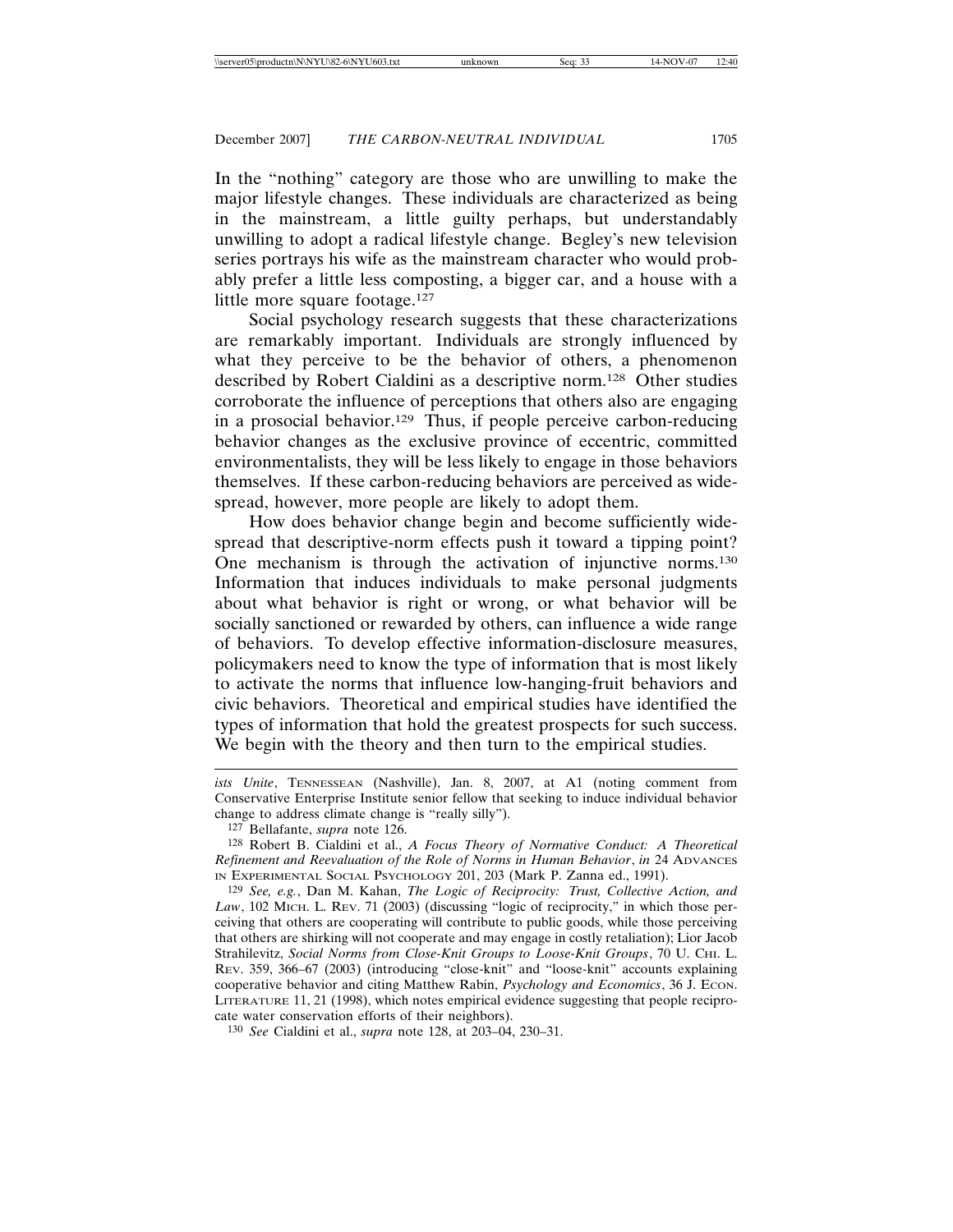### *1. Norms Theory*

As one of us has discussed in earlier works, legal scholars and social psychologists identify two common categories of norms that are important to understanding norm activation: social norms and personal norms.<sup>131</sup> Social norms are informal obligations that are enforced through social sanctions or rewards.132 Personal norms are informal obligations that are enforced through an internalized sense of duty to act, as well as guilt or related emotions for a failure to act.133 Legal scholars have emphasized that social norms can influence the utility calculus by affecting the expected costs of a given behavior, whether in terms of physical effort or monetary or social costs.134 For example, one might avoid a behavior with an immediate positive monetary payoff that violates a social norm out of concern that social sanctioning will lead to future monetary costs or lost social opportunities. Similarly, personal norms may influence the utility calculus. For example, one might weigh the psychic costs and benefits of some behaviors, such as the guilt of knowing that one acted immorally or the increased esteem of knowing that one acted appropriately or even altruistically.135

Norms scholars have begun to converge on several fundamental understandings regarding norms and norm activation.136 Most important, scholars have maintained that norms include both specific, concrete norms and generalized, abstract norms.137 The abstract norms or values are internalized, personal norms.138 Many of the concrete norms are also internalized, but some concrete norms may be social

135 *See id.* at 1238–39 (considering application of personal norms to recycling behavior).

136 *E.g.*, Eric A. Posner, *Law and Social Norms: The Case of Tax Compliance*, 86 VA. L. REV. 1781, 1781 (2000).

137 *E.g.*, Richard H. McAdams, *The Origin, Development, and Regulation of Norms*, 96 MICH. L. REV. 338, 340 (1997).

138 *Id.*

<sup>131</sup> *See* Vandenbergh, *supra* note 6, at 1104 (distinguishing between personal and social norms); Michael P. Vandenbergh, *Beyond Elegance: A Testable Typology of Social Norms in Corporate Environmental Compliance*, 22 STAN. ENVTL. L.J. 55, 67–72 (2003) (distinguishing between internal and external norms). For an overview of norm activation, see Vandenbergh, *supra* note 6, at 1120–26.

<sup>132</sup> Vandenbergh, *supra* note 6, at 1120–26.

<sup>133</sup> Shalom H. Schwartz, *Normative Influences on Altruism*, *in* 10 ADVANCES IN EXPERI-MENTAL SOCIAL PSYCHOLOGY 221, 231–32 (Leonard Berkowitz ed., 1977); *see also* Richard H. McAdams, *Comment: Accounting for Norms*, 1997 WIS. L. REV. 625, 631–37 (summarizing recent literature on norms within field of law and economics).

<sup>134</sup> *See, e.g.*, Carlson, *supra* note 6, at 1237–41 (analyzing norms literature and explaining that norms operate either through "sanctions from others" or through "guilt[ ] for failing to conform").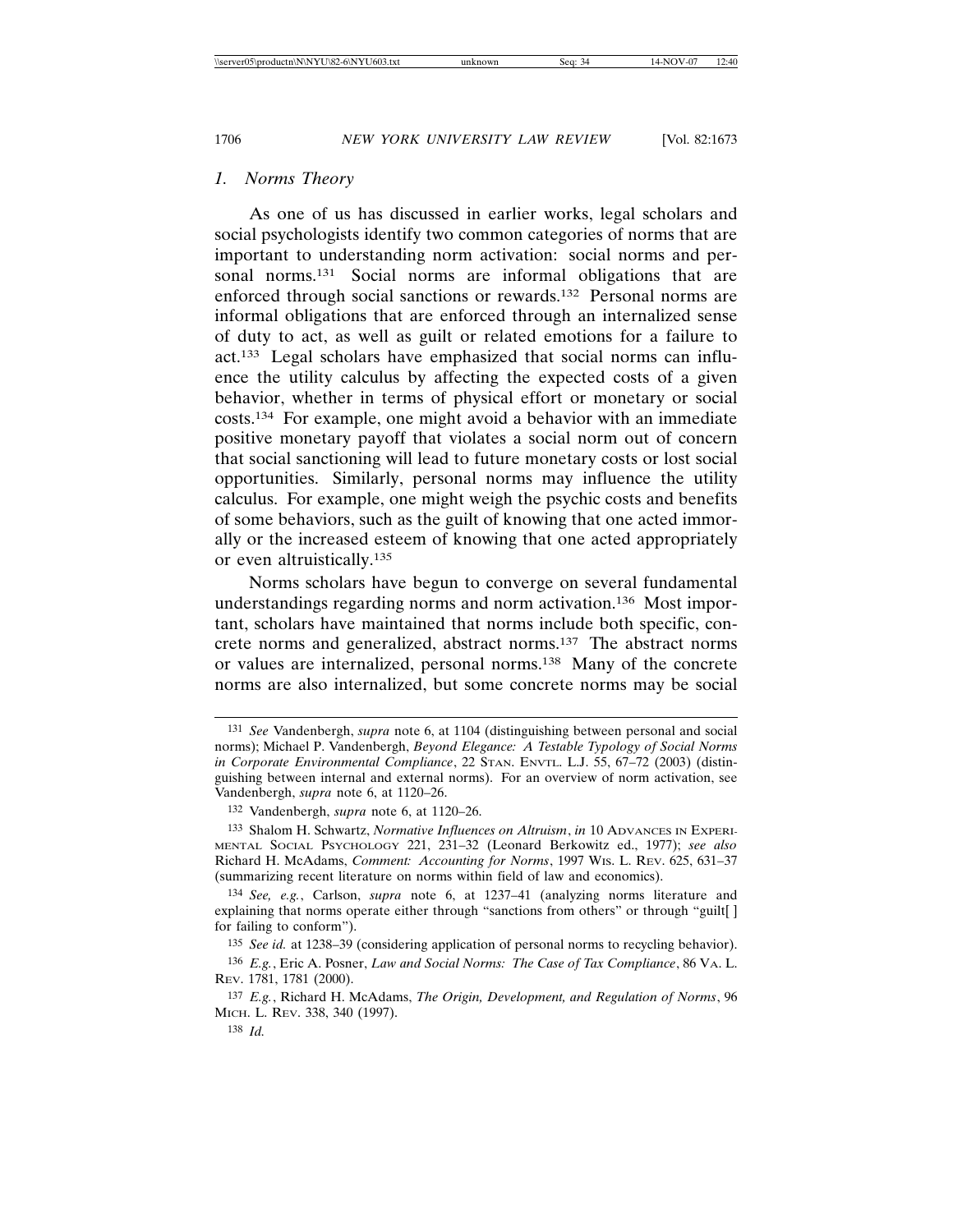norms—norms that are followed not because they are internalized by the individual but because of expected social sanctions or rewards.139

In a recent climate change study, social psychologists used phrases such as "I feel personally obliged to save as much energy as possible" to test for concrete norms.140 Another social psychological study identified abstract norms by testing support for terms such as "preventing pollution" and "conserving natural resources."141 In the legal literature, Richard McAdams has identified the concrete norm of "friends don't let friends drive drunk" and the abstract norm of "be a loyal friend."142

Many legal scholars and social psychologists agree that behavior change frequently arises from shifts in beliefs that connect concrete and abstract norms.<sup>143</sup> For example, the enactment of a law may change beliefs about the risks of drunk driving, tying the "be a loyal friend" abstract norm to the concrete norm regarding not letting friends drive drunk.144 The belief change may occur because of information the individual intuits from the passage of the law or from information disclosure required by the law (e.g., labeling requirements or public information campaigns).145

In the social psychology literature, Paul Stern and colleagues have proposed a Values-Beliefs-Norms (VBN) theory that is consistent with the legal literature.146 VBN theory suggests that information can activate norms and induce behavior change if it creates a new belief that a value is threatened and that the individual can act to reduce the threat.147 Perhaps most importantly, VBN theory identifies the specific belief changes that activate norms. The theory suggests that the formation of two types of beliefs increase the likelihood that a concrete norm will be activated: (1) an awareness of the consequences of the individual's act regarding the objects of an abstract norm (referred to as "AC"), and (2) an ascription of personal responsibility for causing or preventing those consequences (referred to as

<sup>139</sup> Carlson, *supra* note 6, at 1241.

<sup>140</sup> Linda Steg et al., *Factors Influencing the Acceptability of Energy Policies: A Test of VBN Theory*, 25 J. ENVTL. PSYCHOL. 415, 419 tbl.2 (2005) (examining environmental norms and beliefs among 112 Dutch respondents).

<sup>141</sup> Stern et al., *supra* note 95, at 95.

<sup>142</sup> McAdams, *supra* note 137, at 385.

<sup>143</sup> *E.g.*, *id.* at 395–96.

<sup>144</sup> *Id.* at 384–85; *see also id.* at 407–08 (examining connection between abstract norm of good parenting and concrete norm of using child safety seat).

<sup>145</sup> *Id.* at 400–08.

<sup>146</sup> Stern, *supra* note 96, at 462–63.

<sup>147</sup> Stern et al., *supra* note 95, at 83–86, 92.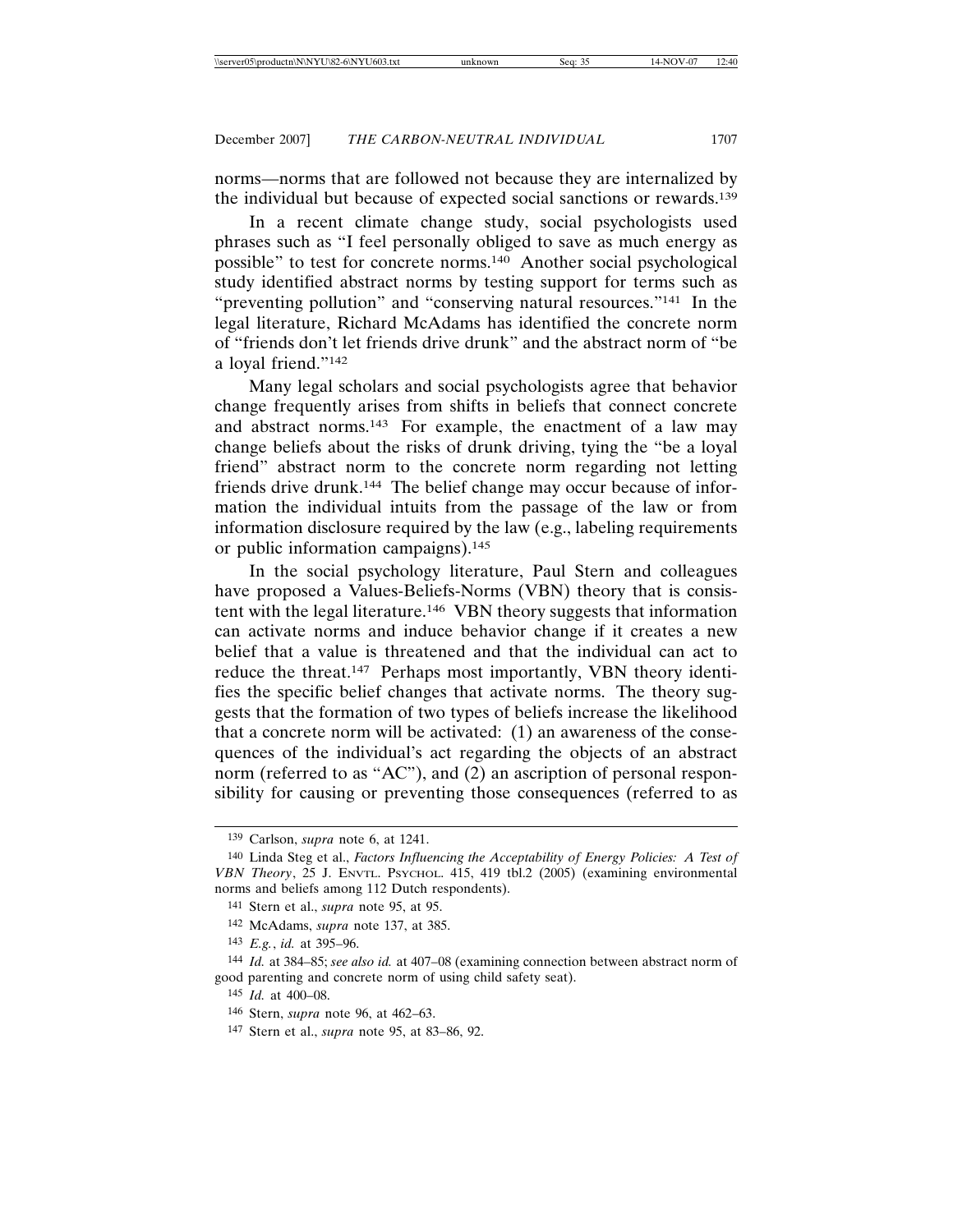"AR").<sup>148</sup> One recent study evaluated AC regarding climate change by testing responses to phrases such as "[g]lobal warming is a problem for society," and "[i]t is not certain whether global warming is a real problem."149 The study examined the corresponding AR by testing phrases such as "I feel jointly responsible for global warming," "[m]y contribution to the energy problem is negligible," and "[i]n principle, individuals [on] their own cannot contribute to the reduction of energy problems."150

The norm activation modeled by Stern involves personal norms.151 As a result, if the norm activation process occurs, a sense of obligation may arise even in the absence of social norm pressures.152 Of course, the norm activation process also may affect behavior by changing the individual's perception about the likelihood that others will be willing to enforce the norm.<sup>153</sup>

Legal scholars have developed a robust literature suggesting that increases in perceptions of social-norm enforcement can then lead to norm cascades, causing norms to affect large portions of the population.154 On the other hand, a sense of obligation may lead to the formation of a behavioral intention without actually changing behavior. Other barriers may exist, such as the effort involved, a lack of infrastructure, social costs, or financial costs.155 Other social norms also can serve as barriers. As one study noted, someone who grew up in poverty may want to show that she has "made it" by not being influenced by the cost of home heating, or a business executive may use a

151 *See* Vandenbergh, *supra* note 6, at 1104 (distinguishing social norms and personal norms).

152 *See* Paul C. Stern, *Toward a Coherent Theory of Environmentally Significant Behavior*, 56 J. SOC. ISSUES 407, 412 (2000) (summarizing literature on how altruistic behavior occurs in response to personal norms).

153 *See* McAdams, *supra* note 137, at 400–07 (noting importance of perceived likelihood of enforcement).

154 *See, e.g.*, Cass R. Sunstein, *Social Norms and Social Roles*, 96 COLUM. L. REV. 903, 909 (1996) (defining "norm bandwagons" and "norm cascades").

155 J. Stanley Black et al., *Personal and Contextual Influences on Household Energy Adaptations*, 70 J. APPLIED PSYCHOL*.* 3, 11–14 (1985); Stern et al*.*, *supra* note 95, at 86.

<sup>148</sup> Shalom H. Schwartz, *Moral Decision Making and Behavior*, *in* ALTRUISM AND HELPING BEHAVIOR: SOCIAL PSYCHOLOGICAL STUDIES OF SOME ANTECEDENTS AND CONSEQUENCES 127, 127–39 (Jacqueline R. Macauley & Leonard Berkowitz eds., 1970); Stern et al., *supra* note 95, at 83–86, 92.

<sup>149</sup> Steg et al., *supra* note 140, at 419 tbl.2.

<sup>150</sup> *Id.*; *see also* Kent D. Van Liere & Riley E. Dunlap, *Moral Norms and Environmental Behavior: An Application of Schwartz's Norm-Activation Model to Yard Burning*, 8 J. APPLIED SOC. PSYCHOL. 174, 178–81 (1978) (examining strength of AR regarding air pollution from backyard burning).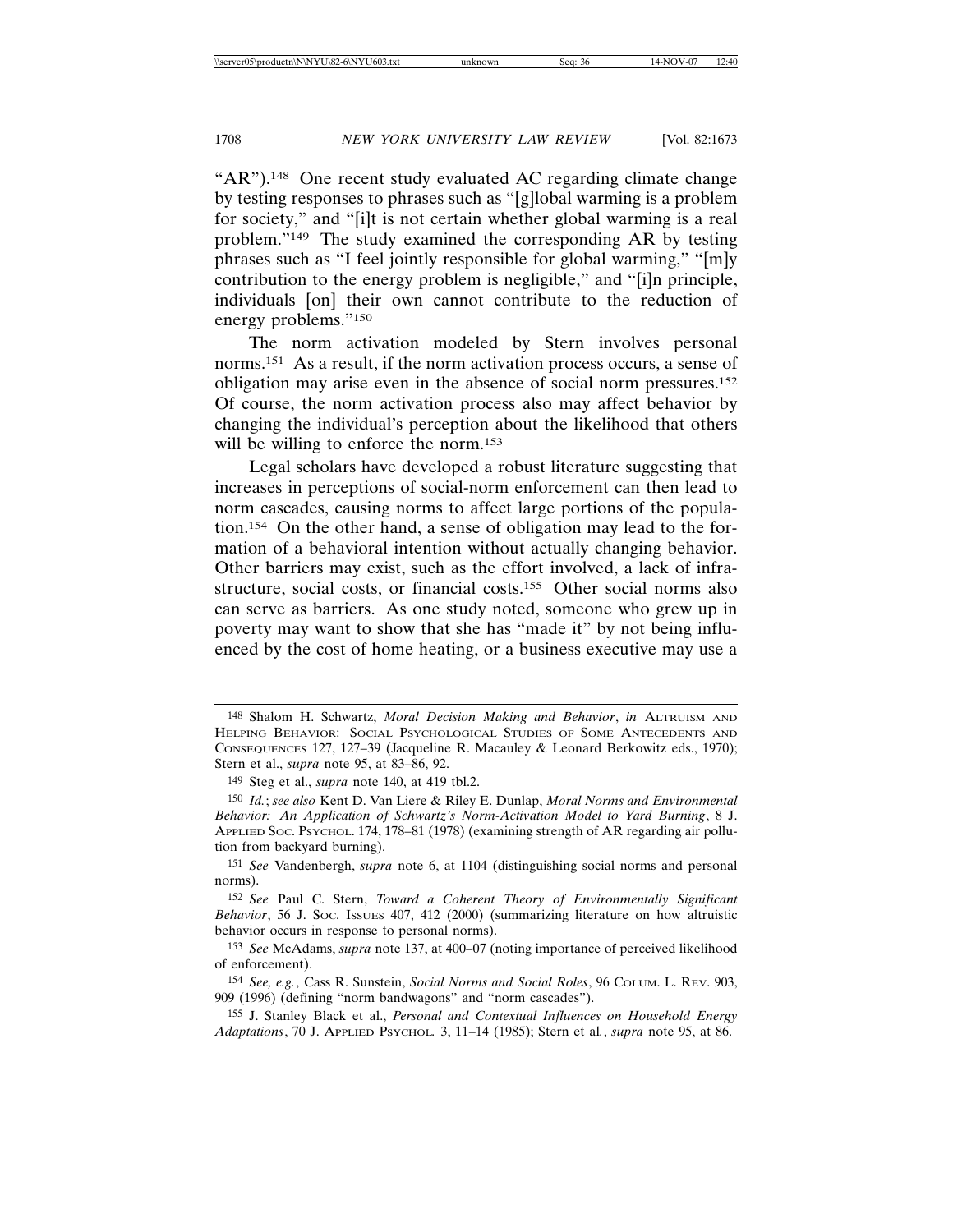large car, air travel, and a large office to demonstrate her importance.156

## *2. Empirical Studies*

Numerous empirical studies demonstrate that norm activation could have a substantial effect on low-hanging-fruit behaviors.157 Many of the studies on norms and carbon-relevant behaviors involve household energy use. These studies examine the relationship between abstract norms favoring environmental protection, beliefs about energy use, and behaviors related to energy conservation. One study concluded that a belief that energy conservation has beneficial environmental effects activated a concrete norm in favor of conservation.158 Another study concluded that awareness of the social and environmental consequences of energy conservation decreased energy use through curtailed activities.159 Similarly, a third study concluded that a proenvironmental norm accounted for 11% of the variation in energy conservation activities, while the price of energy only accounted for 2% of the variation.160

Studies suggest that individuals respond to information not just about the harms arising from their specific activities but also about the harms arising from the aggregate activities of all individuals.<sup>161</sup> For example, a study of utility customers demonstrated that those who felt

160 Stern, *supra* note 96, at 469.

<sup>156</sup> NAT'L RESEARCH COUNCIL, ENERGY USE: THE HUMAN DIMENSION 39, 71 (Paul C. Stern & Elliott Aronson eds., 1984) [hereinafter NRC, ENERGY]. External barriers to behavioral change may explain the price inelasticity of gasoline. *See* NAT'L RESEARCH COUNCIL, ENERGY EFFICIENCY IN BUILDINGS: BEHAVIORAL ISSUES 18–20 (Paul C. Stern ed., 1985) (examining influence of information on individual energy use); NAT'L RESEARCH COUNCIL, IMPROVING ENERGY DEMAND ANALYSIS 27–42 (Paul C. Stern ed., 1984) (examining role of price changes as form of information that influences behavior by gaining individuals' attention and inducing them to reconsider default choices); *infra* note 198.

<sup>157</sup> *See* NRC, ENERGY, *supra* note 156, at 73 (concluding that understanding norms is "useful for forecasting trends in energy consumption" and for "understanding public support and opposition to energy policies and programs"); Stern et al., *supra* note 95, at 85–86, 89–90 (concluding that norms influence low-cost behaviors and civic behaviors). *But see* H.J. Staats et al., *Communicating the Greenhouse Effect to the Public: Evaluation of a Mass Media Campaign from a Social Dilemma Perspective*, 45 J. ENVTL. MGMT. 189 (1996) (suggesting that knowledge and awareness may be less instrumental in inducing behavioral change than some expect).

<sup>158</sup> J. Stanley Black, Attitudinal, Normative and Economic Factors in Early Response to an Energy-Use Field Experiment 272–74 (1978) (unpublished Ph.D. dissertation, University of Wisconsin–Madison) (on file with University of Wisconsin Library).

<sup>159</sup> Black et al., *supra* note 155, at 17 (concluding that norms have greater influence on noneconomically constrained behaviors than on economically constrained behaviors).

<sup>161</sup> *See, e.g.*, Steg et al., *supra* note 140, at 423 (noting that individuals feel more responsible for environmental consequences when they are aware of those consequences); Vandenbergh, *supra* note 6, at 1127–28 ("Several studies of environmental behavior sup-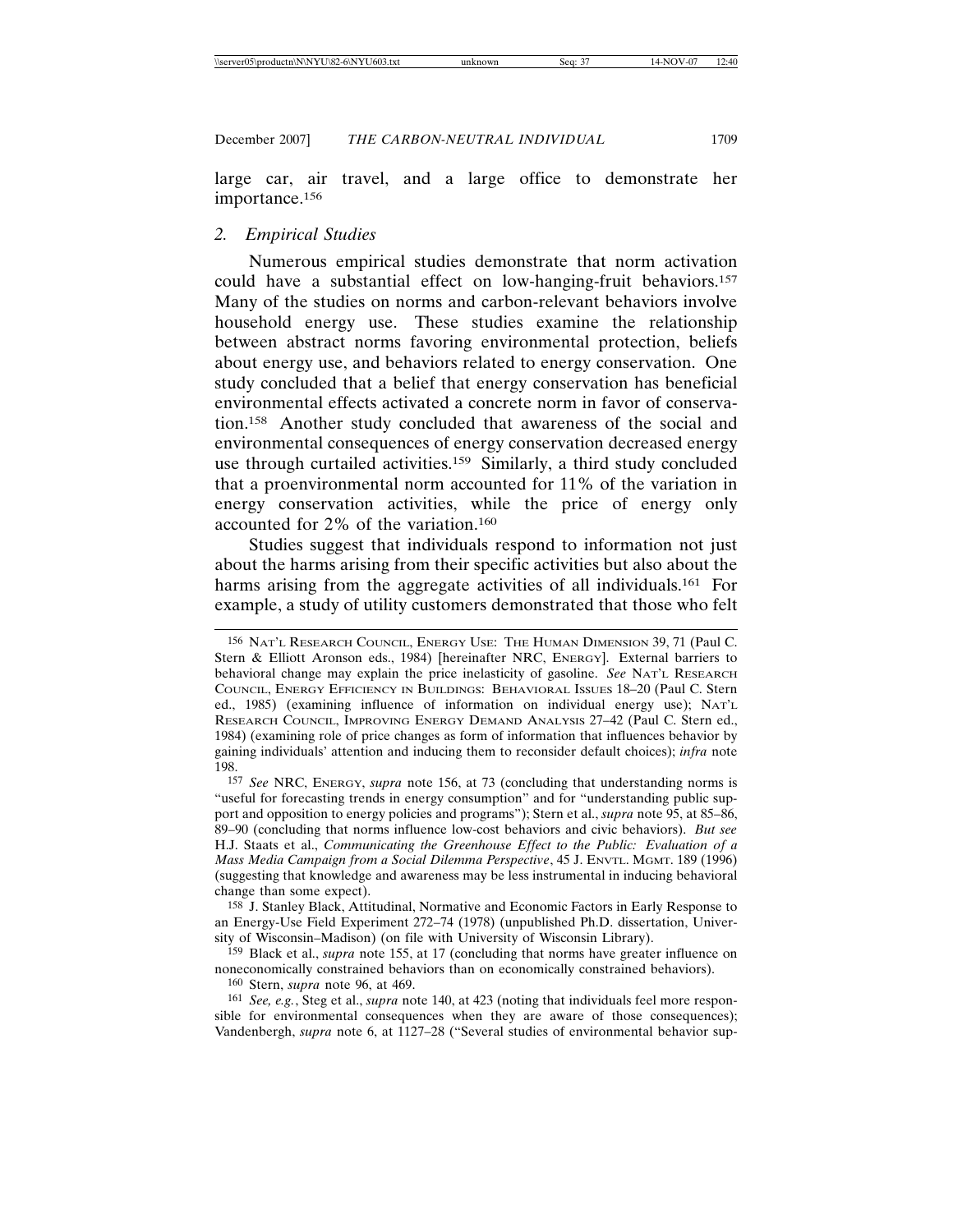that reduced demand would be good for people in general and believed that "households as a group could make a big difference in peak demand" reported that they felt a moral obligation to lower electricity use during periods of peak demand.162 The study concluded that the sense of moral obligation was more influential than price, and that, "In fact, this effect was greater than that of price even when the price differentials between peak and off-peak hours ranged as high as 8 to 1."163 Other studies have concluded that personal norms are reliable predictors of temperature setbacks (lower thermostat settings in winter).<sup>164</sup> Studies in Europe have reached similar conclusions.<sup>165</sup>

Moreover, an extensive body of research suggests that norm activation affects recycling behavior, which can reduce individual carbon emissions by saving energy.166 For example, personal and social norm effects may explain why recycling programs involving block captains have more success than programs that do not, increasing recycling by 28%.167 The block leaders may remind individuals of their personal norms regarding recycling and may call attention to a social norm regarding recycling. A survey of participants showed that perceptions of personal and social norms favoring recycling increased in groups with block leaders but not in the others.<sup>168</sup> Another study found that personal norms explained 35% of the variance in recycling behavior.169

165 See, e.g., Annika M. Nordlund & Jörgen Garvill, Value Structures Behind *Proenvironmental Behavior*, 34 ENV'T & BEHAV. 740, 751–54 (2002) (finding relationship between abstract proenvironmental norms and feelings of obligation to engage in proenvironmental actions); Steg et al., *supra* note 140, at 423 (concluding that personal norms have more influence on less costly behaviors such as recycling and energy policy changes than on more costly behaviors such as changes in car or subway use).

166 For a recent overview of the recycling literature, see generally P. Wesley Schultz, *Knowledge, Information, and Household Recycling: Examining the Knowledge-Deficit Model of Behavior Change*, *in* NAT'L RESEARCH COUNCIL, NEW TOOLS FOR ENVIRON-MENTAL PROTECTION: EDUCATION, INFORMATION, AND VOLUNTARY MEASURES 67 (Thomas Dietz & Paul C. Stern eds., 2002).

167 GARDNER & STERN, *supra* note 86, at 88.

168 *Id.* at 88–89. Focusing an individual's attention on descriptive and injunctive norms can also influence littering behavior. Cialdini et al., *supra* note 128, at 206–32.

169 Joanne Vining & Angela Ebreo, *Predicting Recycling Behavior from Global and Specific Environmental Attitudes and Changes in Recycling Opportunities*, 22 J. APPLIED SOC. PSYCHOL. 1580, 1602 tbl.10 (1992).

port the hypothesis that information about the aggregate effects of individual behavior can activate norms and change behavior.").

<sup>162</sup> NRC, ENERGY, *supra* note 156, at 72 (citing Black, *supra* note 158).

<sup>163</sup> *Id.*

<sup>164</sup> *See* Paul C. Stern et al., *Responses to Changing Energy Conditions Among Massachusetts Households*, 8 ENERGY 515, 522-23 (1983) (concluding that personal norms are reliable predictors of temperature setbacks but less reliable predictors of low-cost actions, such as weather stripping and minor curtailments, and have weakest relationship to major household investments).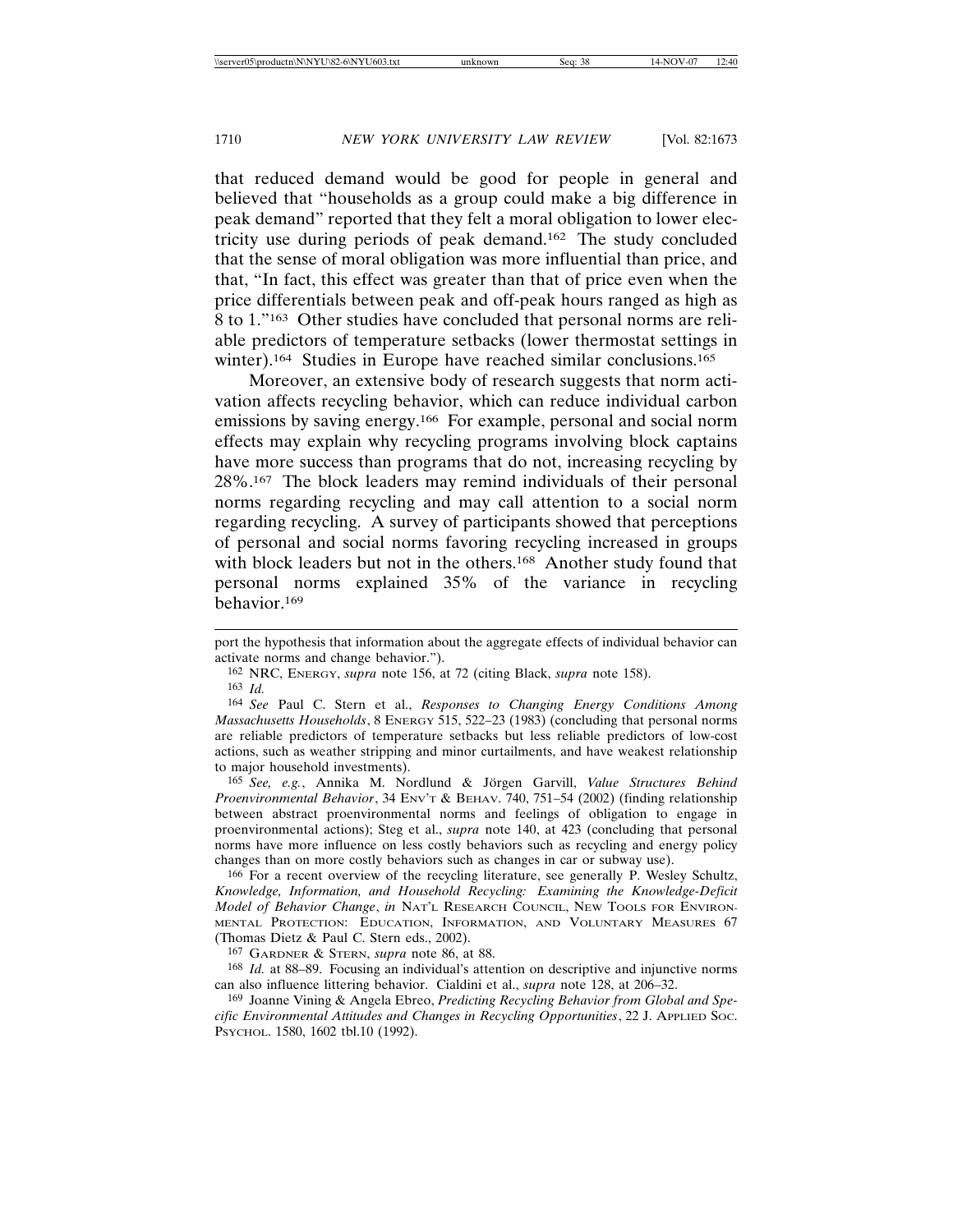More recently, studies have examined the effects of environmental norms on transportation behaviors. A study by Annika Nordlund and Jörgen Garvill, for example, concluded that activation of abstract environmental norms through increased awareness of consequences had a positive effect on willingness to reduce personal car use.170 Other studies have identified more muted environmental norm effects regarding transportation.<sup>171</sup>

A recent analysis by Joni Hersch and W. Kip Viscusi of a survey of more than 15,000 Europeans demonstrates that individuals who believe that global warming requires immediate attention are more likely to reduce their car fuel usage, increase their public transportation usage, insulate their homes, and reduce their lighting and appliance use.172 Similarly, individuals who believe that fossil fuels contribute to global warming are more likely to take the first three steps, as are those who believe that transport contributes to global warming.173 Although the study did not explicitly test the VBN theory, it concluded that beliefs regarding the harms that may arise from global warming (awareness of consequences, or AC) and the linkages between particular individual behaviors or sources and global warming (ascription of responsibility, or AR) are associated with energy-saving activities.174 Conversely, individuals with inaccurate beliefs about the causes of global warming (such as believing that nuclear power contributes to climate change) are less likely to take ameliorative actions.175

In addition to changing carbon-emitting behaviors, norm activation can influence civic behaviors, such as voting and joining advocacy groups. In fact, studies suggest that norm activation often has a greater effect on civic behavior than on direct or consumer behavior.176 For example, one study concluded that norm activation explains 30% of the variance in environmental citizenship activities, such as voting or contacting policymakers, but only 19% of the variance in consumer behavior.177 Similar conclusions have been reached

<sup>&</sup>lt;sup>170</sup> Annika M. Nordlund & Jörgen Garvill, *Effects of Values, Problem Awareness, and Personal Norm on Willingness to Reduce Personal Car Use*, 23 J. ENVTL. PSYCHOL. 339, 345 (2003).

<sup>171</sup> *See, e.g.*, GARDNER & STERN, *supra* note 86, at 103–04, 162 (noting that structural barriers to transportation choices can impede proenvironmental behavior even when paired with existence of environmental norms).

<sup>172</sup> Joni Hersch & W. Kip Viscusi, *Allocating Responsibility for the Failure of Global Warming Policies*, 155 U. PA. L. REV. 1657, 1682–83 (2007).

<sup>173</sup> *Id.* at 1683.

<sup>174</sup> *Id.*

<sup>175</sup> *Id.*

<sup>176</sup> Stern et al., *supra* note 95, at 91.

<sup>177</sup> *Id.*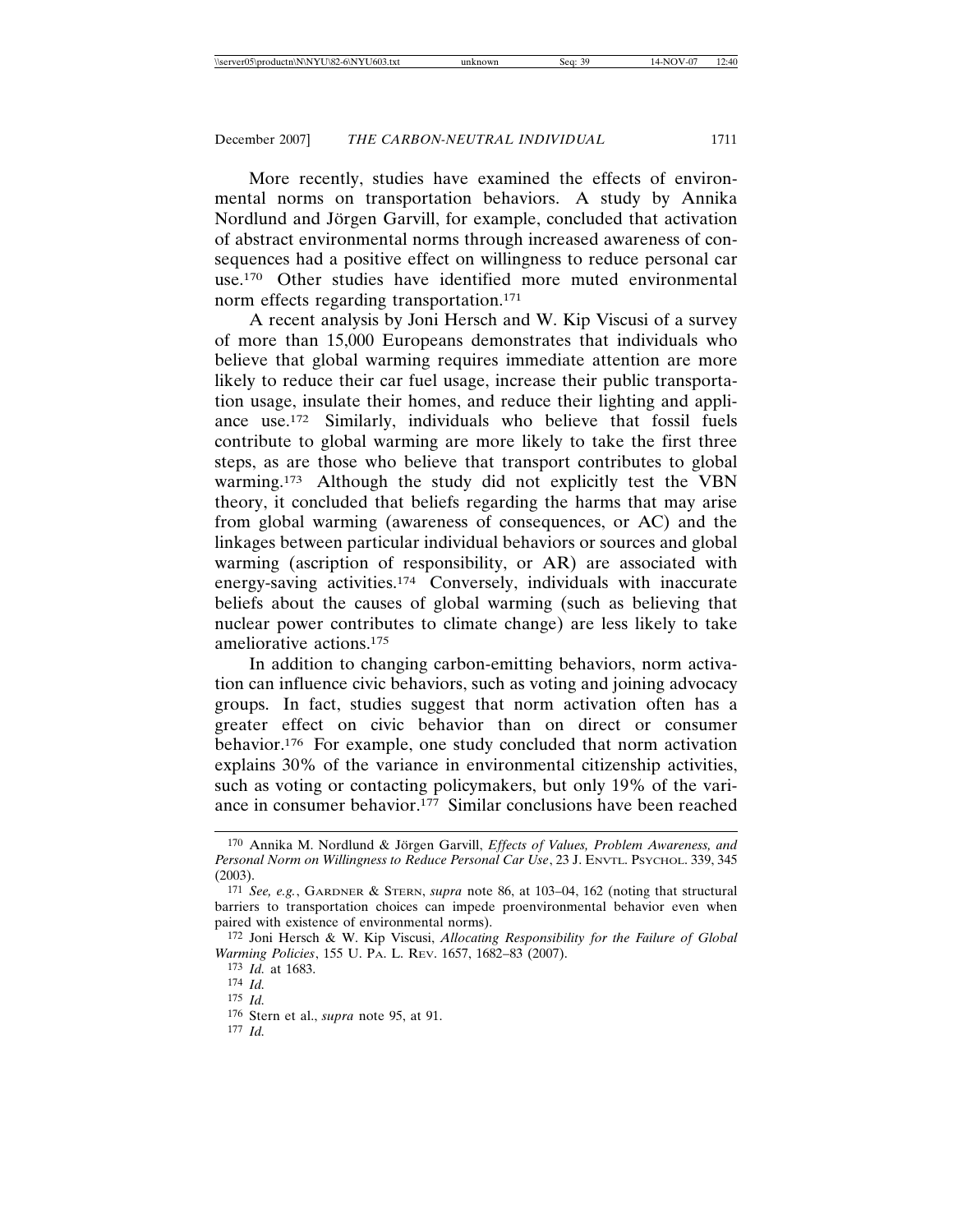in studies that examined support for energy conservation policies in Europe.178 Norm activation thus may be an important foundation for adoption of more traditional regulatory measures.

# *B. Norm Activation and Climate Change*

The timing and magnitude of the emissions reductions necessary to achieve the short- and long-term targets discussed earlier in the Article<sup>179</sup> require that norm activation occur not only among those who strongly value environmental protection but also among those who do not. Critics suggest that strategies for regulation built around personal norms hold little prospect for success because norms differ widely among individuals, making it difficult to develop generalizable insights regarding the effects of law on behavior.180 This limitation can be seen in the norm-activation studies discussed above, which focused in large part on activating concrete energy-conservation norms by linking them to abstract norms favoring environmental protection.181 Although environmental protection norms are widespread, they are not universally held.182 To influence the behavior of individuals across the political spectrum, norm activation must link concrete norms favoring carbon-emissions reductions to abstract norms that are more widespread than environmental protection.

One such norm is the personal responsibility not to harm others. If the abstract norm of personal responsibility is widespread, and if it can be tied to a concrete norm of carbon neutrality, large numbers of individuals may feel an obligation to change their behavior. When they do, cascades in behavior may arise as individuals perceive that the personal norms of a few have become widespread social norms.

<sup>178</sup> *See, e.g.*, Steg et al., *supra* note 140, at 421–22 (testing VBN model and concluding that "the stronger the personal norm, the more people supported policies aimed at reducing  $CO<sub>2</sub>$  emissions").

<sup>179</sup> *See supra* Part I.C.

<sup>180</sup> *See* Posner, *supra* note 136, at 1786–91 (concluding that personal norms are uncertain dependent variables not valuable for explaining or predicting behavior); Robert E. Scott, *The Limits of Behavioral Theories of Law and Social Norms*, 86 VA. L. REV. 1603, 1638–39 (2000) (noting that norms are highly context-sensitive and vary across particular environments, populations, and circumstances).

<sup>181</sup> *See, e.g.*, Steg et al., *supra* note 140, at 424 (concluding that biospheric and altruistic value clusters are distinct, and that biospheric value clusters are associated with proenvironmental abstract norms); *id.* at 423 ("VBN theory has been developed to explain behavior taken with proenvironmental intent. It may well be that behaviors such as car and subway use are hardly taken with proenvironmental intent.").

<sup>182</sup> *See* NRC, ENERGY, *supra* note 156, at 64, 71–73 (discussing how variability in personal values affects energy use); Vandenbergh, *supra* note 6, at 1119–20 ("[T]he notions that individuals have an obligation to refrain from pouring toxic chemicals into a stream or killing bald eagles or other endangered species are widely (although not universally) held.").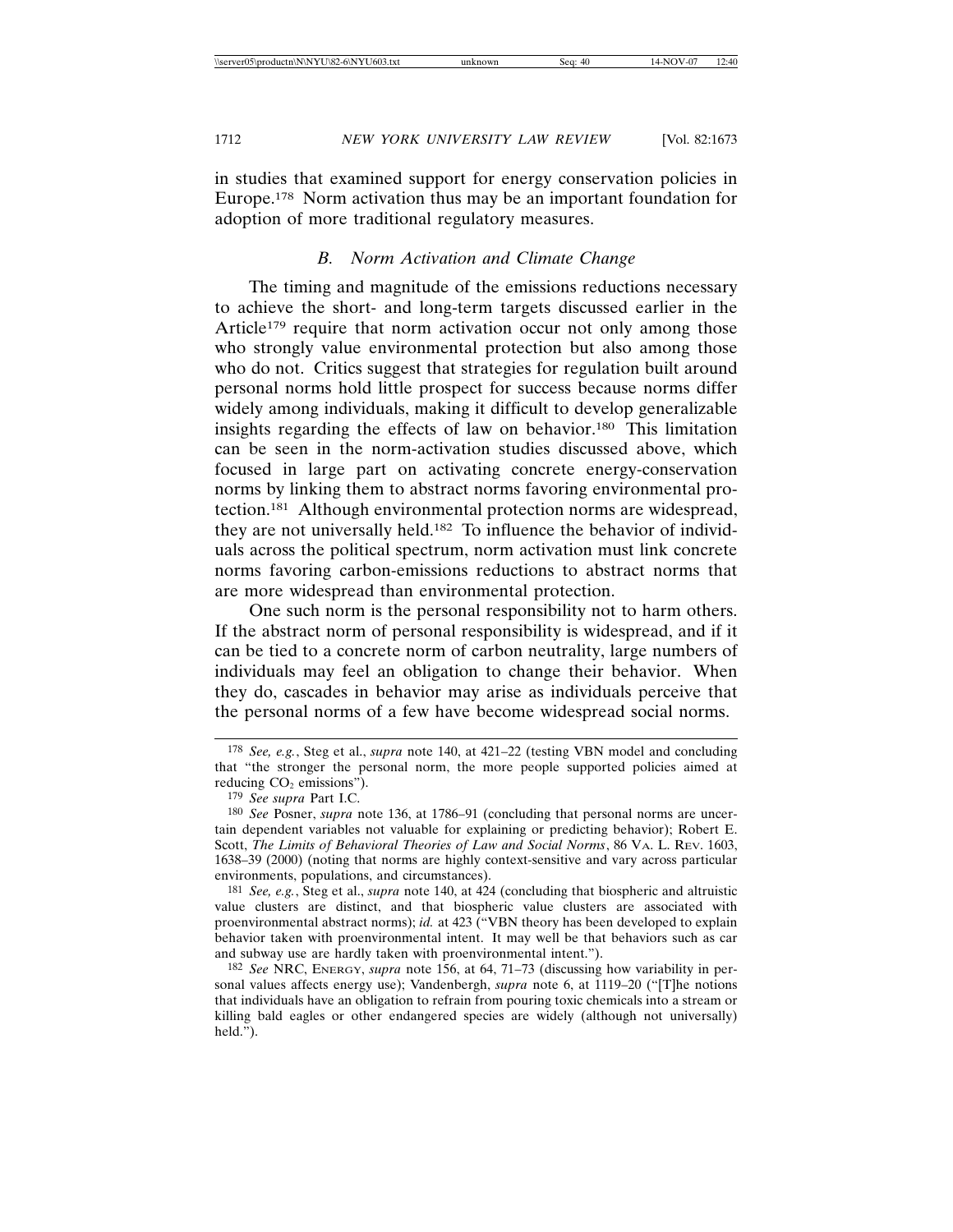# *1. The Abstract Norm of Personal Responsibility*

Norm-activation theory suggests that the two types of belief change (AC and AR) can inform individuals about how an abstract norm is threatened and can activate a concrete norm to reduce the threat.183 Given the vast number of people who must change their behavior, the challenge posed by climate change is to identify abstract norms that are sufficiently widespread to influence individuals who do not identify with environmentalism.

The personal responsibility norm appears to be remarkably widespread across the political spectrum, and it resonates even with those who oppose regulatory solutions to social problems.<sup>184</sup> In this Article, we do not address whether an individual has a moral obligation to reduce carbon emissions.185 Instead, we demonstrate that the norm of personal responsibility is widespread and, through belief change, can be associated with concrete norms that induce carbon-emitting behavior changes.

The case for the widespread existence of the personal responsibility norm is strong, although its existence is so commonly assumed that it is rarely tested explicitly.186 Empirical studies in the psychological literature also routinely conclude that personal responsibility has both personal-norm effects (influencing behavior even in the absence of social interactions) and social-norm effects (influencing behavior in

<sup>183</sup> *See supra* text accompanying note 174.

<sup>184</sup> *See, e.g.*, Sarah Krakoff, *Arnold Schwarzenegger and Our Common Future*, 53 BUFF. L. REV. 925, 925–26 (2005) (noting that although "he is the antithesis of the stereotype of the parsimonious environmentalist," California Governor Arnold Schwarzenegger has stated that "the debate is over[, w]e know the science[, w]e see the threat[, a]nd we know the time for action is now"); Mark Sanford, Op-Ed., *A Conservative Conservationist? Why the Right Needs to Get Invested in the Search for Climate Change Solutions*, WASH. POST, Feb. 23, 2007, at A19 (Republican governor of South Carolina advocating that climate change debate be reframed to draw on "conservative principles such as responsibility and stewardship").

<sup>185</sup> Whether such a moral obligation exists is a contestable point. *See* Sinnott-Armstrong, *supra* note 12, at 285–304 (surveying general moral principles and concluding that they do not support derivative moral principle against wasteful driving that emits greenhouse gases).

<sup>186</sup> In the criminal and tort law literatures, scholars routinely use the term, often assuming that it is almost uniformly held. *See* John C.P. Goldberg & Benjamin C. Zipursky, *Accidents of the Great Society*, 64 MD. L. REV. 364, 368 (2005) (discussing role of responsibility in tort law); Paul H. Robinson & John M. Darley, *The Utility of Desert*, 91 NW. U. L. REV. 453, 468–69 (1997) (discussing role of moral obligation and personal responsibility in compliance with criminal law). Holly Doremus has noted the importance of building a sense of "individual responsibility" toward the environment. Holly Doremus, *Shaping the Future: The Dialectic of Law and Environmental Values*, 37 U.C. DAVIS L. REV. 233, 234, 253–56 (2003).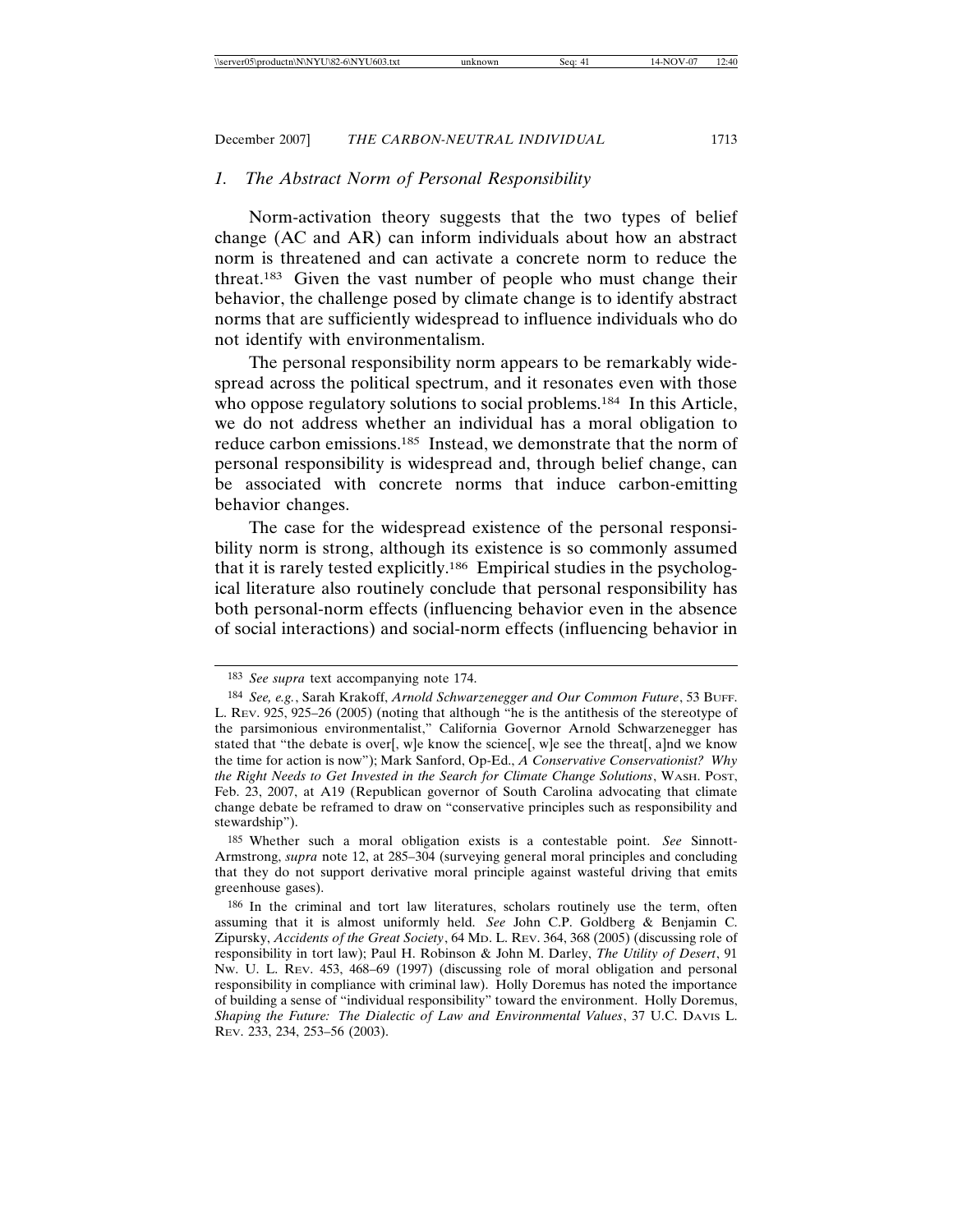social settings).<sup>187</sup> Personal responsibility is associated with the ability to control behavior, and studies demonstrate not only that individuals routinely hold themselves out as having the ability to control their own behavior,188 but also that they evaluate more highly others who do the same.189

Although the broad existence of the personal responsibility norm suggests that it has enormous potential to affect behavior, the connection between the norm and individual carbon emissions reductions has received little attention. An informal examination of Internet postings by conservative and liberal commentators may help explain why.

Personal responsibility is certainly a popular concept among conservatives. Conservative commentators have used the term "personal responsibility" in more than 1300 articles and speeches posted on just one think tank's website,190 stressing the importance of personal responsibility for behaviors that affect health care, welfare, crime, obesity, social security, and other social issues.191 Not surprisingly, the phrase "personal responsibility" also has appeared in the titles of leg-

<sup>187</sup> *See, e.g.*, Jerald M. Jellison and Jane Green, *A Self-Presentation Approach to the Fundamental Attribution Error: The Norm of Internality*, 40 J. PERSONALITY & SOC. PSYCHOL. 643, 645 (1981) (showing that social approval increases linearly with expressed internality); Gifford Weary et al., *The Attributional Norm of Internality and Depressive Sensitivity to Social Information*, 49 J. PERSONALITY & SOC. PSYCHOL. 1283, 1286 (1985) (concluding that "the greater the personal responsibility accepted by the actor for his outcome, the more favorably he was evaluated by observer-subjects").

<sup>188</sup> *See* Pascal Pansu & Daniel Gilibert, *Effect of Causal Explanations on Work-Related Judgments*, 51 APPLIED PSYCHOL.: AN INT'L REV. 505, 513 (2002) ("[W]hen attempting to present a favorable self-image, participants selected more internal explanations that were effort-related than trait-related.").

<sup>189</sup> Individuals look more favorably upon others who take personal responsibility for their behavior, whether in the form of stating that those individuals can control their behavior (efficacy) or that their actions affect outcomes (locus of control). *See, e.g.*, Jellison & Green, *supra* note 187, at 645 (showing that social approval increases linearly with expressed internality); Kenneth A. Wallston et al., *Hocus-Pocus, the Focus Isn't* **Strictly on Locus: Rotter's Social Learning Theory Modified for Health, 16 COGNITIVE** THERAPY & RES. 183, 193–94 (1992) (noting influence of efficacy as well as locus of control); Weary et al., *supra* note 187, at 1286 (finding observers evaluate actors more favorably the higher the degree of personal responsibility attributed by the actor).

<sup>190</sup> A search in July 2006 using the Google search engine and the search term "personal responsibility site: Heritage.org" yielded 1330 hits on the website of the Heritage Foundation, http://www.heritage.org. We did not attempt to develop a denominator for this figure, and we make no assertion about the relative rate with which conservative and liberal commentators reference personal responsibility.

<sup>191</sup> *See, e.g.*, Dennis Prager, Co-Director, Empower Am., Lecture at the Heritage Foundation: The American Tradition of Personal Responsibility (Sept. 20, 1994), *available at* http://www.heritage.org/Research/PoliticalPhilosophy/HL515.cfm (arguing that Founders exhibited commitment to personal responsibility).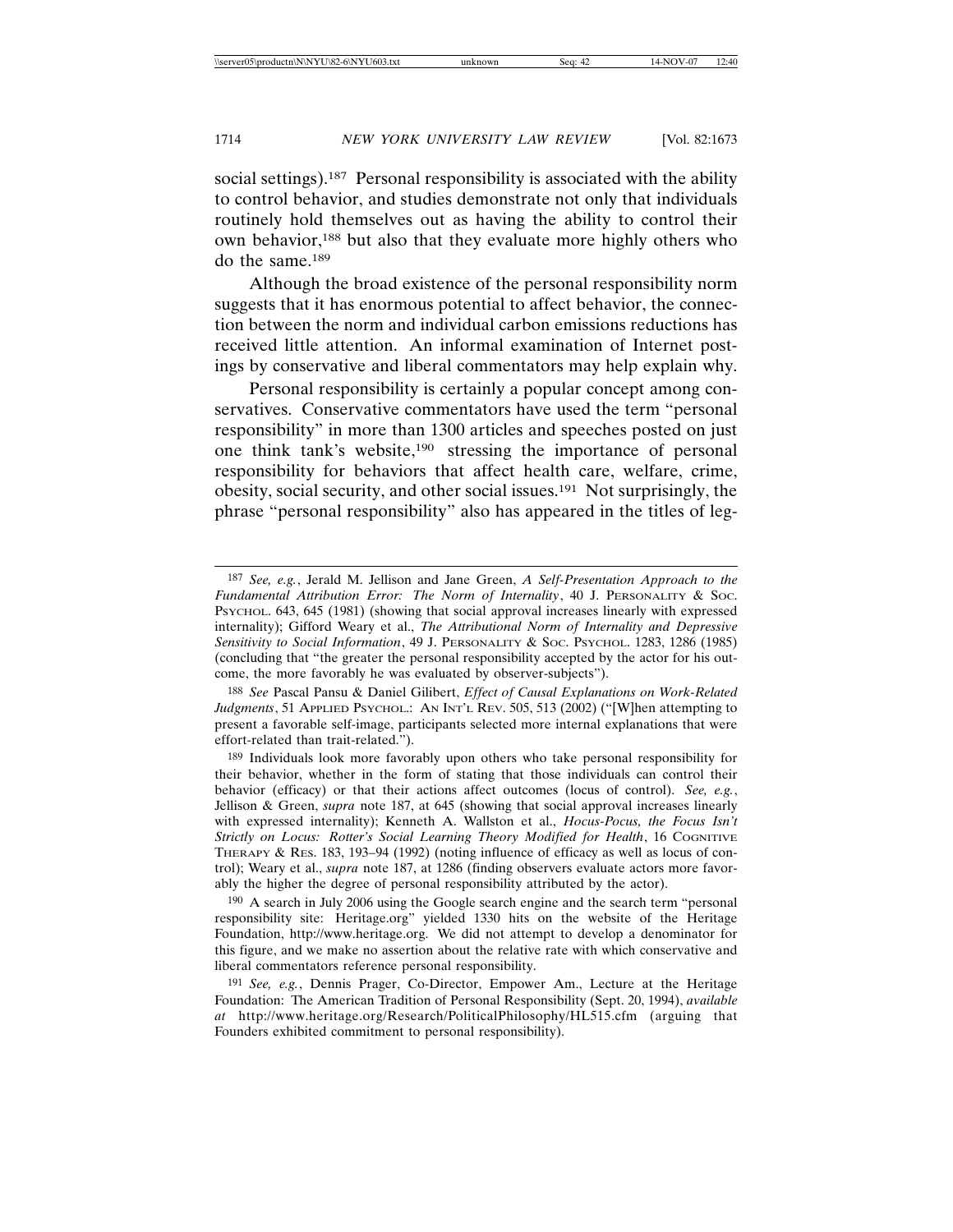islation, such as the Personal Responsibility and Work Opportunity Reconciliation Act of 1996.192

Conservative commentators often use the term "personal responsibility" to mean that an individual has an obligation to fend for herself in order to avoid calling upon government or community assistance.193 In this view, not taking responsibility imposes the costs of one's behavior on others. Conservative commentators frequently assert that government policies should be designed to promote personal responsibility. We found no example, however, where a conservative commentator asserted that individuals should take responsibility for reducing carbon emissions to avoid imposing harms on others. In fact, we found almost no examples of conservative commentators connecting the concept of personal responsibility with environmental protection.194

In contrast to conservative commentators, liberal commentators do sometimes discuss personal responsibility in connection with the environment.<sup>195</sup> They often do so, however, in the context of expressing concern that, by focusing on personal responsibility, policymakers will undermine efforts to assert corporate responsibility.<sup>196</sup>

Liberal commentators tend to focus on the socioeconomic and physical constraints that limit many individuals' ability to practice personal responsibility as it is envisioned by conservatives.<sup>197</sup> Liberals' reluctance to assign personal responsibility for the environmental harms caused by individual behavior may arise from the view that

195 In general, personal responsibility was less commonly referenced by liberal commentators in our study, although we did not attempt to account for the total number of publications generated. A July 2006 search using the term "personal responsibility" on two liberal think tanks' websites (the Open Society Institute, http://www.soros.org, and the Center for American Progress, http://www.americanprogress.org) yielded only ninety-five hits.

196 For example, Ralph Nader's website has argued that although the Republican Party "routinely calls for personal responsibility on the part of the people, it seems to have little interest in corporate responsibility." *Eroding Americans' Last Defense: The Civil Justice System*, NADER PAGE, Feb. 4, 2005, http://www.nader.org/interest/020405.html.

197 *See, e.g.*, Peter Edelman et al., *Reconnecting Disadvantaged Young Men: An Introduction*, CENTER FOR AM. PROGRESS, Jan. 20, 2006, http://www.americanprogress.org/ issues/kfiles/b1549629.html (arguing that social policies must be enacted to widen disadvantaged youth's educational and economic opportunities before personal choice has real value).

<sup>192</sup> Pub. L. No. 104-193, 110 Stat. 2105 (codified as amended in scattered sections of 7, 8, 21, 25, and 42 U.S.C.).

<sup>193</sup> *See, e.g.*, Radley Balko, *Beyond Personal Responsibility*, CATO INST., May 17, 2004, http://www.cato.org/pub\_display.php?pub\_id=4530 (criticizing efforts by lawmakers to expand healthcare coverage).

<sup>194</sup> In an op-ed published after we conducted our research, Mark Sanford, the Republican governor of South Carolina, linked personal responsibility and climate change. *See* Sanford, *supra* note 184 (noting that climate change is causing some people to lose "their rights and freedoms because of the actions of others").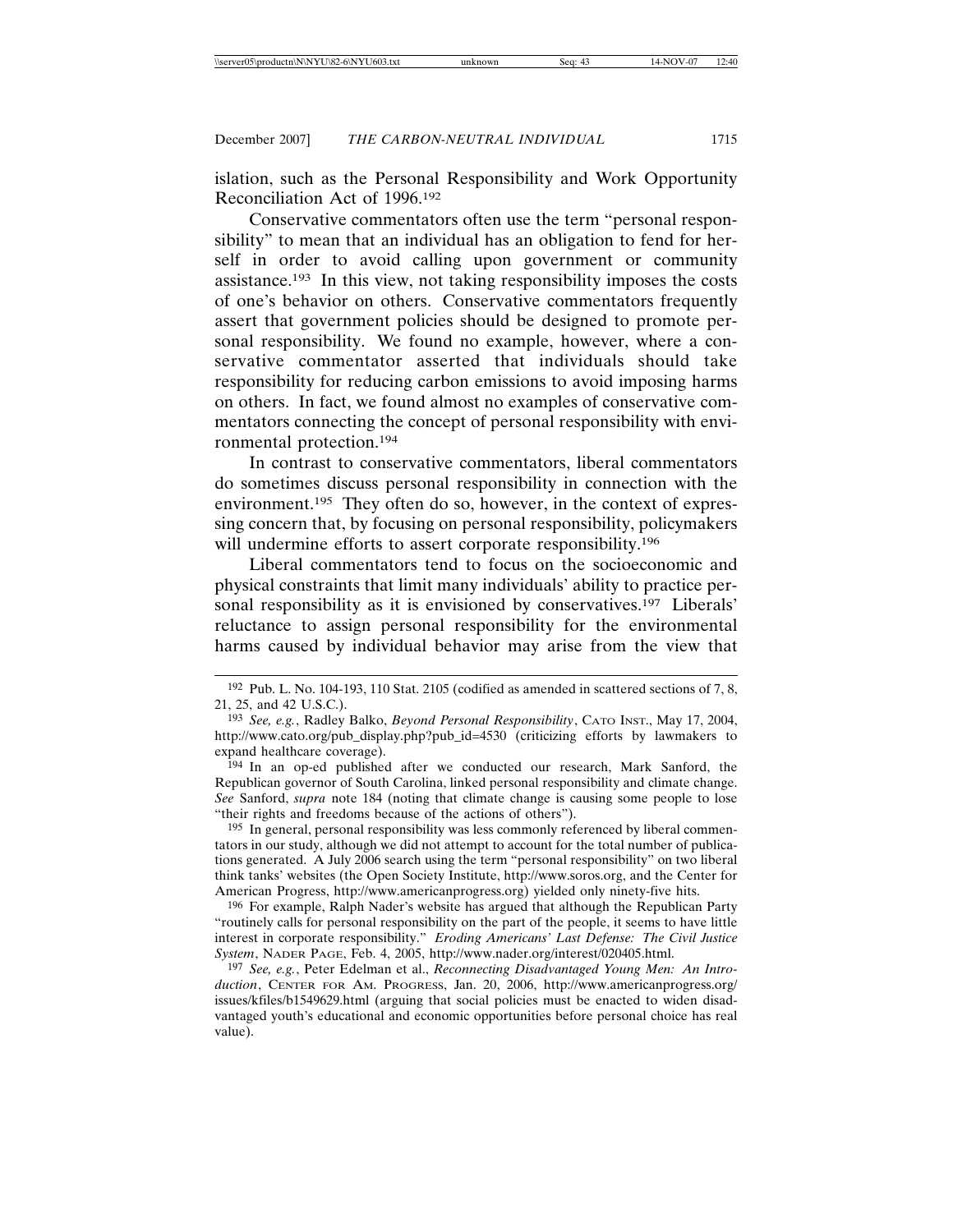many individuals have insufficient control over the environmental effects of their behavior to support an obligation to change. This lack of control regarding climate change can arise from structural limitations. For example, many people live far from their worksite and shopping areas and do not have access to mass transportation.<sup>198</sup>

A second concern of liberal commentators links control with equity. Many individuals do not have the financial resources to make the efficiency investments necessary to respond to the personal responsibility norm.199 Increased energy efficiency costs can cause individuals to fall below socially acceptable levels of expenditures on food, health care, and other items.

In our view, conservatives are correct in noting that the personal responsibility norm is likely to influence behavior and that promoting the norm is an appropriate concern of government. They fall short, however, in failing to acknowledge the role of personal responsibility in ameliorating environmental harms, and climate change in particular. At the same time, liberals are correct to highlight the importance of environmental harms and to worry that assertions of personal responsibility assume unrealistic levels of personal control and could undercut efforts to regulate corporations. Where liberals fall short is in failing to acknowledge that individuals do control many activities that are important contributors to carbon emissions. They also are too quick to assume that efforts to change individual behavior will reduce the public appetite for regulatory measures and that these efforts cannot account for equity concerns.

If our analysis is accurate, the linkage between personal responsibility and carbon neutrality has been ignored because of different

<sup>198</sup> Structural limitations may be particularly responsible for the growing inelasticity of gas consumption. A recent study concluded that the rise in gas prices over the 2001–06 period reduced consumption by only 4%, as compared to the more than 30% reduction generated by similar increases in 1975–80. Jonathan E. Hughes et al., *Evidence of a Shift in the Short-Run Price Elasticity of Gasoline Demand* (Inst. of Transp. Studies, Working Paper No. UCD-ITS-RR-06-16, 2006), *available at* http://pubs.its.ucdavis.edu/publication\_ detail.php?id=1050; *see also* NRC, ENERGY, *supra* note 156, at 39 (noting in 1984 that "gasoline consumption is more responsive to price signals than energy for residential consumption"). The difference may have been that the U.S. population became much more suburbanized and reliant on cars between 1975 and 2001. The average annual miles driven per household increased from 12,036 in 1977 to 21,171 in 2001. Lisa Margonelli, Pipeline Blog, *Who Cares About the Price of Gas?*, N.Y. TIMES, Jan. 15, 2007, http://pipeline.blogs. nytimes.com/2007/01/15/who-cares-about-the-price-of-gas (registration required) (concluding that "we have demonstrated that we can't or won't respond rationally to high prices, so taxes will not push conservation"). Important structural limitations also exist for household energy use. Many home buyers have little choice of appliances when they buy houses, and renters typically have little control over the heating and cooling systems used in their apartments. NRC, ENERGY, *supra* note 156, at 117–20.

<sup>199</sup> NRC, ENERGY, *supra* note 156, at 51–52.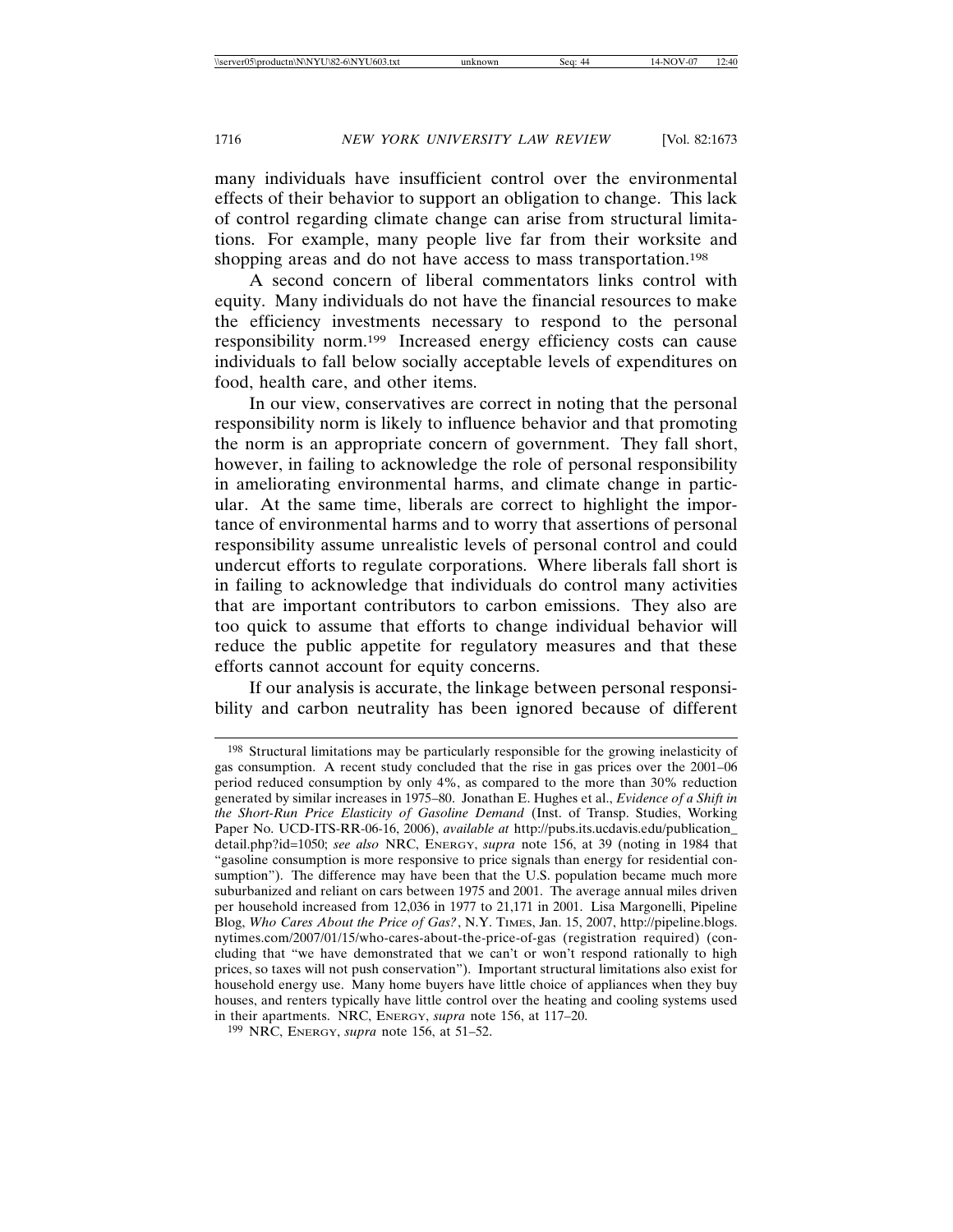objections from the right and the left. The question is whether the law can disrupt this gridlock. One way to do so is to link the personal responsibility norm to carbon neutrality by using information that resonates with individuals across the political spectrum. Changes in beliefs about threats to biodiversity may motivate those who already hold the abstract environmental protection norm. Similarly, information about the disparate impact of climate change on the poor may motivate those who hold abstract norms about distributive justice. But if many of those who hold the personal responsibility norm are less motivated by environmental protection and distributive justice norms, then policies may need to change beliefs about the economic and human health harms that individual carbon emissions will cause.200 These belief changes have the prospect of demonstrating to individuals across the political spectrum that carbon-emitting behaviors conflict with the personal responsibility norm.

#### *2. The Concrete Norm of Carbon Neutrality*

#### a. The Rising Popularity of Carbon Neutrality

The norm of carbon neutrality involves a perceived obligation to achieve zero net carbon emissions through a combination of reductions in carbon emissions and purchases of carbon offsets. The carbon-neutrality norm reflects the idiosyncrasies of the carbon emissions problem. Unlike many behaviors that contribute to environmental harms, individuals can achieve carbon neutrality not just by eliminating emissions but also by a combination of emissions reductions and offset purchases.201 Carbon neutrality has spread rapidly in the last several years,202 although largely among those who were already likely to adhere to environmental protection norms.203 Surveys on the adoption of the carbon-neutrality norm are not yet available, but a variety of sources provide anecdotal indications that

<sup>200</sup> At least one recent article in the popular press explicitly linked the purchasing of offsets to a sense of personal responsibility and quoted one individual as saying, "I like the idea that I pollute this much, so I pay this much." Christine Larson, *A New Way to Ask, "How Green is My Conscience?*,*"* N.Y. TIMES, June 25, 2006, § 3, at 6. The growing awareness of climate change in America is reflected in public-opinion polls, although climate change continues to rank well below Iraq, the economy, and health care in terms of political importance. John J. Fialka, *Global Warming Pushes Politicians to Mark Positions*, WALL ST. J., Sept. 19, 2006, at B2.

<sup>201</sup> *See supra* notes 2–3 and accompanying text.

<sup>202</sup> *See, e.g.*, Matthew L. Wald, *What's Kind to Nature Can Be Kind to Profits*, N.Y. TIMES, May 17, 2006, at G1 (discussing widespread corporate interest in carbon neutrality).

<sup>203</sup> Anthony DePalma, *Gas Guzzlers Find the Price of Forgiveness*, N.Y. TIMES, Apr. 22, 2006, at A1 (noting that beliefs about air emissions appear to be influencing personal carbon-offset market).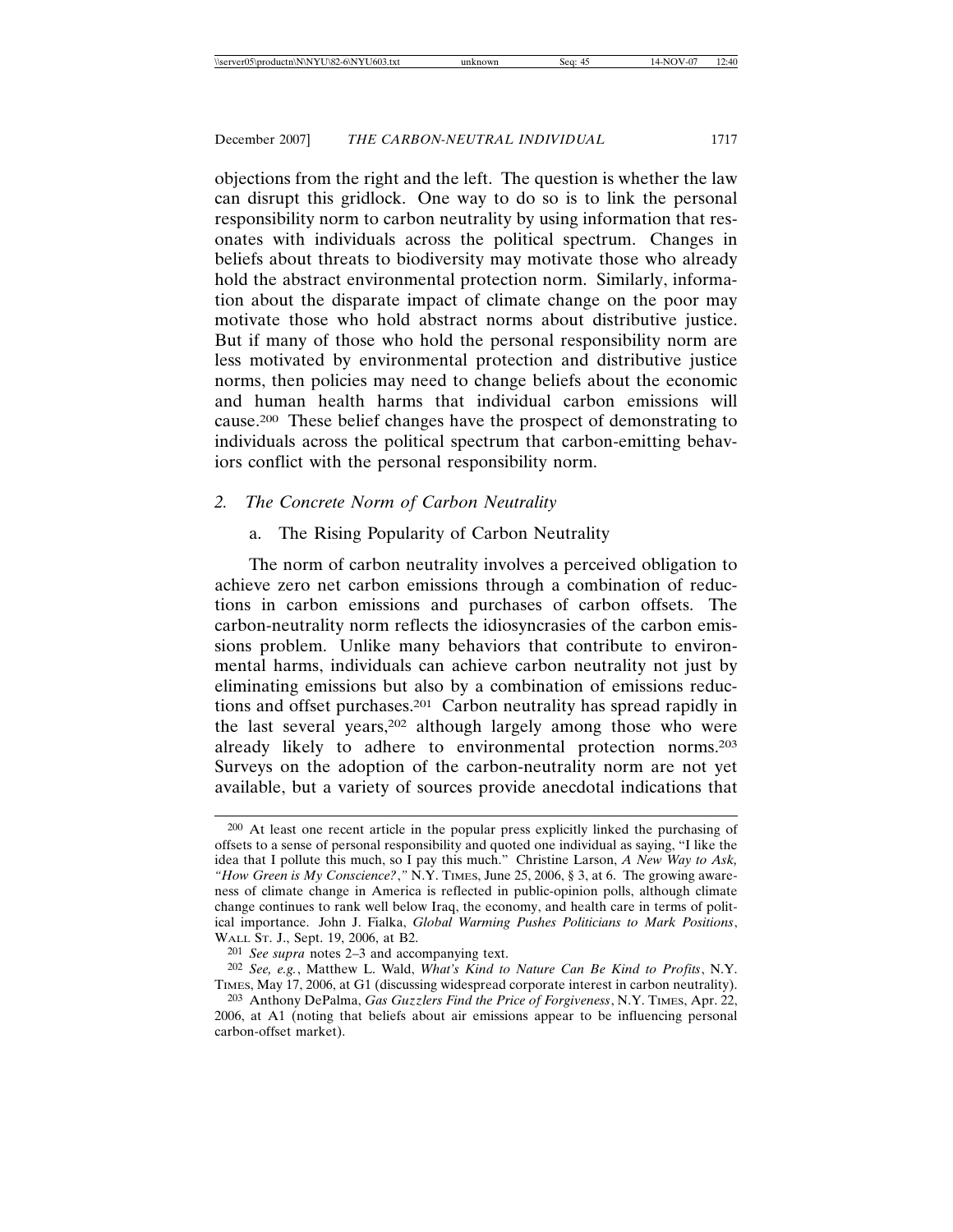the norm is becoming widespread. "Carbon neutrality" was Oxford Dictionary's "word of the year" for 2006.204 More than half a dozen companies, ranging from the predictable (Ben & Jerry's) to the surprising (Rupert Murdoch's News Corporation), have adopted carbon neutrality as an overall corporate goal.205 Many more firms have adopted programs that rely on customers to pay more at the time of purchase to help customers move in the direction of carbon neutrality by offsetting the carbon footprint of particular goods or services.206 Sports organizations, including the Australian Football League, FIFA

<sup>204</sup> *See supra* note 13.

<sup>205</sup> The companies that have declared a firm-wide carbon-neutrality goal include: (1) Ben & Jerry's, DePalma, *supra* note 203; (2) HSBC, Braden Phillips, *Paying the Freight for Polluting the Air: Europe Takes the Lead*, N.Y. TIMES, Sept. 18, 2006, at F8; (3) News Corporation, Louise Story, *The Hidden Life of Paper and Its Impact on the Environment*, N.Y. TIMES, Oct. 25, 2006, at C3; (4) Marks and Spencer (a UK grocer and department store), John Willman, *M&S Chief Wins "Eco-Plan" Praise*, FIN. TIMES (London), July 3, 2007, at 4; (5) Saab Australia, Press Release, Saab Austl., Saab Drivers Go Carbon Neutral (Jan. 12, 2007), *available at* http://www.saab.com.au/main/AU/en/pressreleases/4/ index.shtml; (6) Salesforce.com, Gavin Clarke, *Salesforce.com Goes Carbon Neutral*, REG-ISTER (London), Jan. 18, 2007, http://www.theregister.co.uk/2007/01/18/salesforce\_carbon\_ trading; (7) Silverjet, Andrew C. Revkin, *Carbon-Neutral Is Hip, but Is It Green?*, N.Y. TIMES, Apr. 29, 2007, § 4, at 1; and (8) Timberland, Jad Mouawad, *A Few Companies Take Special Steps to Curb Emissions*, N.Y. TIMES, May 30, 2006, at C1. BP contributes to offset registered customers' travel emissions in the United Kingdom when they purchase BP gas. James Daley, *BP Targets Green Consumers with Carbon-Offset Scheme for Drivers*, INDEPENDENT (London), Aug. 23, 2006, at 37, *available at* http://news.independent.co.uk/ business/news/article1221122.ece.

<sup>206</sup> For example, for a 2% premium on its usual shipping charge, DHL offsets all emissions from transport to make its delivery and logistics services carbon neutral. *Morning Edition: Europe's Carbon Trading Market Sees Brisk Business* (NPR radio broadcast June 5, 2007), *available at* http://www.npr.org/templates/story/story.php?storyId=10716772 (follow "listen" hyperlink for audio recording). Similarly, Pacific Electric & Gas allows customers to add a monthly charge to their electric bill that is used to purchase offsets for the greenhouse gas emissions from their electricity use. *See* Rebecca Smith, *California Kindles Green Energy; Ahead of New Standards, Utilities Push Use of Cleaner Resources*, WALL ST. J., Dec. 26, 2006, at A2; *see also* Press Release, Ford Motor Co., Ford and TerraPass Create Program To Help Drivers Reduce Greenhouse Gas (Apr. 28, 2006), *available at* http://media.ford.com/newsroom/feature\_display.cfm?release=22971 (describing Ford's pilot program with TerraPass to allow customers to purchase offsets for greenhouse gas emissions from driving); Damon Darlin, *Dell Says Plant a Tree, Help the Environment*, N.Y. TIMES, Jan. 10, 2007, at C6 (noting that Dell donates money from computer sales to funds promoting offsets); Michelle Higgins, *Raising the Ante on Eco-tourism*, N.Y. TIMES, Dec. 10, 2006, § 5, at 12 (describing trend of travel companies, including Expedia and Travelocity, to purchase carbon offsets to allow travelers to compensate for carbon dioxide production from trips); Tom Arnold, Testing TerraPass on the Shelf at Sam's Club, TerraPass Blog, Jan. 22, 2007, http://www.terrapass.com/blog/posts/2007/01/ testing-terrapass-on-the-shelf-at-sams-club.html (noting Sam's Club's bundling of TerraPass with pressure washer purchases in order to offset carbon dioxide emissions).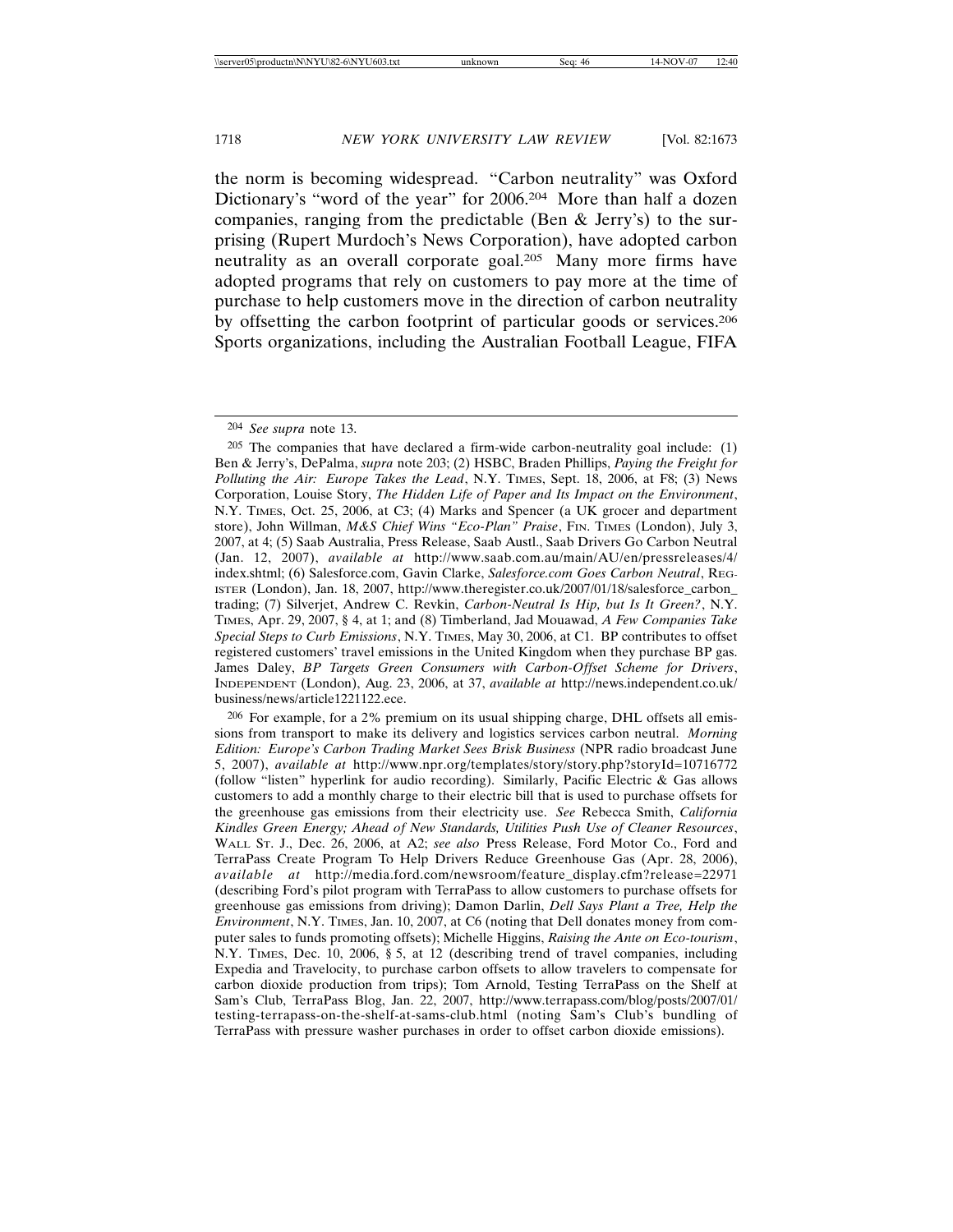(for the 2006 World Cup), and the National Football League have also begun adopting carbon neutrality for particular events or seasons.207

Not-for-profit organizations and governments also are adopting carbon neutrality.208 California's most recent gubernatorial inauguration was carbon neutral.209 Several governments attempted to make a recent international summit meeting carbon neutral, although the effort faced political obstacles.<sup>210</sup> New Zealand,<sup>211</sup> the Vatican,<sup>212</sup> the Canadian province of British Columbia,213 and at least one British town214 have announced their intention to become carbon neutral. The presidents of more than 150 colleges and universities in the United States have signed a statement committing to take steps toward achieving carbon neutrality.215

More than a dozen personal carbon calculators are now available on the Internet.216 These calculators typically allow individuals to input data on their motor vehicle and household energy use and estimate their total annual carbon emissions. In addition, more than thirty nongovernmental organizations and for-profit corporations now

210 Matthew Chapman, *Green Government Plan* "*a Fiasco*,*"* BBC.COM, Oct. 29, 2006, http://news.bbc.co.uk/2/hi/business/6092460.stm (describing efforts to make 2006 G8 Summit carbon neutral).

211 Eduard Goldberg, *New Zealand Prime Minister Announces Plans To Make Country "Carbon Neutral*,*"* Int'l Env't Daily (BNA), Feb. 23, 2007.

<sup>212</sup> Elisabeth Rosenthal, *Vatican's Tree Penance: Forgive Us Our CO2*, N.Y. TIMES, Sept. 17, 2007, at A4.

213 *British Columbia To Trim Greenhouse Gases, Go Carbon Neutral*, ENV'T NEWS SER-VICE, Feb. 14, 2007, http://www.ens-newswire.com/ens/feb2007/2007-02-14-02.asp.

215 American College & University Presidents Climate Commitment, http:// www.presidentsclimatecommitment.org/index.php (last visited Oct. 10, 2007).

<sup>207</sup> Stephanie Peatling, *A Worthy Goal: AFL to Ban Greenhouse Gases*, SYDNEY MORNING HERALD, Sept. 19, 2006, at 3, *available at* http://www.smh.com.au/news/national/ afl-puts-its-energy-into-greener-goals/2006/09/18/1158431644199.html (Australian Football League); Wald, *supra* note 202 (National Football League and World Cup).

<sup>208</sup> For example, the Natural Resources Defense Council has offset the emissions from electricity use at its Washington, D.C., office. Antonio Regalado, *New Lifestyle Option for the Eco-Minded: Carbon-Neutral*, WALL ST. J., May 14, 2004, at B1.

<sup>209</sup> Press Release, Pac. Gas & Elec. Co., Pacific Gas and Electric Company Energizes Governor's 2007 Inaugural "Green Dream" Celebration (Jan. 4, 2007), *available at* http:// sev.prnewswire.com/oil-energy/20070104/SFTH04404012007-1.html.

<sup>214</sup> *Village Aims To Be Carbon Neutral*, BBC.COM, Jan. 18, 2007, http://news.bbc.co.uk/2/ hi/uk\_news/england/merseyside/6275323.stm (reporting village of Ashton Hayes's intention to become carbon neutral).

<sup>216</sup> *See, e.g.*, Personal Emissions Calculator, http://www.epa.gov/climatechange/emissions/ind\_calculator.html (last visited Oct. 12, 2007) (enabling users to "estimate [their] household greenhouse gas emissions" and "identify ways to reduce [their] personal greenhouse gases"). *See generally* J. Paul Padgett et al., *A Comparison of Carbon Calculators*, 27 ENVTL. IMPACT ASSESSMENT REV. (forthcoming 2007) (comparing ten U.S.-based individual carbon-emissions calculators).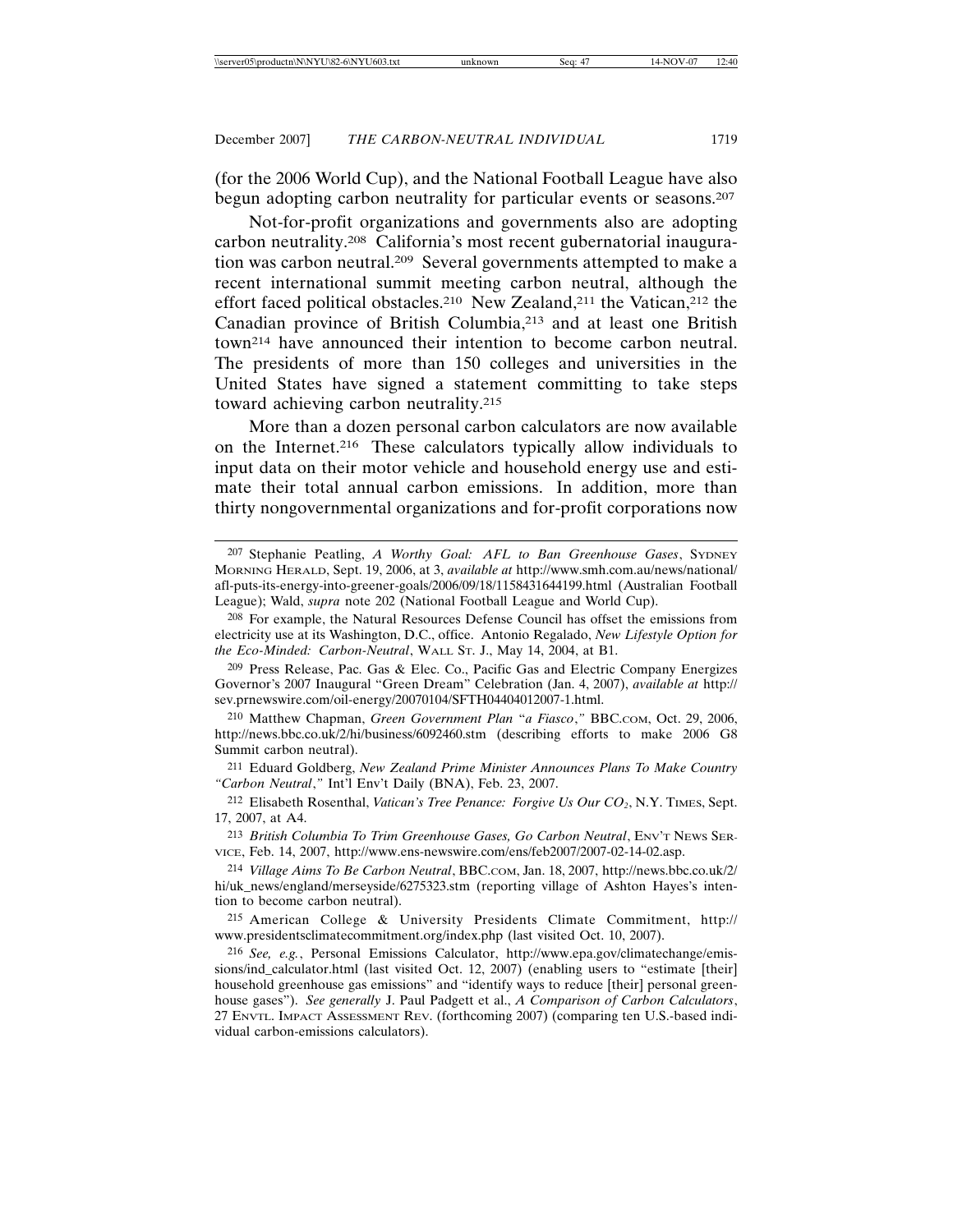sell carbon offsets to support the burgeoning demand for them.<sup>217</sup> Although the number of individuals who have committed to carbon neutrality is unknown, one firm that offers carbon offsets claims it has more than 34,000 customers.<sup>218</sup> Moreover, \$110 million in voluntary offsets were sold in 2006, an increase from \$6 million in 2004.219

## b. The Characteristics of Carbon Neutrality

Several features of carbon neutrality may explain its rapid adoption. First, the concept is easy to understand and express. Studies suggest that simplicity is essential for many types of socially induced behavior changes because it enables individuals to notice, understand, and remember information.220 The simplicity comes at a cost, however: It may be possible to achieve the short- and long-term global emissions reduction targets through very large individual reductions rather than actual neutrality. A norm phrased as "no harmful carbon emissions" or "no more than your fair share" might accurately express this concept. Alternatively, some might argue that individuals in developed countries must become *carbon negative* to account for the needs of the developing world. Communicating the precise permissible levels of emissions to hundreds of millions of people in a way that generates desired levels of behavior change, however, would be impossible. Moreover, even if precise optimal emissions levels could be calculated, they would change from year to year.

Carbon neutrality also squares well with the abstract personalresponsibility norm: it enables individuals to be confident that regardless of others' behavior, they are not contributing to the harm. In short, carbon neutrality enables individuals to take personal responsibility for their contributions to climate change without reliance on uncertain or shifting estimates of the necessary reductions or of others' behavior.

Carbon neutrality may have achieved its current level of popularity because compliance is achievable without significant sacrifice for many individuals. Because carbon neutrality can be achieved through a mix of emissions reductions and offsets, it does not require massive behavior changes or financial costs. Many behavior changes

<sup>217</sup> TERRAPASS, COMMENTS ON CENTER FOR RESOURCE SOLUTIONS GREEN-E GREEN-HOUSE GAS PRODUCT STANDARD 1 (2007), *available at* http://www.terrapass.com/images/ blogposts/TerraPass%20CRS%20comments.pdf; CLEAN AIR-COOL PLANET, A CON-SUMER'S GUIDE TO RETAIL CARBON OFFSET PROVIDERS iii (2006), *available at* http:// www.cleanair-coolplanet.org/ConsumersGuidetoCarbonOffsets.pdf.

<sup>218</sup> TERRAPASS, *supra* note 217, at 7.

<sup>219</sup> James Kanter, *Guilt-Free Pollution. Or Is It?*, N.Y. TIMES, Feb. 20, 2007, at C1.

<sup>220</sup> NRC, DECISION MAKING, *supra* note 6, at 74.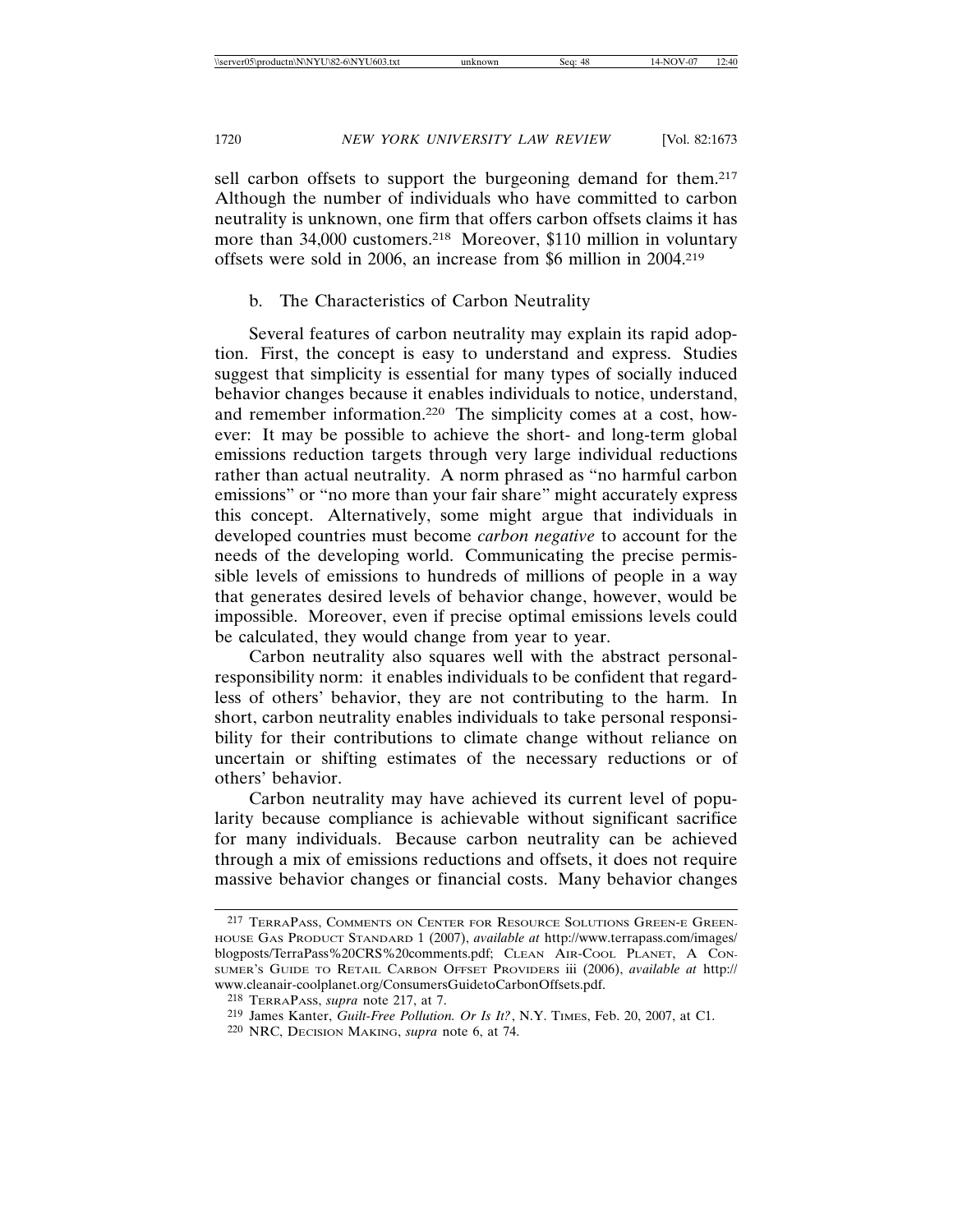can generate substantial emissions reductions at low cost. Furthermore, although the retail price of carbon offsets is likely to rise, it recently has been as low as \$4 per ton of carbon.221 For example, some individuals may not be able to reduce motor vehicle use, but at least one retailer is selling offsets for the annual carbon emissions from a standard car for roughly \$50.222

Not surprisingly, psychological studies demonstrate that eliminating the barriers and availability of excuses for inaction are critically important steps for behavior change.223 Studies also demonstrate that once individuals have committed to a particular viewpoint or action, they tend to continue engaging in the behavior long after the original period of commitment has ended.224 Compliance with the carbonneutrality norm does not require that individuals adopt other environmental beliefs, norms, or lifestyles that are inconsistent with their own. Moreover, it allows individuals to maintain control over the mix of behavior changes that they will use to achieve compliance. These points are essential. By adopting the carbon-neutrality norm, Ed Begley's wife can reduce her carbon footprint without making fences out of plastic milk jugs. More important, she can no longer assume that those who are unwilling to take the milk-jug route do not have an obligation to reduce their carbon footprint.

Empirical and theoretical studies support this analysis. Concrete norms that require wholesale changes in worldviews or clusters of abstract norms have little prospect for success.225 Those who do not subscribe to a worldview compatible with environmentalism will be more likely to reject information about climate change if they are forced to change their worldview rather than simply adopt new norms.226 Similarly, individuals are likely to reject a new norm that appears to divest them of control over daily life activities, as might be

<sup>221</sup> *See* EcoBusinessLinks, *supra* note 2 (surveying prices among carbon-offset providers). Of course, carbon offsets are a viable means of reducing individuals' carbon footprint only if the offsets actually offset other emissions. For a discussion of the criticisms of carbon offsets, see *infra* notes 229–40 and accompanying text.

<sup>222</sup> *See, e.g.*, TerraPass, TerraPass Products for Your Car, http://www.terrapass.com/ road/products.road.all.php (last visited Oct. 10, 2007) (selling carbon offsets for midsize motor vehicle for \$49.99). For a general discussion of carbon offsets, noting that "[c]arbon offsets typically include renewable energy, energy efficiency and reforestation projects," see EcoBusinessLinks, *supra* note 2.

<sup>223</sup> GARDNER & STERN, *supra* note 86, at 80, 92.

<sup>224</sup> *Id.* at 86–87.

<sup>&</sup>lt;sup>225</sup> See, e.g., Renee Weber & Jennifer Crocker, *Cognitive Processes in the Revision of Stereotypic Beliefs*, 45 J. PERSONALITY & SOC. PSYCHOL. 961, 967–68 (1983) (concluding that removing stereotype by attempting in piecemeal fashion to disconfirm individual beliefs associated with that stereotype is more effective than attempting to remove stereotypes by altering entire belief system at once).

<sup>226</sup> NRC, ENERGY, *supra* note 156, at 47.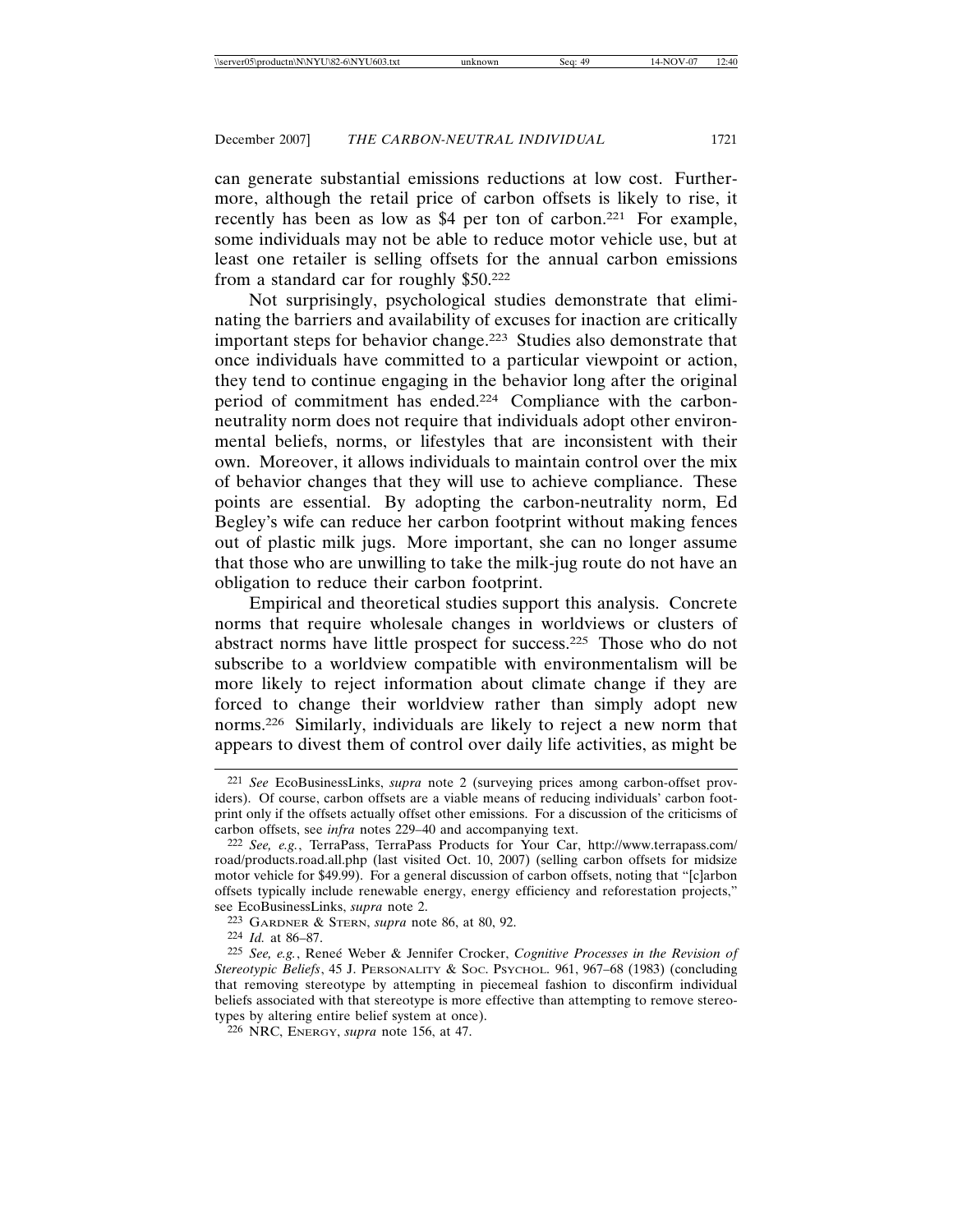required if carbon neutrality could only be achieved through eliminating all carbon emissions.227 In some cases, individuals not only reject these types of behavior changes but also engage in reactance, acting in opposition to the perceived directive.228

c. Criticisms of Carbon Neutrality

Carbon neutrality is not without critics.229 One concern is that offsets may not always provide genuine emissions reductions. For example, offsets may purport to displace a carbon-emitting activity that would not have occurred without the offset in the first place. Alternatively, the offset-generating activity may have uncertain scientific validity.230 In a worst-case scenario, offsets may be generated from the destruction of greenhouse gases that were only produced in the first place because of the market value of the offsets.231 A recent study identified substantial variation in the quality of the offsets available on the retail market,<sup>232</sup> and a private standard is under development for retail carbon offsets.233 Thus far, personal carbon calculators have received less attention, but a forthcoming study concludes that these calculators lack transparency and vary widely in methodology and outputs.234

A second concern is that even if offsets do reduce climate forcing at the levels advertised, the availability of offsets may undermine public support for government regulatory efforts and for individual behavior change that reduces emissions instead of offsetting them.235

<sup>227</sup> *Id.*

<sup>228</sup> *See id.* at 47–48 (contrasting "psychological reactance" seen with forced energysaving restrictions to relative lack of resistance seen when people are given "freedom and control" over such restrictions).

<sup>229</sup> *See* Ken Caldeira, Op-Ed., *When Being Green Raises the Heat*, N.Y. TIMES, Jan. 16, 2007, at A21 ("We cannot afford to indulge ourselves with well-intentioned activities that do little to solve the underlying problem."); Stephanie Gruner, *Future Forests Trades Trees for Emissions—Critics Say Firm Oversimplifies Issue, Lets Polluters Off Hook*, WALL ST. J., Nov. 15, 2000, at B4B (noting that some environmentalists claim that "the science behind carbon-forestry programs is faulty").

<sup>230</sup> For example, a recent study raises questions about the benefits of planting trees outside of tropical latitudes. Seran G. Gibbard et al., *Climate Effects of Global Land Cover Change*, 32 GEOPHYSICAL RES. LETTERS L23705 (2005).

<sup>231</sup> Keith Bradsher, *Outsize Profits, and Questions, in Effort to Cut Warming Gases*, N.Y. TIMES, Dec. 21, 2006, at A1.

<sup>232</sup> *See* CLEAN AIR-COOL PLANET, *supra* note 217, at iii (noting that carbon-offset providers vary in quality).

<sup>233</sup> CTR. FOR RES. SOLUTIONS, DRAFT: GREEN-E GREENHOUSE GAS PRODUCT STAN-DARD (2006), http://www.resource-solutions.org/mv/docs/DRAFT\_Green-e\_GHG\_ Product\_Standard\_for\_Stakeholder\_Comment.pdf.

<sup>234</sup> Padgett et al., *supra* note 216.

<sup>235</sup> The latter concern is sometimes expressed by analogizing offsets to the religious indulgences offered in the Middle Ages. *See* Charles Krauthammer, *Limousine Liberal*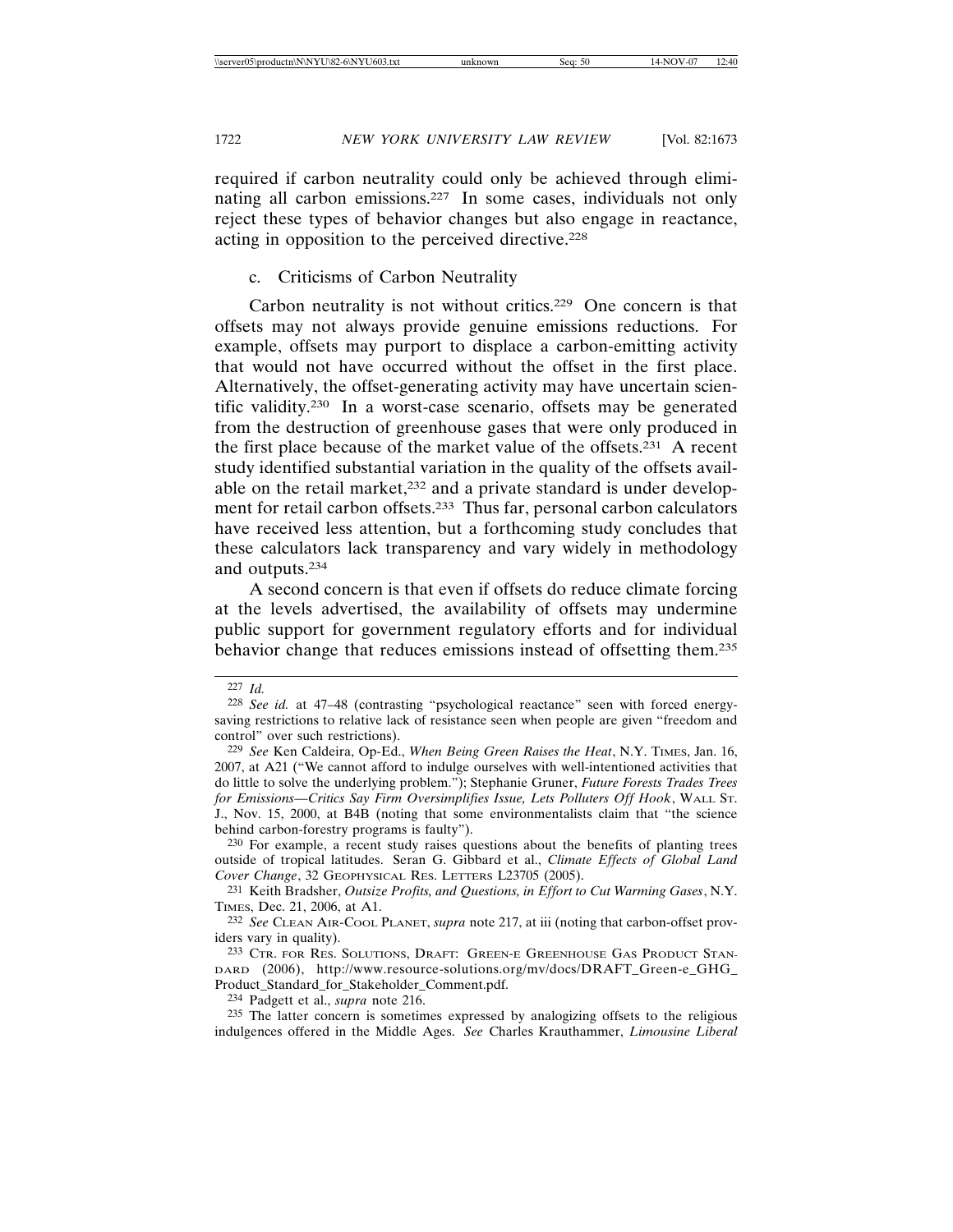These points are worthy of further empirical study, but it is equally likely that individuals who commit to carbon neutrality through offset purchases will become more supportive of government regulation and more likely to reduce their own emissions. Studies demonstrate that when individuals take affirmative steps to reduce their contributions to social harms, they expect reciprocity from others—in this case, industry, government, agriculture, and others.236 In addition, as discussed above, when individuals make a personal or public commitment to take an action, they are more likely to follow through on the action.237 Offsets that involve public commitments by individuals to reduce their carbon footprint thus may induce direct emissions reductions and may build public support for traditional regulatory measures.

A third concern is that as carbon neutrality spreads and more carbon offsets are purchased, the price of offsets is likely to rise. The price increase has at least two implications. First, compliance with the norm may decline if it requires higher costs to purchase offsets or more onerous behavior changes to achieve increased emissions reductions.238 Although an increase in offset prices is likely to occur, the widespread adoption of carbon neutrality will create incentives for private markets and government to provide alternatives for individuals to achieve emissions reductions. In addition, individuals who have adopted the carbon-neutrality norm may resist acting inconsistently with the norm even after it becomes more expensive to comply.239

A second implication of the price increase is that it raises distributive justice concerns. If carbon neutrality can be achieved by offsets,

*Hypocrisy*, TIME, Mar. 26, 2007, at 24, 24 (referring to offsets as "ecological indulgences"); Revkin, *supra* note 205 (noting that some environmentalists compare carbon offsets to indulgences). This concern has a moral cast, suggesting that achieving carbon neutrality through anything other than reductions in personal emissions is somehow fraudulent or immoral. The analogy is false, however. Indulgences raised money but did not provide the advertised benefit. Offsets can be genuine, and genuine offsets do provide the benefit advertised. In addition, although in theory the availability of offsets could reduce the moral stigma associated with carbon emissions, no widespread moral stigma currently is associated with these emissions. Given the ubiquity of carbon emissions, the stigma may not emerge unless some standard develops to identify the level at which emissions become harmful. Widespread adoption of the carbon-neutrality norm may begin to establish the standard at zero, even if the norm allows the standard to be achieved through emissions reductions and offsets.

<sup>236</sup> *See* Vandenbergh, *supra* note 6, at 1118–19 (describing reciprocity norm).

<sup>237</sup> *See supra* note 224 and accompanying text.

<sup>238</sup> *See, e.g.*, Regalado, *supra* note 208 (noting that some "think the idea [of carbon neutrality] will take off only when carbon costs are built into a product's price").

<sup>239</sup> *See, e.g.*, Vandenbergh, *supra* note 57, at 593–94 (discussing effects of cognitive dissonance and habits on environmentally significant behaviors).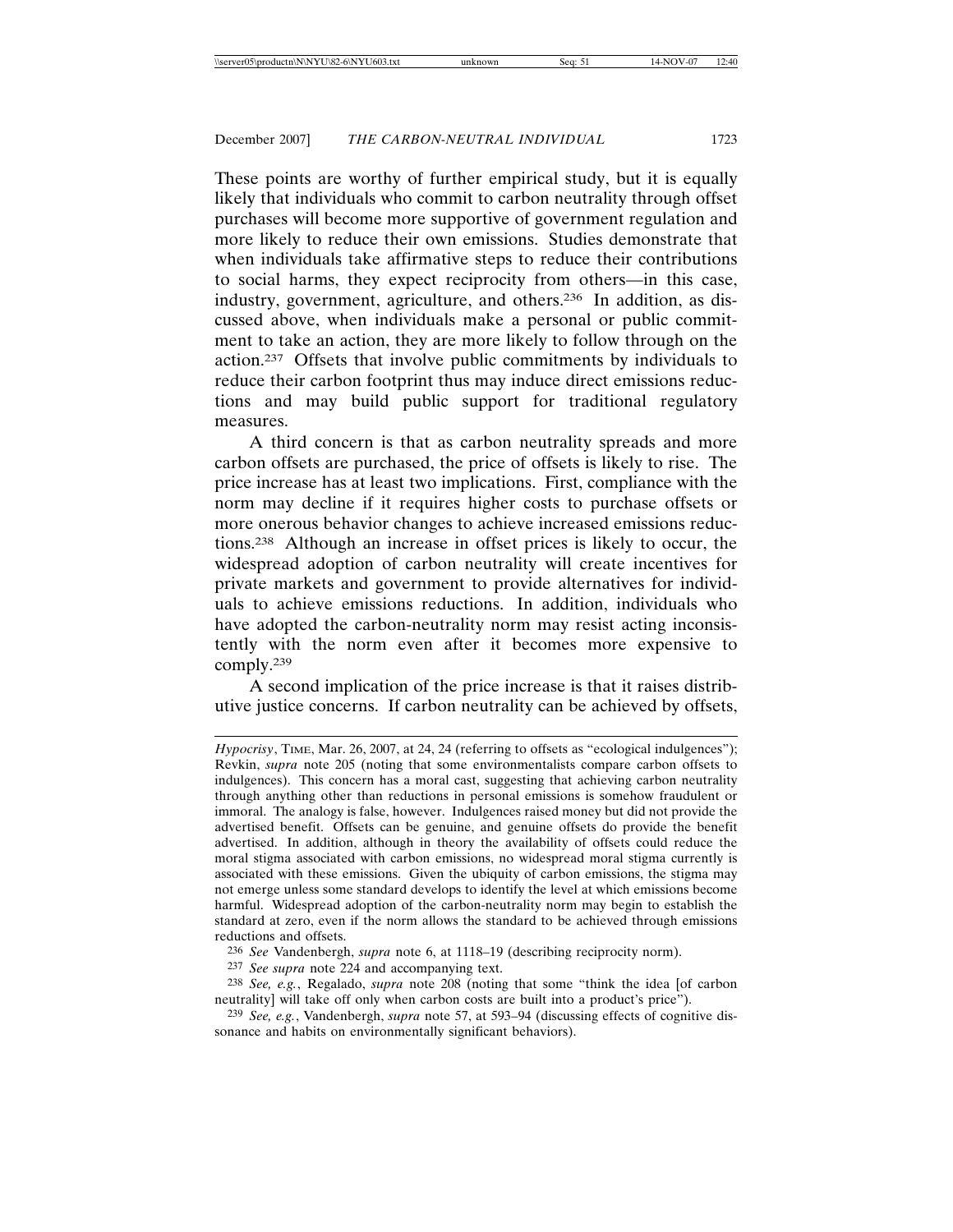and if offsets increase in price, the wealthy will be able to comply with the norm without facing substantial lifestyle disruptions, but the poor will not. Although this is a genuine concern, the remedy is not to abandon carbon neutrality or carbon offsets but rather to provide public or private subsidies to those who cannot afford offsets. We discuss one possible mechanism in Part V below.240

# *C. Integration with Traditional Remedies*

The rapid spread of carbon neutrality suggests that information can activate norms and induce individuals to take low-cost actions to reduce their carbon footprints. At the same time, norm activation is not a panacea. Reducing many carbon-emitting behaviors could have negative monetary payoffs for the individual, require changes in deeply rooted habits, or face financial or infrastructure barriers. For these behaviors, studies suggest that norm activation may have limited effects.241 Instead, a mixture of information provision and traditional regulatory measures may be needed. Traditional measures include taxes or subsidies, cap-and-trade schemes, standards that regulate the efficiency of consumer products made by industrial firms, and support for new technologies and infrastructure.242 Many of these approaches seek to use price signals to change individuals' incentives, assuming that individuals are rational actors with adequate information. Taxes and subsidies do so directly, and cap-and-trade schemes do so indirectly through increasing the costs of carbon emissions for electric utilities and for the manufacturers of consumer goods. Yet, as the National Research Council has concluded, incentive schemes alone can fall short if appropriate information is not available.243

243 NRC, DECISION MAKING, *supra* note 6, at 76–77 (noting that information can be "instrumental" in changing carbon-emitting behaviors when combined with taxes and other incentives and in some cases can increase effectiveness of incentives by factor of ten).

<sup>240</sup> For an analysis of possible approaches to creating "equity offset" programs that address the distributive justice problem, see generally Michael P. Vandenbergh & Brooke Ackerly, *Climate Change and Individual Behavior: The Equity Problem*, 26 VA. ENVTL. L.J. (forthcoming 2007).

<sup>241</sup> *See supra* notes 155–56 and accompanying text.

<sup>242</sup> Examples of technological innovations that may reduce carbon emissions include advances in solar, hydrogen, nuclear, and carbon-sequestration technology. Experts suggest that two of the most important technological developments, hydrogen vehicles and carbon sequestration, may take many years to develop and deploy. *See, e.g.*, Dawn Reeves, *DOE Admits CO2 Sequestration Years Away in Coal-to-Fuel Plant Study*, INSIDE EPA, Jan. 19, 2007 (noting that Department of Energy environmental impact statement concluded that carbon-sequestration technology is "years away"); *Surge in Greenhouse Gas Emissions Forecast as World Energy Demands Rise Through 2030*, Daily Env't Rep. (BNA) No. 119, at A-2 (June 21, 2006) (noting comments of EIA Administrator that he does not see important role for hydrogen energy until after 2030).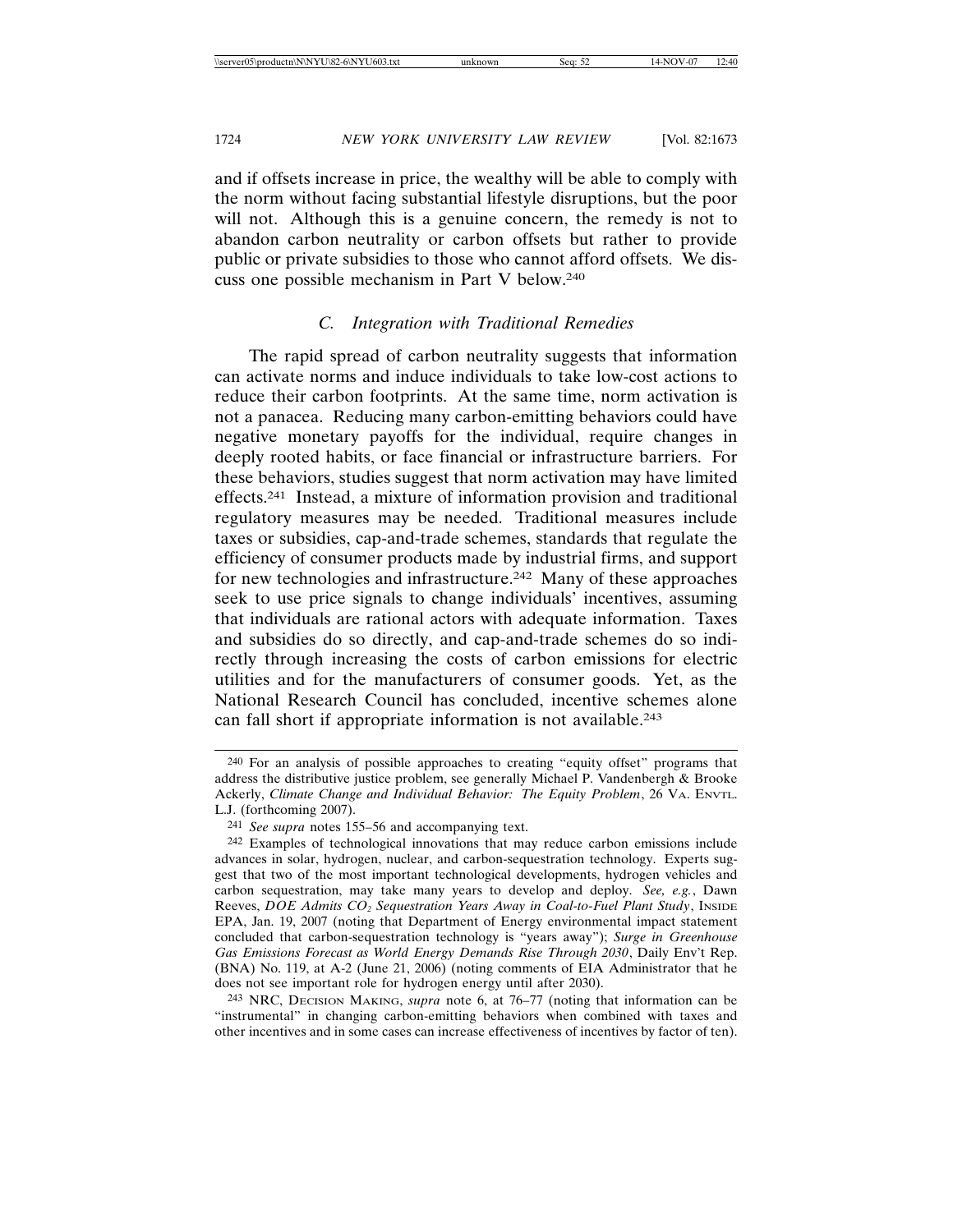The need to combine the type of information that is likely to activate norms with traditional measures is perhaps most obvious when examining carbon taxes.244 Individuals often do not have sufficient information to respond rationally to changes in price signals.245 They tend to overemphasize the energy-reducing value of behaviors that have perceptible effects, such as turning off lights, and to discount behaviors that are less perceptible but have much greater effects on energy savings, such as improving the efficiency of heating and cooling systems.246 This problem is particularly acute with home electricity use. One study analogized the information available to individuals when they make home energy use decisions to a grocery store in which no prices are listed on the products and the consumer receives a bill with only a total amount from the cashier.<sup>247</sup> Given this lack of information about how individuals can cut energy use, prices have limited effects on household energy consumption.248

Moreover, individuals often are not rational in how they process information about carbon-emitting behaviors.249 For example, individuals steeply discount long-term savings from energy efficiency, inducing them not to buy vehicles and home heating and cooling sys-

245 *See* NRC, ENERGY, *supra* note 156, at 41–42 (discussing problems with information for energy users).

246 *Id.* at 36–39 (citing studies).

247 *Id.* at 36.

<sup>244</sup> For an examination of the role of carbon taxes in addressing climate change, see generally Roy Boyd et al., *Taxation as a Policy Instrument to Reduce CO2 Emissions: A Net Benefit Analysis*, 29 J. ENVTL. ECON. & MGMT. 1 (1995). Taxes may be an efficient way to influence individual behavior and may have effects soon after being imposed. Taxes also create incentives for corporations that further leverage the taxes' influence on individual behavior. For example, taxes that provide incentives for individuals to purchase fuel-efficient cars also provide incentives for manufacturers to market auto fuel efficiency. During the 1979 energy crisis, automakers spent roughly \$100 million on fuel-economy advertising. NRC, ENERGY, *supra* note 156, at 82. In addition, the most important function of taxes may be to create incentives for the development of new technologies. POSNER, *supra* note 1, at 258–59. For a discussion of the role of subsidies in encouraging carbon reductions, see *id.* at 159–60, 259, and Green, *supra* note 6, at 424–40.

<sup>248</sup> For example, a 1983 study concluded that a price differential between 2:1 and 8:1 accounted for only 2% of the variation in home electricity use, largely because consumers lacked information about the variable prices. GARDNER & STERN, *supra* note 86, at 109 (noting that perception that reducing peak demand was moral obligation accounted for 11% of variation). Households that received an enhanced information package as compared to the standard utility information package reduced their peak energy use by 16% more than those that received the standard package. *Id.*

<sup>249</sup> *See* Owen D. Jones & Timothy H. Goldsmith, *Law and Behavioral Biology*, 105 COLUM. L. REV. 405, 443–44 (2005) (describing range of common biases and irrational behaviors that affect environmentally significant consumer choices); Jeffrey J. Rachlinski, *The Psychology of Global Climate Change*, 2000 U. ILL. L. REV. 299, 314–16 (discussing several cognitive biases that affect willingness to support government action to address climate change).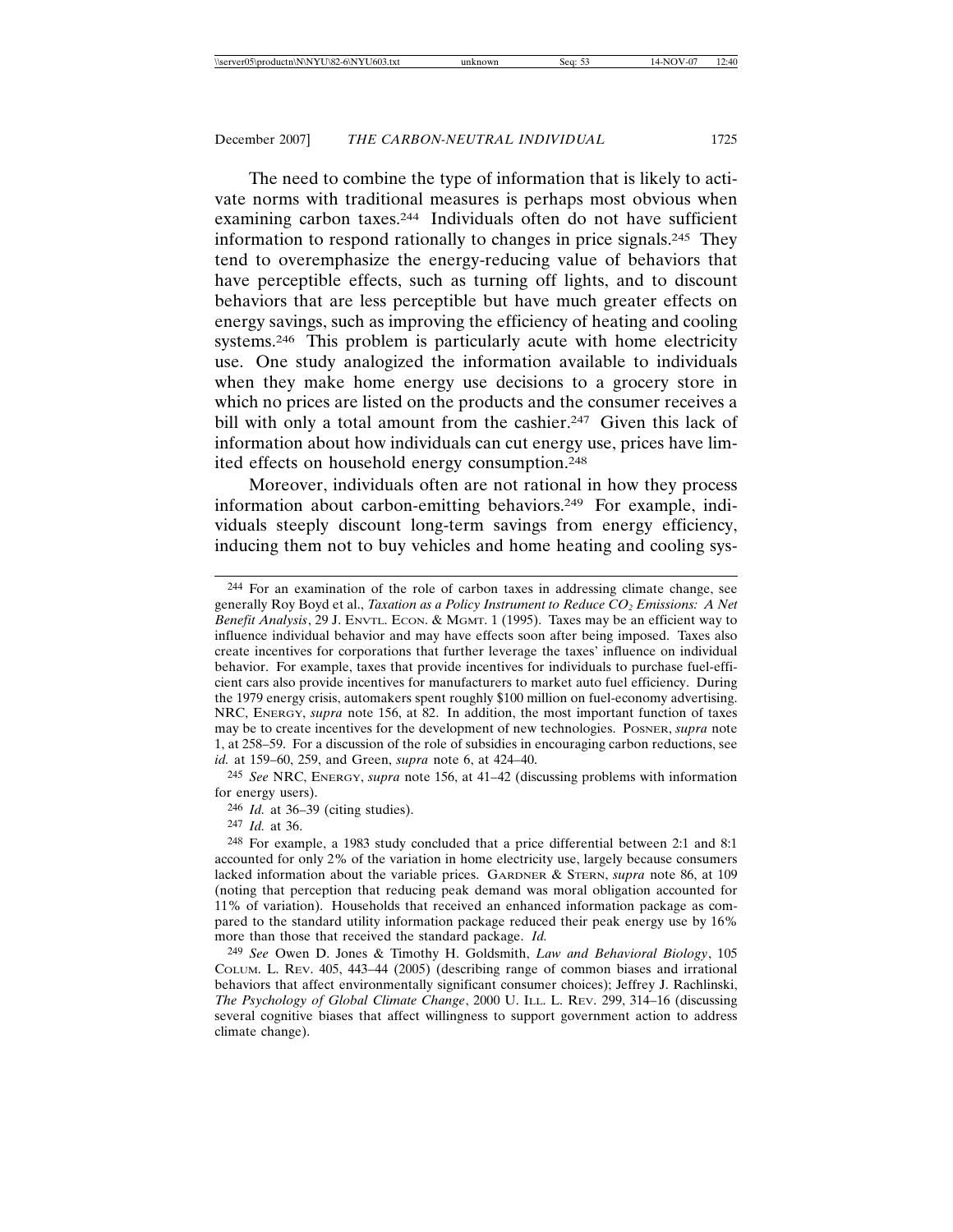tems that have high initial costs but low annual energy costs.250 Framing information in ways that directly address such cognitive biases may help overcome those biases and induce consumers to purchase more efficient products.

Perhaps most important, information that activates norms may be necessary for more traditional regulatory schemes to be politically viable. Tax changes are a vivid example of an unpopular policy, but many of the other traditional environmental measures also require civic support for public spending (e.g., for technology or infrastructure development) or require public support to overcome industry resistance (e.g., to cap-and-trade schemes or efficiency requirements).251 Taxes on energy, and gas taxes in particular, are remarkably unpopular in the United States.252

The greatest limitation, perhaps, on the prospects for tax measures and many other traditional measures is the assumption that individuals will support measures that are against their short-term interests. The irony is that rational-actor theorists often advocate government policies that appeal to individuals' self-interest without addressing how individuals will be induced to engage in civic behavior (e.g., voting, joining advocacy groups, and contacting policymakers) that in and of itself is not in the individuals' self-interest in the short term. As discussed above, studies suggest that norm activation may be even more successful at inducing civic behavior changes than it is at inducing direct behavior changes.253 In the absence of the widespread

253 *See supra* note 176 and accompanying text. Scholars unfortunately have given only limited attention to how public support can be generated to put traditional regulatory measures in place. *See* Hersch & Viscusi, *supra* note 172, at 1684–92 (discussing societal bar-

<sup>250</sup> Jones & Goldsmith, *supra* note 249, at 444.

<sup>251</sup> *See generally* MANCUR OLSON, THE LOGIC OF COLLECTIVE ACTION: PUBLIC GOODS AND THE THEORY OF GROUPS (1965) (providing early formulation of public choice theory and description of barriers to collective action toward common interest). Cap-and-trade schemes for industrial pollutants may reduce emissions attributable to individual behavior by reducing the emissions from the utilities from which individuals buy their electricity and from the manufacturing plants that produce consumer goods. Manufacturers, however, are not likely to encourage conservation measures when such measures conflict with their economic interests, which often lie with increased product and energy use. *See* NRC, ENERGY, *supra* note 156, at 42–43 (describing these mixed and conflicting incentives among producers).

<sup>252</sup> POSNER, *supra* note 1, at 118 ("[A] politician who wants to raise taxes today to minimize the risk of catastrophes a thousand years hence will be cutting his throat."). Despite widespread support for climate change measures in California, a 2006 ballot measure that would tax oil production—yet not affect gasoline prices at the pump—failed by a vote of 55% to 45%. Aaron S. Edlin, *If Voters Won't Go for Taxing Oil To Conserve Energy, How Do We Do It?*, ECONOMISTS' VOICE, Nov. 2006, http://www.bepress.com/ev/vol3/iss9/art2. Boulder, Colorado, appears to be the only jurisdiction in the United States to have adopted a carbon tax. Katie Kelley, *City Approves "Carbon Tax" In Effort to Reduce Gas Emissions*, N.Y. TIMES, Nov. 18, 2006, at A13.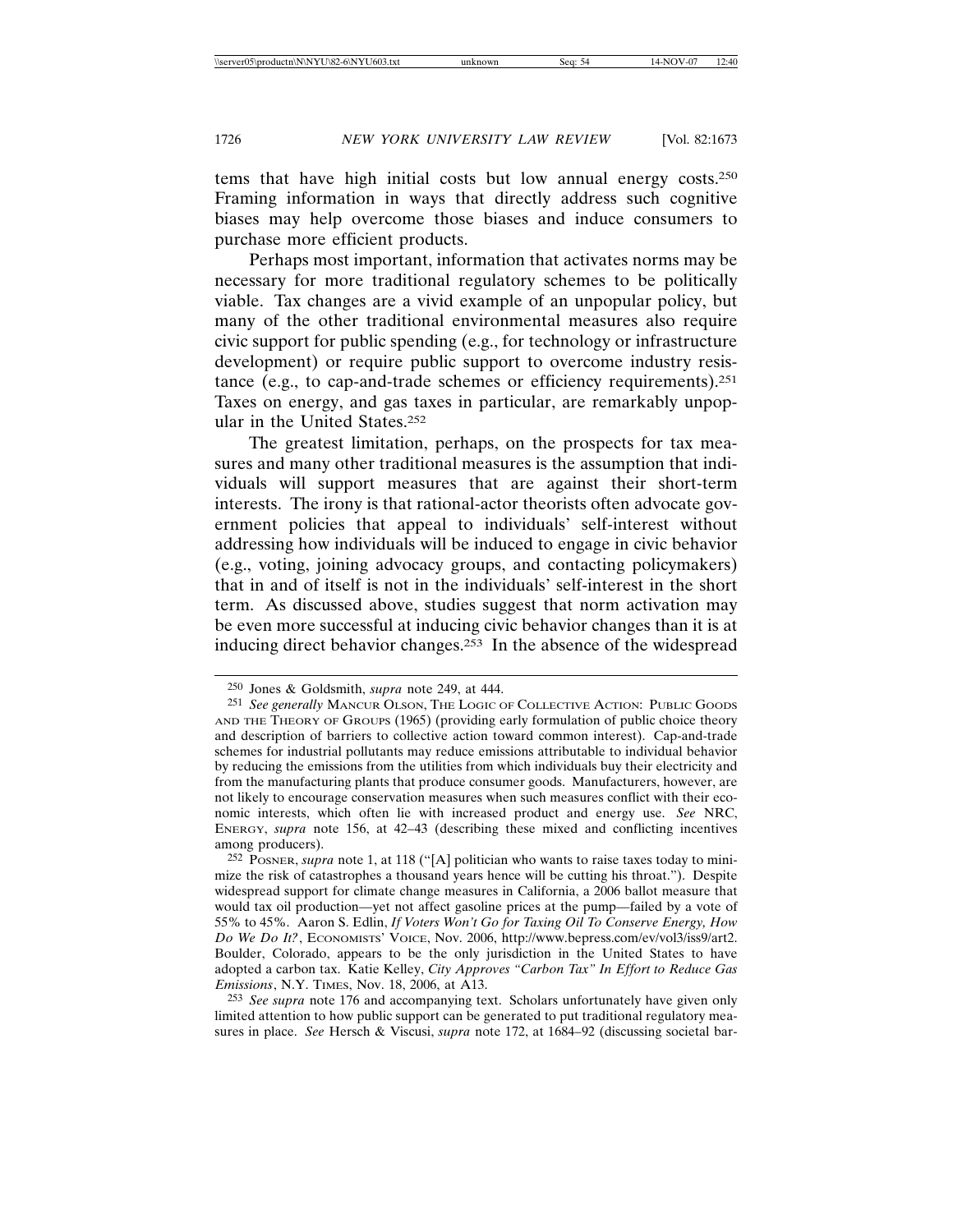adoption of carbon neutrality or other norms that create a sense of obligation to reduce individual carbon emissions, support for a carbon tax or other traditional measures may not arise at all or may arise too slowly for these measures to contribute meaningfully to the short-term emissions reduction target.

Finally, widespread adoption and activation of norms such as carbon neutrality may be required to prevent consumption patterns from overwhelming the emissions reductions that can be achieved from the promotion of new technologies, industry efficiency standards, and other similar measures.<sup>254</sup> The effects of changing consumption patterns on carbon emissions can be seen in both the household and transportation sectors. For example, a recent study suggests that even though refrigerators are three to four times more efficient than they were in the 1970s, the total demand for electricity from refrigerators has not decreased.255 Rather than discarding less efficient refrigerators, consumers often have just added additional units. The number of households, the size of refrigerators, and the number of households with more than one refrigerator all have increased.256 The growth in home air conditioning shows a similar pattern. Thirty years ago, only 36% of single-family homes were built with central air conditioning, compared to 87% today.<sup>257</sup>

Similarly, even though the overall efficiency requirements for motor vehicles have been essentially flat for almost two decades, total carbon emissions have increased dramatically because there are more vehicles on the road, each vehicle is driven more, and customers are purchasing many of the least fuel-efficient vehicles available.258 Thirty years ago, 61% of automobiles were built with air conditioning, but today that figure is 98%.259 In addition, driving patterns have

- 256 *Id.*
- 257 William Saletan, *Planet of the Indoor People*, WASH. POST, Aug. 6, 2006, at B2.

riers to more sensible climate policies, including irrational assessment of distant future risks).

<sup>254</sup> Government efficiency standards typically take the form of mandated efficiency standards for home appliances and efficiency standards or emissions standards for motor vehicles. *See* John C. Dernbach, *Overcoming the Behavioral Impetus for Greater U.S. Energy Consumption*, 20 PAC. MCGEORGE GLOBAL BUS. & DEV. L.J. 15, 19 (2007) (discussing U.S. efforts to boost energy efficiency of appliances, buildings, and motor vehicles).

<sup>255</sup> Jack N. Barkenbus, *Putting Energy Efficiency in a Sustainability Context: The Cold Facts About Refrigerators*, 48 ENVIRONMENT 10, 13–16 (2006) (describing refrigerator efficiency and demand trends and noting that overall electricity used by refrigerators "has remained comparable in absolute terms").

<sup>258</sup> Dernbach, *supra* note 254, at 24–26.

<sup>259</sup> Saletan, *supra* note 257. The trends are not limited to the United States. A decade ago, only 25% of new cars in France had air conditioning; today the figure is 75%. Lawrence J. Speer, *Vehicle Air Conditioning in France Worsening Climate Change, Environment Agency Finds*, Int'l Env't Daily (BNA), June 30, 2003.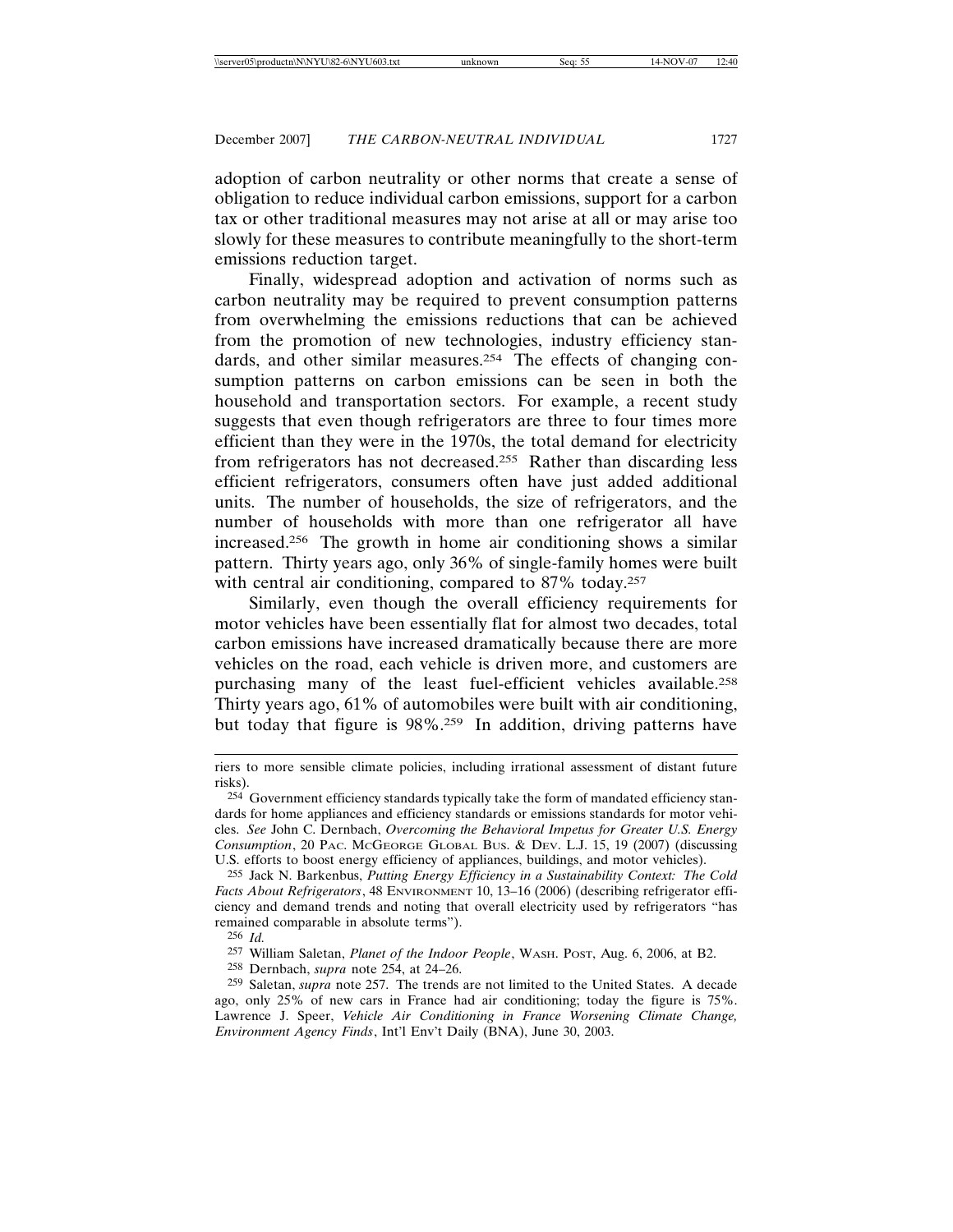become less fuel efficient and more carbon-emitting.260 Thus, unless traditional measures like efficiency standards and taxes are coupled with the kinds of changes in individual behavior that can arise from norm activation, these traditional measures are likely to fall far short of their potential.

V

## INSTITUTIONAL DESIGN AND INSTITUTIONAL ACTION

The norm of carbon neutrality has spread remarkably in recent years, but anecdotal information suggests that it has yet to spread beyond those who adhere to proenvironmental abstract norms. Given the timing and magnitude of the short- and long-term emissions reduction targets, the carbon-neutrality norm will need to spread not only among those who ascribe to environmental norms but also to those who do not. This Part examines how policymakers can use the regulatory regime to push the emerging carbon-neutrality norm toward a tipping point without propagandizing.261 As a general matter, policymakers can do so by requiring that agencies collect and disseminate accurate information about the consequences of individual carbon emissions and the steps that individuals can take to mitigate those consequences.262 Although many past informational efforts have been ineffective, in prior times of crisis—such as the scrap drives of World War II—government has engaged in successful efforts to persuade individuals to act by providing information about the effects of behavior.263 The costs and benefits of the measures proposed in this Part will require careful analysis, but many of these measures have the potential to deliver emissions reductions more quickly and at lower costs than many of the traditional measures.

<sup>260</sup> *See* Fuel Economy Labeling of Motor Vehicles: Revisions to Improve Calculation of Fuel Economy Estimates, 71 Fed. Reg. 5426, 5428–30 (proposed Feb. 1, 2006) (to be codified at 40 C.F.R. pts. 86 & 600) (proposing use of new emission tests to account for changes in Americans' driving behavior).

<sup>261</sup> Unfortunately, U.S. government agencies, unlike their Canadian counterparts, have been reluctant to promote public policies like conservation through information campaigns. NRC, ENERGY, *supra* note 156, at 74–80.

<sup>262</sup> Studies demonstrate that mere hortatory calls to change environmentally significant behavior that do not provide information on the consequences of that behavior are typically ineffective at changing environmental norms. *Id.* at 73 (citing Peter Ester & Richard A. Winett, *Toward More Effective Antecedent Strategies for Environmental Programs*, 11 J. ENVTL. SYSTEMS 201 (1982); Paul C. Stern & Gerald T. Gardner, *Psychological Research and Energy Policy*, 36 AM. PSYCHOLOGIST 329 (1981)).

<sup>263</sup> *See generally* CARL A. ZIMRING, CASH FOR YOUR TRASH: SCRAP RECYCLING IN AMERICA 81–101 (2005) (discussing scrap drives and scrap recycling industry during World War II and other periods).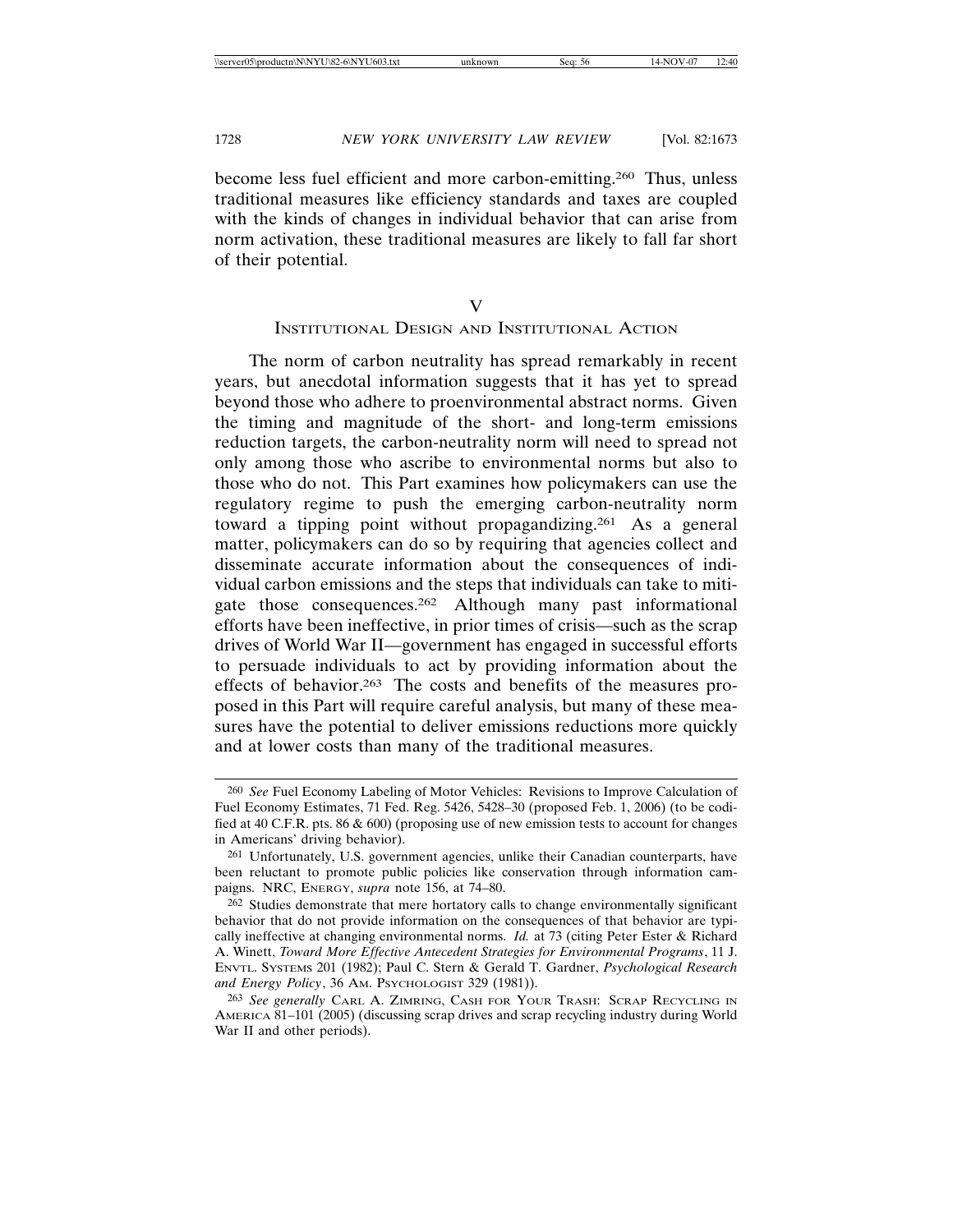# *A. Information Disclosure*

Government reports inform the public about many of the potential consequences of climate change. The principal gaps in the available information are information that identifies individuals' emissions, the resulting economic and human health harms, and the steps they can take to reduce their emissions.264 On these issues, the public sector in the United States has been largely silent. In its place, a cacophony of messages from public interest groups, corporations, industry trade associations, and others barrages the public on a daily basis. Although the rapid spread of the carbon-neutrality norm suggests that some information is having an effect, the information is often of the type that appeals only to those with strong environmental norms, addresses only a limited set of behaviors, and sends conflicting messages. In addition, studies suggest that information is more likely to influence behavior if it is provided by a credible source,265 and that individuals typically view government entities as more credible than private entities.266

The discussion below identifies approaches to information disclosure targeted at norm activation for climate change. Although no single approach is likely to lead to universal changes in carbon-emitting behaviors, in combination these approaches may lead to widespread adoption of the carbon-neutrality norm and to behavior change.

## *1. The Individual Carbon-Release Inventory*

One of the most important roles that government can play is to provide individuals and policymakers with accurate information about the aggregate emissions attributable to individual behavior and the emissions of the average individual. The Toxics Release Inventory (TRI), a remarkably successful program focused on toxic emissions,267 may provide a template for annual government disclosure of indi-

<sup>264</sup> Attempts to use more direct regulatory approaches aimed at individual consumption, such as the creation of personal carbon accounts, have been suggested in the United Kingdom. *See* Rob Edwards, *The New Idea for Tackling Climate Change: Carbon Cards*, SUNDAY HERALD (Glasgow), Jan. 1, 2006, at 16 (describing proposal to create carbon accounts for all adults that would ration "carbon units" corresponding to energy usage).

<sup>265</sup> *See, e.g.*, NRC, ENERGY, *supra* note 156, at 96–98 (describing importance of credibility to information campaigns and proposing strategies for bolstering campaign credibility).

<sup>266</sup> GARDNER & STERN, *supra* note 86, at 114, 115 fig.5-3 (citing study finding much higher consumer response to marketing strategies showing higher degrees of government support).

<sup>267</sup> *See generally* Vandenbergh, *supra* note 6, at 1139–46 (describing Toxics Release Inventory).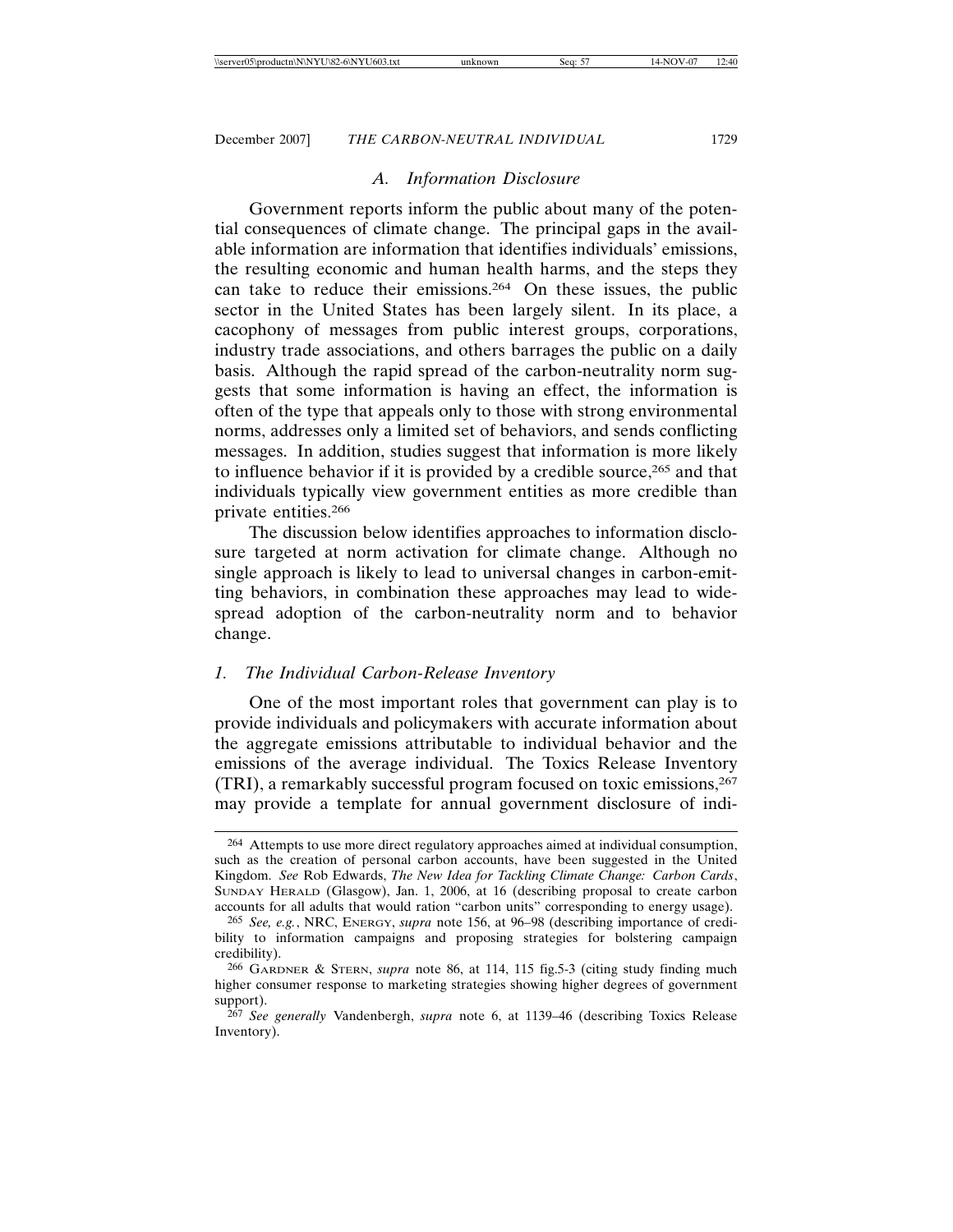vidual and household carbon emissions. Created by the Emergency Planning and Community Right-to-Know Act of 1986,268 the TRI provisions do not mandate reductions in toxic chemical releases. Instead, they require large industrial firms to quantify and report their toxic chemical releases on an annual basis.269 The EPA then compiles the data into a publicly available database and issues an annual report on changes in emissions by year, by chemical, and by region.270 The industrial TRI data release often triggers substantial media attention.271 The TRI data release also has facilitated NGO, government, corporate, and academic reports on industrial toxic emissions.272 Despite the absence of mandatory reductions, empirical studies have concluded that TRI reporting requirements have induced firms to reduce their toxic chemical releases.273

Policymakers could apply a similar approach to emissions from individuals and households through an Individual Carbon Release Inventory (ICRI).274 The ICRI could be managed by the EPA or by the EIA.275 To fill gaps in the data, rather than having hundreds of millions of individuals complete forms to report on their carbon emissions, the EIA could conduct national surveys. The EIA could disclose the ICRI data at the same time and in the same format as the release of the industrial TRI toxic chemical emissions data. Disclosure in this way would enable news about individual carbon emissions to be discussed alongside news accounts about corporate toxic releases. In addition, year-over-year trends and comparisons among

<sup>268</sup> Pub. L. No. 99-499, 100 Stat. 1728 (codified as amended at 42 U.S.C. §§ 11001–11050  $(2000)$ ).

<sup>269</sup> 42 U.S.C. § 11023(a).

<sup>270</sup> Emergency Planning and Community Right-to-Know Act of 1986 § 313(j), 42 U.S.C. § 11023(j) (requiring EPA to "establish and maintain in a computer data base a national toxic chemical inventory" and to "make these data accessible by computer telecommunication and other means").

<sup>271</sup> *See* Vandenbergh, *supra* note 6, at 1142 & nn.177–80 (describing media coverage). 272 *Id.* at 1142–43.

<sup>273</sup> *Id.* at 1144–45 & n.195 (citing James T. Hamilton, *Is the Toxics Release Inventory News to Investors?*, 16 NAT. RESOURCES & ENV'T 292 (2001); James T. Hamilton, *Pollution as News: Media and Stock Market Reactions to the Toxics Release Inventory Data*, 28 J. ENVTL. ECON. & MGMT. 98 (1995); Shameek Konar & Mark A. Cohen, *Does the Market Value Environmental Performance?*, 83 REV. ECON. & STAT. 281, 289 (2001); Shameek Konar & Mark A. Cohen, *Information as Regulation: The Effect of Community Right to Know Laws on Toxic Emissions*, 32 J. ENVTL. ECON. & MGMT. 109 (1997)).

<sup>274</sup> The ICRI is modeled on, and could easily be incorporated into, the proposed Individual Toxics Release Inventory. *Id.* at 1149; *see also* Dernbach, *supra* note 254, at 36 & n.131 (discussing carbon footprint modeled on proposed Individual Toxics Release Inventory).

<sup>275</sup> We assume for the purposes of this discussion that Congress would delegate responsibility to the EIA, which already collects and publishes much of the data necessary to assemble an ICRI.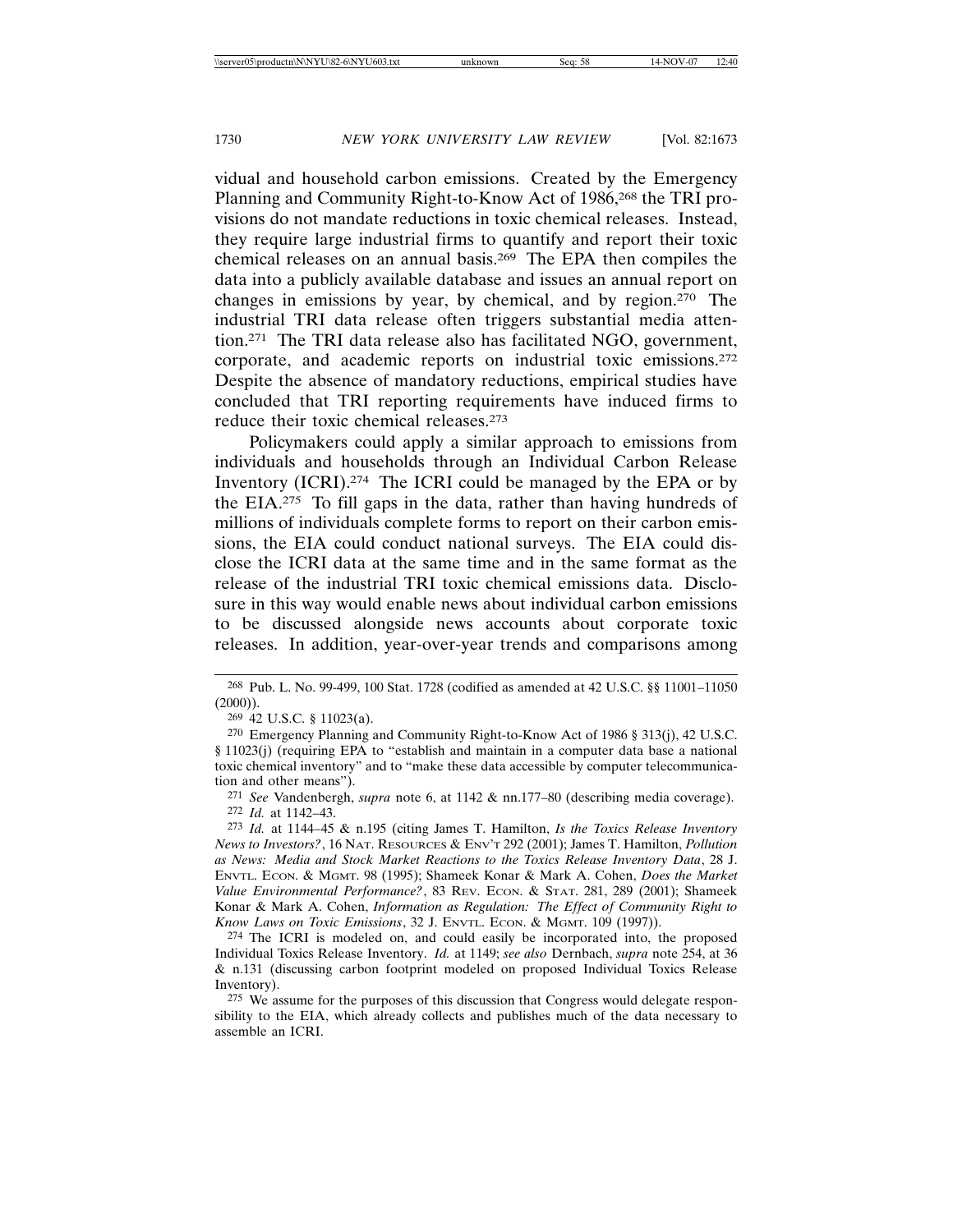regions and states would make the annual release of the information more newsworthy. The disclosure also would prompt government, NGO, and academic reports analyzing the data and providing additional information.

By disclosing aggregate carbon release data, the ICRI also would demonstrate the importance of individuals as a sector or group.276 The news accounts about the ICRI also could activate the carbon-neutrality norm by changing beliefs about the harms caused by individual carbon emissions and the means available to ameliorate those consequences. Drawing on our earlier example, a quantification of the mean and aggregate emissions associated with personal motor vehicle idling could be included in the annual ICRI report, and media reports about these emissions might update individuals' outdated beliefs about the personal and social costs of idling.277

## *2. Information on Specific Behaviors*

In addition to information about carbon emissions, individuals require information about the types of behavior changes that will generate emissions reductions, both to activate norms and to provide knowledge of what steps to take once the individual feels an obligation to act. The ICRI may not generate specific information about emissions reduction efforts, but the media accounts that accompany the release of its data and follow-up reports by NGOs and others may do so. The potential effect of a simple updating of beliefs is substantial. Numerous studies indicate that individuals are unaware of the amount of energy they use and the amount of carbon emissions they produce through their individual behaviors, an "energy invisibility" that is most acute for household energy use.278

To address this information deficit, public information campaigns will need to reflect a sophisticated understanding of how information is received, processed, and used by individuals. For example, the National Research Council has suggested that information is more likely to generate behavior change if it is understandable, attracts attention, stays in the memory, is provided at times and places that are close to the point of decisionmaking, and is provided by a trustworthy source.<sup>279</sup> A variety of national, state, and local public information campaigns and labeling programs may be necessary. Programs and technologies currently in development through private sector initia-

<sup>276</sup> *See supra* Part II.A.

<sup>277</sup> *See supra* notes 110–21 and accompanying text.

<sup>278</sup> *See supra* notes 245–48 and accompanying text.

<sup>279</sup> NRC, DECISION MAKING, *supra* note 6, at 74–75.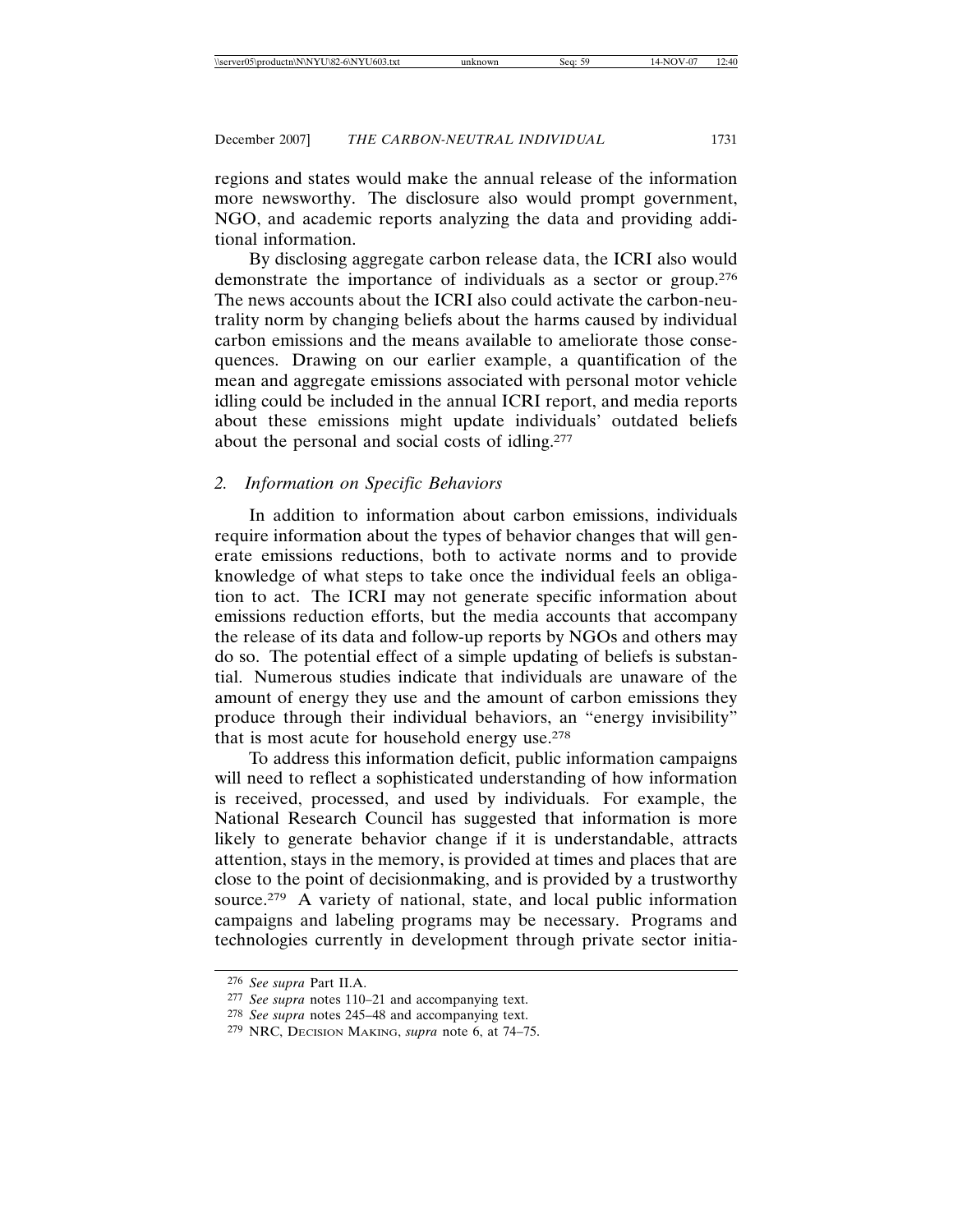tives include labels indicating the carbon footprint of foods, a device that records and displays household electricity usage on an ongoing basis, and a simple, color-coded carbon label for consumer products.280 Another possibility is a digital readout for cars and trucks that displays carbon emissions on an ongoing basis.<sup>281</sup>

More resource-intensive local information campaigns also may be necessary. These programs may need to combine nationwide research with state and local implementation. Ensuring that these efforts rely on the best available social-science research and are implemented rigorously will require a fundamental reexamination of the way government funds research, staffs information offices, designs and evaluates programs, and interacts with state and local governments.282 Personal motor vehicle idling is the type of activity that may be particularly amenable to change through a sophisticated national, state, and local effort. The effort not only could update individuals' beliefs about the extent to which shorter idling times are often in their personal economic interest, but it also could provide the information necessary to activate norms that influence idling times.

# *3. Information on Economic and Human Health Harms*

As discussed above, the personal responsibility norm may be more widely held than the environmental protection norm.283 Individuals are more likely to be motivated by information that indicates that their behavior will cause economic or physical harm to other people than by information about harms caused to the environment.284 As a result, government efforts that disclose estimates of the potential human health and economic harms of climate change may activate carbon-neutrality norms among those who feel strongly about per-

<sup>280</sup> *See* Katherine N. Probst, *Combating Global Warming One Car at a Time: CO2 Emissions Labels for New Motor Vehicles*, RESOURCES, Spring 2006, at 9, 9–11 (proposing colorcoded  $CO<sub>2</sub>$  emissions labels for all new cars and discussing similar initiatives outside United States); Elizabeth Rigby, *Tesco to "Carbon Label" Its Products*, FIN. TIMES (London), Jan. 19, 2007, at 1 (noting that UK grocery chain Tesco is providing carbon labels for all products indicating amount of  $CO<sub>2</sub>$  emitted during production, delivery, and consumption); *see also* Ian Herbert, *Carbon Footprint of Products To Be Displayed on Label*, INDEPENDENT (London), Mar. 16, 2007, at 22, *available at* http://www.independent. co.uk/environment/climate\_change/article2362754.ece (describing initiative to provide labels detailing "carbon footprint" of products).

<sup>281</sup> Although policymakers have taken limited steps to use public information campaigns to reduce personal motor vehicle idling, a sophisticated, far-reaching effort has not been conducted in the United States. For policy proposals to reduce idling, see MMA, BAR-RIERS, *supra* note 111, at 54–58.

<sup>282</sup> *See infra* Part V.D.

<sup>283</sup> *See supra* Part IV.B.1.

<sup>284</sup> *See, e.g.*, Vandenbergh, *supra* note 131, at 88–99 (noting that human health and environmental norms may have distinct effects on behavior).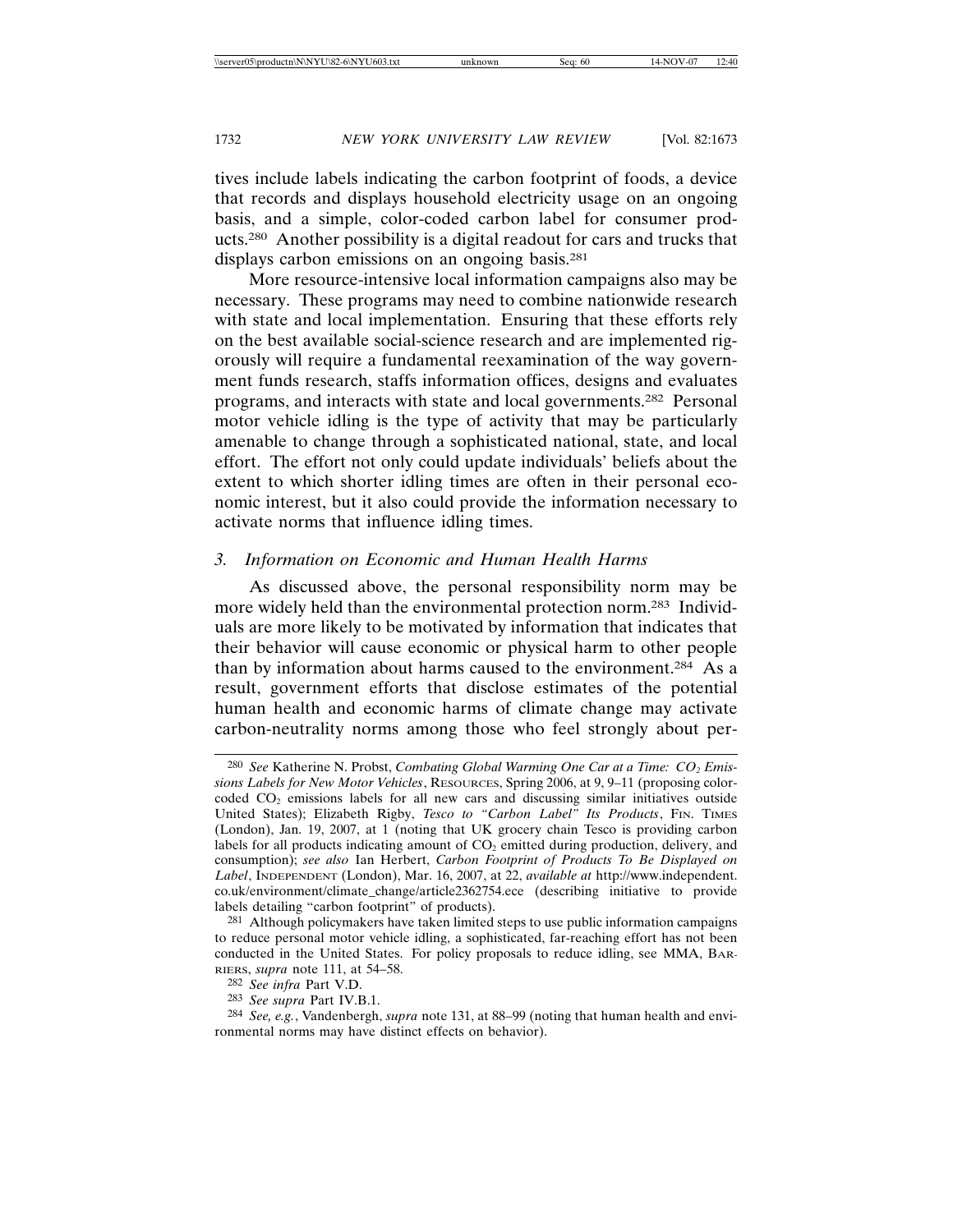sonal responsibility but do not ascribe to the environmental protection norm.

Much remains to be done to compile both human health and economic information. As to human health harms, the Centers for Disease Control is just beginning a comprehensive program to identify the health effects of climate change.285 As to economic harms, regulatory-impact assessments for recent regulations generally have excluded consideration of climate change. For example, although the corporate average fuel economy (CAFE) standards for personal motor vehicles are among the most important carbon-reducing measures for the transportation sector, the regulatory impact assessment for the 2006 CAFE amendments excludes consideration of the costs and benefits arising from potential climate-change impacts.286 According to the assessment:

The agency continues to view the value of reducing emissions of carbon dioxide and other greenhouse gases as too uncertain to support their explicit valuation and inclusion among the savings in environmental externalities from reducing gasoline production and use. . . . As a consequence, the agency has elected to include no economic value for reducing greenhouse gas emissions . . . among the benefits of reducing gasoline use via more stringent fuel economy regulation.287

Putting aside whether rational risk regulation by policymakers can occur if one of the most important long-term reasons for adopting a standard is excluded from the regulatory impact analysis, if government is to influence the behavior of those who adhere to the personal responsibility norm but not the environmental protection norm, it will need to express quantitative ranges for the dollar value of the economic and human health harms of climate change.288 Academics and policymakers have demonstrated that cost-benefit analyses can be conducted by including broad ranges of potential costs and benefits, even if the precise costs and benefits are hard to calculate.289

<sup>285</sup> Kim Krisberg, *Climate Change Predicted To Have Dire Effects on Health*, NATION'S HEALTH (Wash., D.C.), Apr. 2007, at 1.

<sup>286</sup> OFFICE OF REGULATORY ANALYSIS & EVALUATION, U.S. DEP'T OF TRANSP., FINAL REGULATORY IMPACT ANALYSIS: CORPORATE AVERAGE FUEL ECONOMY AND CAFE REFORM FOR MY 2008–2011 LIGHT TRUCKS 64–65 (2006), *available at* http://www.nhtsa. dot.gov/staticfiles/DOT/NHTSA/Rulemaking/Rules/Associated%20Files/ 2006\_FRIAPublic.pdf.

<sup>287</sup> *Id.*

<sup>288</sup> *See* V. Kerry Smith et al., *Can Public Information Programs Affect Risk Perceptions*?, 9 J. POL'Y ANALYSIS & MGMT. 41, 57 (1990) (suggesting that quantitative assessments more effectively promote accurate assessments of risk from radon exposure).

<sup>289</sup> *See, e.g.*, Jon Gjerde et al., *Optimal Climate Policy Under the Possibility of a Catastrophe*, 21 RESOURCE & ENERGY ECON. 289 (1999) (providing overview of probabilities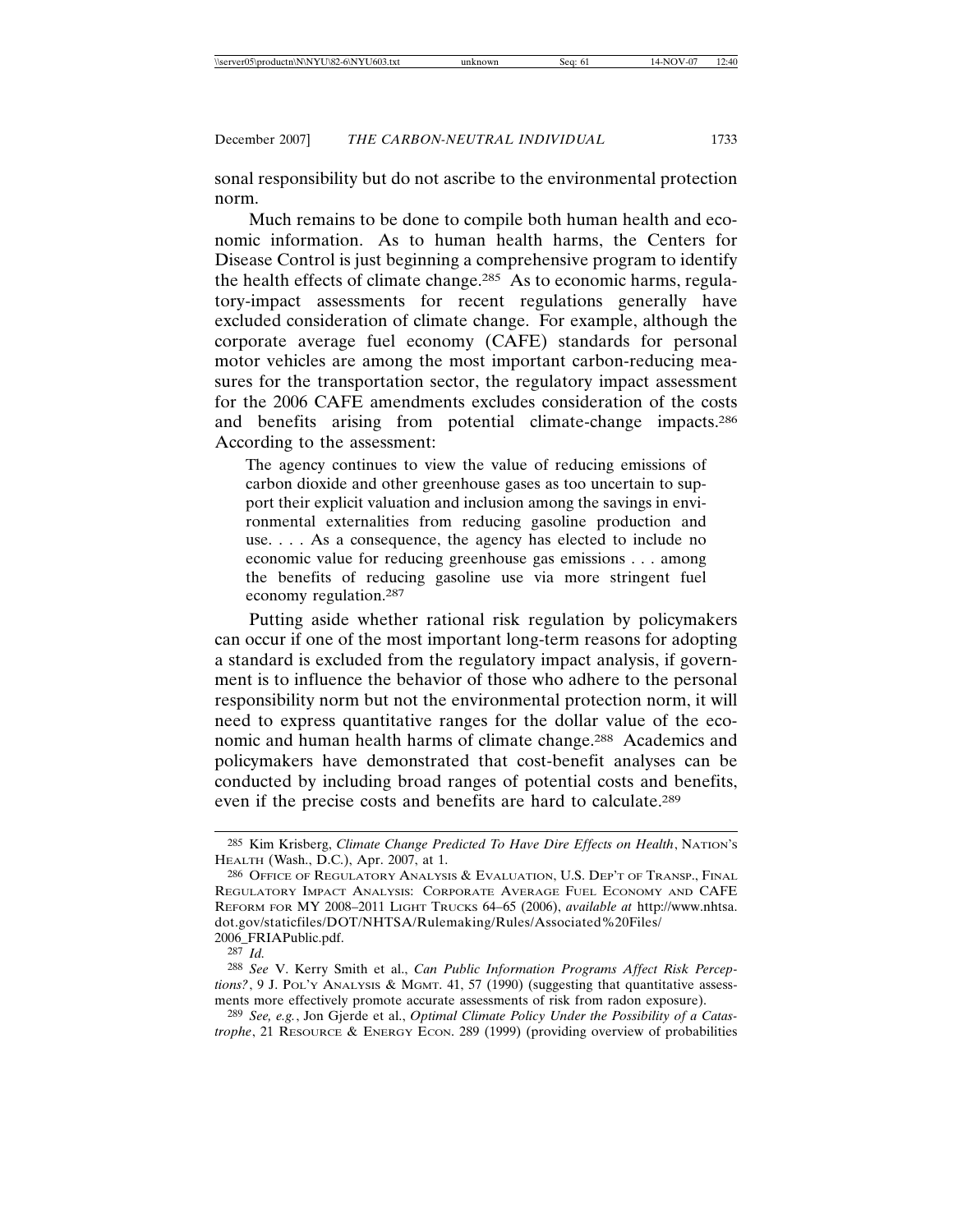The regulatory impact analyses that accompany rulemakings are not widely accessible to the public, but they provide information that others use to disseminate information to the public. In addition, they demonstrate the extent to which agencies have been unwilling to quantify and disclose the effects of climate change, even if only in ranges. Rational risk regulation requires a more thoughtful approach than excluding the most pressing environmental issue of our time because of imprecise information.290 Although the application of a cost-benefit analysis technique to climate-change regulations faces a number of obstacles, one possible solution is to amend the existing executive order on White House regulatory review of agency rulemakings291 to require all relevant cost-benefit analyses to account for climate change—perhaps by using high, medium, and low assumptions regarding the costs and benefits of avoiding climate change. Doing so not only will contribute to more rational prioritization of regulatory resources but also may facilitate the linkage between personal responsibility and carbon neutrality among those who do not identify with environmentalism.

### *4. The Carbon-Neutral Registry*

One of the fundamental challenges of the climate-change problem is that it poses a classic temporal trap: The costs of emissions reductions will have to be borne now, but they will principally benefit those who will be living fifty or more years from now.292 The thought that future generations might revere those who act today might provide some solace to those bearing current costs. Yet there is little or no way for individuals today to take comfort from the notion that future generations might know that they achieved carbon neutrality and thus did not contribute to the problem.

We venerate those who are thought to have done great things in the past, including both the leaders and the group members. We also give higher esteem to their offspring, sometimes for many generations. One way to address the temporal trap regarding the costs and benefits of climate change is for government to establish a national Carbon-

and costs associated with catastrophic climate change and proposing model for determining probabilities of catastrophe).

<sup>290</sup> *See* Kenneth J. Arrow, *Global Climate Change: A Challenge to Policy*, ECONOMISTS' VOICE, June 2007, http://www.bepress.com/ev/vol4/iss3/art2 ("[B]oth futurity and uncertainty require significant discounting. However, even with that, . . . we are much better off to act to reduce  $CO<sub>2</sub>$  emissions substantially than to suffer and risk the consequences of failing to meet this challenge.").

<sup>291</sup> Exec. Order No. 12,866, 3 C.F.R. 638 (1993), *reprinted in* 5 U.S.C. § 601 (2000).

<sup>292</sup> *See* Rachlinski, *supra* note 249, at 299–303 (discussing "social traps" that can discourage collective action).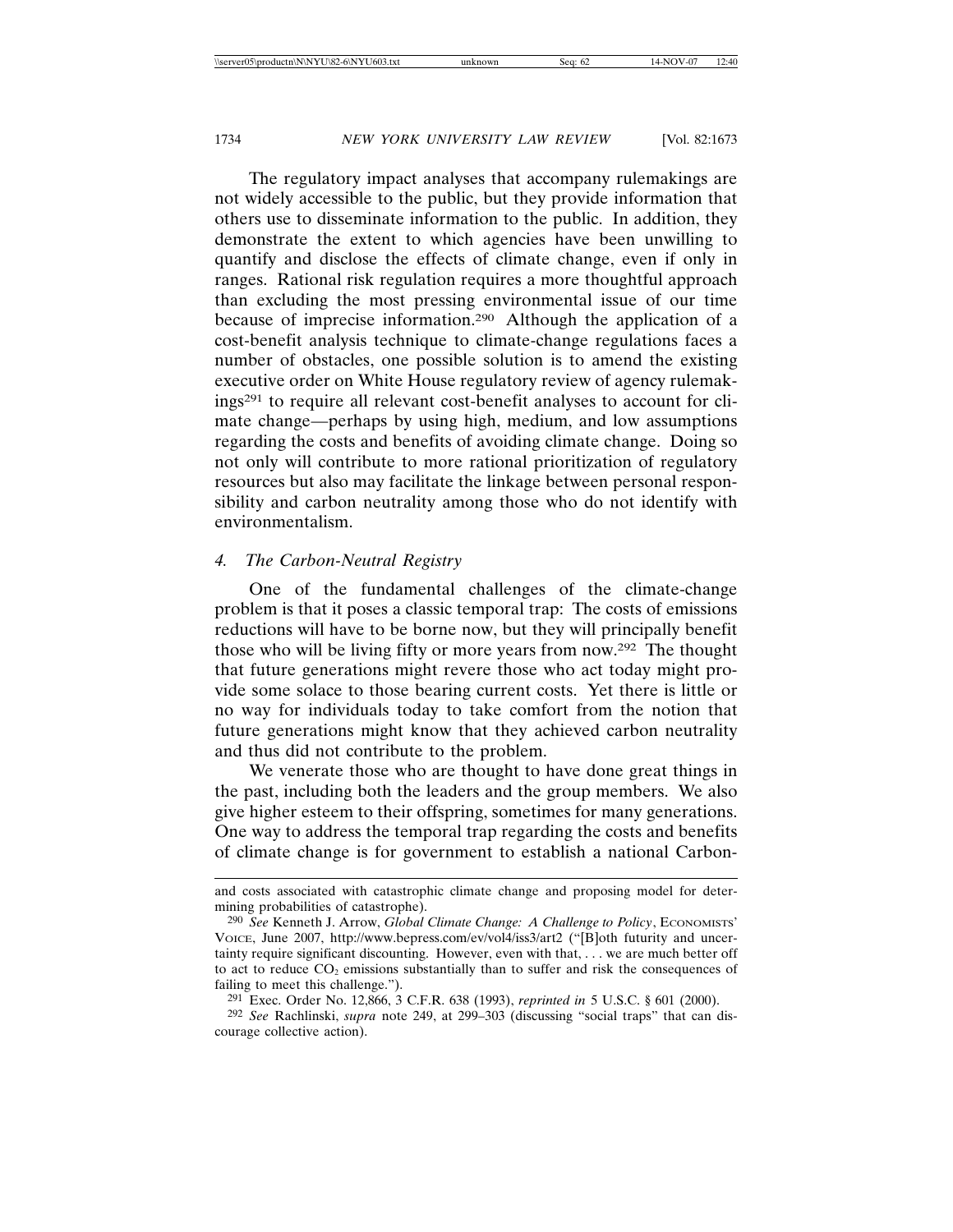Neutral Registry. The Registry would list in a permanent, public monument the names of those who have pledged to be carbon neutral.293 Although several aspects of the Registry, such as policing compliance with pledges of carbon neutrality, would pose substantial administrative challenges, research on the influence of public commitments suggests that minimal standards and enforcement may be adequate to generate substantial behavior change.294

# *B. Direct Carbon-Neutral Subsidies*

One possibility for addressing the distributive justice issues raised above295 is to provide public or private subsidies to overcome the lack of financial resources for some individuals. Although public subsidies may be necessary in the long run, they are difficult to fund at meaningful levels and are subject to waste and abuse. An appealing private alternative is to build upon the concept advanced by nonprofit firms such as GlobalGiving,<sup>296</sup> which enables individuals to use the Internet to make financial contributions directly to specific projects. This approach can reduce overhead to less than 10% and provide donors with a substantial amount of control over the use of their funds.<sup>297</sup>

A similar effort could leverage the carbon-neutrality norm by enabling individuals to purchase offsets from a program that directs funds to individuals who are at or near the poverty line. In addition to the benefits of compliance with the carbon-neutrality norm, those who purchase these offsets would gain the normative benefits of helping low-income individuals. Local community groups could serve as intermediaries, as could firms such as retailers of automobiles, appliances, and other equipment.298

<sup>293</sup> Efforts that rely on charitable contributions often provide measures of public recognition. An example is the tree-planting movement in Israel, which offers certificates for those who sponsor the planting of trees in the desert. Trees for the Holy Land, http:// www.treesfortheholyland.com/index.html (last visited Oct. 22, 2007). Many of these charitable programs, however, do not confront the temporal trap presented by climate change because the donors and donees are currently living.

<sup>294</sup> *See supra* note 224 and accompanying text.

<sup>295</sup> *See supra* note 240 and accompanying text.

<sup>296</sup> GlobalGiving, http://www.globalgiving.com (last visited Aug. 31, 2007).

<sup>297</sup> GlobalGiving, How It Works, http://www.globalgiving.com/howitworks.html (last visited Aug. 31, 2007).

<sup>298</sup> For a discussion of an "equity offset" scheme along these lines proposing a carbon offset market feature that would enable donors to subsidize the purchase of efficient goods by individuals at or near the poverty line, see generally Vandenbergh & Ackerly, *supra* note 240.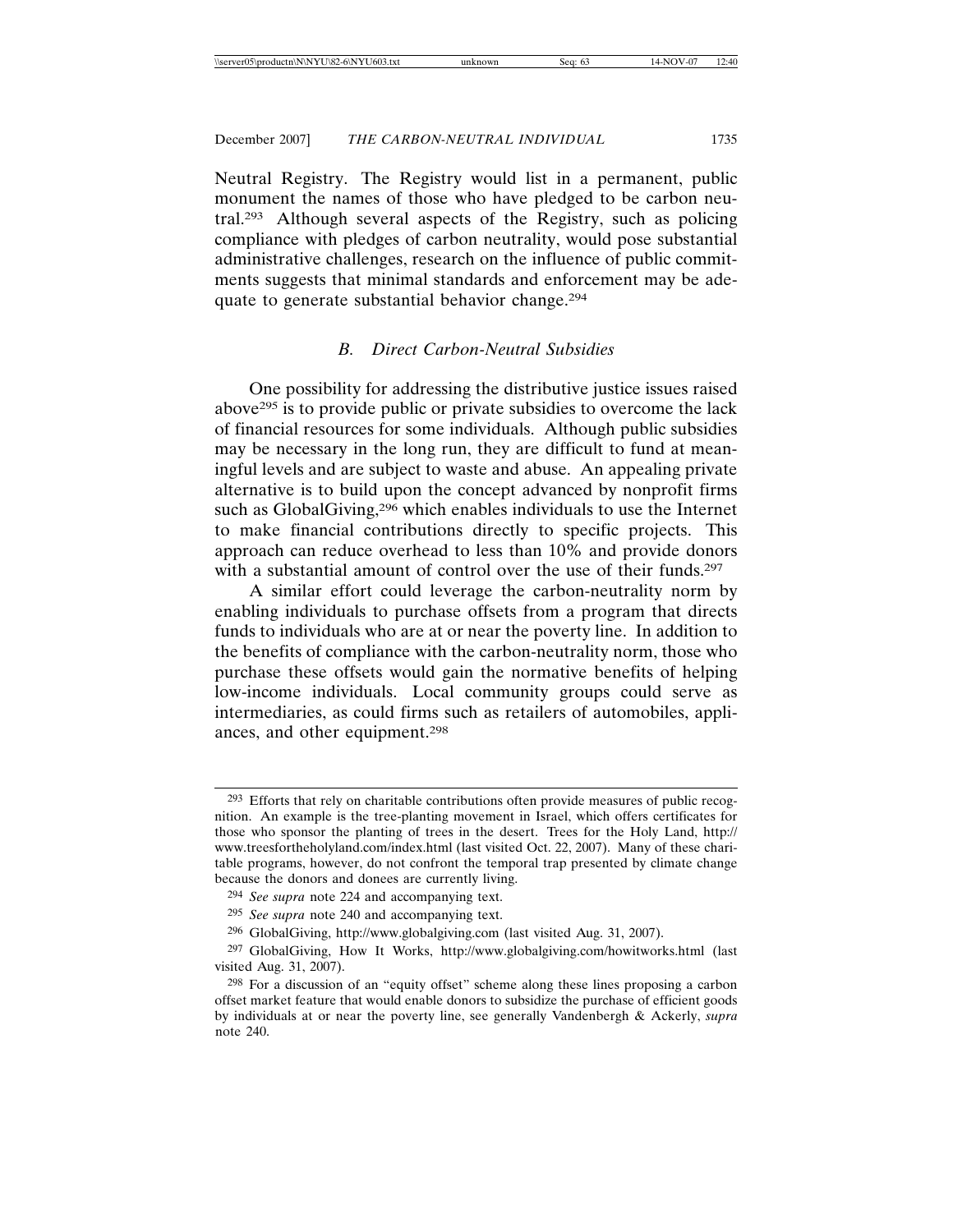# *C. Standard Development and Enforcement*

Retail carbon offsets and personal carbon calculators are two indispensable tools associated with carbon neutrality, but they require legitimacy among customers and the public in order to function. A recent technical assessment identified several shortcomings that raise concerns about the efficacy of carbon offsets.299 Similarly, a forthcoming analysis of personal carbon calculators concludes that their methodologies lack transparency and that they vary widely in conversion factors and outputs.300 In addition, many carbon-calculator providers are associated with retail carbon-offset providers who have incentives to promote higher offset sales.301

Given the lack of consumer knowledge, lack of transparency among products, and incentives of providers, standards for retail carbon offsets and carbon calculators are essential to ensure their efficacy and legitimacy. Enforcement of these standards may be equally important. Federal regulatory agencies have shown little interest in setting or enforcing standards, and it is unclear if they have the statutory authority to do so. Nevertheless, government could facilitate the development and enforcement of private standards.<sup>302</sup> Private standard-setting programs with private certifiers have proliferated in the forestry, fishing, and other industry sectors.303 These standards appear to be influencing firm behavior, although the adequacy of the standards and the extent of their enforcement remain unclear.304

Private standard setting for retail carbon offsets is already under way,<sup>305</sup> and a similar effort may be necessary for carbon calculators. In addition, a variety of private certifiers have emerged to begin to fill

<sup>299</sup> *See* CLEAN AIR-COOL PLANET, *supra* note 217, at 21–23 (dividing offset providers into top-tier and non-top-tier based on quality of emissions reductions, and calling for more transparency from all providers). Concerns about carbon offsets have stimulated a congressional request for an inquiry by the Federal Trade Commission. Patricia Ware, *Markey Lauds Trade Commission's Decision to Review Effectiveness of Carbon Offsets*, Daily Env't Rep. (BNA) No. 156, at A-1 (Aug. 14, 2007).

<sup>300</sup> *See* Padgett et al., *supra* note 216 (manuscript at 4–5, on file with the *New York University Law Review*) (noting that differences in carbon-calculator outputs may influence amount of effort individuals devote to reducing carbon emissions and types of steps they take).

<sup>301</sup> TerraPass is an example of a for-profit firm that offers a carbon calculator and sells offsets. TerraPass, http://www.terrapass.com (last visited Aug. 31, 2007).

<sup>302</sup> *See* Ware, *supra* note 299 (reporting that FTC will consider self-regulatory efforts of carbon-offset market as part of its review of environmental marketing claims).

<sup>303</sup> Errol Meidinger, *The Administrative Law of Global Private-Public Regulation: The Case of Forestry*, 17 EUR. J. INT'L L. 47, 48–49 (2006).

<sup>304</sup> Michael P. Vandenbergh, *The New Wal-Mart Effect: The Role of Private Contracting in Global Governance*, 54 UCLA L. REV. 913, 955–56 (2007).

<sup>305</sup> *See* CTR. FOR RES. SOLUTIONS, *supra* note 233, at 2 (proposing private "Green-e standard for Greenhouse Gas Products").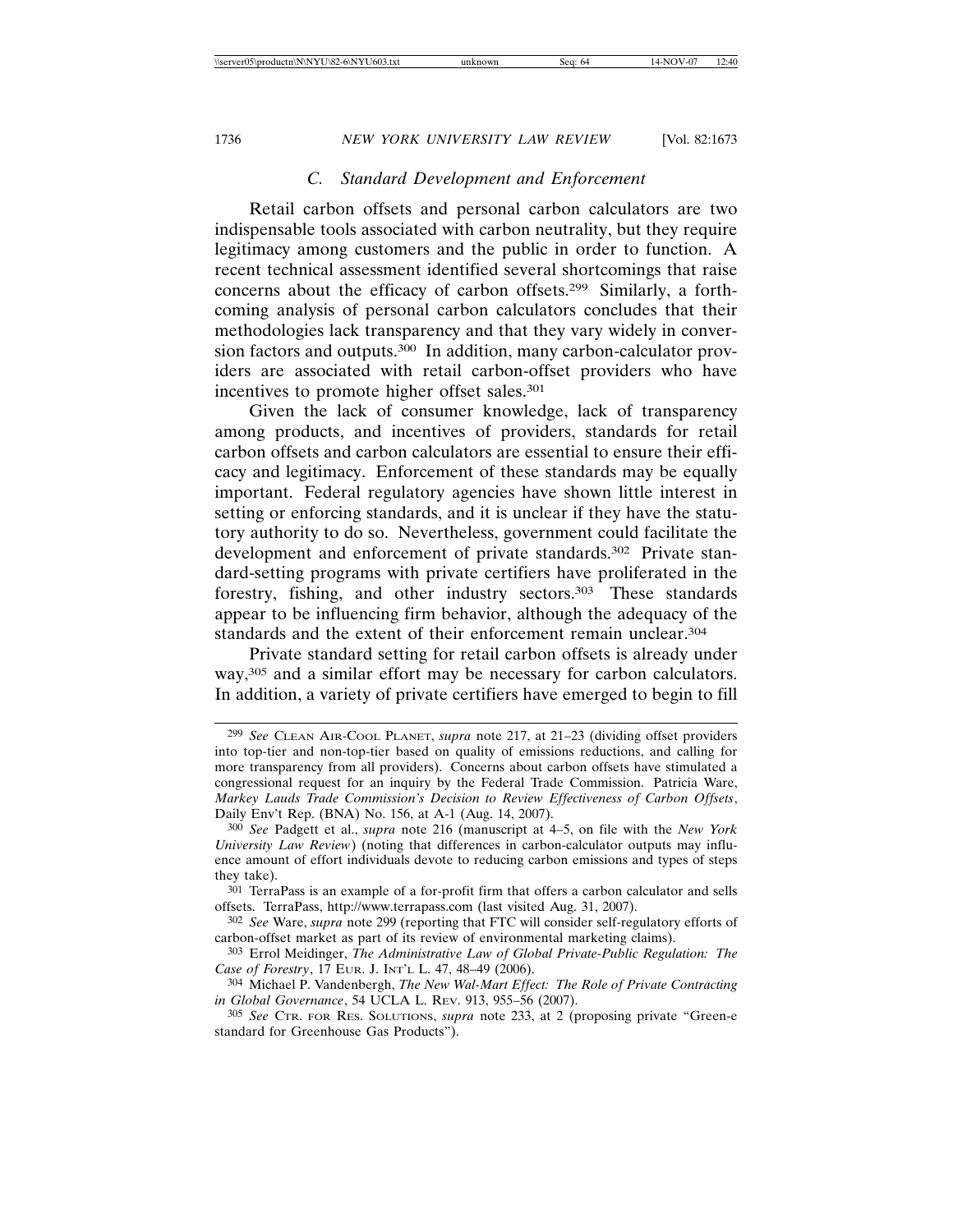the enforcement niche.306 At a minimum, policymakers should facilitate the development of private standard-setting and private monitoring while assessing whether they will be sufficient to ensure the efficacy and legitimacy of retail carbon offsets and carbon calculators.

# *D. Agency Management and Oversight*

Efforts to address individual and household carbon emissions also will require fundamental changes in the structure, staffing, and oversight of programs by government agencies. At a structural level, the effort to collect and disseminate information to activate norms may require the sustained attention and staffing that only a program dedicated to this mission can provide. For example, studies identifying the importance of trust in the source of the information, the importance of accounting for the socioeconomic status of the neighborhood, and the social influence of block captains on recycling programs suggest that carefully tailored, personnel-intensive programs will be more successful than many other types of information-dissemination programs.307 At the same time, these face-to-face programs are expensive and difficult to organize and oversee.

Even if new programs are not initiated, staffing will require attention. Agency staffing reflects path dependency. For decades, legislative directives have required agencies such as the Department of Energy (DOE) and the EPA to focus principally on large industrial sources as the targets of their regulation.<sup>308</sup> Not surprisingly, their staffing reflects this industry focus. For example, the DOE is an outgrowth of the Atomic Energy Commission and thus is staffed largely with the engineers, scientists, and lawyers necessary to regulate large power-generating sources.309 In the early 1980s, only seventeen of the 19,972 employees at the DOE claimed advanced training in political science, psychology, sociology, anthropology, or geography.<sup>310</sup>

<sup>306</sup> *See, e.g.*, CLEAN AIR-COOL PLANET, *supra* note 217, at 15–20 (private group ranking top carbon-offset providers).

<sup>307</sup> *See supra* notes 166–69 and accompanying text. The Agricultural Extension Service of the U.S. Department of Agriculture may be well positioned to play this role in some communities. One institution worth further consideration is the Department of Energy's Residential Conservation Service (RCS). During the last energy crisis, the RCS played a leading role in information campaigns to reduce individual and household energy use, but the service was largely dismantled early in the Reagan Administration*. See* NRC, ENERGY, *supra* note 156, at 53 n.4 (describing general pressure to deregulate in 1981 and its effects on RCS).

<sup>308</sup> *E.g.*, Emergency Planning and Community Right-to-Know Act of 1986 § 302, 42 U.S.C. § 11002(b) (2000) (limiting statute's requirements to facilities with substances above established thresholds).

<sup>309</sup> NRC, ENERGY, *supra* note 156, at 12 n.4 (citing data from March 1981). 310 *Id.*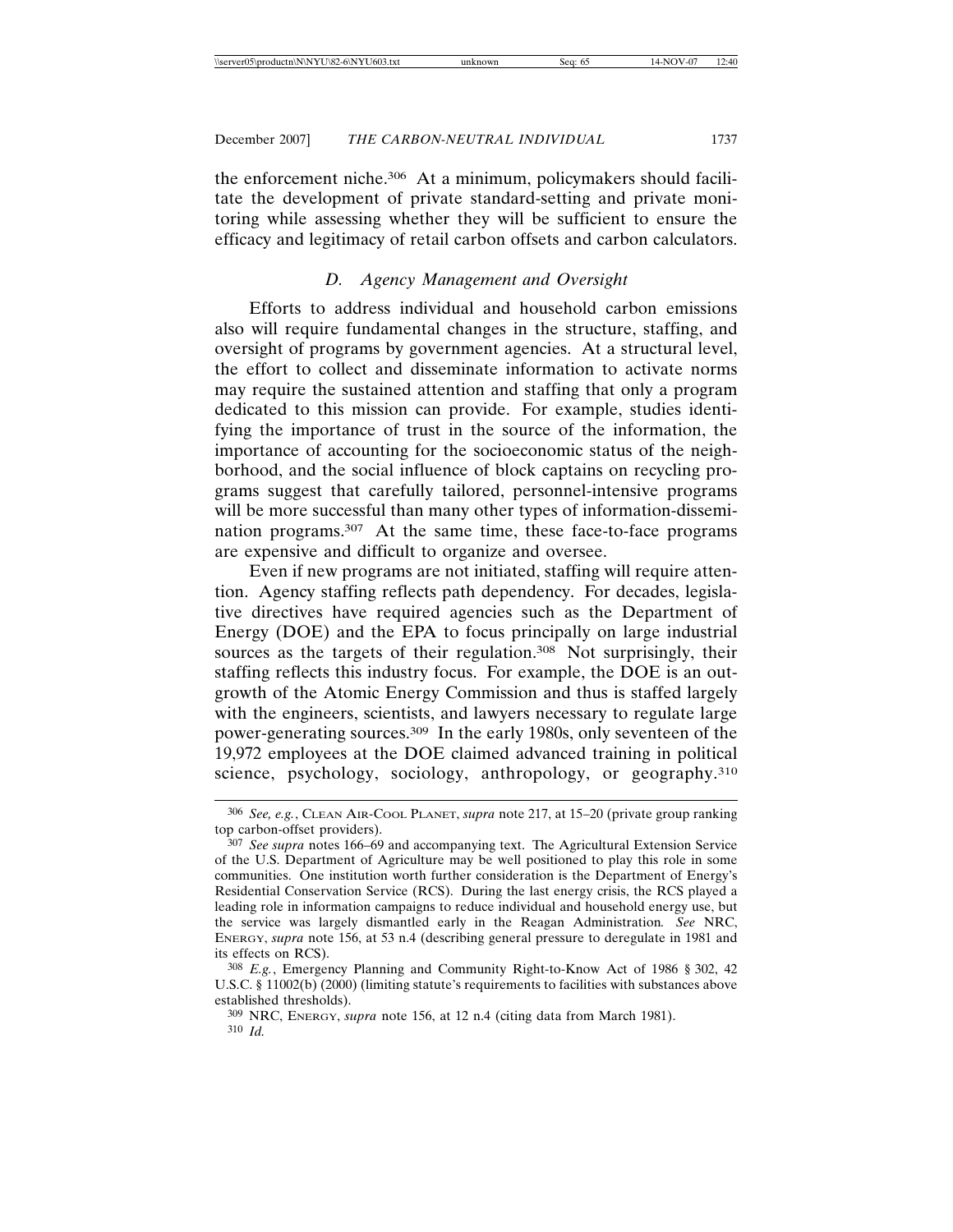Although the requirements of generating cost-benefit analyses have induced the DOE, EPA, and other agencies to hire economists over the last several decades, the agencies have had little incentive to hire other social scientists who are trained to design, implement, and evaluate programs that use information to change individual behavior.

In addition to adding expertise from the social sciences to regulatory staffs, regulators will need to become less reluctant to use principles of effective communication.311 At the outset, it is important to note that experts are not immune to deficiencies in rational decisionmaking arising from inadequate information and cognitive biases.312 These deficiencies may have affected both the implementation of information-transmission systems by policymakers and the research supporting these systems by scholars.

Recent work by Robert Cialdini and colleagues demonstrates the depth of resistance by government managers to recommendations from social scientists.313 Through a series of studies, Cialdini found that the National Park Service could reduce the theft of petrified wood from national parks through a campaign that emphasized both a descriptive norm (that the vast majority of park visitors do not steal fossils) and an injunctive norm (that stealing fossils is wrong).314 Despite robust, statistically significant results from blind studies, park managers still choose to make decisions based on informal data gathering and their (incorrect) intuitive judgments about visitors' responses to messages.315

Perhaps not surprisingly, this type of decisionmaking by regulatory experts regarding individual behavior tracks how nonexperts make decisions. Intuitions about human behavior are often incorrect, and anecdotal information, gathered firsthand from individuals that the decisionmaker knows, may exert strong influences on decisionmaking.316 The successful use of information by regulatory agencies will require a more sophisticated approach.

314 Cialdini et al., *supra* note 313, at 10–11.

<sup>311</sup> *See id.* at 74–75 ("[G]overnment officials have generally been unwilling to build energy information programs on principles of effective communication.").

<sup>312</sup> *See* Paul Slovic et al., *Rating the Risks*, 21 ENVIRONMENT 14, 17, 38–39 (1979) (discussing how experts' biases cause them to underestimate risks and develop inadequate safeguards).

<sup>313</sup> *See* Robert B. Cialdini, *Basic Social Influence Is Underestimated*, 16 PSYCHOL. INQUIRY 158, 159 (2005) (describing how leaders consistently underestimate persuasive power of others' behavior despite social science research on issue); Robert B. Cialdini et al., *Managing Social Norms for Persuasive Impact*, 1 SOC. INFLUENCE 3, 5 (2006) (detailing government information campaigns ignoring current understandings of social influence).

<sup>315</sup> *Id.* at 12.

<sup>316</sup> NRC, ENERGY, *supra* note 156, at 68 (relating example of weighing friend's experience with car over respected consumer magazine's opinion of car).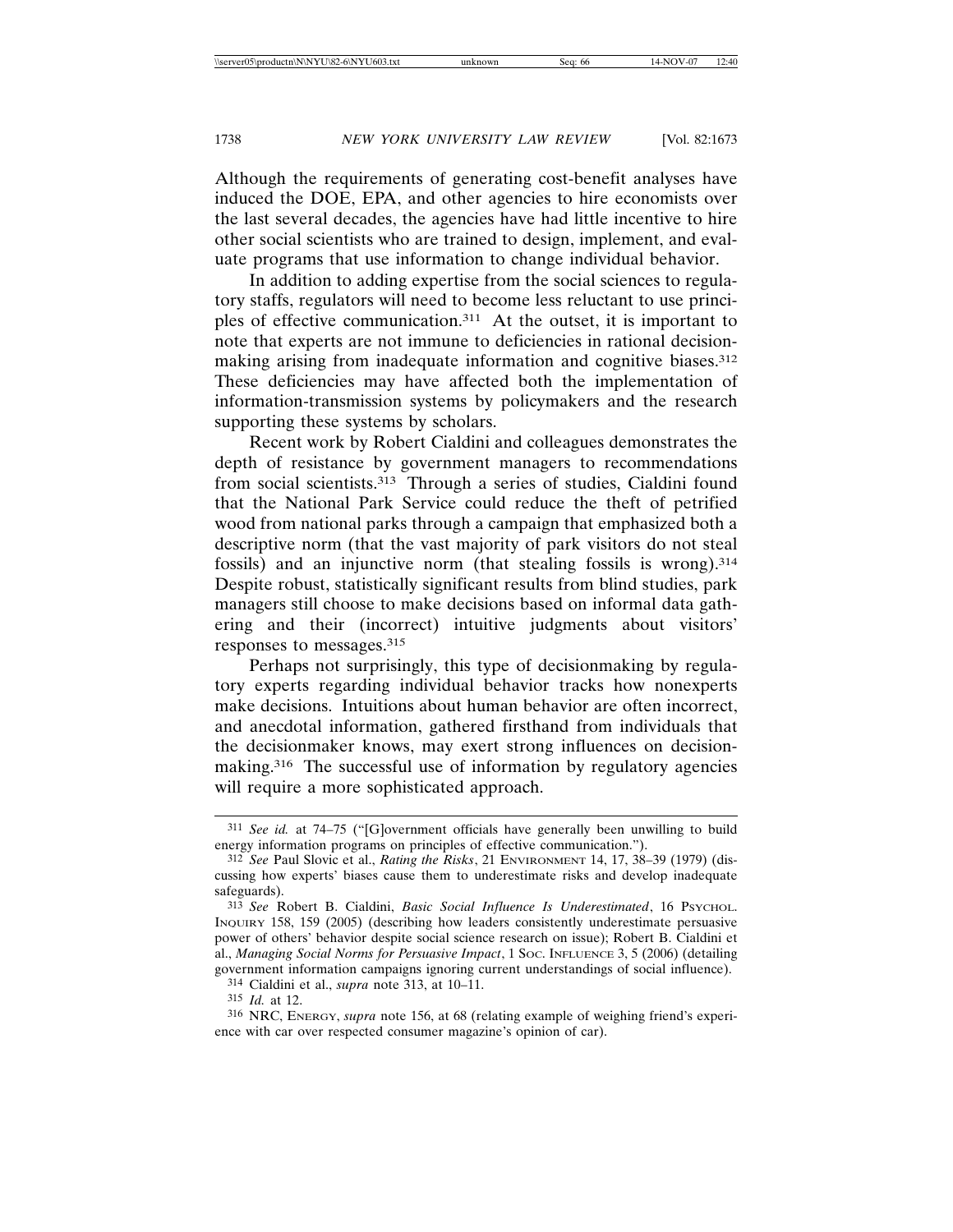Finally, policymakers will need to improve the oversight of government public information programs.317 This need extends to both the performance of the information dissemination efforts themselves (e.g., to what extent did carbon-emissions reductions arise from individual behavior change?) and the management of the programs by federal agencies, state and local governments, and contractors who are likely to carry out many aspects of the information programs (e.g., was money spent wisely?). Without careful design and monitoring, there is a risk that information campaigns will be costly and ineffective.<sup>318</sup> A major emphasis on public information campaigns without such controls may devolve into a wasteful subsidy for state and local governments and social-marketing firms that will only reinforce the skepticism of scholars and policymakers.

#### **CONCLUSION**

The model results presented in this paper demonstrate the substantial contributions of individuals and households to carbon dioxide emissions, but much remains to be understood about the contributions from individuals as well as the social, economic, and legal influences on individual carbon-emitting behaviors. Regulatory measures designed to change the behavior of electric utilities or consumer-products manufacturers can assume a high degree of rationality in decisionmaking. In contrast, individuals often lack adequate information, suffer from cognitive biases, are subject to social influences, and act in ways that are not easily understood through the lens of a rationalactor model.

A broad mix of social, economic, scientific, and legal perspectives and remedies will be required to address individuals' contribution to climate change. The growing popularity of carbon neutrality demonstrates the potential influence of norms on individual carbon-emitting behaviors. Private parties are responsible for much of the carbonneutrality effort to date, but government may be able to push carbon neutrality past a tipping point by collecting and disseminating the information necessary to link carbon neutrality to the widely held abstract norm of personal responsibility. This Article has identified a number of concrete steps available to policymakers.

<sup>317</sup> *See id.* at 74–80 (describing current ineffectiveness of government information programs).

<sup>318</sup> Knowing that waste or poor management could eviscerate support for public works programs, President Franklin D. Roosevelt put strong controls in place for the New Deal agencies. *See* Angel Manuel Moreno, *Presidential Coordination of the Independent Regulatory Process*, 8 ADMIN. L.J. AM. U. 461, 484–86 (1994) (describing Roosevelt's aggressive stance towards independent agencies).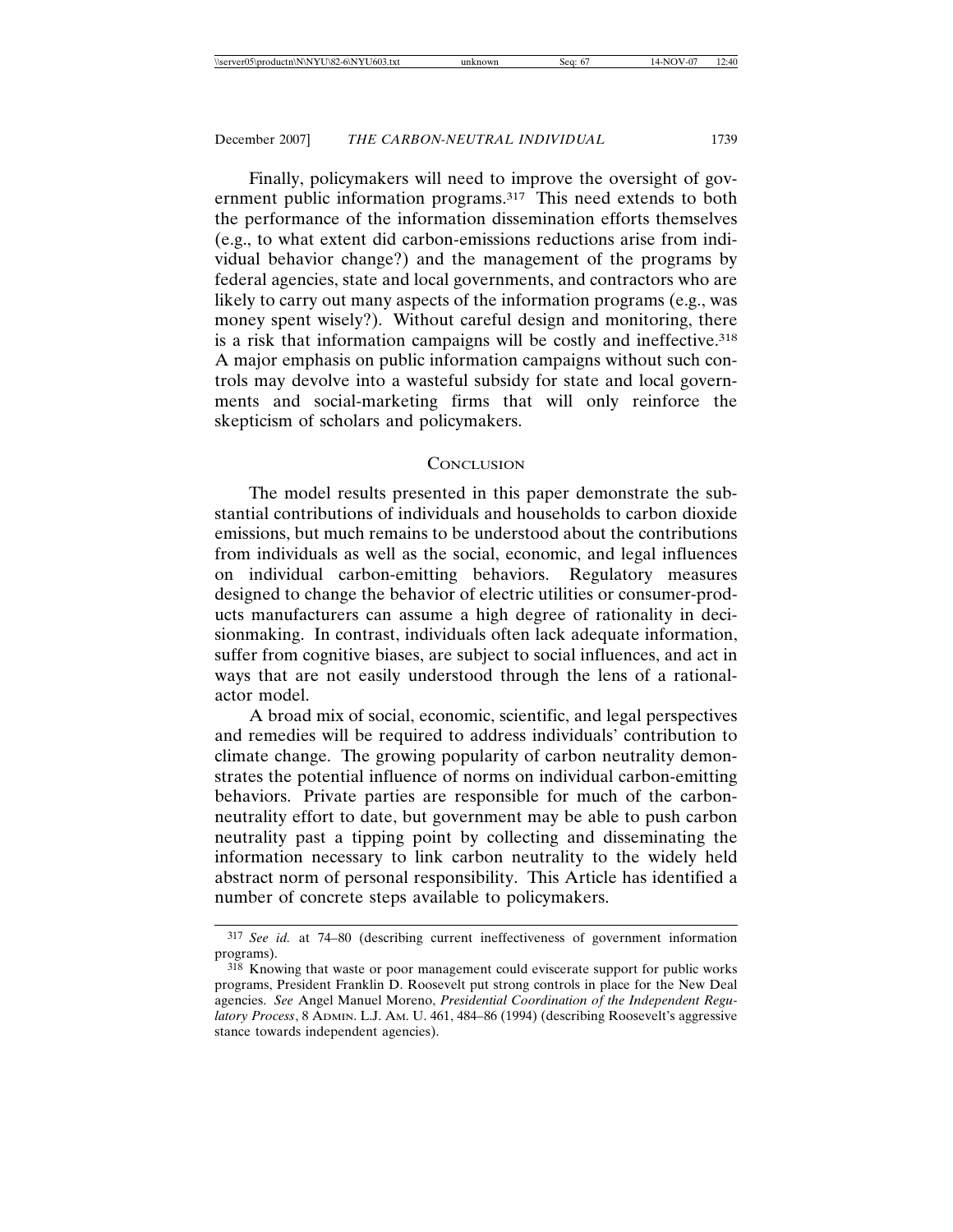Efforts to change individual behavior through norm activation will require the public sector to play a role that it has rarely played on environmental issues in the past, and theoretical and empirical questions remain. Academics can contribute to this effort through research that engages environmental engineers, atmospheric scientists, social and behavioral scientists, and law and policy scholars, among others, in an effort to identify the behaviors that contribute most to carbon emissions, the social and economic influences on those behaviors, and the legal and policy responses necessary to ensure that behavior change measures are cost-effective and minimally intrusive.319

Individual behavior change is seen by some as "silly"—not the stuff of rigorous, rational regulatory policy.<sup>320</sup> Perhaps the most difficult change for policymakers and scholars will be to treat the individual sector with the same level of sophistication and rigor as the industrial sector and other sectors. The limited success of energy-efficiency campaigns during the energy crisis of the 1970s, and the failure of campaigns that encouraged mass transit and carpooling over the last several decades, have led to deep skepticism about behavior change. Yet the magnitude and timing of the emissions reductions required to reduce the risk of catastrophic climate change, combined with the large potential reductions that could be achieved from individuals, suggest that individual behavior should not—and perhaps cannot—be left on the sidelines during the development of a comprehensive climate-change regulatory regime.

<sup>319</sup> *See* NRC, DECISION MAKING, *supra* note 6, at 69 (advocating federal agency support for "concerted research effort" on environmentally significant individual behavior). 320 Paine, *supra* note 126.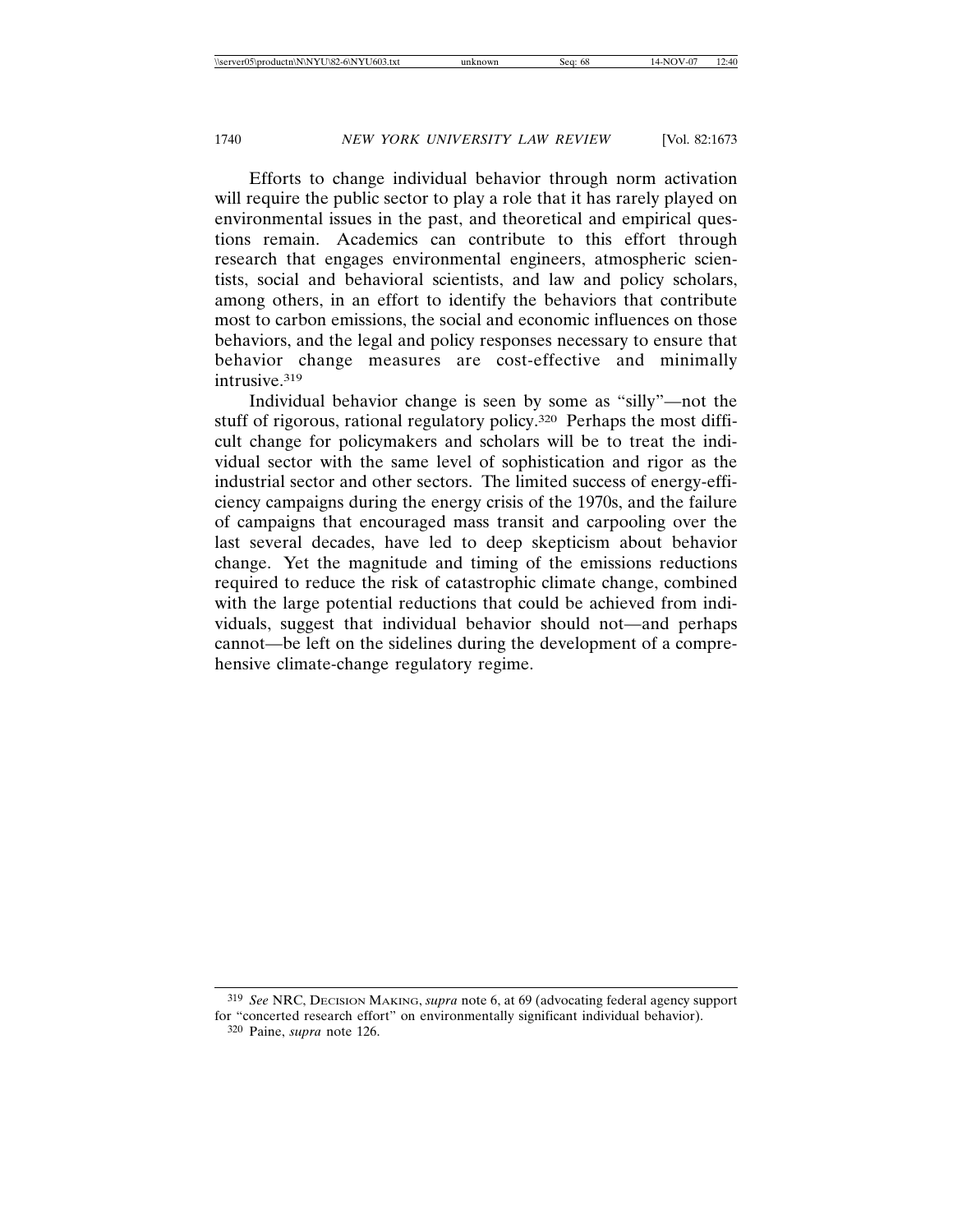#### **APPENDIX**

The model estimates the contribution of individual behavior to U.S. carbon dioxide emissions in 2000.321 Individual behavior includes only those behaviors that are under the direct, substantial control of the individual and that are not undertaken in the scope of the individual's employment. The model divides individual behavior into two categories: household behaviors and transportation behaviors.

# *A. Households*

The household behaviors present a challenge because most residential energy-consumption data are presented as household numbers. To account for this discrepancy, we convert data given per household into data per individual, using the average American household size as reported by the United States Census Bureau.322

To test the reliability of the model, we estimate household emissions by using top-down and bottom-up approaches. For the topdown approach, we calculate household energy consumption using EIA data for residential fuel consumption. The EIA defines the residential sector as "[a]n energy-consuming sector that consists of living quarters for private households."323 A "household" is "[a] family, an individual, or a group of up to nine unrelated persons occupying the same housing unit."<sup>324</sup> To create a profile of individual greenhouse gas emissions, we convert household energy use into individual energy use. The 2000 U.S. Census reports that the U.S. population was 281,421,906, with an average household size of 2.59 persons per household.<sup>325</sup> We divide the population by the average household size and calculate the number of households in the United States to be 108,657,106.

Following the EIA's practice, we separate household energy use into two categories: primary use and electricity use. Primary use includes household energy consumption apart from an external

<sup>321</sup> To ensure consistency, the data used in the model are from 2000 unless otherwise stated.

<sup>322</sup> U.S. Census Bureau, American FactFinder, Occupied Housing Characteristics: 2000, http://factfinder.census.gov (click "Data Sets" on left side of page; then click "Geographic Comparison Tables"; then select geography type of "Nation" and table format of "United States – States; and Puerto Rico"; then click "Show Result") (last visited Aug. 18, 2007). We divide each data set given "per household" by 2.59 persons per household.

<sup>323</sup> EIA, 2004 REVIEW, *supra* note 62, at 392 (emphasis removed).

<sup>324</sup> *Id.* at 385.

<sup>325</sup> U.S. Census Bureau, *supra* note 322.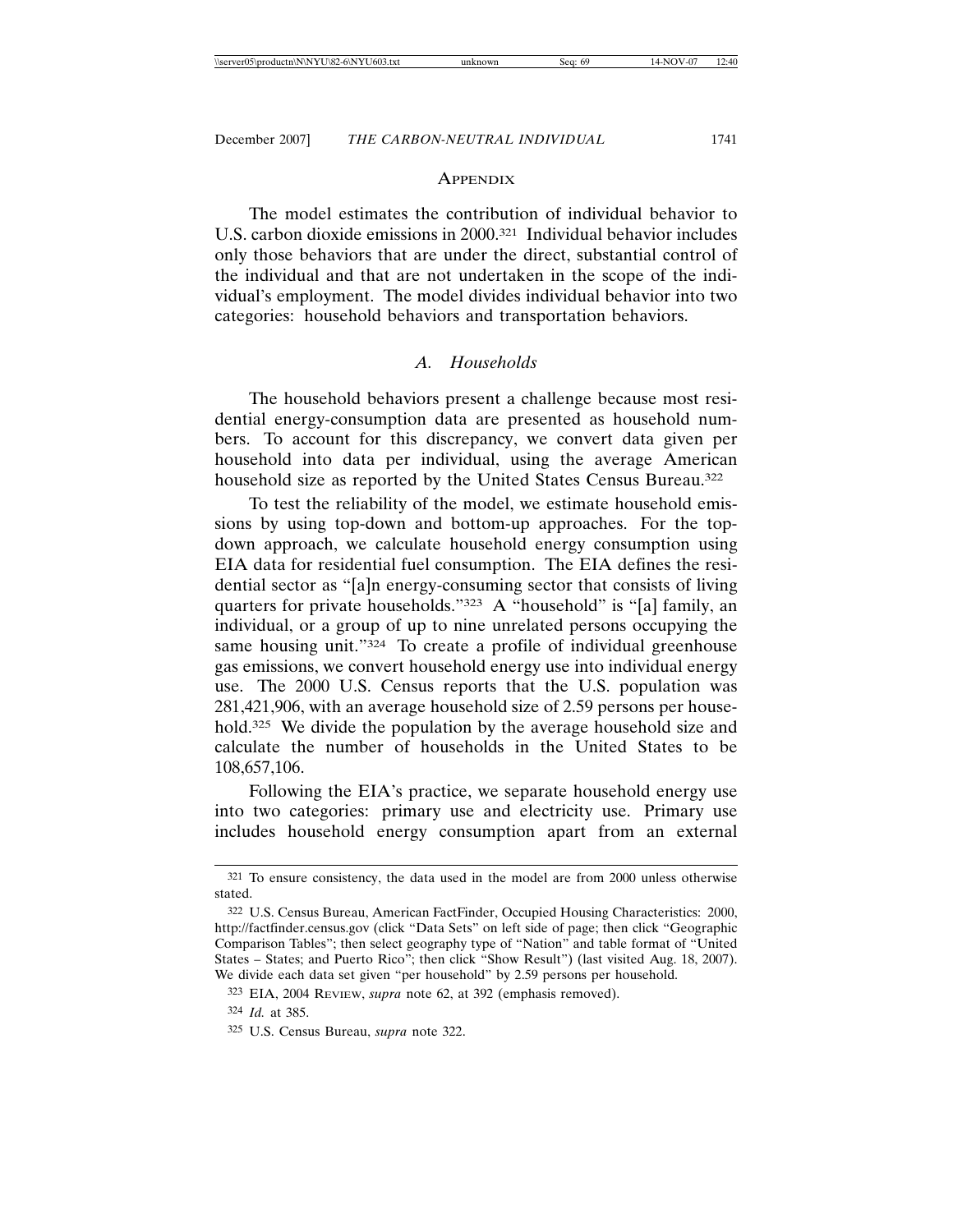power-generation source.326 Examples of primary energy users are water heaters and stoves that utilize coal, natural gas, petroleum, or wood, as opposed to electricity from a power plant.<sup>327</sup> By contrast, the electricity category includes all household energy generated at a power plant, regardless of fuel usage.328

For primary use, the EIA's *Annual Energy Review* provides the number of British thermal units (Btus) used annually in the residential sector for coal, natural gas, petroleum, and wood.<sup>329</sup> We convert these values into pounds of carbon dioxide by multiplying by the respective conversion factors (pounds of carbon dioxide per million Btu).330 Where the EIA further subdivides each primary energy source, giving multiple conversion factors for each, we calculate an average of all the conversion factors for each broad energy source (coal, natural gas, petroleum, and wood). Finally, we divide these values by the number of households and the population size to determine the amount of carbon dioxide emitted per household and per person.331

To divide power plant electricity into its corresponding fuels, we calculate the percentage of fuel consumption used by referring to the electricity flow diagram in the *Annual Energy Review*. 332 Using the *Annual Energy Review*, we obtain the total residential electricity use for 2000333 and multiply it by the percentages of fuel consumption to ascertain the number of Btus attributable to each fuel source. We do not account for inefficiency in electricity generation and line loss. We multiply the thermal energy values by the same conversion factors used in the primary consumption calculations,<sup>334</sup> and then we reduce the figures into pounds per household and pounds per individual.

<sup>326</sup> Email from Robert Adler, Energy Info. Admin., Dep't. of Energy, to Paul Padgett, Graduate Student, Vanderbilt Univ. (June 23, 2006) (on file with the *New York University Law Review*).

<sup>327</sup> *See id.* ("Electricity is itself the result of using other fuels to generate it.").

<sup>328</sup> *See* EIA, 2004 REVIEW, *supra* note 62, at 382 (defining "electricity retail sales"). 329 *Id.* at 39 tbl.2.1b.

<sup>330</sup> *See* EIA, LONG FORM, *supra* note 73, at 47–48 (listing conversion factors for energy sources). For example, 5126 trillion Btu of natural gas  $\times$  128.129 lbs. CO<sub>2</sub> per million Btu = 657 billion lbs. produced from the primary consumption of natural gas. The 128.129 coefficient for natural gas was determined by averaging the coefficients of the two natural gases (pipeline natural gas and propane) that are used by households.

<sup>&</sup>lt;sup>331</sup> For example, 657 billion lbs.  $CO<sub>2</sub>$  produced from primary natural gas consumption ÷ 108,657,106 households  $\div 2.59$  persons per household = 2330 lbs.  $CO<sub>2</sub>$  per person from primary natural gas consumption.

<sup>332</sup> *See* EIA, 2004 REVIEW, *supra* note 62, at 223 (showing 2004 fuel consumption at power plants). We assume that the distribution of fuel use did not change from 2000 to 2004, and we use these figures to calculate the relative 2000 fuel use at power plants.

<sup>333</sup> *Id.* at 39.

<sup>334</sup> *See* EIA, LONG FORM, *supra* note 73, at 47–48 (listing conversion factors).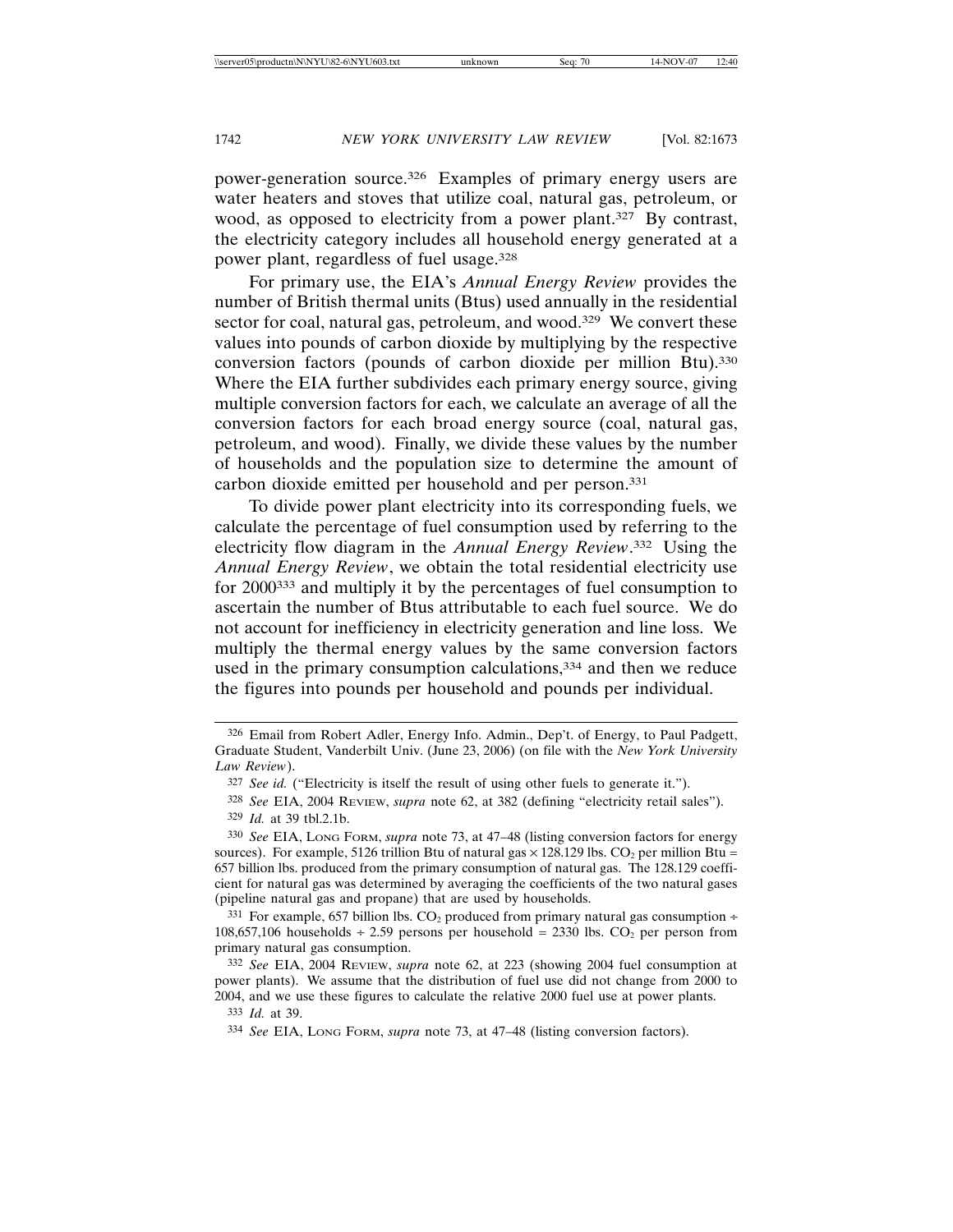We also calculate percentages using dollars spent per fuel source for various household energy uses, such as space heating and lighting, to examine the relative correlation of fuel type and use.335 We calculate these percentages for each fuel and then propagate the figures through the model to display the amount of carbon dioxide emissions per fuel source per activity.

To validate the top-down approach, we also calculate the household carbon dioxide emissions using a bottom-up approach. We use the EIA's *U.S. Household Electricity Report*, which includes a detailed analysis of end-use electricity consumption for households in 2001.336 For large numbers of household appliances, it provides the average use per household in kilowatt hours and the number of households utilizing these appliances.337 From the work discussed above, it is evident that 69.3% of electricity generated at power plants creates carbon dioxide emissions (the remainder is generated by nuclear power, hydropower, etc.).<sup>338</sup> We multiply the EIA's household electricity-consumption numbers by this percentage to yield an estimate of the amount of emission-producing electricity used by each appliance.339 We then convert the reduced electricity values into Btu.

We also calculate a conversion factor for pounds of carbon dioxide emitted per Btu of electricity by dividing the sum weight of carbon dioxide emitted in pounds for all electricity sources by the sum of Btu consumed. Using this factor, we further convert the reduced electricity values into pounds of carbon dioxide emitted in total and per household. Since these numbers are intrinsically dependent on explicit household usage, they represent an estimate of carbon emissions associated with actual behavior. As discussed above,<sup>340</sup> we identify a per-individual number by dividing the carbon dioxide totals by population size to provide a blended individual average. This approach allocates to every person a share of emissions regardless of behavior.

<sup>335</sup> D&R INT'L, LTD., 2005 BUILDINGS ENERGY DATA BOOK 4-4 (2005), *available at* http://buildingsdatabook.eren.doe.gov/docs/2005bedb-0805.pdf (prepared for Office of Planning, Budget Formulation & Analysis, U.S. Dept. of Energy).

<sup>336</sup> EIA, End Use, *supra* note 76.

<sup>337</sup> *Id.*

<sup>338</sup> EIA, 2004 REVIEW, *supra* note 62, at 223 (showing that fossil fuels account for 28.25 quadrillion Btu out of total of 40.7 quadrillion Btu consumed to generate electricity in United States).

 $339$  For example, 304.5 billion kWh consumed in the kitchen  $\times$  69.3% of electricity-producing CO2 = 211.0185 billion kWh of emission-producing electricity consumption. *See* EIA, End Use, *supra* note 76 (showing 304.5 billion kWh consumed by kitchen appliances in 2001).

<sup>340</sup> *See* text accompanying note 77.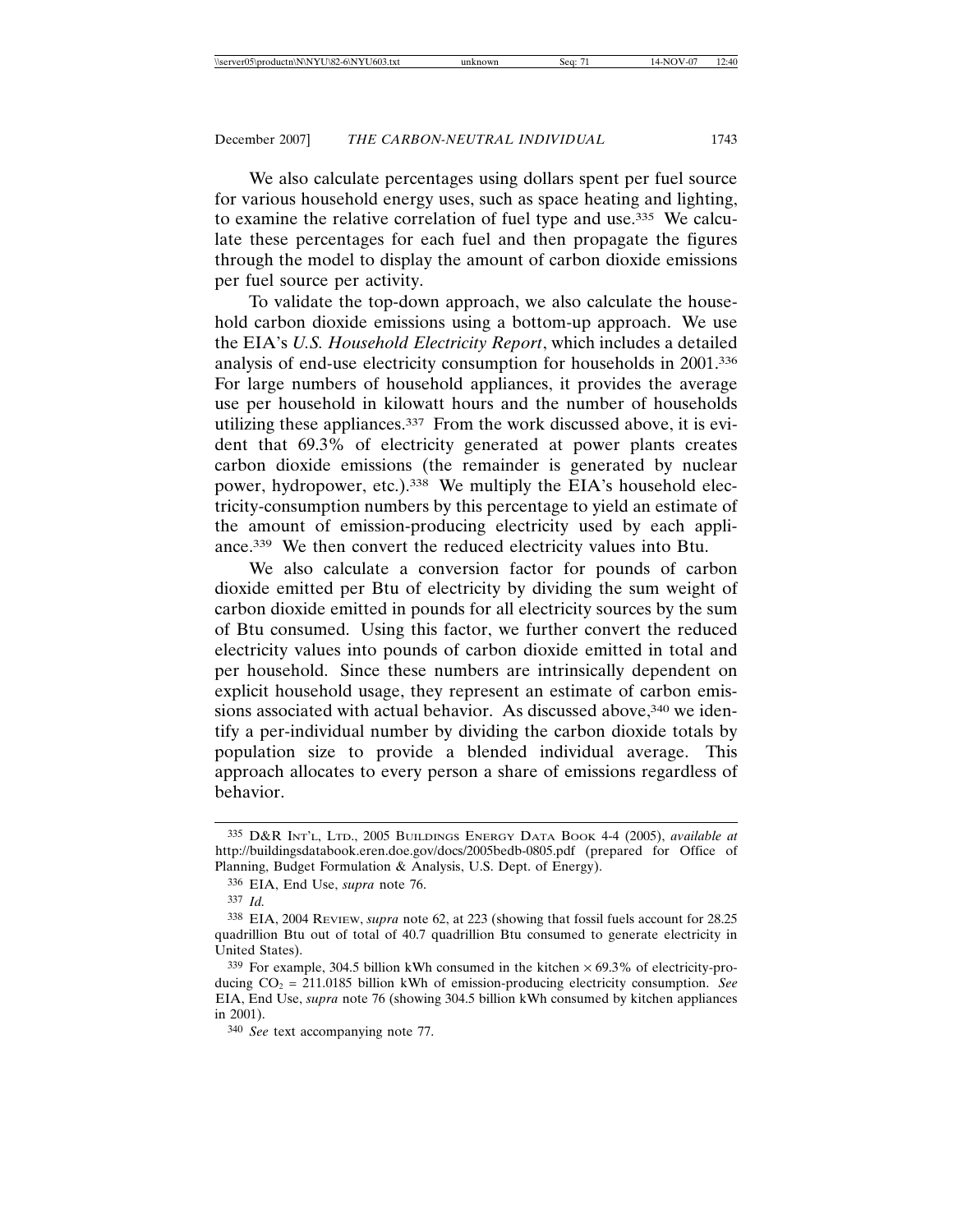## *B. Transportation*

According to the EIA, the transportation sector is "[a]n energyconsuming sector that consists of all vehicles whose primary purpose is transporting people and/or goods from one physical location to another."341 We divide individual transportation into three categories: automotive, air, and other. We include in automotive transportation all personal vehicle use excluding business travel. We include in air transportation all air travel except business travel and freight. We assign rail and mass transit to an "other" category and are unable to account for personal versus business use.

The EIA provides data on the amounts of motor fuel consumed annually by household uses of passenger cars, vans, SUVs, pickup trucks, and recreational vehicles.342 We translate these values into pounds of carbon dioxide using the same conversion factors used in the household calculations and then into pounds per person.343

We calculate carbon dioxide emissions for domestic passenger air travel from values provided by the Bureau of Transportation Statistics.344 Using values for the year 2000, we multiply energy intensity per passenger mile (Btu/mile) by the total number of domestic passenger miles, after reducing the total number of miles to account for personal versus business travel.<sup>345</sup> We convert the resulting figure into total pounds of carbon dioxide for all passenger air travel using the conversion factor for jet fuel provided by the EIA,346 and we divide the total by the total population to yield pounds of carbon dioxide per person.347

The North American Transportation Statistics (NATS) database provides values for energy consumed by rail travel.348 We convert

346 EIA, LONG FORM, supra note 73, at 47.

 $347$  Energy intensity per passenger mile  $\times$  passenger miles  $\times$  percentage of nonbusiness travel  $\times$  lbs. of carbon dioxide per million Btu of jet fuel ÷ the population, or 3883  $\times$  5.1613  $\times 10^{11} \times 0.77 \times 156.258 \div 281,421,906 = 857$  lbs. of carbon dioxide per person.

<sup>341</sup> EIA, 2004 REVIEW, *supra* note 62, at 394 (emphasis removed).

<sup>342</sup> ENERGY INFO. ADMIN., *supra* note 103, at 53–56 tbl.A1.

<sup>&</sup>lt;sup>343</sup> For example, for passenger cars, 55 billion gallons of petroleum  $\times$  19.564 lbs. CO<sub>2</sub> per gallon petroleum  $\div 281,421,906$  people in the United States = 3823.5 lbs. CO<sub>2</sub> per person. See EIA, LONG FORM, *supra* note 73, at 47, for conversion factors.

<sup>344</sup> BUREAU OF TRANSP. STATISTICS, U.S. DEP'T OF TRANSP., NATIONAL TRANSPORTA-TION STATISTICS 2003 at tbl.4-21 (2003), *available at* http://www.bts.gov/publications/ national\_transportation\_statistics/2003/pdf/entire.pdf.

<sup>345</sup> Seventy-seven percent of passengers reported that their most recent air travel was for nonbusiness purposes. *See* Bureau of Transp. Statistics, *supra* note 82, at 2.

<sup>348</sup> N. Am. Transp. Statistics Database, Table 4-1: Energy Consumption by Mode of Transportation, http://nats.sct.gob.mx/nats/sys/tables.jsp?i=3&id=14 (last visited Aug. 18, 2007).